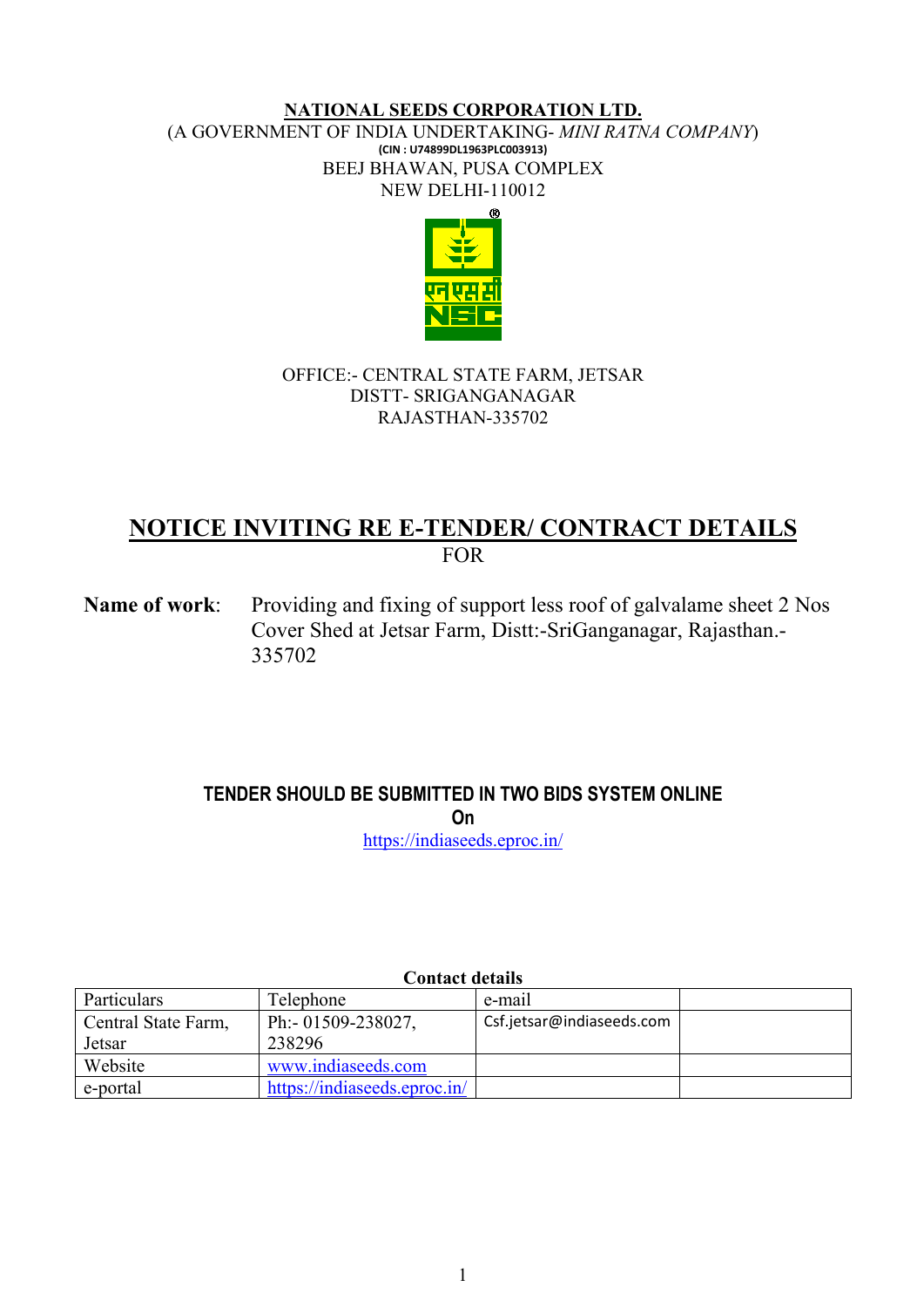# **INDEX**

| S.NO.          | <b>DISCRIPTION</b>                                        | PAGE NO. |
|----------------|-----------------------------------------------------------|----------|
| 1              | Notice Inviting E-Tender                                  | 3        |
|                | PART-A                                                    |          |
|                | <b>SECTION I</b>                                          |          |
| $\overline{2}$ | Instruction to Bidders- Online Mode                       | 5        |
|                | <b>SECTION II</b>                                         |          |
| 3              | General instructions to Bidders                           | 7        |
|                | <b>SECTION III</b>                                        |          |
| 4              | Check list for Technical evaluation of Tender             |          |
|                | <b>PART-B</b>                                             |          |
| 5              | G.Schedule, Details of Quantities, Drawing etc.           |          |
|                | PART-C                                                    |          |
| 6              | <b>SECTION I</b>                                          |          |
|                | Conditions of contract and Special conditions of Contract | 27       |
| 7              | <b>SECTION 2</b>                                          |          |
|                | Contract Data                                             | 48       |
| 8              | <b>SECTION 3</b>                                          |          |
|                | Specifications                                            | 55       |
| 9              | <b>SECTION 4</b>                                          |          |
|                | Drawing                                                   | 55       |
| 10             | <b>SECTION 5</b>                                          |          |
|                | <b>Bill of Quantities</b>                                 | 56       |
| 11             | <b>SECTION 6</b>                                          |          |
|                | Forms of Securities                                       | 57       |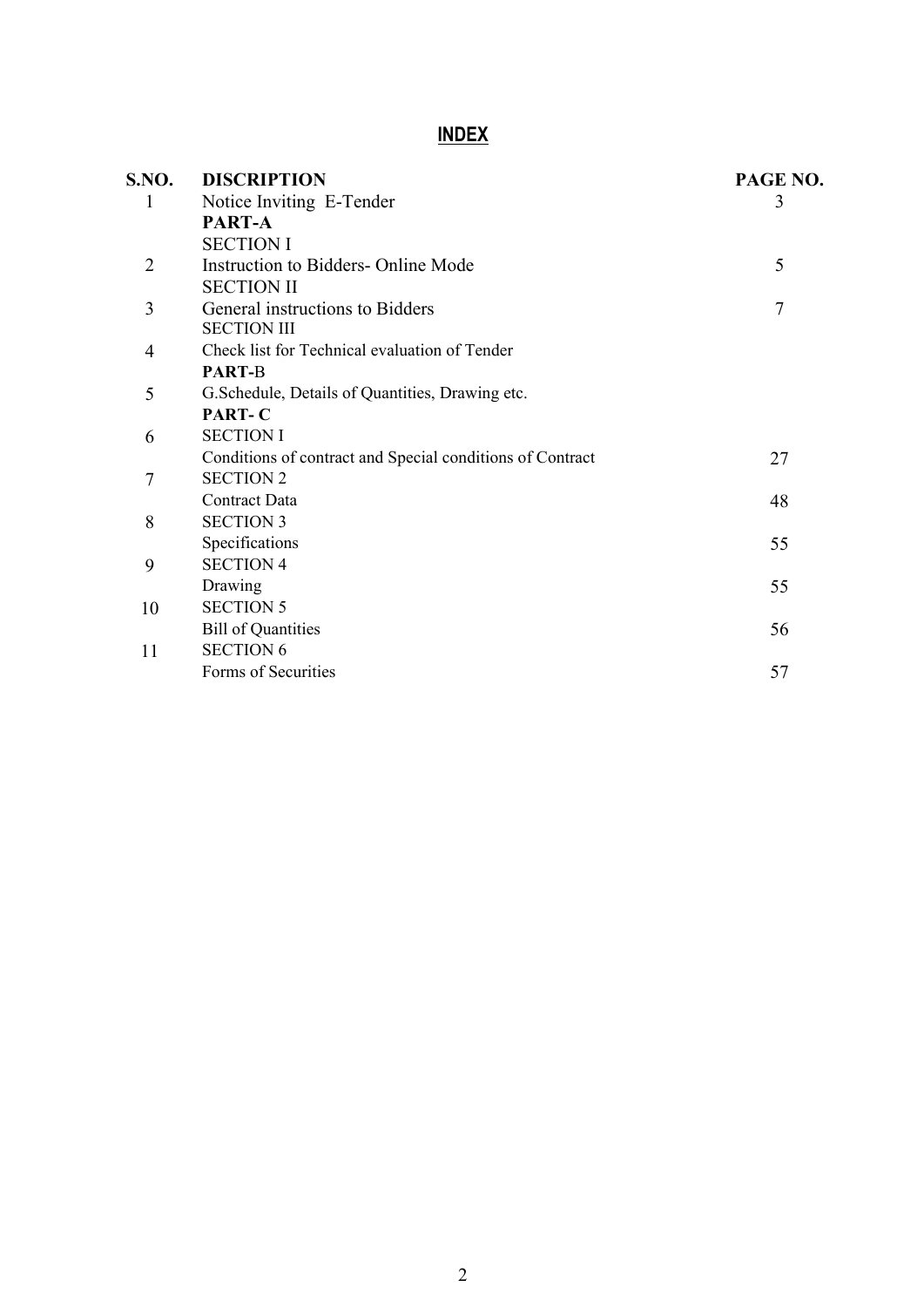

**jk"Vªh; chtfuxefyfeVsM** ¼Hkkjr ljdkjdkmiØe&fefujRu dEiuh½ **dsUæh; jkT; QkeZtSrlj ftykJhxaxkuxj ¼jkt-½&335702**

.<br>अमेर

No.CSF/JTS/5-4/Civil/2021-22/ Date 21-01-2022

#### **NATIONAL SEEDS CORPORATION LTD.**

 (A Govt. of India Undertaking - Miniratna Company) CIN: U 74899 DL 1963 GOI 003913 ISO Certificate NO. 9001:2008 & 14001:2004 **CENTRAL STATE FARM: JETSAR-335702 DISTT: SRI GANGANAGAR (RAJASTHAN)** Ph. 01498-261202 : Fax 01498-261233 **E-mail :** director.csfjetsar@gmail.com

NOTICE INVITING RE- E-TENDER

National seeds corporation ltd, Central state farm, Jetsar invites online re e-tender from reputed contractors registered with CPWD,MES and state/semi-Govt. organization having experience with similar nature of work on two-bid system. The details may be viewable on the website of NSCL i.e. [www.indianseeds.com](http://www.indianseeds.com/) .The tender can only be submitted online on [https://indiaseeds.eproc.in/.](https://indiaseeds.eproc.in/)

| S.no           | Name of Work                                   | Providing and fixing of support less roof of galvalame sheet 2                                                      |
|----------------|------------------------------------------------|---------------------------------------------------------------------------------------------------------------------|
|                |                                                | Nos Cover Shed                                                                                                      |
|                | Location                                       | Central state farm Jetsar, Sriganganar (Dist.) - Raj.                                                               |
| $\overline{2}$ | <b>Estimated cost</b>                          | 3910400.00                                                                                                          |
| 3              | Completion period                              | 30 days                                                                                                             |
| $\overline{4}$ | Earnest money                                  | Rs 118000.00 /- (As per details in NIT, section 2- General<br>instructions)                                         |
| 5              | Cost of tender                                 | Rs2,000.00 /- (As per details in NIT, section 2- General<br>instructions)                                           |
| 6              | Start date and time for<br>uploading of tender | 21.01.2022 14:00 hrs                                                                                                |
| $\overline{7}$ | Last date and time for<br>submission of tender | 03.02.2022 11:00 hrs                                                                                                |
| 8              | Date and time of                               | Technical bid: - 03.02.2022 12:00 hrs                                                                               |
|                | opening of tender                              | Financial bid: - 03.02.2022 14:00 hrs (At CSF JETSAR)                                                               |
| 9              | Address for<br>communication                   | The Director, Central State farm, jetsar-335702(Raj)<br>e-mail:-csf.jetsar@indiaseeds.com ph:-01498-261202, 261233. |

Director (Farm)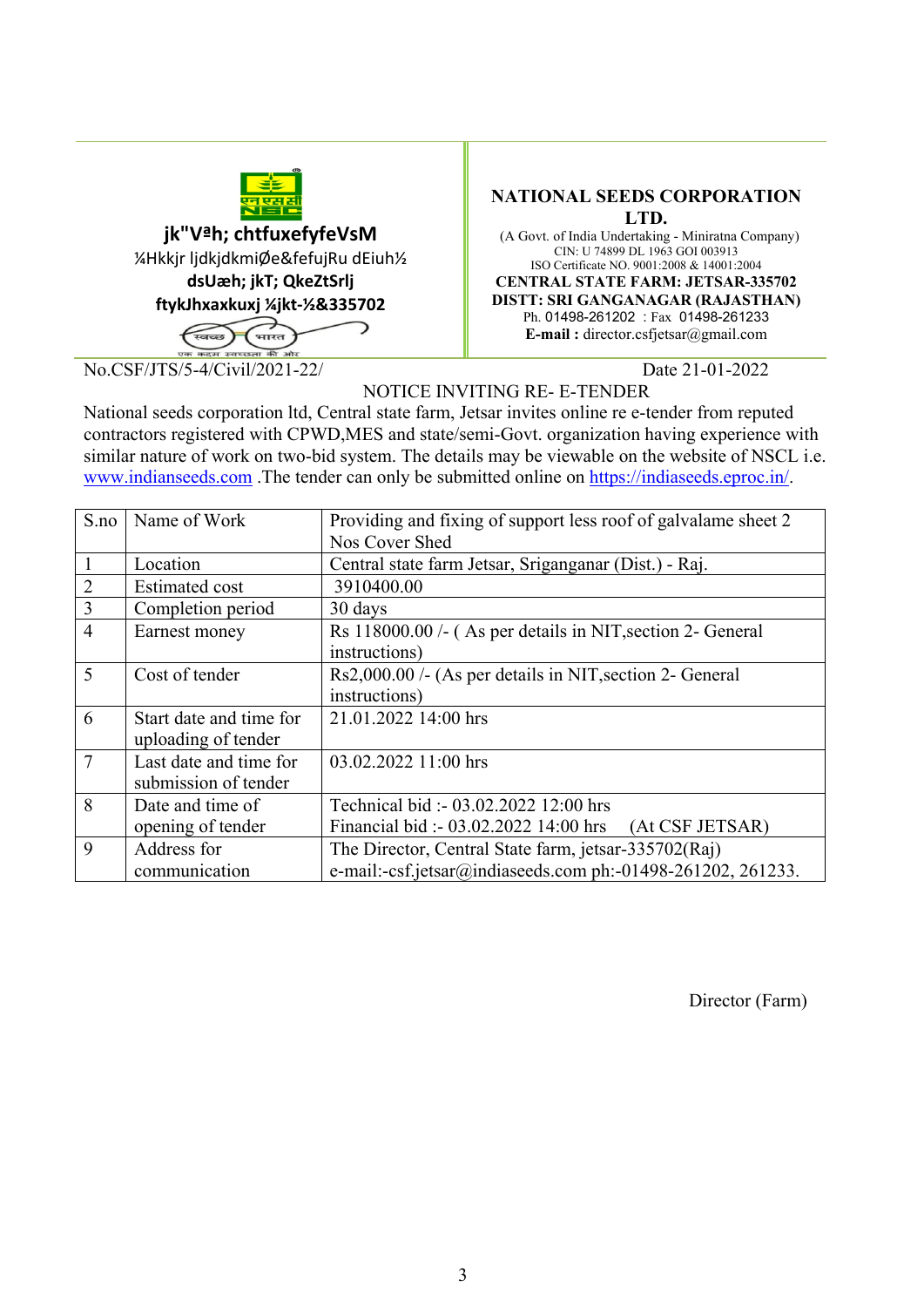

# **jk"Vªh; chtfuxefyfeVsM**

¼Hkkjr ljdkjdkmiØe&fefujRu dEiuh½ **dsUæh; jkT; QkeZ] tSrlj ftykJhxaxkuxj ¼jkt0½** Telephone No: 01498 – 261202, 261227 Fax 261233

i=kad%ds-jk-Qk-@tSr@Civil@5&4@21-22@ fnuk¡d%& 22-12-2021

#### प न: **bZ &fufonk &lwpuk** ु

dsUnzh; jkT; QkeZ tSrlj (jkt0) ij vuqekfur ykxr 39-10 लाख की ykxr ls गाल्वेलिय्म शीट 02 कवर शेड पर लगाने ds dk;Z gsrq iWthd`r Bsdsnkjksa ls fnukad 03-02-2022 dks 11.00 cts rd fufonk vkaef=r dh tkrh gSA foLr`r fooj.k gekjh osclkbZV **[www.indiaseeds.com](http://www.indiaseeds.com/) /https://indiaseeds.eproc.in/ ij ns[kh tk ldrh gSA bl lac/k esa ;fn dksbZ Hkwy lq/kkj Kkiu gksxk rks dsoy osclkbZV ij gh Mkyk tk;sxkA** 

**funs'kd ¼QkeZ½**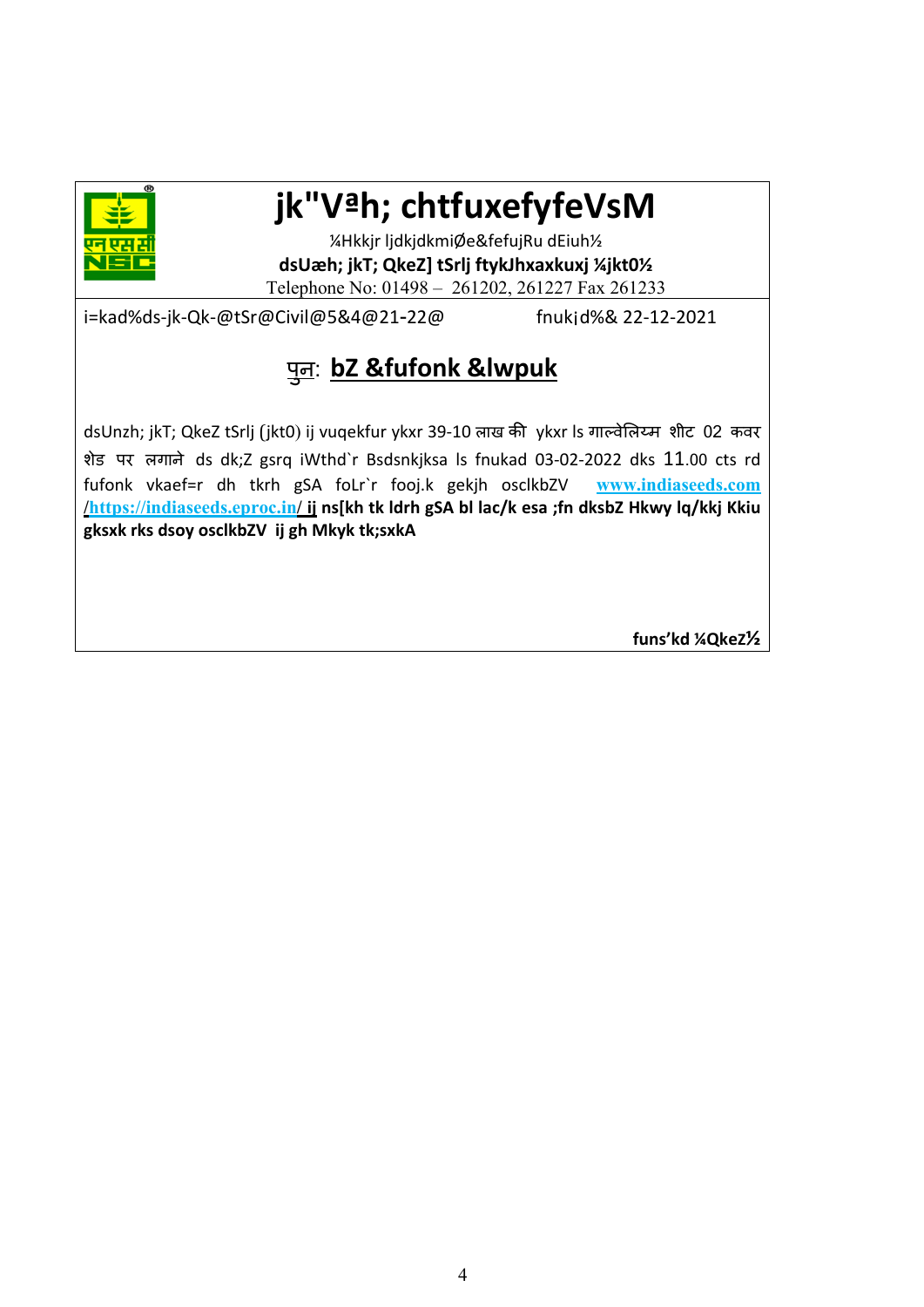# **NATIONAL SEEDS CORPORATION LTD.**

# **PART-A**

SECTION - I

# **INSTRUCTIONS TO BIDDER – ONLINE MODE**

#### **DEFINITIONS**:

- **C1 India Private Limited:** Service provider to provide the e-Tendering Software.
- **NSCL e-Procurement Portal:** An e-tendering portal of National Seeds Corporation Limited ("NSCL") introduced for the process of e-tendering which can be accessed on [https://indiaseeds.eproc.in.](https://indiaseeds.eproc.in/)

# **I. ACCESSING / PURCHASING OF BID DOCUMENTS :**

- It is mandatory for all the bidders to have Class-III Digital Signature Certificate (With Both DSC Components, i.e. Signing & Encryption) from any of the licensed Certifying Agency under CCA, Ministry of Electronics and Information Technology, Government of India to participate in e-tendering portal of NSCL. Bidders can see the list of licensed CA's from the link www.cca.gov.in C1 India Pvt. Ltd. also facilitate Class III Digital Signature Certificate (With Both DSC Components, i.e. Signing & Encryption) to the bidders. Bidder may contact C1 India Pvt. Ltd. at mobile no. +91-8130606629 for DSC related queries or can email at vikas.kumar@c1india.com
- To participate in the e-bid, it is mandatory for the Applicants to get themselves registered with the NSCL e-Tendering Portal [\(https://indiaseeds.eproc.in\)](https://indiaseeds.eproc.in/) to have a user ID & Password which has to be obtained by submitting a non-refundable annual registration charges of Rs. 3416/- inclusive of all taxes through **online** mode. Validity of Registration is 1 year.
- The amendments / clarifications to the tender, if any, will be posted on the NSCL e-Tendering Portal [\(https://indiaseeds.eproc.in\)](https://indiaseeds.eproc.in/).
- To participate in bidding, bidders have to pay EMD (refundable) as per the amount mentioned in the tender document online through NEFT/RTGS after generating E-challan from [https://indiaseeds.eproc.in.](https://indiaseeds.eproc.in/)
- To participate in bidding, bidders have to pay Tender Processing Fee of Rs. 570/- inclusive of all taxes (Non-refundable) through online mode (internet banking/debit card/credit card).
- The Bidder may modify or withdraw their bid after submission prior to the Bid Due Date. No Bid shall be modified or withdrawn by the Bidder after the Bid Due Date and Time.
- Both 'EMD' and 'Tender Document Fee' are mentioned in individual tender document as published at NSCL e-Tendering Portal [\(https://indiaseeds.eproc.in\)](https://indiaseeds.eproc.in/).
- For helpdesk, please contact e-Tendering Cell and Help Desk Support MondaytoFriday Ph: **0124-4302033/36/37, nsclsupport@c1india.com.**
- It is highly recommended that the bidders should not to wait till the last date of bid submission to avoid complications like internet connectivity issue, network problems, system crash down, power failure, browser compatibility issue, system compatibility issue, improper digital signature certificate problem etc. In view of this context, neither M/s National Seeds Corporation Limited nor M/s. C1 India Pvt. Ltd will be responsible for such eventualities.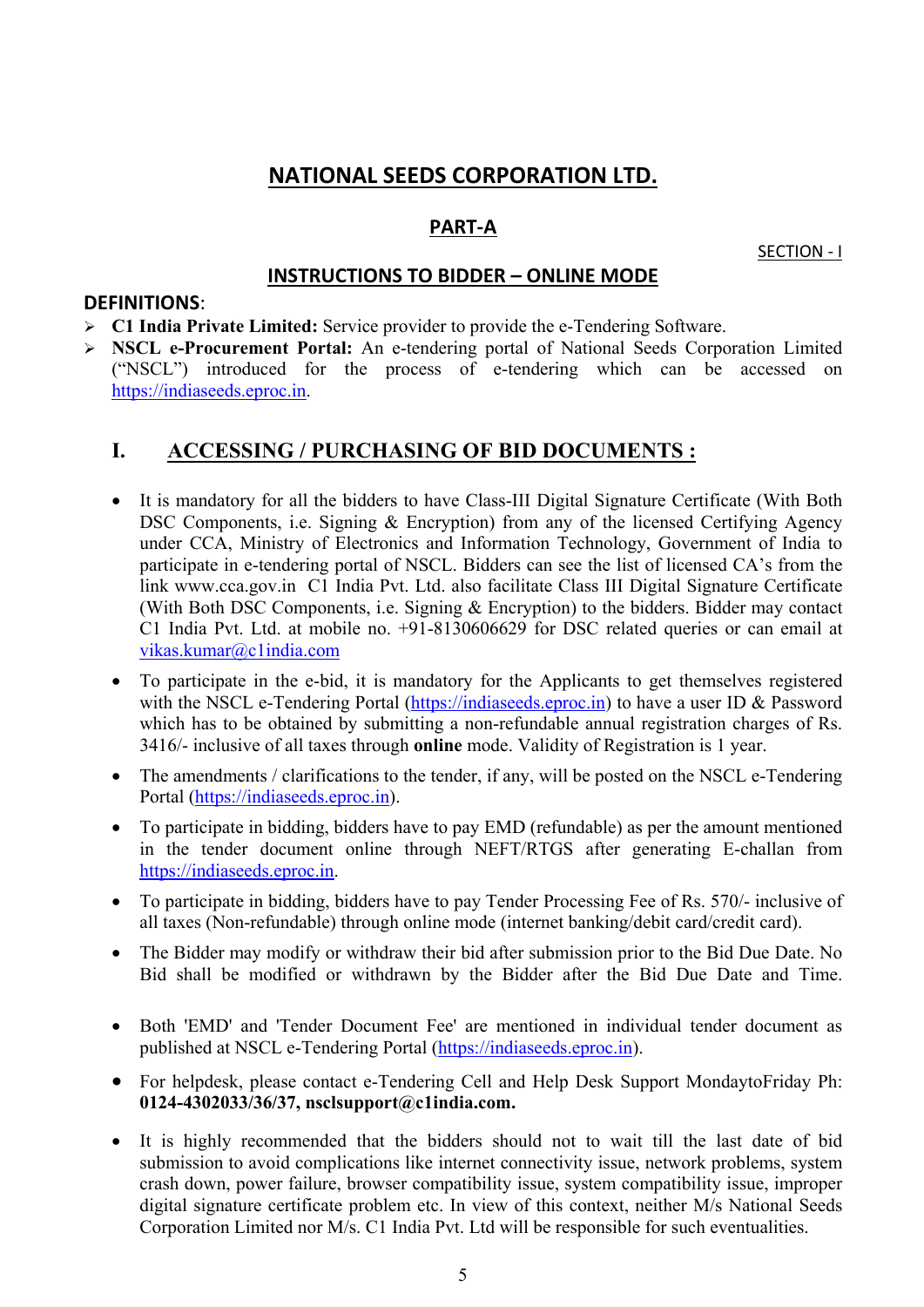# II. **PREPARATION & SUBMISSION OF APPLICATIONS**:

- Detailed NIT may be downloaded from NSCL e-tendering portal and the Application may be submittedcompulsorily online mode following the instructions appearing on the screen / NIT.
- Vender can pay tender document Fee as per tender document online through Internet Banking / DebitCard / Credit Card.
- A Vendor manual containing the detailed guidelines for e-tendering system is also available on theportal.

# III. **MODIFICATION / SUBSTITUTION / WITHDRAWAL OF BIDS** :

- The Bidder may modify, substitute or withdraw it's e-bid after submission prior to the Bid Due Date. NoBid shall be modified, substituted or withdrawn by the Bidder on or after the Bid Due Date.
- Any alteration/ modification in the Bid or additional information supplied subsequent to the Bid DueDate, unless the same has been expressly sought for by the NSCL, shall be disregarded.
- For modification of e-bid, bidder has to detach its old bid from e-tendering portal and upload / resubmitdigitally signed modified bid.
- For withdrawal of bid, bidder has to click on withdrawal icon at e-tendering portal and can withdraw it'se-bid.

# IV. **OPENING AND EVALUATION OF APPLICATIONS**:

- Opening of Applications will be done through online process. However, Corporation reservesthe right for evaluation and decision based on tender submitted online.
- NSCL shall open documents of the Application received in electronic form of the tender on theApplication due date i.e. in the presence of the Applicants who choose to attend. NSCL willsubsequently examine and evaluate the Applications in accordance with the provisions set out in theTender Document.
- The price bid will be opened of the responsive applicants. The date of opening of price bid will benotified later on.

# V. **DISCLAIMER** :

• The vender must read all the instruction in the RFP and submit the same accordingly.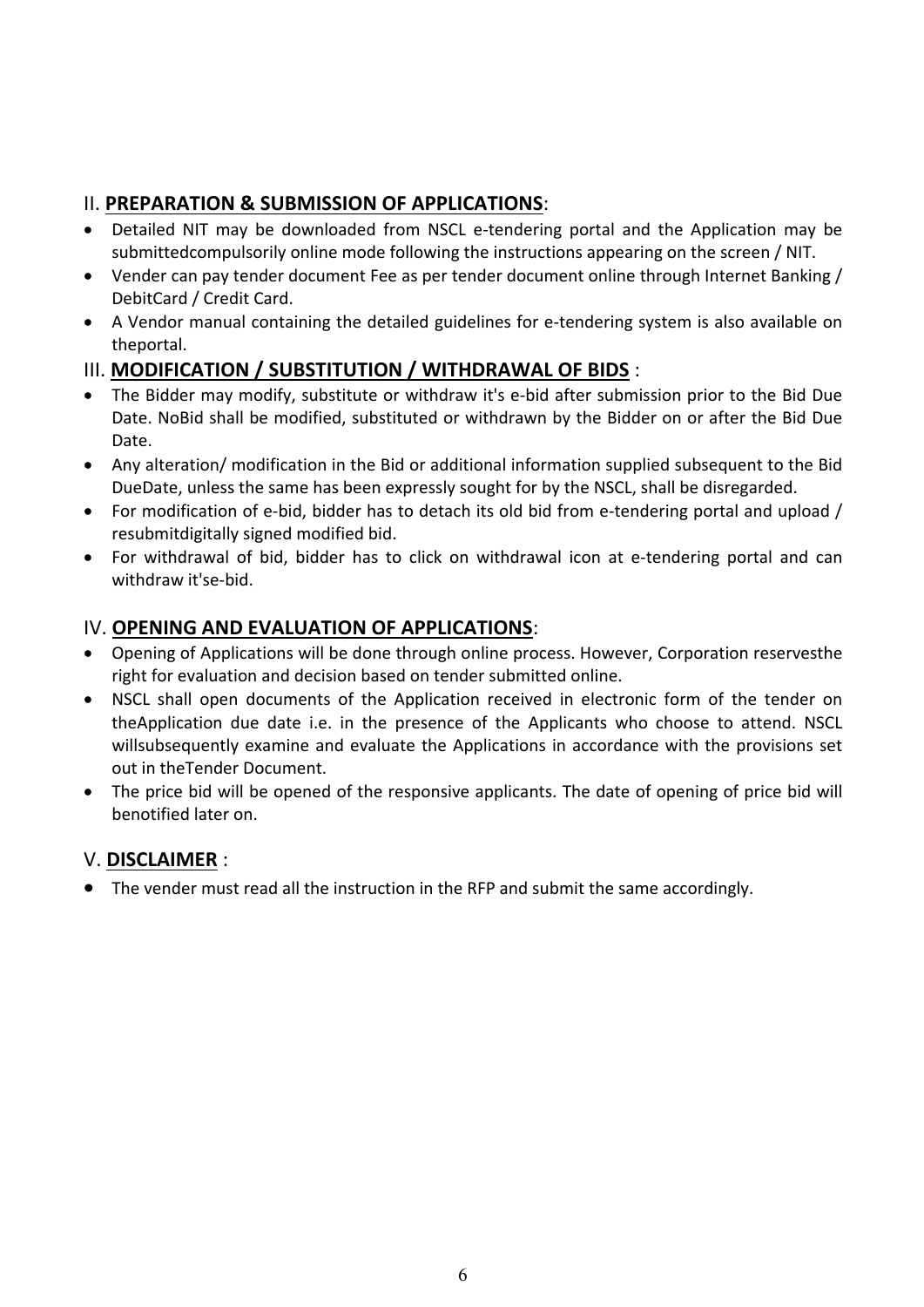# **Instructions to Bidders**

#### SECTION II

- 1. Time: The contractor should submit only in ONLINE MODE on https://indiaseeds.eproc.in on or before the date & time given in NIT. The technical bid and financial bids of the qualified contractors will be opened as per the date & time stated in NIT. Tenders in any other form will not be accepted.
- 2. Work Experience: Experience of work will be counted 40% of three works, 50 % two works and 80 % one work of similar nature in last seven years. Experience other than similar nature will not be accepted.
- 3. Bids: Technical bid contains uploading of self-attested copies of all desired documentsi.e Tender fees & EMD Proof, experience for supplying and installation of transformer, Proprietorship/ partnership deed, pan card, GST No., EPF & ESI No.(as per applicability), Bank account detail/status of firm (Cancelled Blank Cheque), declaration of non blacklisted etc. as mentioned in checklist of section III.
- 4. EMD : EMD through Online transaction may be accepted in form of NEFT/RTGS (NSC Ltd Jetsar, Bank- Induslnd bank, A/C No:-201003251677, IEC code: ZNSJSR, MID: 18604, through online portal. Scan copy of transaction must be uploaded along with technical documents.
- 5. Risk of Labour working at site will be of contractor and insurance of workers should be done before start of work.
- 6. Any type of tax liability of government as applicable will be borne by the contractor.
- 7. Deduction on payment will be governed according to rules.
- 8. No time extension will be given in normal conditions.
- 9. No conditional tender will be accepted.
- 10. As per practice one time rates are to be given i.e. no escalation on rates will be given.
- 11. Scope of supply / work as per the details given in the G.Schedule will be ensured by contractor.
- 12. Scope of work according to situation may be increased or decreased without assigning any reason by Corporation.
- 13. The Number and Quantity of work may increase or decreased.
- 14. If any additional Items required to be execute, the contractor will be paid in proportionate to the rates quoted.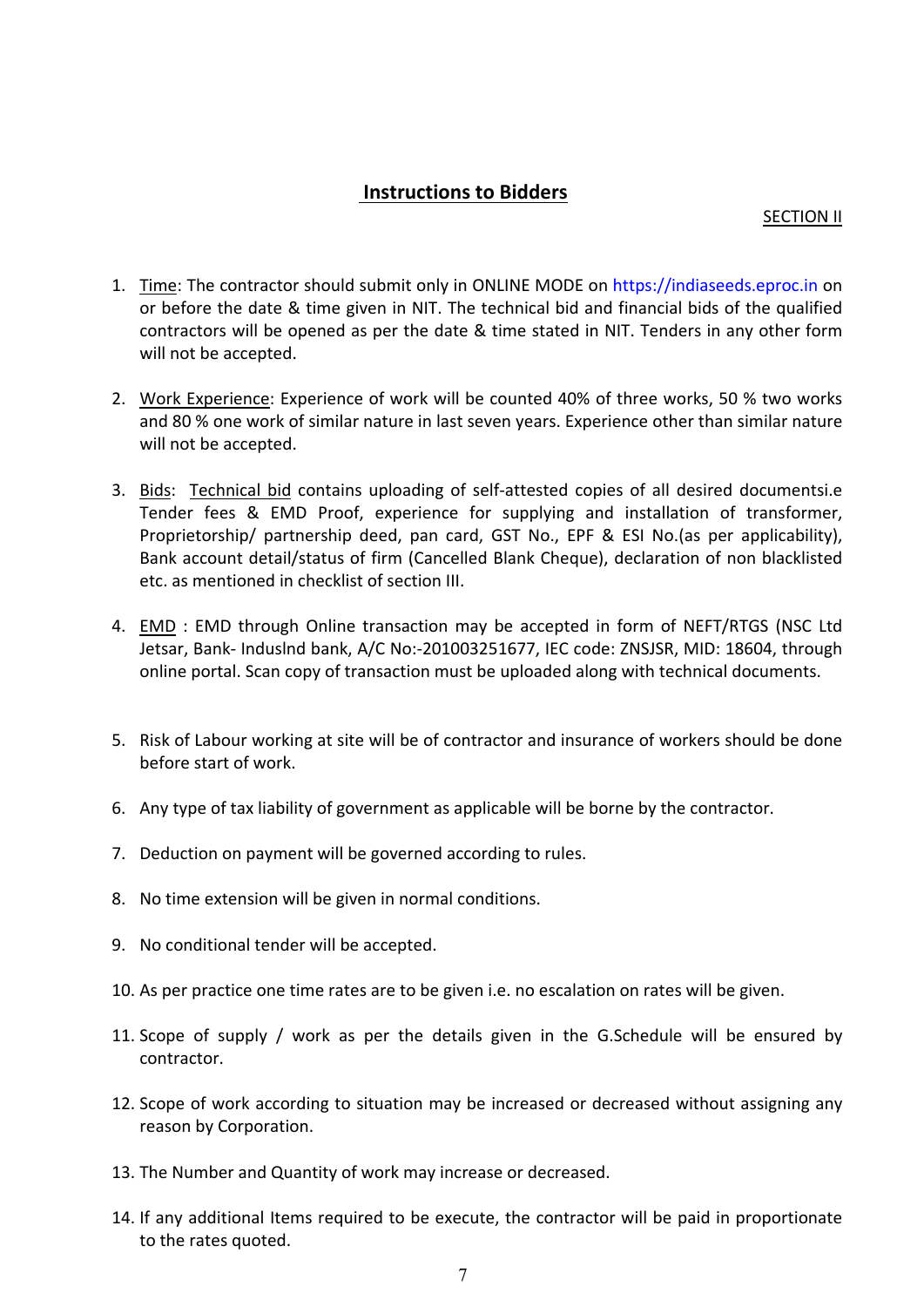- 15. Available Electricity may be used for the work by the contractor and recovery will be made.
- 16. All useful materials obtained from dismantling shall be the property of the Farm and shall be kept in safe custody until they are handed over to the General Store Incharge.
- 17. Due care shall be taken to maintain the safety measures prescribed in IS; 4130 and safety code of terms and conditions.
- 18. Performance security & security deposit amount will be released after successful completion of defect period.
- 19. The contractor shall bear the cost of samples, testing fee, if materials tested outside in laboratory.
- 20. G.Schedule Rates are without cement and cement will be provided from the general store of the farm free of cost. The carriage and site stock maintenance will be in scope of contractor and after completion of work empty cement bags must be submitted to store of farm.
- 21. If applicable, STP/NOC from the Mining Department is to be taken otherwise final bill payment will not be released.
- 22. The contractor is responsible to follow the construction standards as per CPWD norms.
- 23. For all construction works strictly canal water is to be used at site.
- 24. The Corporation reserves the right to accept or reject any or all tenders without assigning any reason what so ever and decision of the Corporation shall be final and binding to tenderers.
- 25. The quoted rate of contractor will be final which is inclusive of all taxes and No Cost escalation will be entertained/provided.

Director (Farm)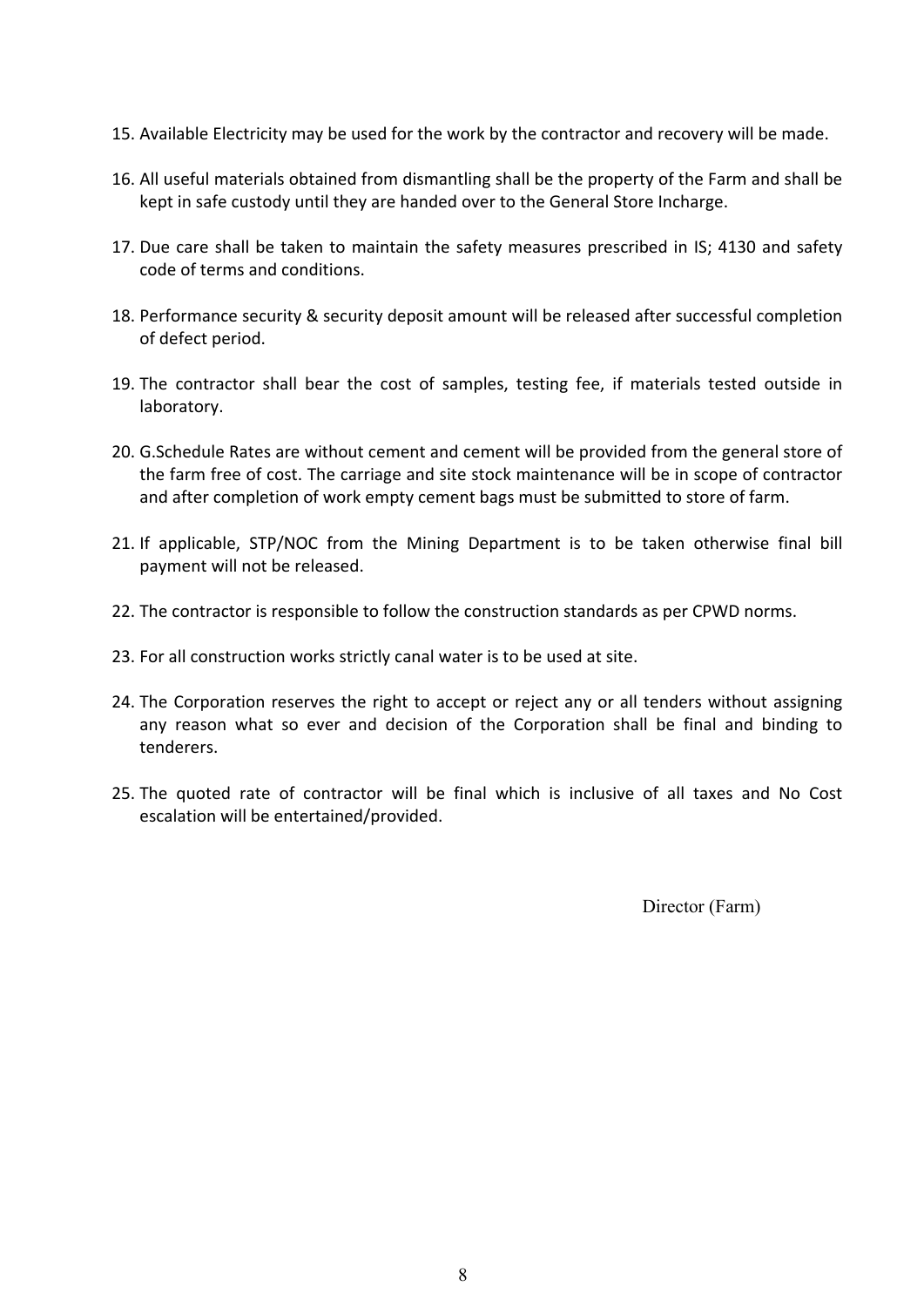# **GENERAL RULES AND GUIDANCE FOR TENDERED/CONTRACTOR**

- 1. The contractor should read the specification carefully before submitting tender.
- 2. The earnest money should be paid online. Tender without EMD are liable for rejection.
- 3. The tender will be required to furnish income tax return for the current year and registration no. of GST/SST/CST/VAT/ESI & Pf before the work is allotted to him/them. Copy of license should be attached with the tender.
- 4. Sales- tax, purchase tax, service tax, work contract tax, VAT or any other tax on material in respect of this contract shall be payable by the contractor.
- 5. The rates quoted by the contractor are item rate tender and the same will be taken as correct and not the amounts worked out by them.
- 6. The contractor should quote the rate in figures as well as in words and amount tendered by him. The amount for each item should be worked out and the requisite the total given. Rates should be written in words closely followed by figures.
- 7. Time allowed for carry out the work will be one month.
- 8. Tender shall be received up to hours on and will be opened at hours on same day at above mentioned address in presence of tender who wish to attend.
- 9. Tender should remain open for acceptance for a period of days from the date receipt of tender. If any tender withdraws his tender before the said period or makes any modification in the term and conditions of the tender which are not acceptable to the department, then the corporation shall, without prejudice to any other right or remedy be at liberty to forfeit the earnest money as aforesaid.
- 10. Tender who do not fulfill all or any of the above conditions or incomplete tenders in any respect are liable who do not fulfill all or any of the above conditions or incomplete tenders in any respect are liable to be summarily rejected.
- 11. The tenders containing unsealed remarks or any additional conditions are liable to summarily rejection.
- 12. Mobilization advance shall not be applicable.
- 13. Quantity of work may be increased or decreased, measured as per actual requirement/Execution.
- 14. Certificate of financial soundness issued by the bankers with complete address be submitted along with the tender.
- 15. In the case of the any tender where unit rate of any item/items appear unrealistic and imbalance and in case the tendered is unable to provide satisfactory explanation, such a tender will be liable for rejection.
- 16. Water & electricity for work of what so ever purpose related to the work will be arranged by the contractor. Where ever the same is provided by the department consumption charges shall be borne by the contractor  $\omega$  1.5% of the work value.
- 17. Change in the terms & condition or the specifications, or schedule of completion shall not be accepted such conditional tenders shall be liable for rejection.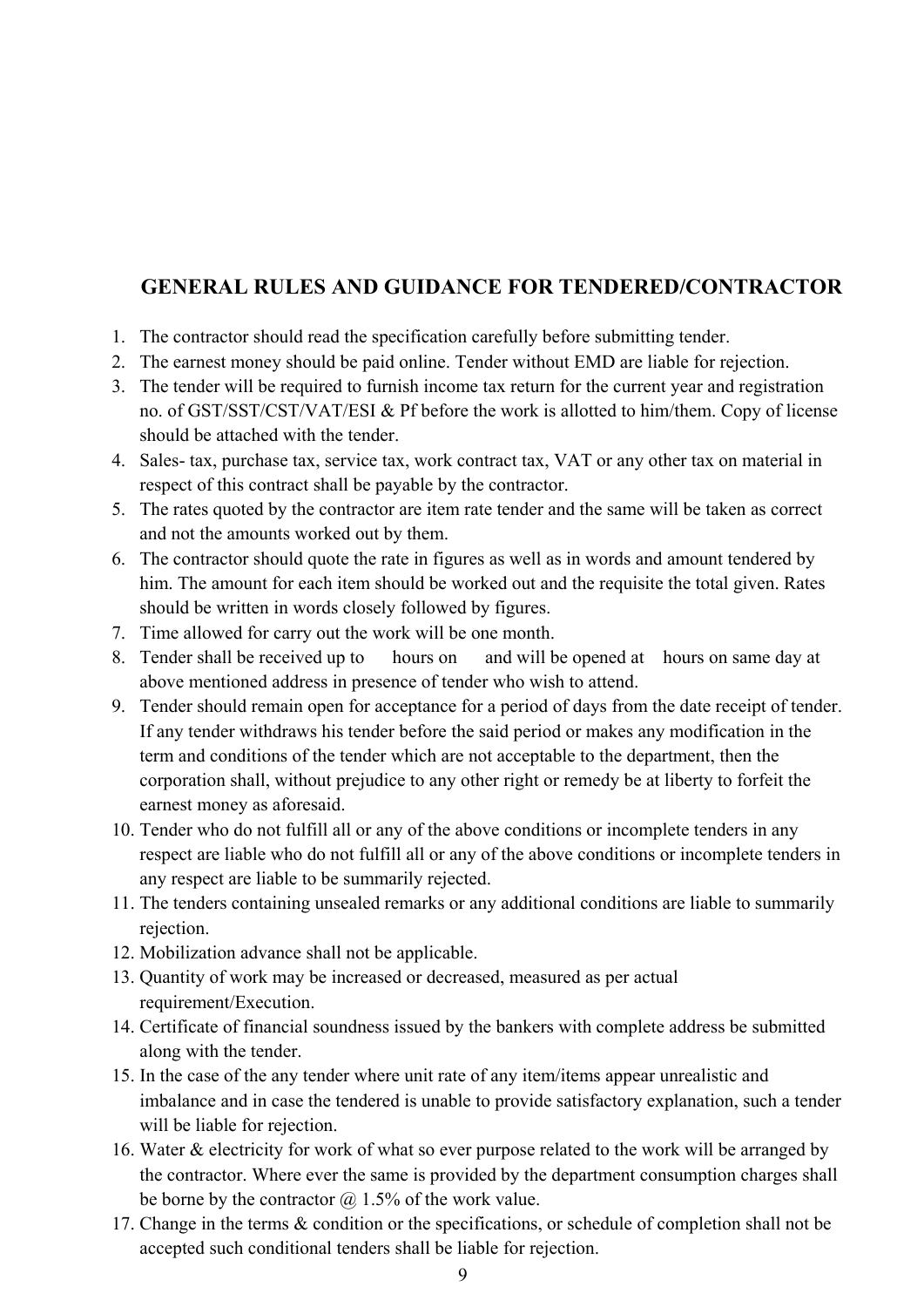- 18. Cutting/overwriting in the offer must be avoided as may be lead to cancellation of tender. However in the case of any cutting, it should be authenticated by signature of the tendered concerned.
- 19. The rates shall be inclusive up to all heights, materials, labors, tools & plants and taxes etc, as per site condition.
- 20. The payments will be released on submission of bill of work done valuing not less than Rs. 50,000/-
- 21. The receipt of clerk for any money paid by the contractor will not be considered as any acknowledgement or payment to the NSC LTD. JETSAR on and the contractor shall be responsible for seeing that he procures a receipt signed by the accountant/ engineer or a dual authorized cashier,
- 22. The contractor shall give a list of NSC employees related to him.
- 23. The contractor should verify all elevations shown in the drawings and in case of doubt, obtains required particulars which may in any influence his tender from the engineer as no allowance whatsoever will be made beyond the contract for any alleged ignorance thereof.
- 24. The successful tendered shall deposit performance bank guarantee/DD  $@$  5% of accepted value of work within 15 days of letter issued in this regard.
- 25. The performance guarantee shall be refunded to the contractor soon after completion of work and recording of the completion certificate.
- 26. The security deposit shall be debit able at the 5%from the bills and will be remains as such for a period of defect liability from the date of completion of the work
- 27. Defect arising during the defect liability, guarantee period shall be rectified by the party free of cost within fortnight as and when brought to the notice in writing or telephonic.
- 28. The contractor's responsibility for this contract shall commence from the date of issue of order of acceptance of the tender.
- 29. The contractor shall maintains and produce all record when called for, related to relevant concerning labour engaged and electrification.
- 30. '' No negotiation is envisages even with a lowest party except under exceptional situations''.
- 31. The Director NSC JETSAR shall have the right accept or reject all or any of the tender without assigning any reason whatsoever and will not be bound to accept the lowest tender or any of the tender.
- 32. The empty cement bags should be returned to store while issuing the cement bags second time. If empty bags are damaged/not returned then Rs.5.00 per bag will be recovered from bill of the contractor.

Director (Farm)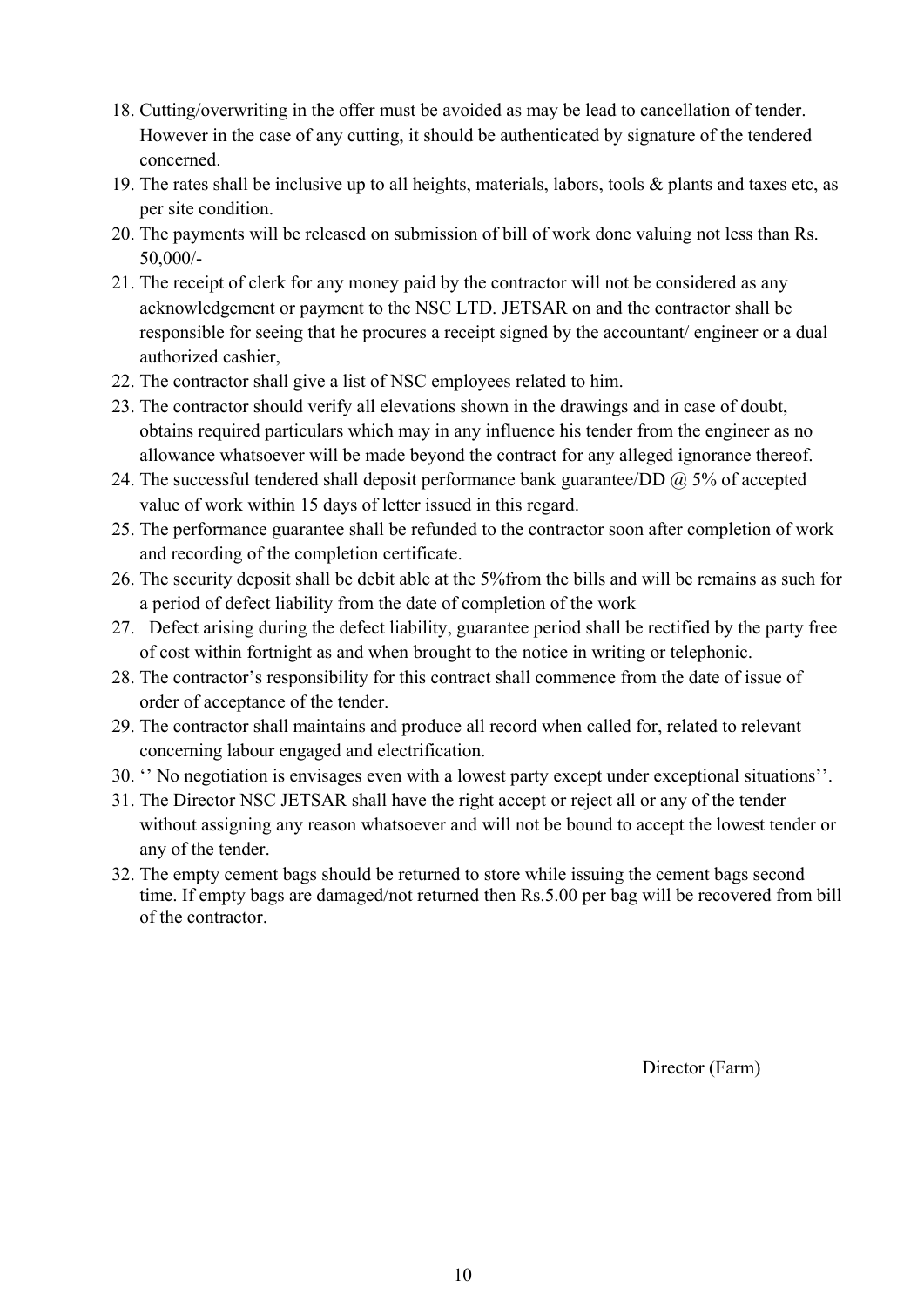## SECTION III

# **CHECK LIST FOR TECHNICAL EVALUATION OF TENDER**

|                | Tender fee as per NIT (Non-Refundable)                                         |  |
|----------------|--------------------------------------------------------------------------------|--|
| $\overline{2}$ | EMD as per NIT                                                                 |  |
| 3              | Certificate of registration of the firm for civil work in appropriate class:-  |  |
| 4              | Proprietorship if proprietary firm/sole traders                                |  |
| 5              | Partnership deed if partnership firm                                           |  |
| 6              | Authorization for signing if it is limited company or partnership firm         |  |
| 7              | Copy of registration for (as per applicability-listed in NIT) :-               |  |
|                | i) Pan No                                                                      |  |
|                | ii) GST no.                                                                    |  |
|                | iii) EPF.NO                                                                    |  |
|                | iii) ESI No.                                                                   |  |
| 8              | Performance/work experience certificate as per NIT                             |  |
| 9              | Bank account detail/status of firm (Cancelled Blank Cheque or any other proof) |  |
| 10             | Declaration of non blacklisted.                                                |  |
|                |                                                                                |  |

Director (Farm)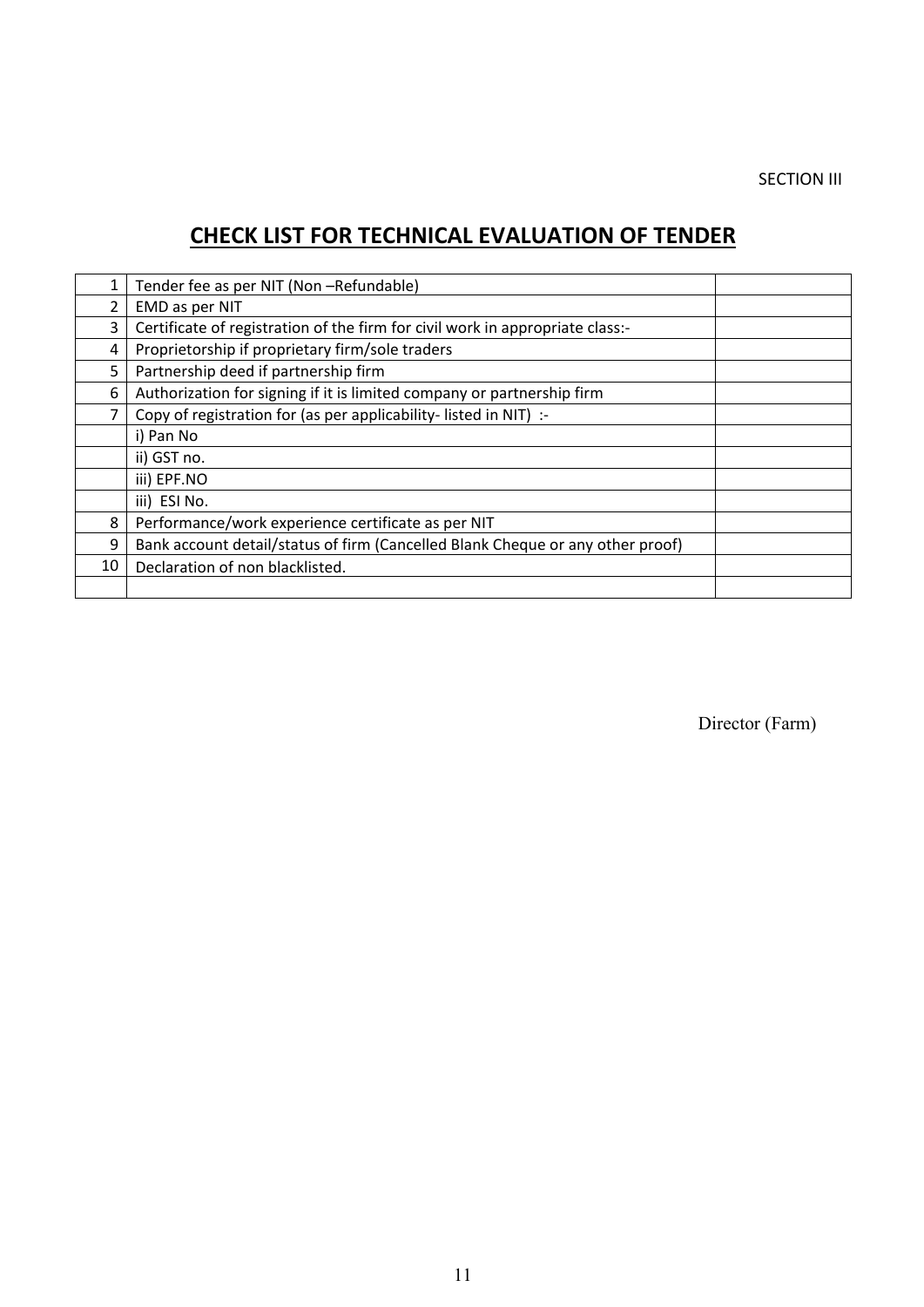# **NATIONAL SEEDS CORPORATION LIMITED CENTRAL STATE FARM, JETSAR**

## **G-schedule of providing and fixing of support less roof of galvalame sheet for 02 Nos Covered Shed.(21x50 M.)**

**The roofing system should be designed to with stand the wind load (as per IS 875 part-3) & Earth quake load (As per ISI 893). The design should also comply with any other relevant IS codes.**

**The steel sheet shall be 3`.0''(914 mm) width (tolerance+/-2mmwhich shall be curved and molded at site using mechanical press and dies to the desired curves and shape to form 2`.0"(605mm) approximately wide interlocking panels. These panels shall be erected in position and their seams shall be interlocked panels. These panels shall be erected in position and their seams shall be interlocked and pressed to close the seam forming a water tight joint. Minor color chipping/scratching should be rectified by applying Epoxy lacquer. Necessary arrangement including the supply for the installation of fasteners at the end will be there in the scope of the vendor.**

**The installation should be done by mechanized methods. Vendor has to mobilize required number of Hydra for transportation of sheets and Cranes for the erection of Seamed Sheets.**

**Adequate precaution shall be taken by the Vendor during the installation process for the safety of their workers. Safety belts, helmets and other safety equipments for the execution of job must be used, wherever required. Working in height panels installation process shall not be carried out in case of wind velocity at site location is above 22 K.M./Hrs.**

**The material of galvalame steel shall have the following specifications:** 

**(a) Material**

**imported Galvalame sheets with coating of Aluminum, Zinc and Sillcon with following percentagr:**

**Aluminum 55%** 

**Zinc: 43.5% Alloy Coated High Tensile steel.**

**Sillicon 1.50%**

#### **(b) Technical details**

**I Standard color Coated GALVALUME steel complying to ASTM A 792**

**II Base Metal Thickness-1.00mm(Tolerance as+/-0.02mm)**

**III Alloy Coating- AZ 150 (Aluminum 55%,Zinc 43.5%,Sillicon 1.5%**

**IV Tield strength- 350m**

**V Paint Coating- Coating Mass of AZ- 150 Regular modified polyester Top Coat 25 Micron& Bottom Coat 12 Micron.**

**VI Color pattern- Combination of two colors ( Ratio 50% each)**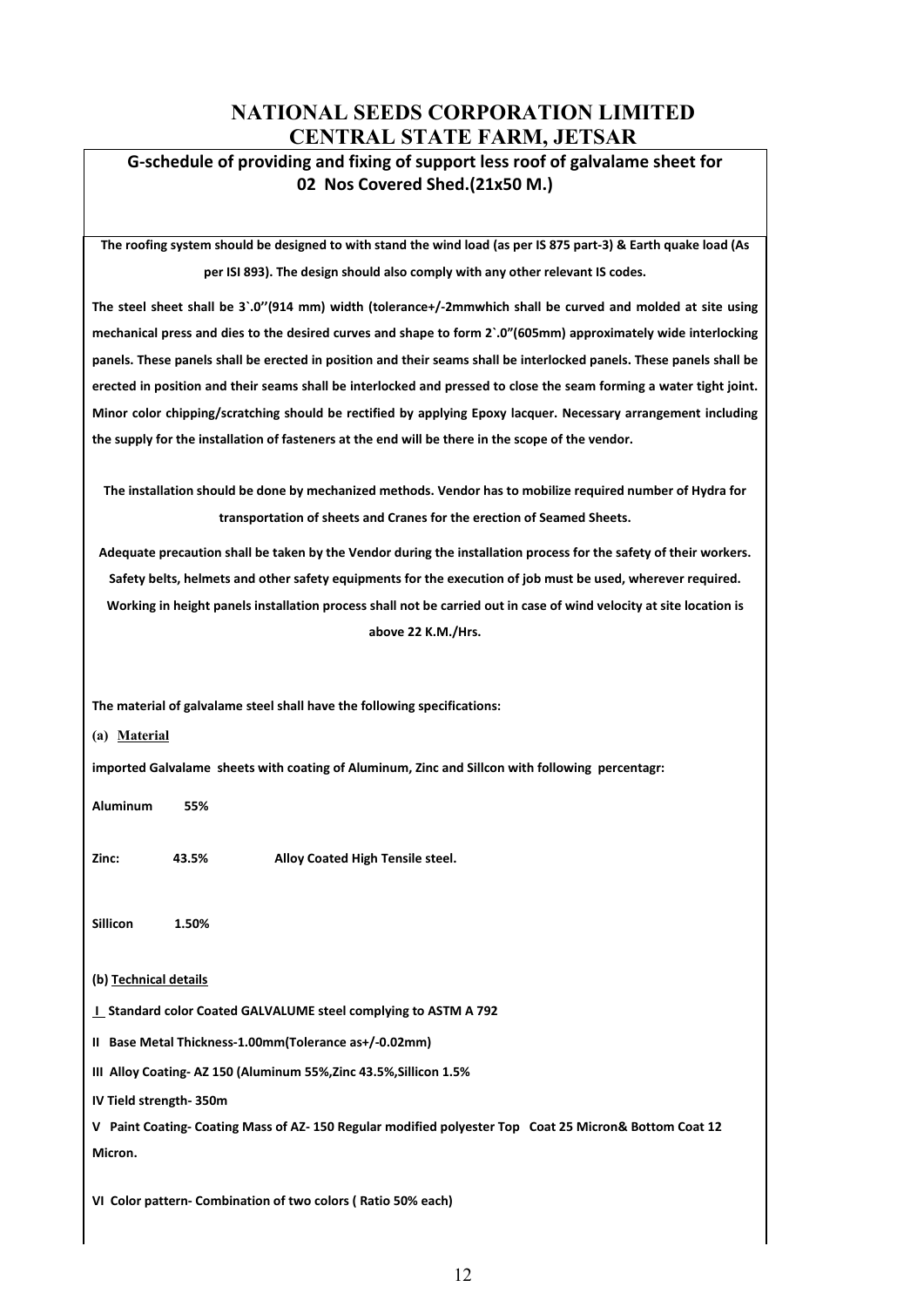#### **( C ) Inspection and testing**

**The material will be inspect by the site engineer at work site and if required samples shall be brawn from the site.**

**Before the sheet is used for roofing at site, these samples will be tested at a reputed laboratory for the following:**

 **I Thickness- 1.00mm**

 **II Top coating- 25 micron & bottom coat. 12 micron**

**III Yield/ Tensile Strength 350m**

**Charges for the same if any shall be born by the agency/contractor.**

**Besides this the agency also need to submit the material test report from the steel mill supplier for each steel coll.**

**( d) Fixtures-: The fixtures like anchor fasteners. Standard Light Hungers. Turbo ventilators, and skylights shall be designed to suit the requirement of NSC Each godowns / cover shed to have a combination of Turbo Ventilator ( Aluminum) of size 24 inches Capacity 2200 CFM, with a Skylight of 2 mm. Thick polycarbonate sheet of size 2 foot x 7 foot, to be installed at a distance of 30 foot along the length of the building.**

#### **TESTINGOFMATERIAL**

 **Thickness**

- **I Tensile strength**
- **II Coating Mass AZ 150**

**Testing charges. If any, shall be borne by the agency.**

**STANDARDS :- The Galvalame Steel Suppler shall be ISO certified and shall follow International standard for Galvalame sheet roofing.**

**Fixture: - The fixtures Like fasteners, turbo ventilators translucent sheets shall be designed to suit the requirement of NSC.**

**Supply& fixing Galvalume sheets roofing 1 mm thick round shape with turbo ventilators 23.5X52 = 1212.00**

**G-schedule of Cost FOR 02 NUMBER 1212 @1600 Rs./ Sqm = 1955200X2.00=3910400.00**

#### **Terms & Conditions**

1 **entertained/provided The quoted rate of contractor will be final which is inclusive of all taxes and No Cost escalation will be** 

- 2 Rate should be inclusive of all taxes and uncoditional
- 3 Any type of tax liability of government will be borne by the contractor
- 4 All the tools and plants will be arranged by the contractor.
- 5 in the If any additional works are required to be executed,the contractor has to execute

same proportionate rate quoated by him.

- 7 Cement will be provided from the general store of the farm.
- 8 Insurance of labour working at site will be done by the contractor.
- 9 For all construction works strictly canal water is to be used at site. Rate quoted by contractor ------------------------% Above on g.schedule amount Rate quoted by contractor-------------------------% below on G.schedule amount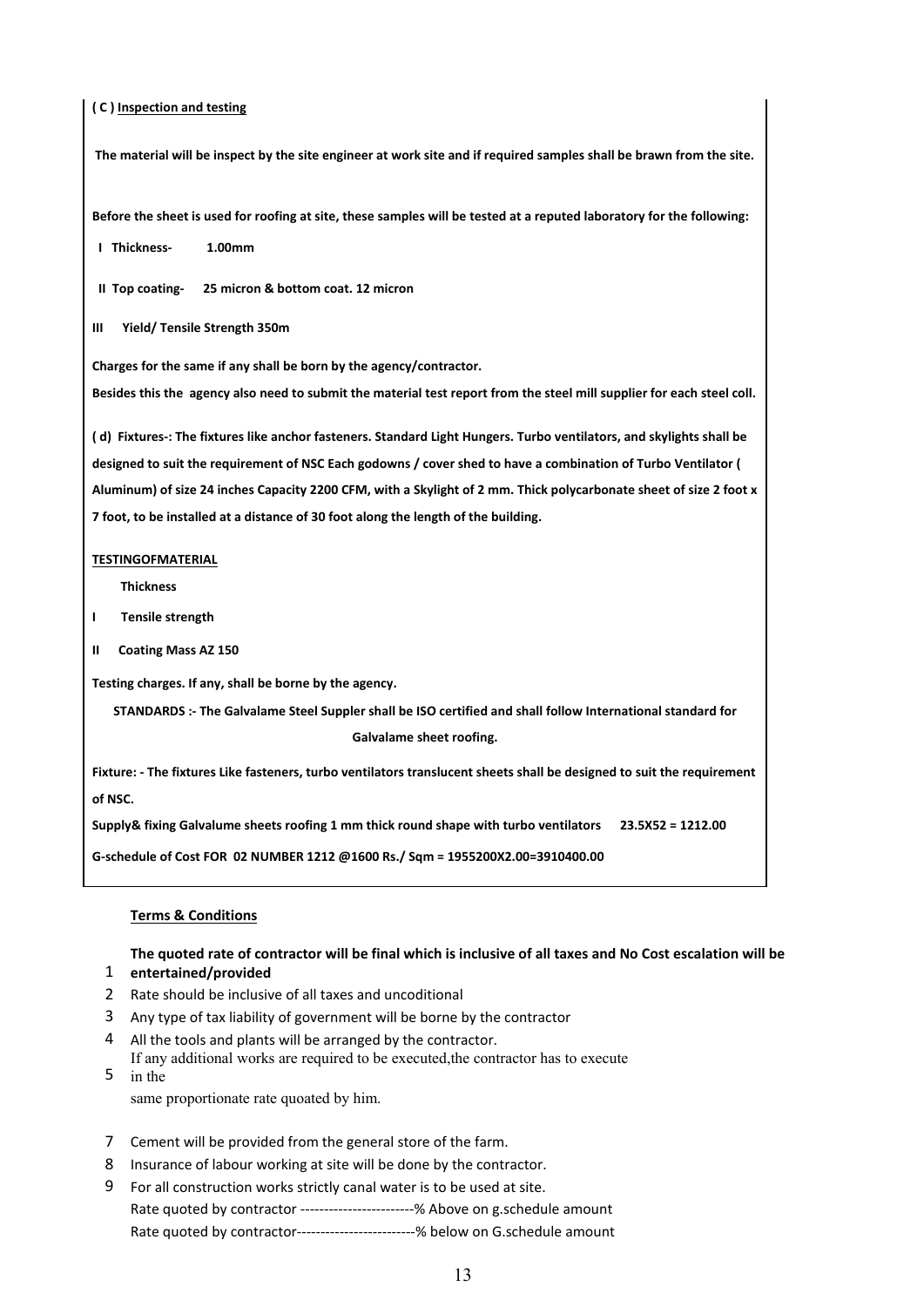## **SECTION –4**

# **GENERAL TERMS & CONDITIONS OF THE CONTRACT**

#### **DEFINITIONS:-**

1 The contract means the documents forming the tender and acceptance thereof and the formal agreement executed between the competent authority on behalf of the National Seeds Corporation Ltd, and the Contractor, together with the documents referred to therein including these conditions, the specifications, designs, drawings and instructions issued from time to time by the Engineer and all these documents taken together, shall be deemed to form the contract and shall be complementary to one another.

**'Employer'** means National Seeds Corporation Limited acting through its Chairman cumManaging Director including his authorized representative(s) who will employ the contractor and legal successor(s) in title and permitted assigns.

- 2 In the contract, the following expressions shall, unless the context otherwise requires, have the meanings, hereby respectively assignees to them:-
- a) The expression 'works' or 'work' shall, unless there be something either in the subject or context repugnant to such construction, be construed and taken to mean the works by or by virtue of the contract contracted to be executed whether temporary or permanent and whether original, altered, substituted or additional.
- b) The 'Site' shall mean the land and/or other places on, into or through which work to be executed under the contract or any adjacent land, path or street through which work is to be executed under the contract or any adjacent land, path or street which may allotted or used for the purpose of carrying out the contract.
- c) The 'Contractor shall mean the individual or firm or company whether incorporated or not, undertaking the works and shall include the legal personal representative or such individual or the person composing such firm or company, or the successors of such firm or company and the permitted assignees or such individual, firm or company.
- d) The Corporation or NSC means the National Seeds Corporation Ltd.
- e) The 'Engineer' means the Engineer and includes the project Manager/ In charge who shall supervise and be in charge of the work or any other designation authorized by the Employer for the purpose of operating the contract.
- f) Where the context requires, words imparting the singular only also include the plural number and vice-versa.
- g) **'Specification'** means the specification referred to in the tender and any modification there ofor addition there to as may from time to time be furnished approved in writing by Engineer.
- h) 'District specification' means the specifications followed by the State Govt. in the area where the work is to be executed.
- i) 'Approved' means approved in writings and 'approval' means approval in writing.
- j) Tendered value means the value of the entire work as stipulated in the letter of award.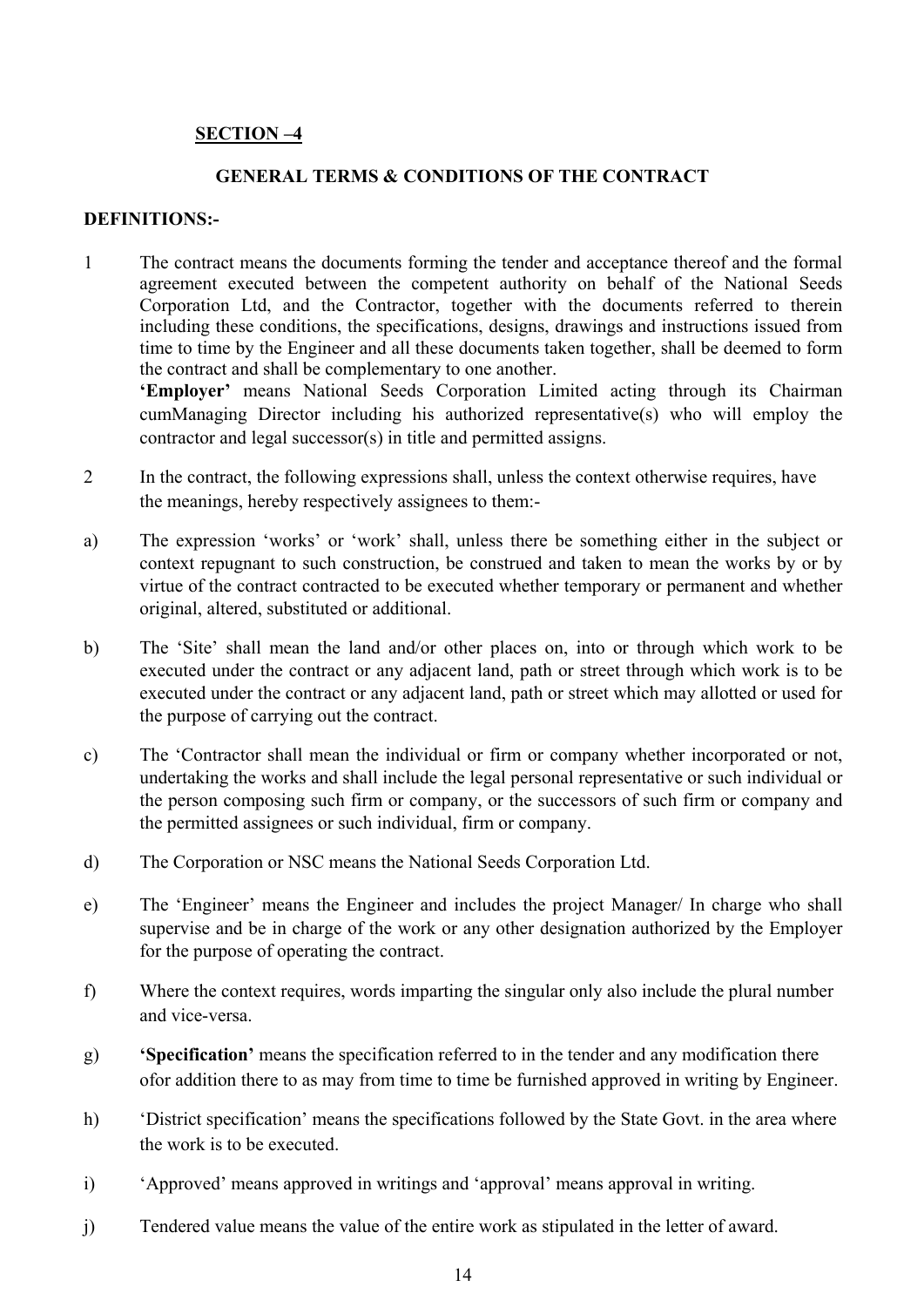- k) Market rate shall be the rate as decided by the Engineer on the basis of the cost of the materials and labor at the site where is the work is to be executed plus the percentage mentioned in the schedule " F" to cover all over heads and profits.
- l) Schedule (S) referred to in these conditions shall mean the relevant scheduled(s) annexed to the tender papers or the standard schedule of Rates of the government mentioned in Schedule "F" hereunder, with the amendments thereto issued upto the date of receipt of the tender.

## **WORK TO BE CARRIED OUT:**

3. The work to be carried out under the Contract shall, except as otherwise provided in these conditions, include all labor, material, tool, plants, equipment and transport which may be required in preparation of and for and in the full and entire execution and completion of the works. The descriptions given in the Schedule of Quantities (Schedule-A) shall, unless otherwise stated, be held to include wastage on materials, carriage and cartage, carrying and return of empties, hoisting, setting, fitting and fixing in position and all other labors necessary in and for the full and entire execution and completion of the work as aforesaid in accordance with good practice and recognized principles.

#### **SUFFICIENCY OF TENDER:**

4. The Contractor shall be deemed to have satisfied himself before tendering as to the correctness and sufficiency of his tender for the works and of the rates and prices quoted in the schedule of quantities, which rates and prices shall, except as otherwise provided, over all his obligations under the Contract and all matters and things necessary for the proper completion and maintenance of the works.

#### **DESCREPANCIES AND ADJUSTMENT OF ERRORS:**

- 5. The several documents forming the contract are to be taken as mutually explanatory of one another, detailed drawings being followed in preference to small scale drawing and figure dimensions in preference to scale and the special conditions in preference to general conditions.
- (i) In case of discrepancy between the schedule of Quantities, the Specifications and/or the Drawings, the following order of preference shall be observed:-
- a) Description of Schedule of Quantities.
- b) Particular Specification and Special Condition as per manufacturer.
- c) Drawings
- d) C.P.W.D. specifications
- e) Indian standard specification of B.I.S.
- f) If there are varying or conflicting provisions made in any one document forming part of the contract, the Acceptance Authority shall be the deciding authority with regard to the intention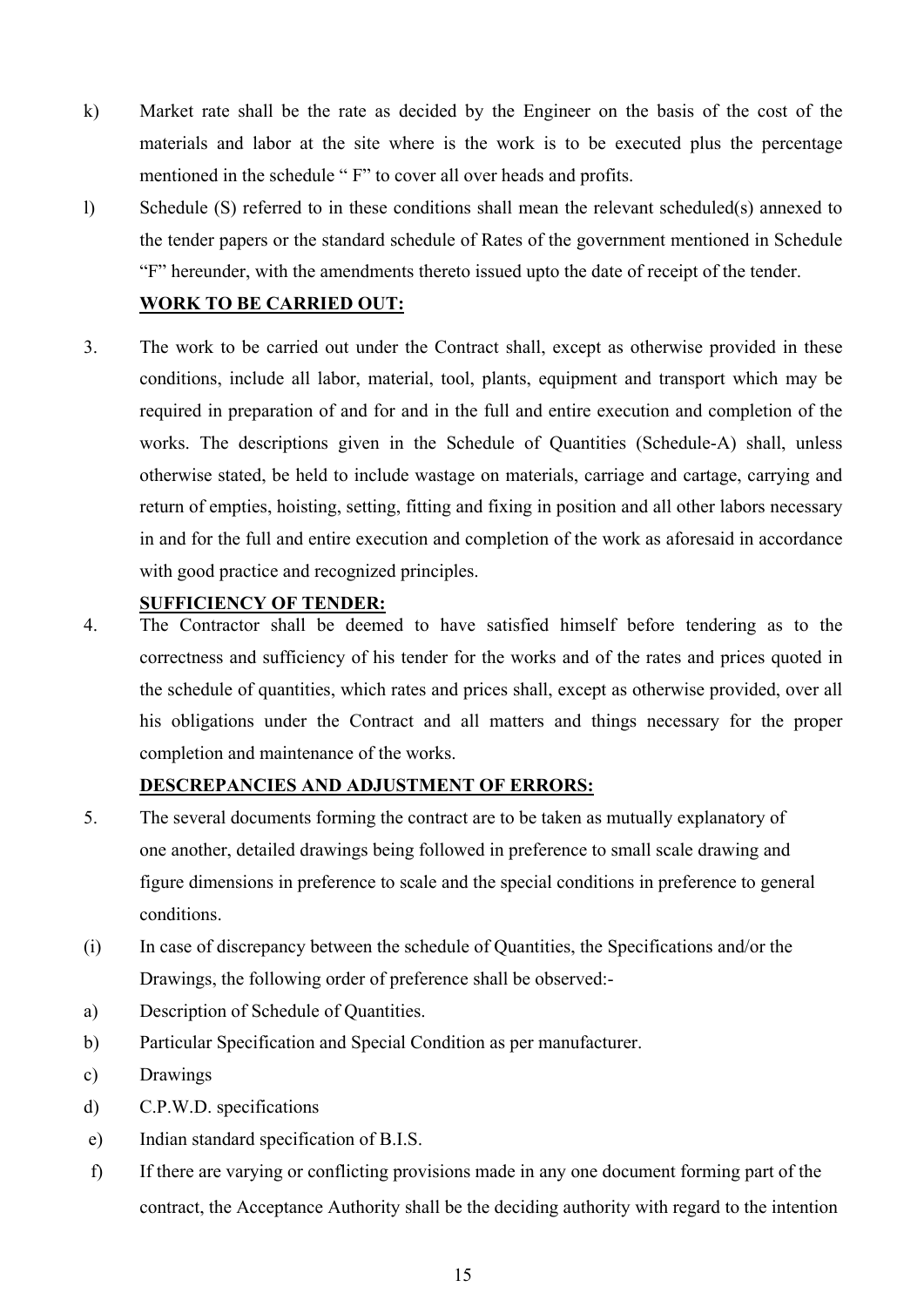of the document and his decision shall be final and binding on the contractor.

g) Any error in description, quantity or rate in Schedule of Quantities or any omission there from shall not vitiate the Contract or release the Contractor from the execution of the whole or any part of the works comprised therein according to drawings and specifications or from any of his obligations under the contract.

#### **SIGNING OF CONTRACT**

- 6. The successful contractor, on acceptance of office tender by the accepting Authority shall, within 15 days from the stipulated date of start of the work sign the contract consisting of:
- (I) The notice inviting tender, all the documents including drawings, if any forming the tender as issued at the time of invitation of tender and acceptance thereof together with any correspondence leading there to.
- (II) Various standard clause with corrections up to the date stipulated in schedule "F" along with annexure there to.
- (a) Model rules for the protection for the health, sanitary arrangements for workers employed by NSC or its contractors (refer page no. 51)
- (b) Contractor's labor regulations **(refer page no. 57)**
- (c) List of act and omissions for which fines can be imposed **(refer page no.63 ).**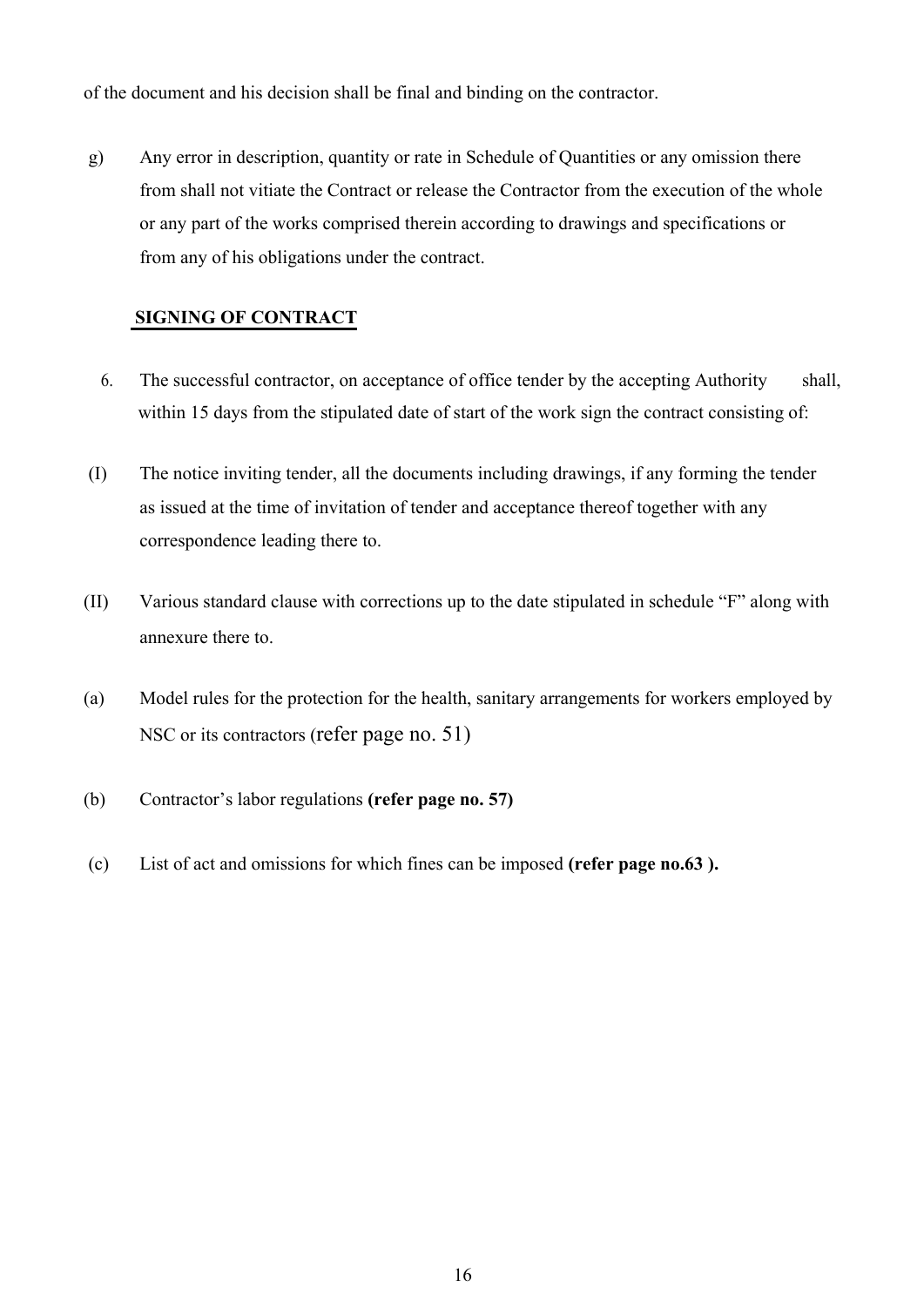#### **TENDER UNDERTAKING**

I/We hereby tender for the execution of the work for National Seeds Corporation, (A Govt. of India Undertaking) New Delhi specified in the underwritten memorandum within the time specified in such memorandum at the rates specified therein, and in accordance in all respect with the specifications, designs, drawings and instructions in written referred to rule of General Rule andGuidance and with such materials as are provided for by and in all respect in accordance with such

conditions so far as applicable.

#### Memorandum



I/We have read and examined the Notice schedules, specifications applicable, general rules and directions, conditions, schedule of rates and other documents and rules referred to in the tender document for the work.

The validity of the tender is for 90 days from the date of opening of tender.

We also undertake to furnish performance Bank guarantee/Demand Draft  $@$  5 % of accepted value of work within 15 days of letter issued in this regard. The performance guarantee shall be kept valid and will be refundable to us soon after the completion of work and recording of the completion certificate.

A sum of Rs ----(As per NIT) is hereby forwarded in the shape of cash/DD as earnest money.

The security deposit will be collected through deductions from the bills  $\qquad$   $\qquad$   $\qquad$  5 % of work done till the sum along with earnest money deposited amount to 5 % of value of contract and that will be treated as security deposit.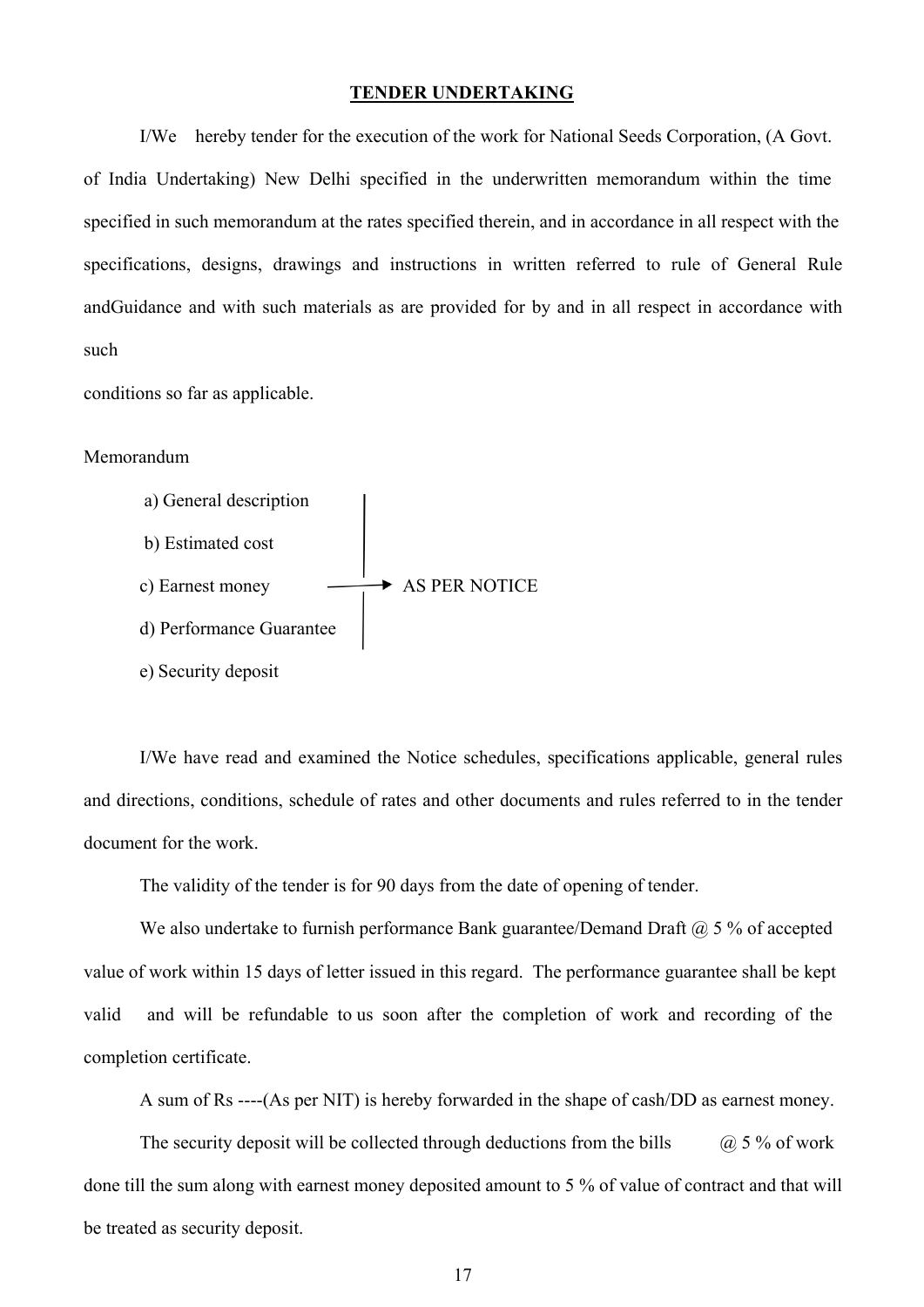The tender be accepted in whole or in part, I/We hereby agree (1) to abide by and fulfill all the terms & provisions of the said conditions annexed here to and all the terms and provision contained in the notice inviting tender so far as applicable, and or in default thereof to forfeit and pay to the Corporation or their successors, the sum of money mentioned in the said conditions.

I/We agree that the said Corporation or their successor in office shall without prejudice to any other right or remedy**,** be at liberty to forfeit the said Performance Guarantee, otherwise said Performance Guarantee shall be retained for performance of contract onward for a period up to two months from the date of completion of work. Earnest money shall be retained by them towards security deposit mentioned against clause (e).

(ii) to execute all the works referred to in the tender documents upon the terms  $\&$  conditions contained or referred to therein, and to carry out such deviations as may be ordered, up to a maximum of 100 % at the rates quoted in the tender documents and those in excess of that limit at the rates to be determined in accordance with the provisions mutually agreed.

Dated…………

Signature of Contractor

#### Postal Address

| Witness:-                          |  |
|------------------------------------|--|
| Address                            |  |
| Occupation                         |  |
| Witness:-                          |  |
| $Address: \dots \dots \dots \dots$ |  |
|                                    |  |

Occupation…………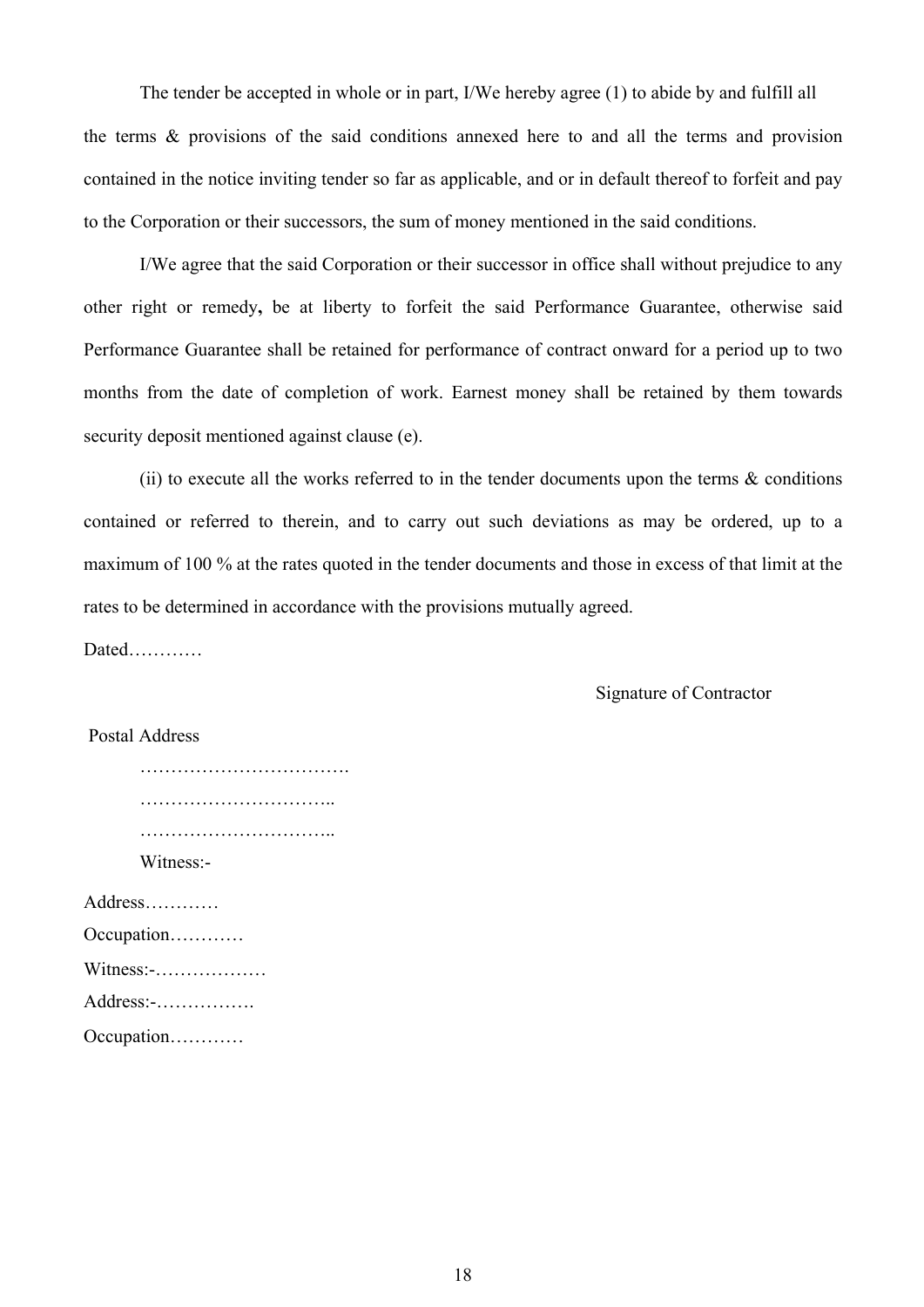#### **CLAUSES OF CONTRACT**

#### CLAUSE- 1 PERFORMANCE GUARANTEE

- i. The contractor shall submit an irrevocable Performance Guarantee of 5 % (five percent) of the accepted amount in addition to other deposit mentioned elsewhere in the contract, for his proper performance of the contract agreement, (not withstanding and/or without prejudice to any other provisions in the contract) within period specified in schedule "F" from the date of issue of letter of acceptance. This period can be further extended by the Engineer up to maximum period as specified in schedule "F" on written request of the contractor stating the reason for delays in procuring the Performance Guarantee, to the satisfaction of the Engineer. This guarantee shall be deposited by Demand Draft/ pay order/online payment of any schedule bank.
- ii. The performance guarantee shall be initially valid up to the stipulated date of completion plus 60 days beyond that. In case the time for completion of work gets enlarged, the contractor shall get the validity of performance guarantee extended to cover such enlarged time for completion of work. After recording of the completion of certificate for the work by the competent authority, the performance guarantee shall be returned to the contractor, without any interest.
- iii. The Engineer shall not make a claim under the performance guarantee except for amounts to which the Corporation is entitled under the contract (not withstanding and/or without prejudice to any other provisions in the contract agreement) in the event of:
	- a. Failure by the contractor to extend the validity of the Performance Guarantee as described herein above, in which event the Engineer may claim the full amount of the performance guarantee.
	- b. Failure by the contractor to pay NSC any amount due, either as agreed by the contractor or determined under any of the Clauses/conditions of the agreement, within 30 days of the service of the notice to this effect by Engineer.
- iv. In the event of the contract being determined or rescinded under provision of any of the clause/condition of the agreement, the performance guarantee shall stand forfeited in full and shall be absolutely at the disposal of the Chairman-cum-Managing Director.

#### CLAUSE 1-A RECOVERY OF SECURITY DEPOSIT

The person/persons whose tender(s) may be accepted (hereinafter called 'the Contractor') shall permit National Seeds Corporation (hereinafter called the employer) at the time of making any payment to him for work done under the contract to deduct at the rate of 5 % of the gross amount of each running bill till the sum along with the sum already deposited as earnest money, will amount to security deposit of 5 % of the tendered value of the work subject to maximum of Rs. 5,00,000/-(Rupees five lakhs only).

All compensations or the other sums of money payable by the contractor under the terms of this contract may be deducted from, or paid by the sale of a sufficient part of his security deposit or from the interest arising there from or from any sums which may be due or may become due to the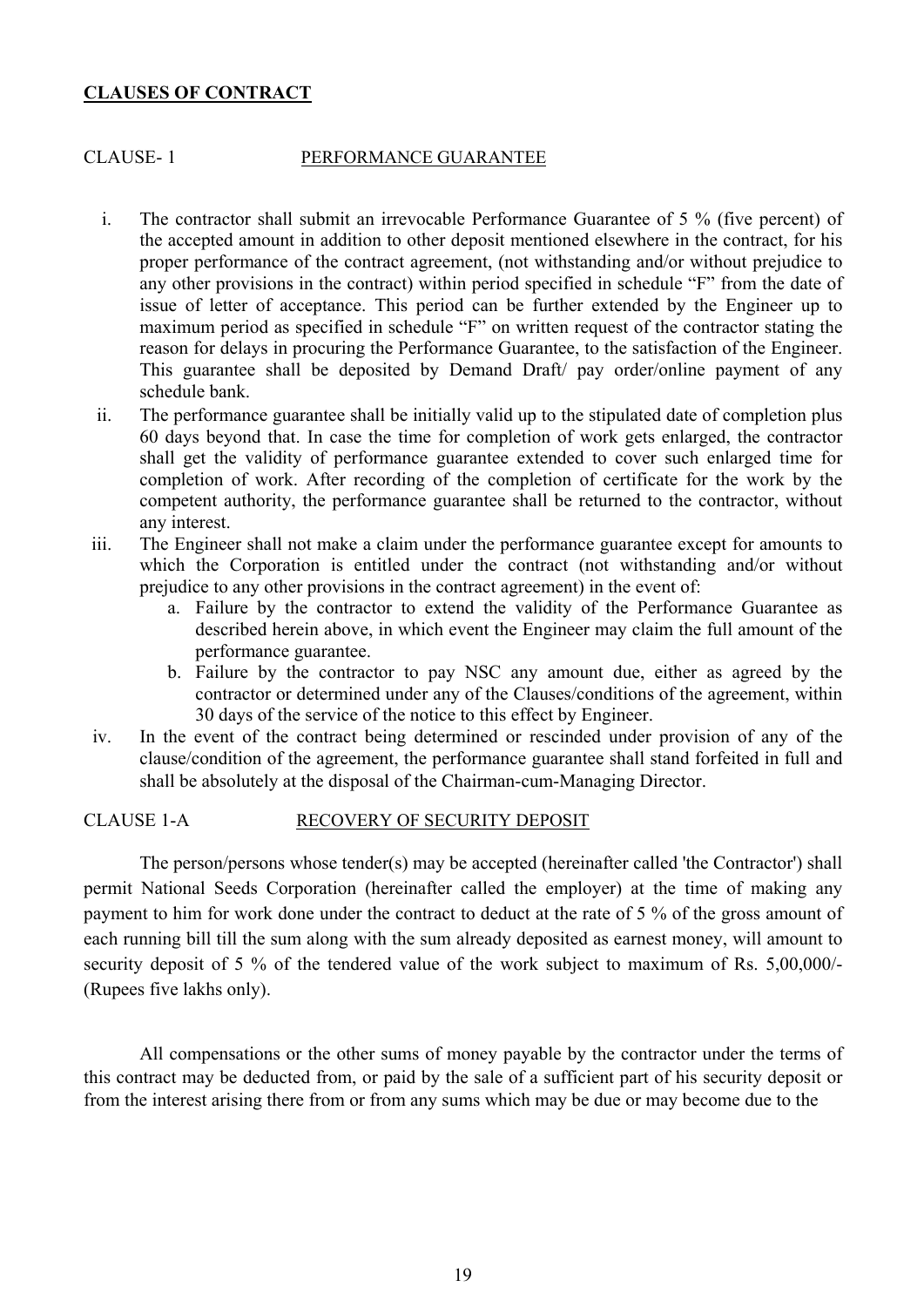contractor or any account whatsoever and in the event of his security deposit being reduced by reason of any such deductions or sale as aforesaid, the contractor shall within 10 days make good in cash or any part thereof the security deposit shall be collected from running bills of the contractor at the rates mentioned above and the Earnest money if deposited in cash at the time of tenders will be treated as part of the Security deposit.

## **Note – 1**

Govt. papers tendered as security will be taken  $\omega$  5% (five percent) below its market price or at its face value, whichever is less. The market price of Govt. papers would be ascertained by the Engineer at the time of collection of interest and the amount of interest to the extent of deficiency in value of the Govt. paper, will be with held, if necessary.

#### **Note No.2**

Govt. securities will include all form of securities mentioned in Rule No.274 of the G.F. Rules except fidelity bond. This will be subject to the observance of the condition mentioned under the rule against each form of security.

#### CLAUSE 2 LIQUIDATED DAMAGES FOR DELAY

If the contractor fails to comply with the time for completion in accordance with clause 5 or required progress for the whole of the work or if applicable any section within the relevant time prescribed and clear the site, the contractor shall pay to the employer an amount equal to 10% or such smaller amount, the employer may decide on the amount of estimated cost of the whole work as shown in the tender as compensation as liquidated damage for such default and not as a penalty (which sum shall be the only money due from the contractor for such default) for every day or part of the day which shall elapse between the relevant time for completion and the date stated in completion certificate of the whole of the works or the relevant section, subject to the applicable limit of 10% of the contract price. The employer may, without prejudice to any other method of recovery, deduct the amount of such damages from any money due or to become due to the contractor. The payment of deduction of such damages shall not relieve the contractor from his obligation to complete the works, or from any other of his obligations and liabilities under the contract.

Reduction of liquidated damages shall be considered by the employer if, before the time of completion of the whole of the works, if applicable, any section, a taking over certificate has been issued for any part of the works or of a section, the liquidated damages for delay in completion of the remainder of the works or of that section shall, for any period of delay after the date stated in such taking over certificate, and in the absence of alternative provisions in the contract be reduced in the proportion which the value of the part so certified bears to the value of the whole of the Works or Section, as applicable. The provisions of this Sub-Clause shall only apply to the rate of liquidated damages and shall not affect the limit thereof.

#### CLAUSE 3.1 SUSPENSION OF WORK

The contractor shall, on the instructions of the engineer suspend the progress of the works or any part thereof for such time and in such manner as the Engineer may consider necessary and shall during such suspension, properly protect and secure the works or such part thereof so far as is necessary in the opinion of the Engineer unless such suspension is;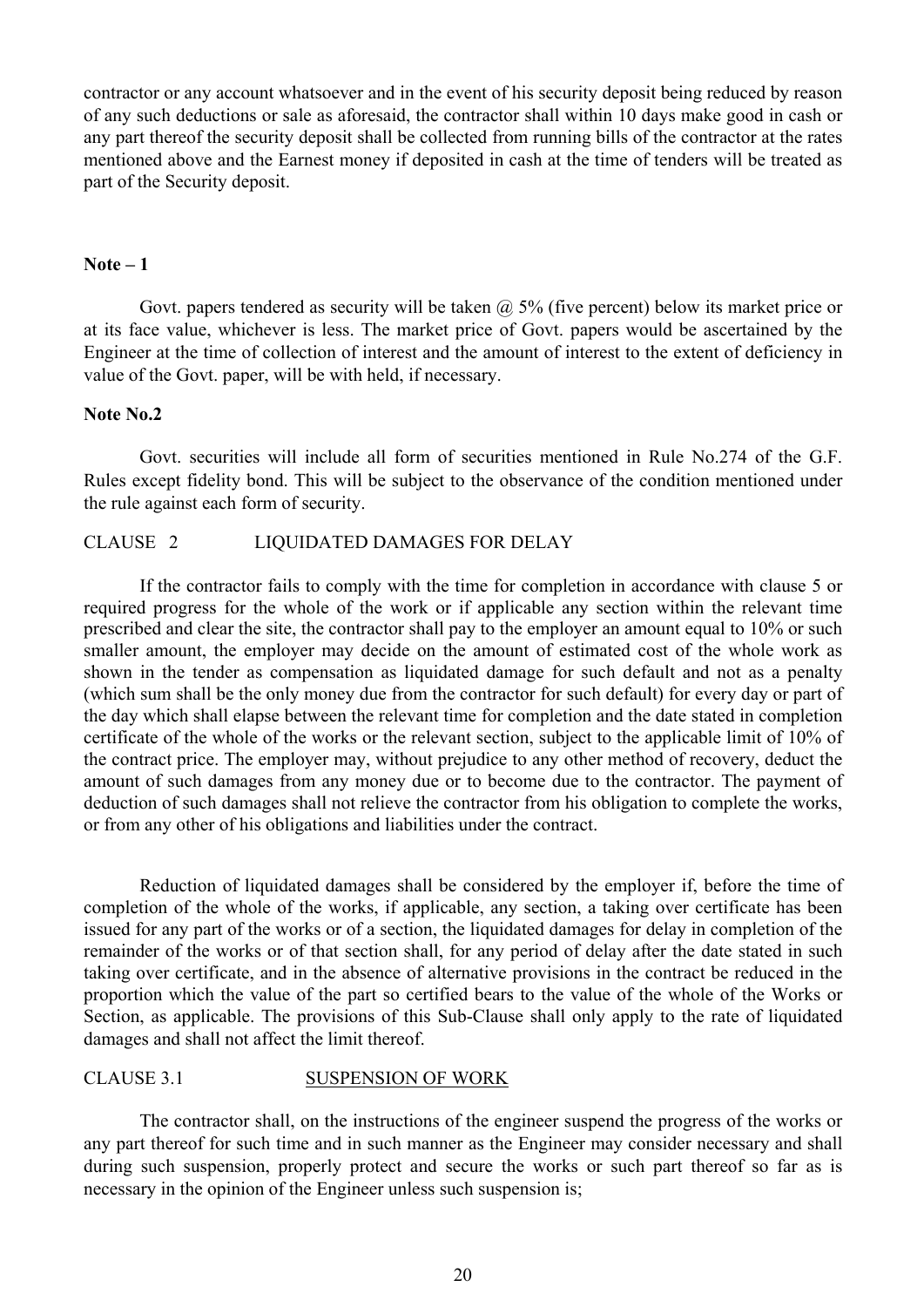- a) Otherwise provided for in the contract, or
- b) Necessary by reason of some default or of breach of contract by the contractor of which he is

responsible, or

- c) Necessary by reason of climatic conditions on the site, or
- d) Necessary for the proper execution of the works or for the safety of the works or anypart thereof (save to the extent that such necessity arises from any act or default by the Engineer or the Employer or from any of the risks defined in the sub clause 3.1) Sub clause-3.2 shall apply.

#### 3.2 DETERMINATION FOLLOWING SUSPENSION

Where pursuant to sub clause 3.1 the sub clause applies, the Engineer shall, after consultation with the Employer determine;

a) Any extension of time to which the contractor is entitled under clause 5, and

b) The amount which shall be added to the contract price, in respect of the cost incurred by the contractor by reason of such suspension and shall notify the contractor with a copy to the Employer.

#### CLAUSE 4 CONTRACTOR LIABLE TO PAY DAMAGES EVEN IF ACTION NOT TAKEN UNDER CLAUSE - 3

In any case in which any of the powers conferred upon the Engineer by the clause 3 thereof shall have become exercisable and the same shall not be exercised, the non exercise thereof shall not constitute a waiver of any of the conditions hereof and such powers shall not withstanding be exercisable in the event of any future case of default by the contractor and the liability of the contractor for damages shall remain unaffected. In the event of the Engineer putting in force all or any of the powers vested in him under the preceding clause, he may if he so desired after giving a notice in writing to the contractor take possession of (or at the sole discretion of the Engineer which shall be final and binding on the contractor) use on as hire (the amount of the hire money being also in the final determination of the Engineer) all or any tools, plant material and stores in or upon the works, or the site thereof, belonging to the contractor or procured by the contractor and intended to be used for execution of the work or any part thereof, paying or allowing for the same in account at the contract rates or in the case of these not being applicable, at current market rate to be certified by the Engineer whose certificate thereof shall be final and binding on the contractor otherwise the Engineer by notice in writing may order the contractor, foreman or other authorized agent to remove such tools, plant materials or stores from the premises (within the time specified in the notice) and in event the contractor failing to comply with any such requisition, the Engineer may remove them at the contractor's expense or sell them by auction or private sale on account of the contractor and his risk in all respects and the certificate of the Engineer as to the expense of any such removal and amount of the proceed and expense of any such sale shall be final and conclusive against the contractor.

#### CLAUSE: 5 EXTENSION OF TIME FOR COMPLETION

- 1. In the event of :
	- a) The amount or nature of extra or additional work or
	- b) Exceptionally adverse climatic conditions, or
	- c) Any delay, impediment or prevention by the Employer, or

d) other special circumstances which may occur, other than through a default or breach of contract by the Contractor or for which he is responsible being such as fairly to entitle the Contractor to an extension of the Time for Completion of the works, or any section or part thereof, the Engineer shall determine the amount of such extension and shall notify the Contractor accordingly, with a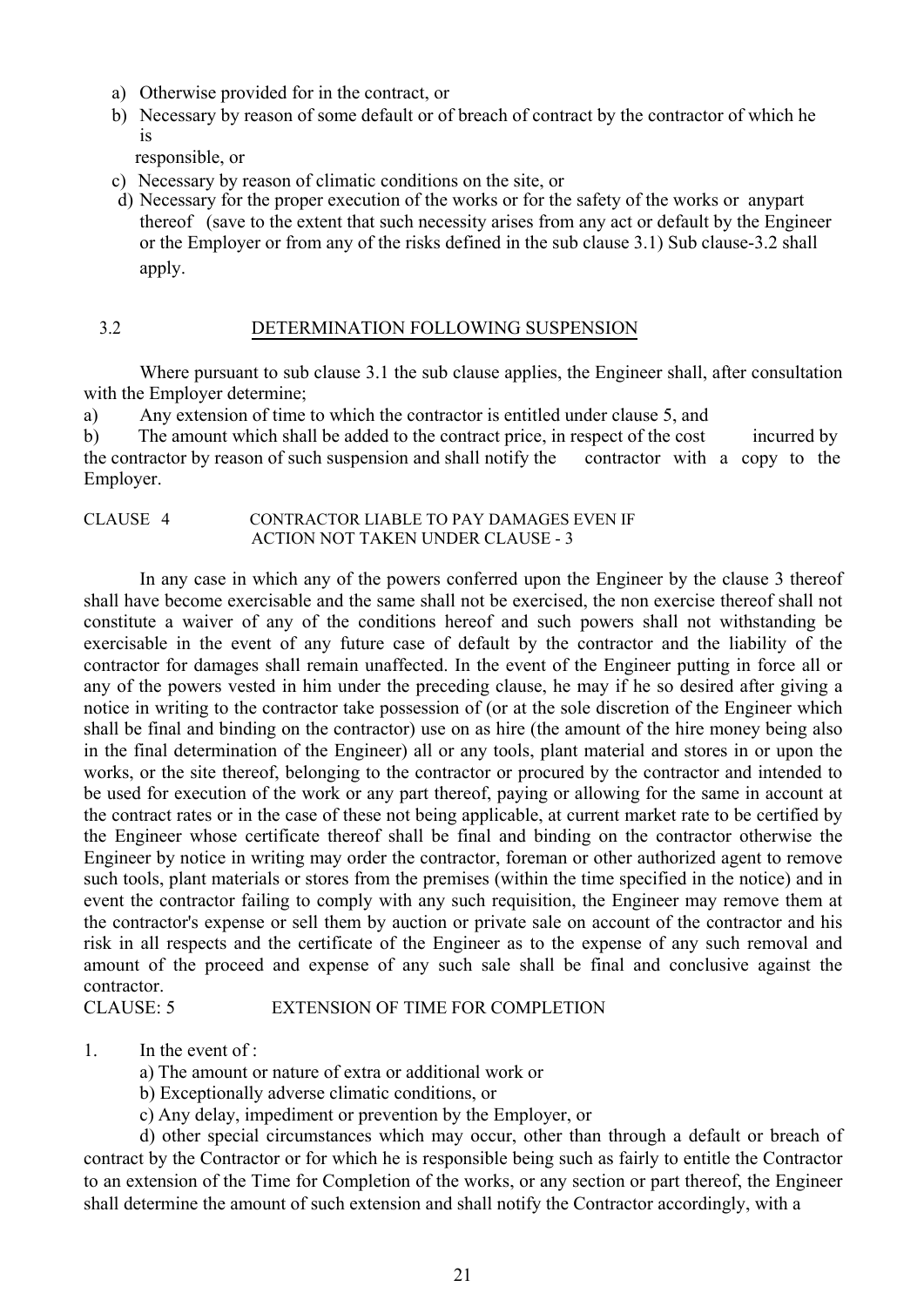copy to the Employer.

2. Contractor to provide notification and detailed particulars.

Provided that the Engineer is not bound to make any determination unless the Contractor has a) within 28 days after such even has first arisen notified the Engineer with a copy to the Employer, and

b) within 28 days, or such other reasonable time as may be agreed by the Engineer, after such

notification submitted to the Engineer detailed particulars of any extension of time to which

time. he may consider himself entitled in order that such submission may be investigated at the

#### CLAUSE: 6 MEASUREMENTS OF WORK DONE

The quantities set out in the Bill of Quantities are the estimated quantities for the works, and they are not to be taken as the actual and correct quantities of the works to be executed by the Contractor in fulfillment of his obligation under the Contract.

The Engineer shall, except as otherwise stated ascertain and determine, by measurement the value of the works in accordance with Clause 7. The Engineer shall, when he requires any part of the works to be measured, give reasonable notice to the Contractor's authorized agent, who shall: a) forthwith attend or send a qualified representative to assist the Engineer in making such

measurement and

b) supply all particulars required by the Engineer.

Should the Contractor not attend, or neglect or omit to send such representative, then the measurement made by the Engineer or approved by him shall be taken to be the correct measurement of such part of the works. For the purpose of measuring such permanent works as are to be measured by records and drawings, the Engineer shall prepare records and drawings as the work proceeds and the Contractor, as and when called upon to do so in writing, shall, within 14 days, attend to examine and agree such records and drawing with the Engineer and shall sign the same when so agreed. If the contractor does not attend to examine and agree such records and drawing, they shall be taken to be correct. If, after examination of such records and drawing, the contractor does not agree the same or does not sign the same as agreed, they shall nevertheless be taken to be correct, unless the Contractor within 14 days of such examination, lodges with the Engineer notice of the respect in which such records and drawing are claimed by him to be incorrect. On receipt of such notice, the Engineer shall review the records and drawings and either confirm or vary them.

The works shall be measured net, notwithstanding any general or local custom, except where otherwise provided for the Contract.

#### CLAUSE: 7 PAYMENT ON INTERMEDIATE CERTIFICATE TO BE REGARDED AS ADVANCE

No payment shall be made for a work estimated to cost rupees fifty thousand or less till after the whole of the work shall have been completed and certificate of completion given. But in the case of a work estimated to cost more than Rs. fifty thousand and the contractor shall, on submitting the bill be entitled to receive a monthly payment as interim or running account bill then executed to the satisfaction of the Engineer, on the basis of recorded measurements in triplicate on or before every month on date fixed by the Engineer. But all such intermediate payments shall be regarded as payments by way of advance against the final payment only and not as payment for work actually done and completed, and shall not preclude the requiring of bad, unsound imperfect or unskilled work to be removed and taken away and reconstructed or re-erected or be considered as an admission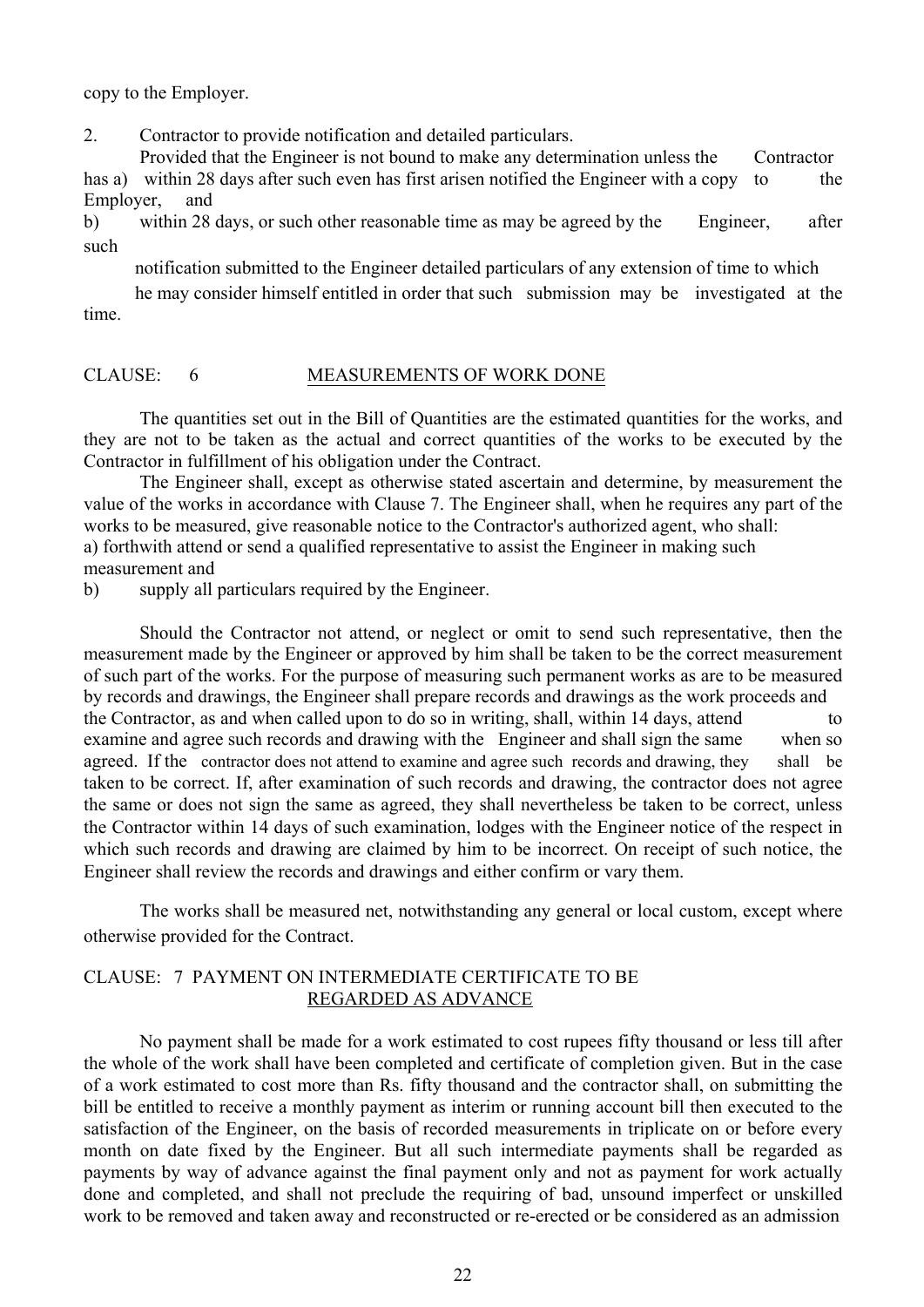of the due performance of the contract or any part thereof in any respect or the accruing of any claim nor shall its conclude, determine or effect in any way the powers of the Engineer, Under these conditions or any of them as to the final settlement and adjustment of the accounts or otherwise or in any other way vary or effect the contract.

Whenever there is likely to be delay in recording detailed measurements for making running payment in the case of residential buildings, advance payments without detailed measurements for work done (other then foundation and finishing items) up to (a) lintel level (including sun shades etc.) and (b) slab level, for each floor worked out at 75% of the tendered rates may be made in running account bills by the Engineer at his discretion on the basis that the work has been completed up to the level in question.

The advance payments so allowed shall be adjusted in the subsequent running bill by taking detailed measurements thereof. Final payment shall be made only on the running basis of detailed measurements.

#### CLAUSE: 8.1 COMPLETION CERTIFICATE AND COMPLETION PLAN

Within ten days of the completion of the work, the contractor shall give notice of such completion to the Engineer and within thirty days of the receipt of such notice the Engineer shall inspect the work and if there is no defect in the work shall furnish the

contractor with a certificate of physical completion otherwise a provisional certificate of completion indicating defects (a) to be rectified by the contractor and/or (b) for which payment will be made at reduced rates, shall be issued but no certificate of completion, provisional or otherwise shall be issued, nor shall the work be considered to be complete until the contractor shall have removed from the premises on which the work shall be executed all scaffolding, surplus materials, rubbish and all huts and sanitary arrangement required for his/their work people on the site in connection with the execution of the

work as shall have been erected or constructed by the contractor(s) and cleaned of the dirt from all wood work, doors, windows, walls, floors or other part of any building, in upon or about which the work is to be executed or of he may have had possession for the purpose of the execution thereof and not until the work shall have been measured by the Engineer/. If the contractor shall fail to comply with the requirements of this clause as to removal of scaffolding, surplus materials, rubbish, all huts and sanitary arrangements as aforesaid and cleaning off dirt on or before the date fixed for the completion of work the Engineer may at the expense of the contractor remove such scaffolding, surplus materials and rubbish etc. and dispose off the same as he thinks fit and clean of such dirt as aforesaid, and the contractor shall have no claim in respect of any such scaffolding or surplus materials as aforesaid except for any sum actually realized by the sale thereof.

#### 8.2 CONTRACTOR TO KEEP SITE CLEAN

The splashes and droppings from white washing, colour washing, painting etc. on walls, floors, doors, windows, etc. shall be removed and the surface cleaned simultaneously with the completion of these items of work in the individual rooms, quarters or premises etc. where the work is done without waiting for the actual completion of all the other items of work in the contract. In case the contractor fails to comply with the requirements of this clause, Engineer shall have the right to get this work done at the cost of the contractor either departmentally or through another agency. Before taking such action, the Engineer shall give two days notice in writing to the contractor.

#### 8.3 COMPLETION PLANS TO BE SUBMITTED BY CONTRACTOR

The contractor on completion of the work shall submit to the employer's three bound sets of all "As constructed" drawing for every component of the work at his own cost and plan as required vide General specifications for Electrical Works (Part-I Internal) 1972 & (Part-II External) 1974 as applicable within thirty days of the completion of the work.

In case, the contractor fails to submit the completion plan as aforesaid he shall be liable to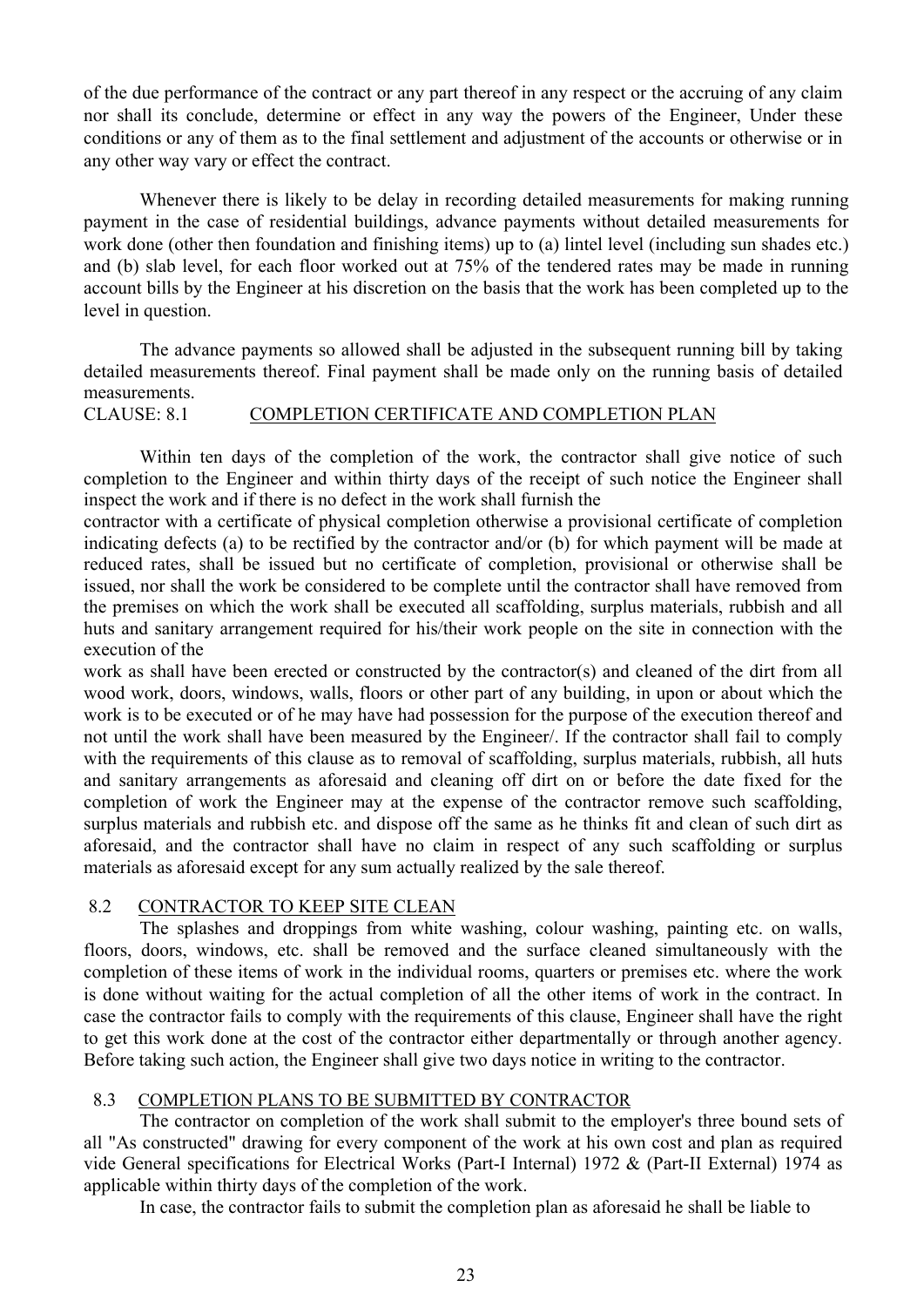pay a sum equivalent to 2.5% of the value of the work subject to a ceiling of Rs.15,000/- (Rupees fifteen thousand only) as may be fixed by the Engineer shall be final and binding on the contractor.

#### PAYMENT OF BILLS

CLAUSE: 9

#### 9.1 RUNNING BILLS

A bill shall be submitted by the contractor each month on or before the date fixed by the Engineer for all works executed in the previous months and the Engineer shall take or cause to be taken the requisite measurement for the purpose of having the same verified and the claim as far as admissible, adjusted as far as possible, before the expiry of ten days from the presentation of the bill. If the contractor does not submit the bill within the time fixed as aforesaid the Engineer may depute within seven days of the date fixed as aforesaid, a subordinate to measure up the said work in the presence of the contractor whose countersignature to the measurement list will be sufficient warrant and the Engineer may prepare a bill from such list. Engineer's consent for release of running bill shall be linked with the satisfactory progress of the work.

#### 9.2 FINAL BILL

The final bill shall be submitted by the contractor in the same manner as specified in running bills within one month from the date of the final certificate of completion furnished by the Engineer. No further claims shall be made by the contractor after submission of the final bill and these shall be deemed to have been waived and extinguished. Payments off those items of the bill in respect of which there is no dispute and of items in dispute, for quantities and rates as approved by Engineer, will, as far as possible be made within the period specified herein under, the period being reckoned from the date of receipt of the bill by the Engineer or his authorized Officer, complete with account of materials, issued by the Corporation and dismantled materials.

| i) If the Tendered value of work is up to Rs. 5 lakhs | 3 months |
|-------------------------------------------------------|----------|
| ii) If the Tendered value of work exceeds Rs. 5 lakhs | 6 months |

#### CLAUSE: 10.1 MATERIAL SUPPLIED BY EMPLOYER

Material which Employer will supply is shown in schedule 'B'. The same will be supplied by the employer for the purpose of the contract only and for that contractor shall give his requirement on the basis of drawings or schedule of quantities of the work in writing at least 7 days in advance, which shall be issued to him keeping in view progress of work. For storage of such issued material, the contractor will make his own arrangement of storage space at site under double lock locking arrangement operable jointly by the engineer and the contractor. Contractor shall be responsible to take delivery of the material from local supply place of employer as per direction of Engineer and no extra payment will be admissible for this. The value of the full quantity of material so supplied at the rates specified in the said schedule of materials shall be set off or deducted from any sum due or thereafter to become due to the contractor under the contract or otherwise against or from the security deposit. At the time of submission of bills the contractor shall supply statement of material issued, material consumed and the material balance at site in original good condition.

Notwithstanding anything to the contrary contained in any other clause of contract, all stores/materials so supplied to the contractor shall remain the absolute property of Employer and the contractor shall be trustee of the stores/material so supplied/procured and the said stores/materials shall not be removed/disposed off from the site of the work on any Account and shall be at all times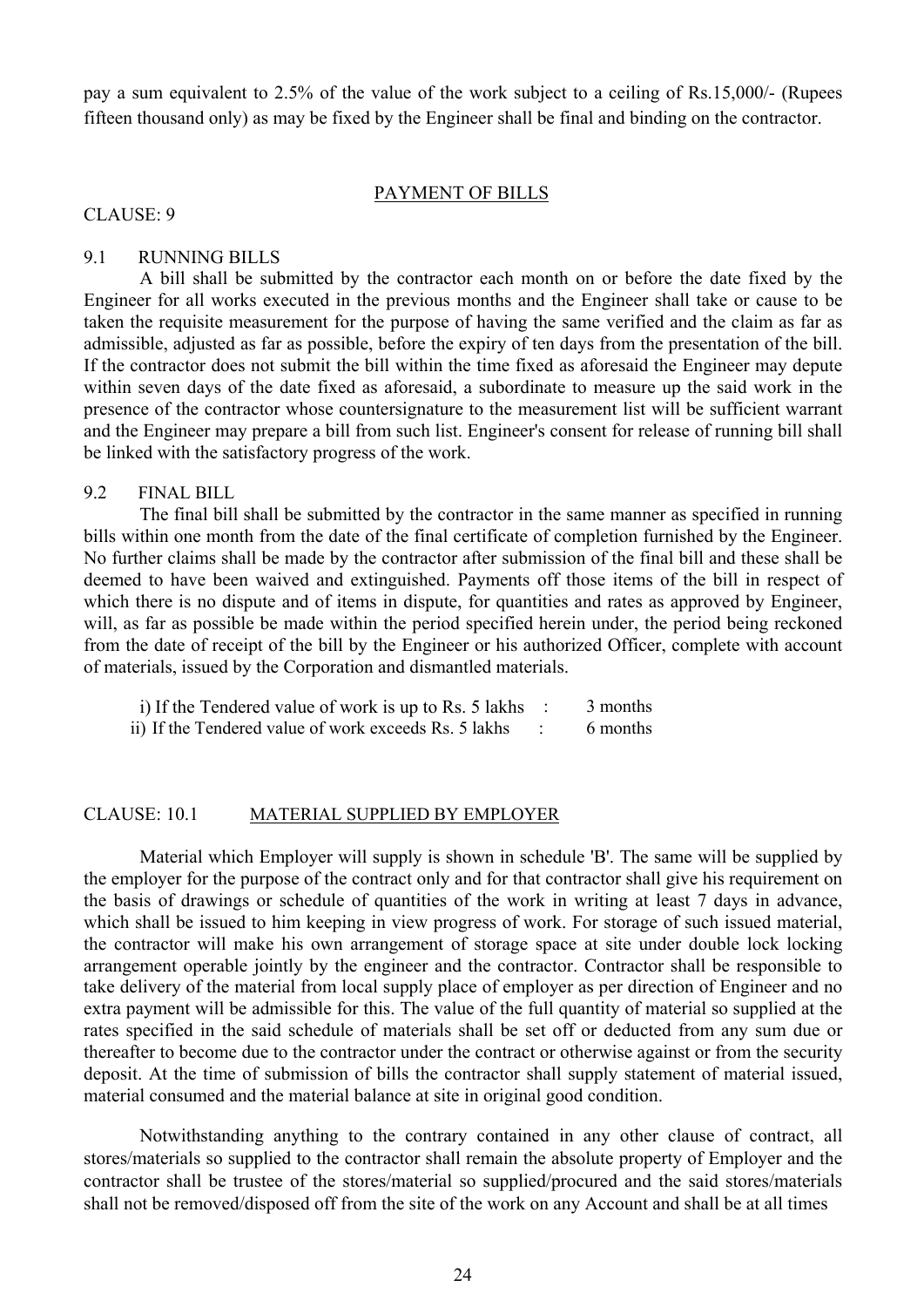open to inspection by Engineer. Any such stores/materials remaining unused shall be returned to the Engineer at a place, directed by him. But in case it is decided no to take back the stores/materials the contractor shall have no claim for compensation on any account of such stores/materials so supplied to him as aforesaid and not used by him or for any wastage in or damage to him on such stores/materials.

On being required to return the stores/materials, the contractor shall hand over the stores/materials, on being paid or credited such price as the Engineer shall determine, having due regard to the condition of the stores/materials. The price allowed for credit to the contractor, however, shall be at the prevailing market rate not exceeding the amount charged to him excluding the storage charge, if any. The decision of the Engineer shall be final and conclusive. In the event of breach of the aforesaid condition, the contractor shall in addition to throwing himself open to account of contravention of the terms of the licenses or permit and/or fro criminal breach of trust, be liable to Government for all advantages or profits resulting or which in the usual course would have resulted to him by reason of such breach. Provided that the contractor shall in no case be entitled to any compensation or damages on account of any delay in supply of non supply thereof at all or any such materials and stores provided further that the contractor shall be in no case entitled to supply thereof at all or any such materials and stores provided further that the contractor shall be bound to execute the entire work.

# 10.2 MATERIALS TO BE PROVIDED BY THE CONTRACTOR

The contractor shall at his own expense provide all materials, required for the works other than those which are stipulated to be supplied by the employer.

The contractor shall, at his own expense and without delay; supply to the engineer samples of materials to be used on the work and shall get these approved in advance. All such materials to be provided by the contractor shall be in conformity with the specifications laid down or referred in the contract. The contractor shall, if requested by the Engineer furnish proof, to the satisfaction of the Engineer that the materials so comply.

The Engineer shall have full powers to require the removal from the premises of all materials which in his opinion are not in accordance with the specifications and in case of default the Engineer shall be at liberty to employ other persons to remove the same without being answerable or accountable or any loss or damage that may happen or arise to such materials. The Engineer shall also have full powers to require other proper materials to be substituted thereof and in case of default the Engineer may cause the same to be supplied and all costs which may be involved due to such removal and substitution are to be borne by the contractor.

#### 10.3 SECURED ADVANCE ON NON - PERISHABLE MATERIALS

The contractor on signing an indenture in the form to be specified by the Engineer shall be entitled to be paid during the progress of the execution of the work up to 75% of the value of materials which are in the opinion of the Engineer non-perishable and or in accordance with the contract and which have been brought on the site in connection therewith and are adequately stored and/or protected against damage by weather or other causes but which have at the time of advance been incorporated in the works. When materials on account of which an advance has been made under this sub-clauses are incorporated in the work the amount of such advance shall be deducted from the next payment made under any of the clause or clauses of this contractor.

## 10.4 PAYMENT ON ACCOUNT OF INCREASE AND DECREASE IN PRICES/WAGES DUE TO STATUTORY ORDERS.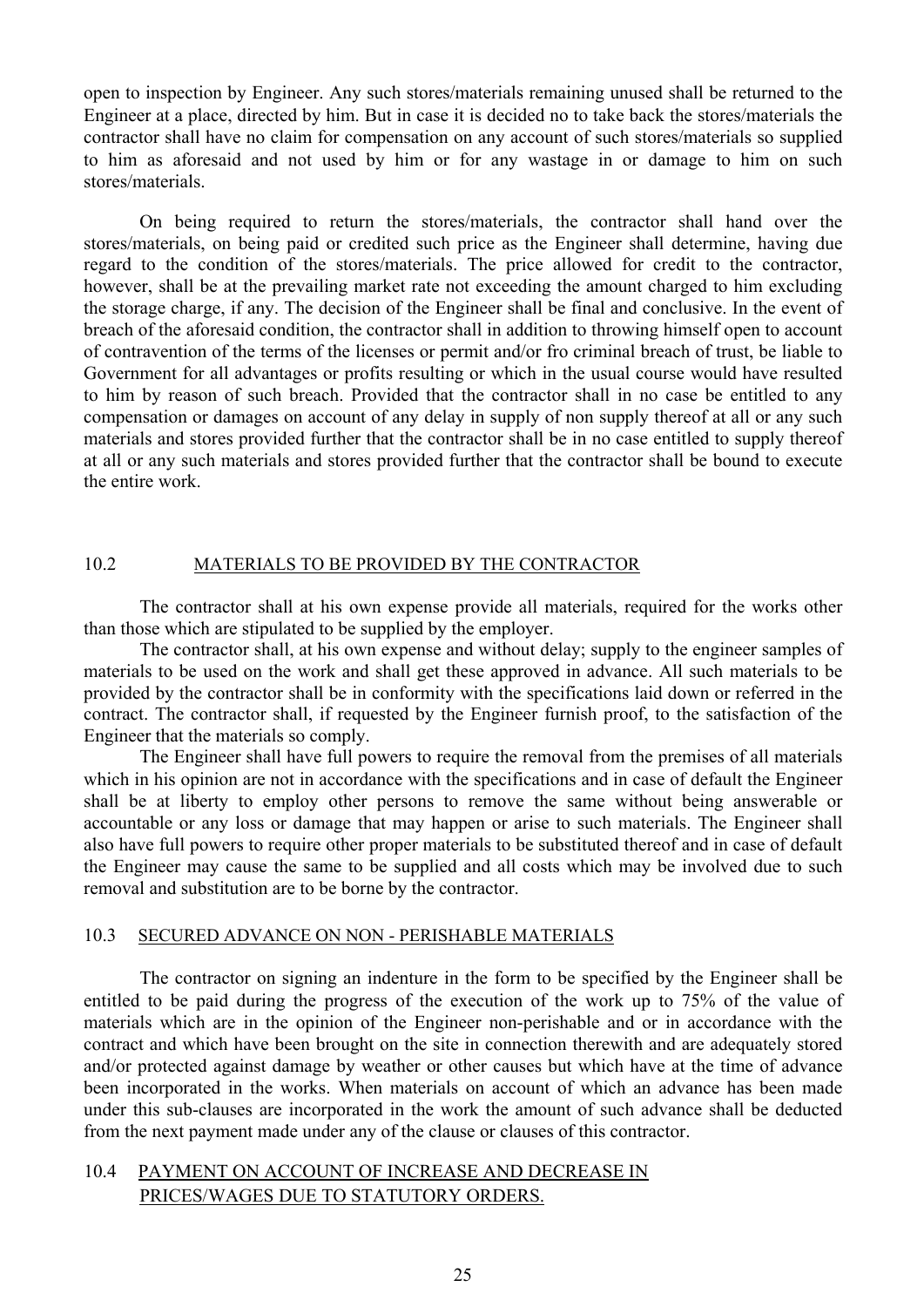If during the progress of works the price of any material incorporated in the works (not being a materials supplied by the Employer in accordance with clause 10 hereof) and or wages of labour increases/decreases as a result of any fresh law or statutory rule or order coming into force (but not due to any changes in tax) and such increase/decrease exceeds ten percent of the price and/or wages prevailing at the time of receipt of the tender for the work and the contractor thereupon necessarily and properly pays in respect of that material (incorporated in the works) such increased/decreased price and/or in respect of labour engaged on the execution of the work such increased/decreased wages, then the amount of the contract shall accordingly be varied provided always that any increase so payable is not in the opinion of the Engineer (whose decision shall be final and binding) attributable to delay in the execution of the contract within the control of the contractor.

Provided however, no reimbursement shall be made if the increase is not more than 10% of the said prices/wages and if so the reimbursement shall be made only on the excess over 10% and provided further that any such increase shall not be payable if such increase has become operative after the contract or extended date of completion of the work in question. In the same way any decrease in the prices of material/wages of labour coming into force in excess of 10%, downward adjustment would be made and recovery would be affected by the Engineer accordingly.

The contractor shall for the purpose of this condition keep such books of account and other documents as are necessary to show the amount of any increase claimed or reduction available and shall allow inspection of the same by a authorized representative of the Employer and further shall at the request of the Engineer furnish any documents so kept and such other information as the Engineer may require.

The contractor shall within a reasonable time of his becoming aware of any alteration in the price of any such material and or wages of labor give notice thereof to the Engineer stating that the same is given pursuant to this condition together with an information relating thereto which he may be in a position to supply.

## 10.5 PAYMENT DUE TO INCREASE/DECREASE IN PRICES/WAGES AFTER RECEIPT OF TENDER FOR WORKS FOR 18 MONTHS

If the prices of material (not being the material supplied by the Employer in accordance with Clause 10) and/or wages of labour required for execution of the work increase, the contractor shall be compensated for such increase as per provisions detailed below and the amount of the contract shall accordingly be varied, subject to the condition that such compensation for escalation in prices shall be available only for work done during the stipulated period of the contract including such period for which the contract is validity extended under the provisions of Clause 5 of the contract without any action under clause 2 and also subject to the condition that no such compensation shall be payable for a work for which the stipulated period of completion is 6 months or less. Such compensation for escalation in the prices of materials and labour when due, shall be worked out based on the following provisions:

1. The base date for working out such escalation shall be the last date on which tenders were received.

2. The cost of work on which escalation will be payable shall be reckoned as 85% of the cost of work as per the bills, running or final excluding any work for which payment is made at prevailing market rates. From this amount the value of material supplied by the Employer under clause 10 and proposed to be recovered shall be deducted before the amount of compensation for escalation is worked out. In the case of materials brought to site for which any secured advance is included in the bill the full value of such materials as assessed by the Engineer (and not the reduced amount for which secured advance has been paid) shall be added to the cost of work shown in the bill for operation of this clause. Similarly, when such materials are incorporated in the work and the secured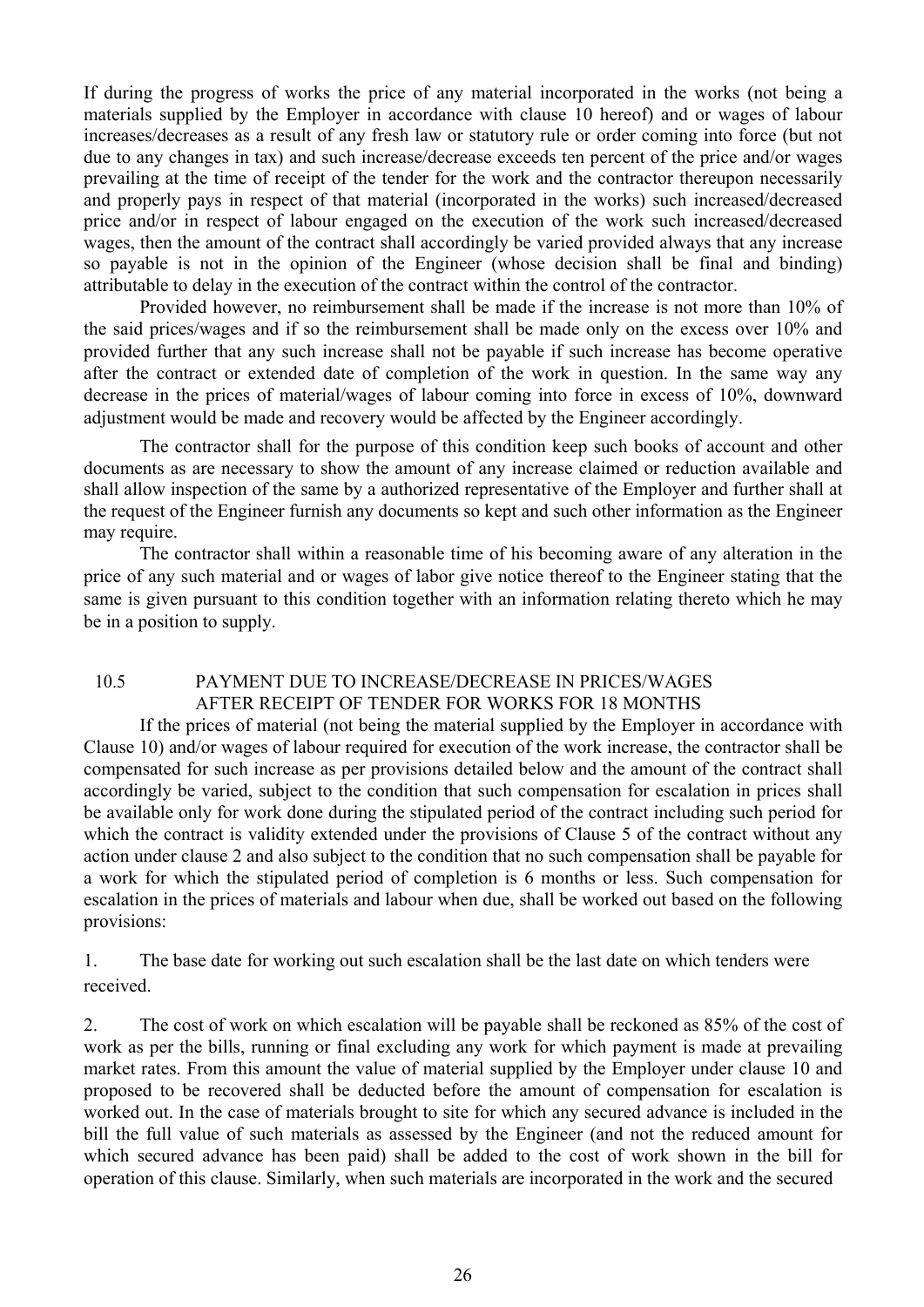advance is deducted from the bill, the full assessed value of the materials originally considered for operation of this clause should be deducted from the cost of the work shown in the bill, running or final.

3. The components of materials, labour P.O.L etc. shall be predetermined for every work and incorporated in the conditions of contract attached to the Tender papers and the decision of the Engineer in working out such percentage shall be binding on the contractor.

4. The compensation for escalation for materials and P.O.L shall be worked out as per formula given

below:

(i) 
$$
Vm = W
$$
 x  $\frac{X}{100}$  x (MI -- MIo)  
MIo

Vm = Variation in material cost i.e increase or decrease in the amount in Rupees to be paid or recovered.

 $W = \text{Cost of work}$  done worked out as indicated in sub para 2 above.

 $X =$  Component of materials expressed as percent of the total value of work.

MI & MI<sub>0</sub> = All India whole sale index for all commodities for the period under reckoning as published by the Economic Advisor to Govt. of India, Ministry of Industry & Commerce, for the period under consideration and the valid at the time of receipt of tenders, respectively.

(ii)  $Vf = W x Z x FI - FIo$ 100 FIo

[ Vf = Variation in cost of fuel, oil and lubricant, increase or decrease in rupees to be paid or recovered.

 $W =$  Value of work done, worked out indicated in sub para 2 above.

 $Z =$  Component of P.O.L expressed as a percent of total value of work as indicated under the special conditions of contract.

FI & FI<sub>o</sub> = Average index number of wholesale price for group (fuel, power light and lubricants) as published weekly by the Economic Adviser to Govt.of India Ministry of Industry for the period under reckoning and that valid at the time of receipt of tenders respectively.

5. The following principles shall be followed while working out indices mentioned in sub-para 4 above.

a) The compensation for escalation shall be worked out at quarterly intervals and shall be with respect to the cost of work done as per bills paid during the three calendar months of said quarter. The first such payment shall be made at the end of three months after the month (excluding) in which the tender was accepted and thereafter at three months interval. At the time of completion of the work, the last period for payment might become less than three month, depending on the actual date of completion.

The index (MI/FI etc.) relevant to any quarter/period for which such compensation is paid shall be the arithmetical average of the indices relevant to the three calendar months. If the period up to date of completion after the quarter covered by the last such installment of payment, is less than three months, the index MI and FI shall be the average of the indices for the moths falling within that period.

6. The compensation for escalation for labour shall be work out as per the formula given below: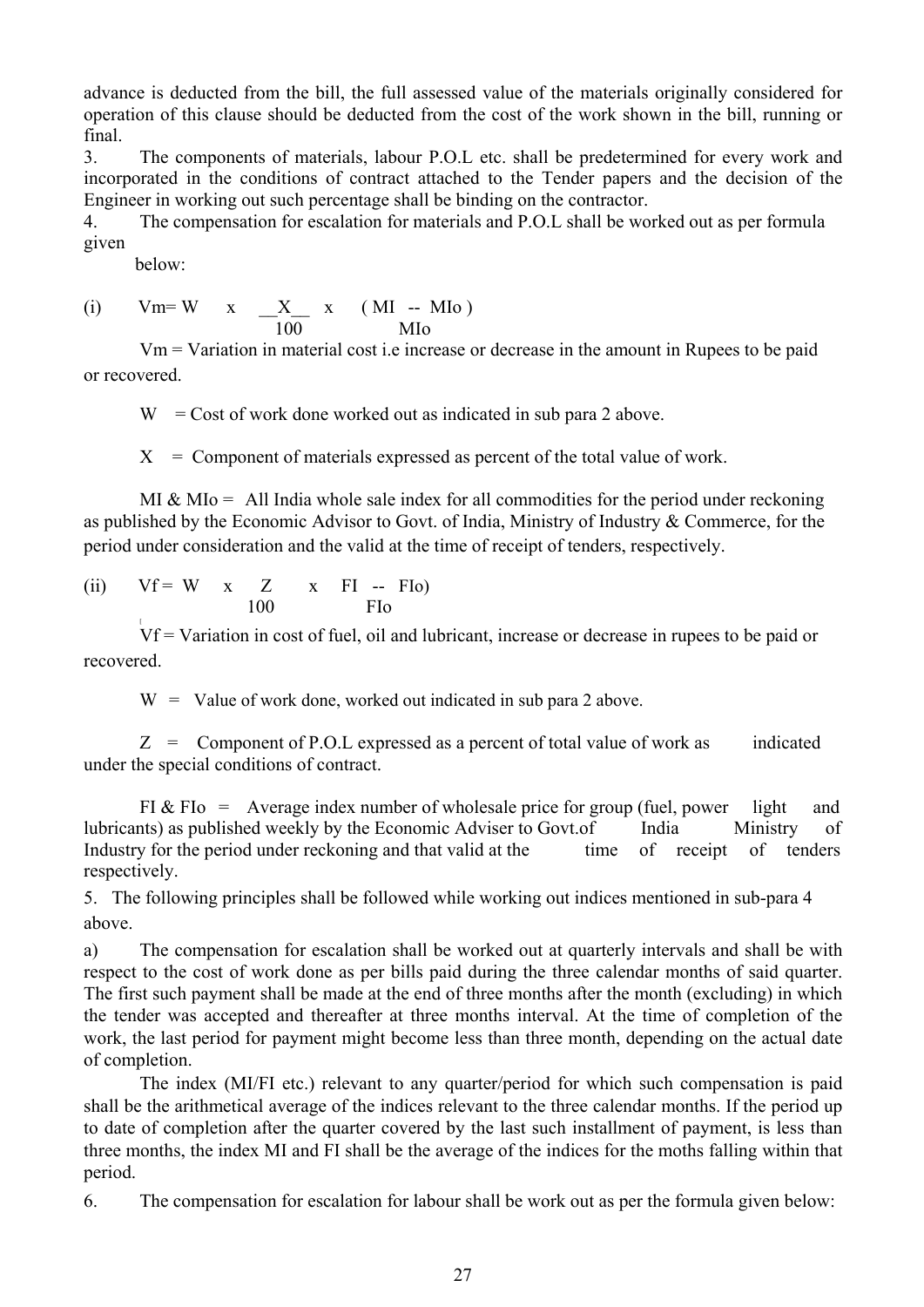$Vl = W x Y$  x (LI - LIo) 100 LIo

Vl = Variation in labour cost i.e increase or decrease in the amount in rupees to be paid or recovered.

 $W =$  Value of work done, worked out as indicated in sub para 2 above.

 $Y =$  Component of labour expressed as percent of the total value of work.

LI  $&$  LI<sub>o</sub> = Minimum daily wage in rupees of an unskilled adult male mazdoor fixed under any lawa, statutory rule or order as on the last date of receipt of tender and the quarter previous to the one under consideration respectively.

7. The following principles will be followed while working out the compensation as per sub para 6 above:

a) The minimum wage of an unskilled male mazdoor mentioned in sub para 6 above shall be the higher of the wage notified by the Govt. of India, Ministry of Labour and that notified by the local administration both relevant to the place of work and the period of reckoning.

b) The escalation for labour shall also be paid at the same quarterly intervals when escalation due to increase in cost of materials and / or P.O.L is paid under this clause. If such revision of minimum wages takes place during any such quarterly intervals, the escalation compensation shall be payable at revised intervals, the escalation compensation shall be payable at revised rates only for work done in subsequent quarters.

8. In the event the price of material and/or wages of labour required for execution of the work decreases, there shall be downward adjustment of the cost of the work so that such price of materials and/or wages of labour shall be deductible from the cost of work under this contract and in this regard the formula herein before stated under this clause 10.5 shall mutatis mutandis apply, provided that

(i) No such adjustment for the decrease in the price of materials and/or wages of labour aforementioned would be made in case of contracts in which the stipulated period of completion of the work is six months or less.

(ii) The Engineer shall otherwise be entitled to lay down the procedure by which the

provision of this sub clause shall be implemented from time to time and the decision of the Engineer on this behalf shall be final and binding on the contractor.

9. Provided always that the provisions of the proceeding clause 10.4 shall not be applicable for contracts where provisions of this clause 10.5 are applicable. But in cases where provisions of this clause are not applicable then provisions in clause 10.4 will become applicable.

## 10.6 DISMANTLED MATERIAL EMPLOYER'S PROPERTY

The contractor shall treat all materials obtained during dismantling of a structure, excavation of the site for a work etc. as Employer's property and such materials shall be disposed off to the best advantage of the Employer.

## CLAUSE: 11 WORK TO BE EXECUTED ACCORDING TO SPECIFICATIONDRAWINGS, ORDERS ETC.

The contractor shall execute the whole and every part of the work in the most substantial and workman like manner and both as regard materials and otherwise in every respect in strict accordance with the specifications. The contractor shall also confirm exactly fully and faithfully to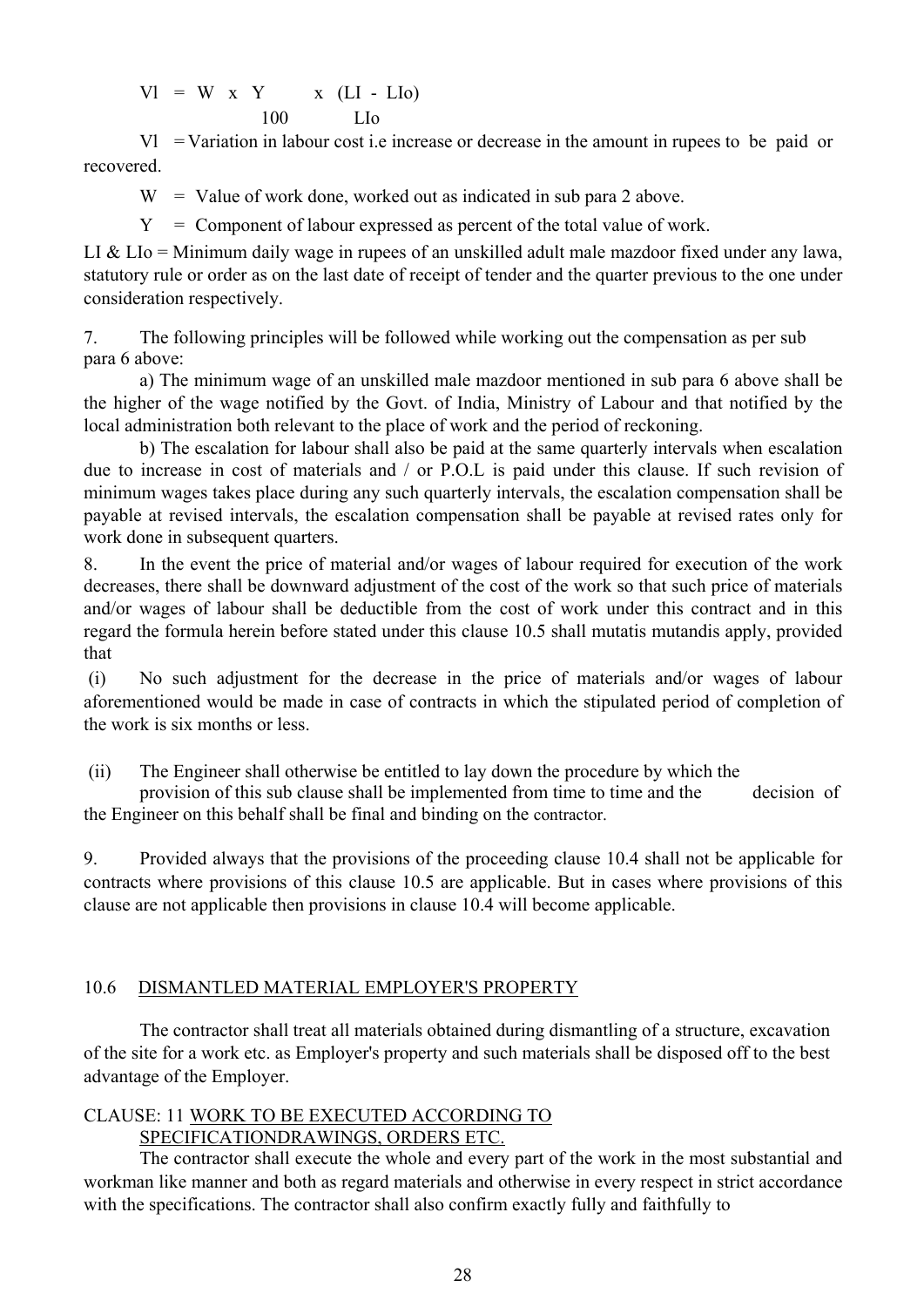the designs, drawings and instructions in writing in respect of the work signed by the Engineer and the contractor shall be furnished free of charge one copy of the such specifications, and of all such designs, drawings and instruction as are not included in the standard specification.

The contractor shall comply with the provisions of the contract and with the care and diligence execute and maintain the works and provide all labour and materials, tools and plants including for measurements and supervision of all works, structural plans and other thinks of temporary or permanent nature required for such execution and maintenance in so far as the necessity for providing these, is specified or is reasonably responsibility for adequacy, suitability and safety of all the works and methods of construction.

#### CLAUSE: 12 VALUATION OF DEVIATIONS/VARIATIONS

The Engineer shall have power (1) to make any alternations in omissions from, additions to or substitutions for the original specifications, drawings, designs and instructions, that may appear to him to be necessary during the progress of the work, and (2) to omit a part of the work in case of non availability of a portion of the site or for any other reasons and the contractor shall be bound to carry out the work in accordance with any instructions given to him in writing by the Engineer and such alterations omission, additions or substitutions shall form part of the contract as if originally provided therein and any altered, additional or substituted work which the contractor may be directed to do in the manner above specified as part of the work, shall be carried out the contractor on the same conditions in all respect including price on which he agreed to do the main work. The time for the completion of the work shall in the proportion that the altered, additional or substituted work bears to the original contract work on the request of the contractor and the decision of the Engineer shall be conclusive.

**12.1** The rate for additional altered or substituted work referred to in clauses shall be worked outin accordance with the following provisions in their respective order:-

i) If the rates for the additional, altered or substituted item of work is specified in the contract for the work, the contractor is bound to carry out additional, altered or substituted work at same rate as are specified in the contract for the work.

ii) If the rates for the additional or substituted work includes any work for which no rate is specified in the contract for work and cannot be derived from similar class of work in the contract, then such work shall be carried out as the rates appearing in CPWD Schedule of Rates for location of work or state PWD rates whichever is less in order of preference with correction slips min us/plus percentage which the total tendered amount compares to the estimated cost of the entire work put to tender.

iv) If the rates for the altered, additional or substituted work cannot be determined in the manner specified in sub clause (i) to (iii) above, then the rates for such part/parts will be determined by the Engineer on the basis of the prevailing market rates when the work was done.

## **12.2**

The Contractor shall send to the Engineer once every three months an up to date account giving complete details of all claims for additional payments to which the contractor may consider himself entitled and of all additional work ordered by the Engineer which he has executed during the preceding quarter failing which the contractor shall be deemed to have waived his right. However, the Employer may authorize consideration of such claims on merits. **12.3** 

# Any operation incidental to or necessarily has to be in contemplation of tendered while filing tender, or necessary for proper execution of the item included in the Schedule of quantities or in the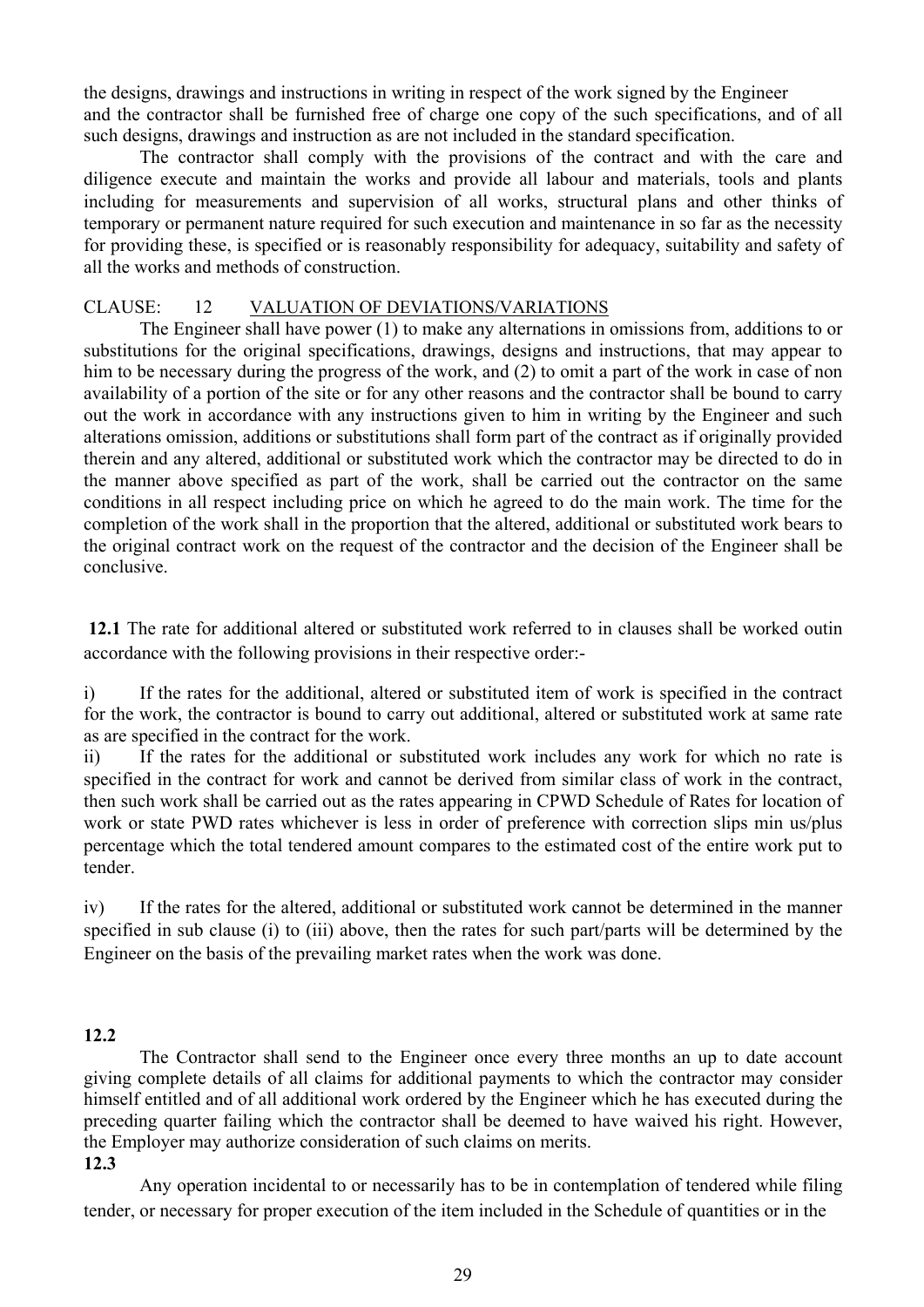schedule of rates mentioned above, whether or not, specifically indicated in the description of the item and the relevant specifications, shall be deemed to be included in the rates quoted by the tenderer or the rate given in the said schedule of rates, as the case may be. Nothing extra shall be admissible for such operations.

#### **CLAUSE : 13**FOR CLOSURE OF CONTRACT DUE TO ABANDONMENT OR REDUCTION IN SCOPE OF WORK

If at any time after the commencement of the work the Employer shall for any reasons decide to abandon or reduce the scope of the works and hence not required the whole or part of works to be carried out the Engineer shall give notice in writing to that effect to the contractor and the contractor shall act accordingly in the matter. The contractor shall have no claim to any payment of compensation whatsoever on account of any profit or advantage which he might have derived from the execution of the work in full but which he did not derive in consequence of the foreclosure of whole or part of the work.

The contractor shall be paid at contract rates full amount for the works executed at site and in addition, a reasonable amount on account of the items as mentioned here under,

i) the contractor shall be paid the charges on the cartage only of materials actually and bona fide brought to the site of the work by the contractor and rendered surplus as a result of the abandonment curtailment of the work or any portion thereof and then taken back by the contractor, provided however, that the Engineer shall have in all such cases the option of taking over all or any such materials at their purchase price or at local current rates whichever may be less.

"In the case of such stores having been issued by the Employer and returned by the contractor to the Employer, credit shall be given to him by the Engineer at rates not exceeding those at which they were originally issued to him after taking into consideration and deduction for claims on account of any deterioration or damage while in the custody of the contractor and in this respect the decision of the Engineer shall be final and binding.

## CLAUSE: 14.1 CANCELLATION OF CONTRACT IN FULL OR PART

If contractor:

i) at any time makes default in proceeding with the work or any part of the work with the due diligence and continuous to do so after a notice in writing of 7 days from the Engineer.

ii) commits default to complying with any of the terms & conditions of the contract and does not remedy, it or take effective steps to remedy it within 7 days after a notice in writing is given to him in that behalf by the Engineer.

iii) fails to complete the works or items of work with individual dates of completion, on or before the date(s) of completion, and does not complete them within the period specified in a notice given in writing in that behalf by the Engineer, or

iv) shall enter into a contract with NSC in connecting with which commission has been paid or agreed to be paid by him or to hi knowledge, unless the particulars of any such commission and the terms of payment thereof have been previously disclosed in writing to the Accepting Authority/Engineer, or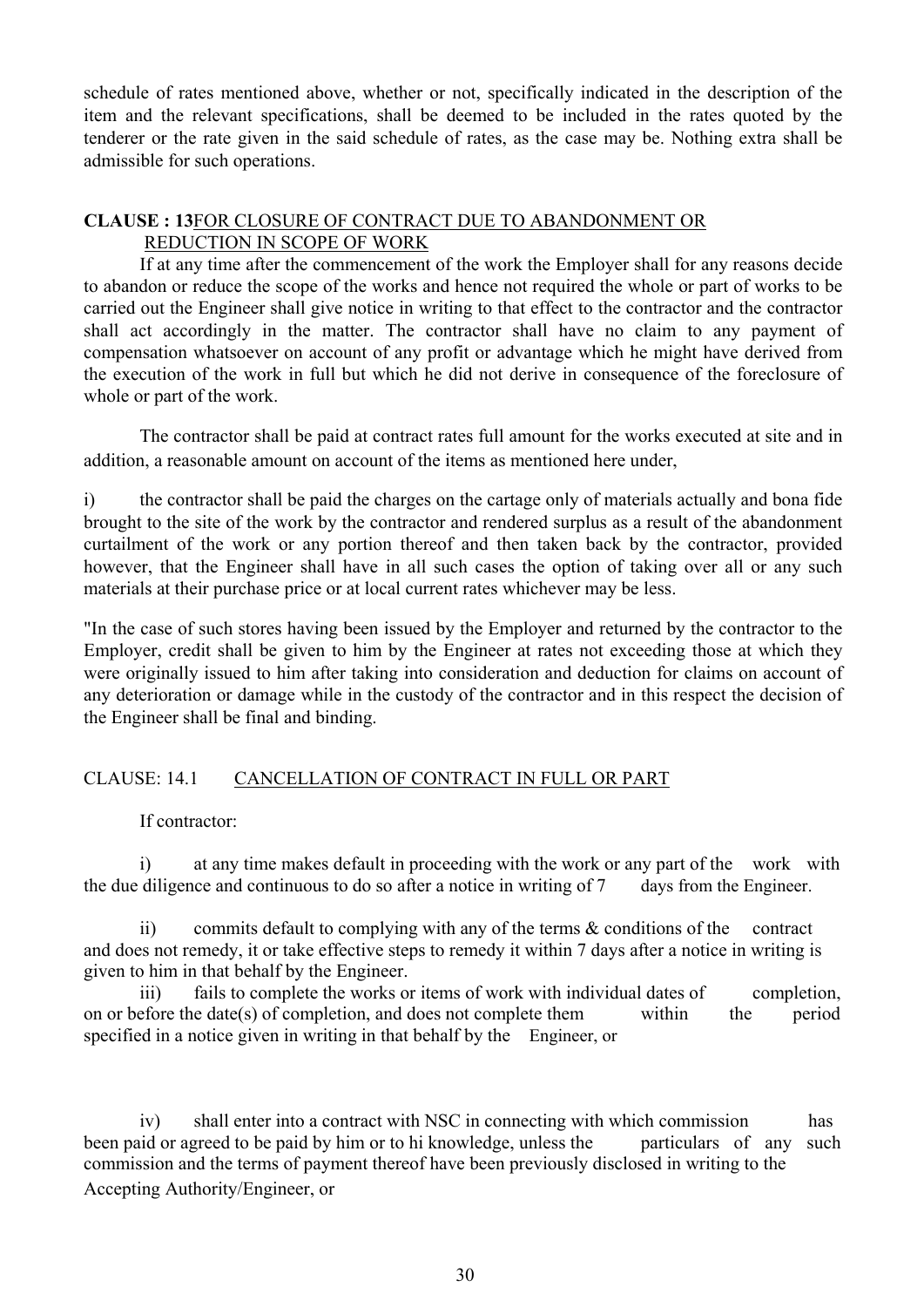v) shall obtain a contract with NSC as a result of wrong tendering or other non bonafide methods of competitive tendering; or

vi) being an individual, or if a firm, any partner thereof shall at any time be adjudged insolvent or have a receiving order or order for administration of his estate made against him or shall take any proceedings for liquidation or

composition (other than a voluntary liquidation for the purpose of amalgamation or reconstruction) under any Insolvency Act for the time being in force or make any conveyance or assignment of his effects or composition or arrangement for the benefit of his creditors or purport so to do, or if any application be made under any Insolvency Act for the time being in force for the sequestration of his estate or if a trust deed be executed by him for benefit of his creditors.

On cancellation of the contract in full or in part, the Engineer shall determine what amount, if any, is recoverable from the contractor for completion of the works or part of the works or in case the works or part of the works is not to be completed, the loss or damage suffered by Employer.

Any excess expenditure incurred to be incurred by Employer in completing the works or part of the works or the excess loss or damages suffered or may be suffered by Employer as aforesaid after allowing such credit shall without prejudice to any other right or remedy available to Employer in law be recovered from any moneys due to the contractor on any account, and if such moneys are not sufficient the contractor shall be called upon in writing and shall be liable to pay the same within 30 days.

If the contractor shall fail to pay the required sum within the aforesaid period of 30 days, the Engineer shall have the right to sell any or all of the contractors unused materials, constructional plant, implements, temporary buildings etc.

# 14.2 WHEN CONTRACT CAN BE TERMINATED

Subject to other provisions contained in this clause the Engineer may, without prejudice to his any other rights or remedy against the contractor in respect of any delay, inferior workmanship, any claims for damages and/or any other provisions of this contract or otherwise, and whether the date of completion has or has not elapsed, by notice in writing absolutely terminate the contract in any of the following cases.

i) If the contractor having been given by the Engineer a notice in writing to rectify, reconstruct or replace any defective work or that the work is being performed in an inefficient or otherwise improper or unworkman like manner shall omit to comply with the requirement of such notice for a period of seven days thereafter.

ii) If the contractor has, without reasonable cause, suspended the progress of the work or has failed to proceed with the work with due diligence so that in the opinion of the Engineer (which shall be final and binding) he will be unable to secure completion of the work by the date for completion and continues to do so after a notice in writing of seven days from the Engineer.

iii) If the contractor persistently neglects to carry out his obligations under the contract and/or commits default in complying with any of the terms in conditions of the contract and does not remedy it or take effective steps to remedy it within 7 days after a notice in writing is given to him in that behalf by the Engineer.

iv) If the contractor commits any acts mentioned in Clause 21 hereof, when the contractor has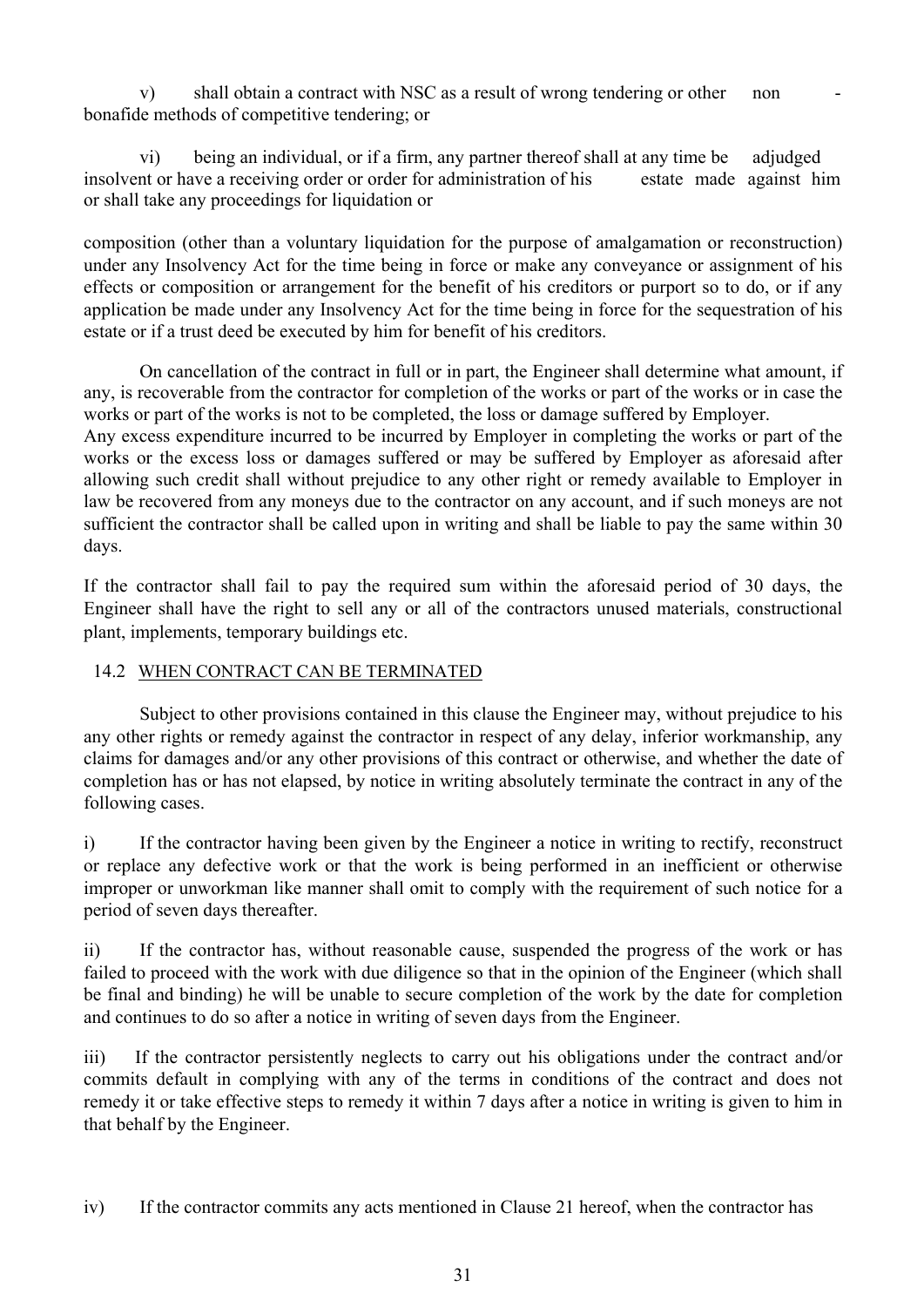made himself liable for action under any of the cases aforesaid the engineer on behalf of employer shall have powers.

v) To determine or rescind the contract as aforesaid (of which termination or rescission notice in writing to the contractor under the hand of the Engineer shall be conclusive evidence) Upon such determination or rescission the full security deposit recoverable under the contract shall be liable to be forfeited and shall be absolutely at the disposal of the NSC if any portion of the Security Deposit has not been paid or received it would be called for an forfeited.

vi) After giving notice to the contractor to measure up the work of the contractor and to take such whole, or the balance or part thereof as shall be un-executed of his hands and to give it to another contractor to complete in which case any expenses which may be incurred in excess of the sum which would have been paid to the original contractor if the whole work has been executed by him (of the amount of which excess the certificate in writing of the Engineer shall be final and conclusive) shall be borne and paid by the original contractor and may be deducted from any money due to him by NSC under his contract or on any other account whatsoever or from his security deposit or the proceeds of sales thereof or a sufficient part thereof as the case may be. If the expenses incurred by the Department are less than the amount payable to the contractor at his agreement rate, the difference shall not be paid to the contractor.

#### CLAUSE: 15 MEASUREMENTS OF WORK BEYOND REACH

If the contractor shall give, not less than seven days notice in writing to the Engineer or his representative, before covering up or otherwise placing beyond the reach of measurements, any work in order that the same may be measured and correct dimensions thereof be taken before the same is so covered up or placed beyond the reach of measurement and shall not cover up any work without the consent in writing of the Engineer or his Representative shall within the aforesaid period of seven days inspect the work, and if any work shall be covered up or placed beyond the reach of measurement without such notice having been given or the Engineer consent being obtained the same shall be uncovered at the contractors expense, or in default thereof no payment or allowance shall be made for such work or the materials with which the same was executed. CLAUSE: 16 ACTION IN CASE WORK NOT DONE AS PER SPECIFICATION

All work under or in course of execution or executed in pursuance of the contract shall at all times be open to the inspection and supervision of the Engineer and his authorized representative and other superior officers related to Quality Control and of Chief Technical Examiner's office and the contractor shall at all times during the usual working hours and at all other times at which reasonable notice of the visit of such officers have been given to the contractor, either himself be present to receive orders and instructions, or have a responsible agent duly accredited in writing, present for that purpose. Orders given to the contractor's agent shall be considered to have the same force as if they had been given to the contractor himself.

If it shall appear to the Engineer or his authorized representative at work or to the Chief Technical Examiner or his subordinate Officers, that any work has been executed with unsound, imperfect, or unskillful workmanship, or with materials or articles provided by him for the execution of the work which are unsound or of a quality inferior to that contracted or otherwise not in accordance with the contract the contractor shall, on demand in writing which shall be made within six months of the completion of the work from the Engineer specifying the work, materials or articles complained of notwithstanding that the same may have been passed, certified and paid for forthwith rectify, or remove and reconstruct the work so specified in whole or in part, as the case may require or as the case may be, remove the materials or articles so specified and provide other proper and suitable materials or articles at his own charges and cost. In the event of the failing to do so within a period specified by the Engineer in his demand aforesaid, then the contractor shall be liable to pay compensation at the same rate as under Clause 2 of the contract (for non-completion of the work in time) for this default.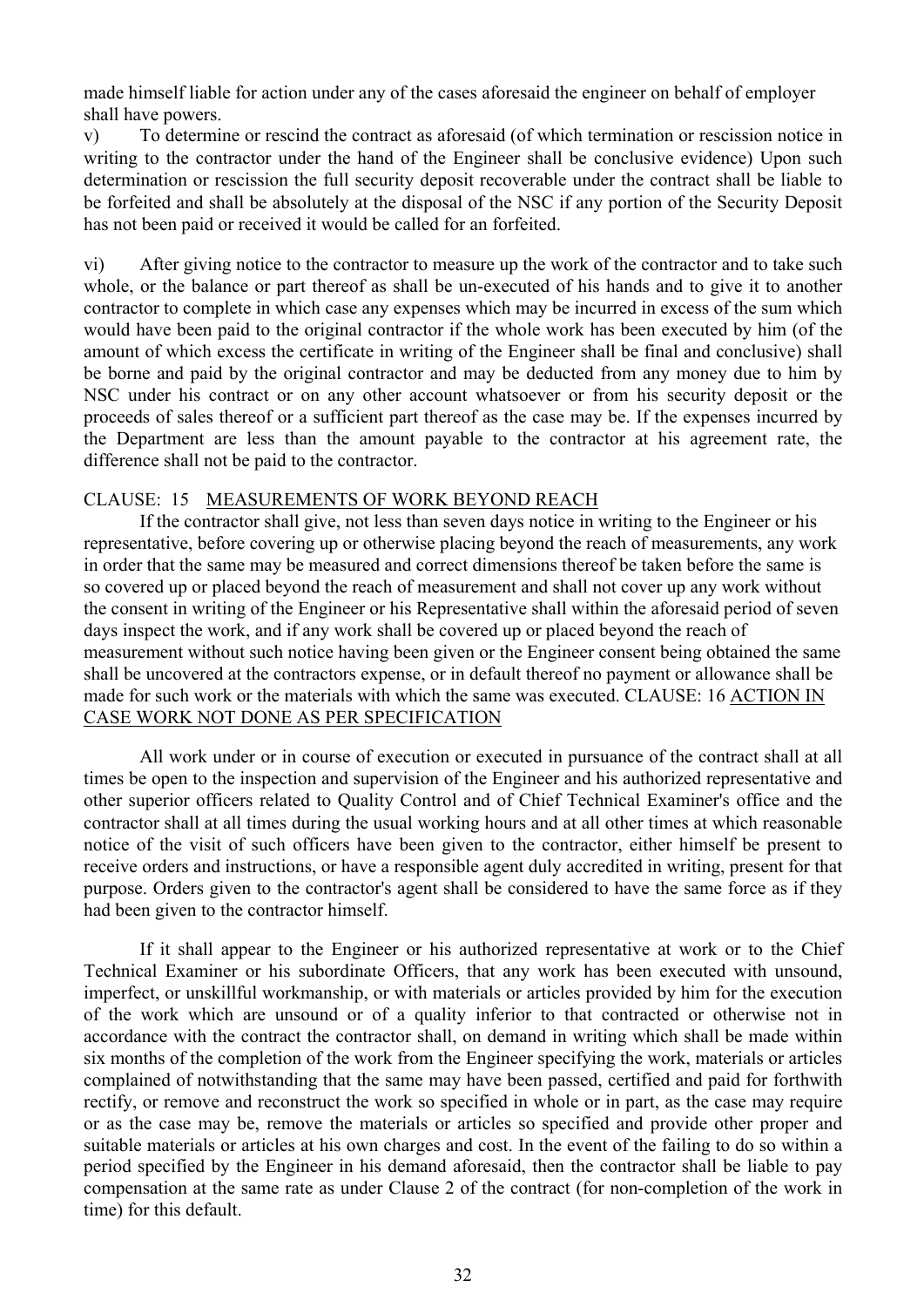In such case the Engineer may not accept the item of work at the rates applicable the item of work at the rates applicable under the contract but may accept such items at reduced rates as the competent authority may consider reasonable during the preparation of on account bills or final bill if the item is so acceptable without detriment to the safety ad utility of the item and the structure or he may reject the work outright without any payment and/or get it and other connected and incidental items rectified, or removed and re-executed at the risk and cost of the contractor. Decision of the Engineer to be conveyed in writing in respect of the same will be final and binding on the contractor.

# CLAUSE: 17 CONTRACTOR LIABLE FOR DAMAGES, DEFECTS DURING MAIN TENANCE PERIOD

If the contractor or his working people or servants shall break, deface, injure or destroy and part of building, in which they may be working, or any building, main or ancillary or other installation fixture etc. or any part of it is being executed or if any damage shall happen to the work while in progress, from any cause whatsoever or if any defect, shrinkage or other faults appear in the work within twelve months after a certificate final or otherwise of its completion shall have been given by the Engineer as aforesaid arising out of defective or improper materials or workmanship, the contractor shall upon a receipt of a notice in writing on that behalf make the same good at his own expense, or in default the Engineer may cause the same to be made good by other workman and deduct the expense from any sums that may be due or at any time thereafter may become due to the contractor or from his security deposit, or the proceeds of sale thereof or of a sufficient portion there of from the security deposit of the contractor.

#### CLAUSE: 18 CONTRACTOR TO SUPPLY TOOLS & PLANTS ETC.

The contractor shall provide at his own cost all materials (except such special materials if any, as may in accordance with the contract be supplied by Employer plant tools, appliances, implements, ladders, cordage, tackle, scaffolding and temporary works required for the proper execution of the work. Whether original, altered or substituted and whether included in the specification or other documents forming part of the contract or referred to in these conditions or not, or which may be necessary for the purpose of satisfying or complying with the requirements of Engineer as to any matter as to which under these conditions he is entitled to be satisfied, or which he is entitled to require together with carriage therefore to and from the work. The contractor, shall also supply without charge the requisite number of persons with the means and materials, necessary for the purpose of setting out works, and counting, weighing and assisting in the measurement for examination at any time and from time to time of the work or materials. Failing his so doing the same may be provided by the Engineer at the expense of the contractor and the expense may be deducted, from any money due to the contractor, under the contract and/or from his security deposit thereof.

#### CLAUSE: 18.1 RECOVERY OF COMPENSATION PAID TO WORKMAN

In every case in which by virtue of the provisions of sub-section  $(i)$  of section 12 of the Workmen's Compensation Act, 1923, Government is obliged to pay compensation to a workman employed by the contractor the amount of the compensation so paid; and without prejudice to the rights of the Employer under Section 12, sub-section (ii) of the said Act. Employer shall be at liberty to recover such amount or any part thereof by deducting it from the security deposit or

from any sum due by Employer to the contractor whether under this contract or otherwise. Employer shall not be bound to contest any claim made against it under Section 12, sub-section (i) of the Said Act, except on the written request of the contractor and upon his giving to Employer full security for all costs for which Employer might become liable in consequence such claim.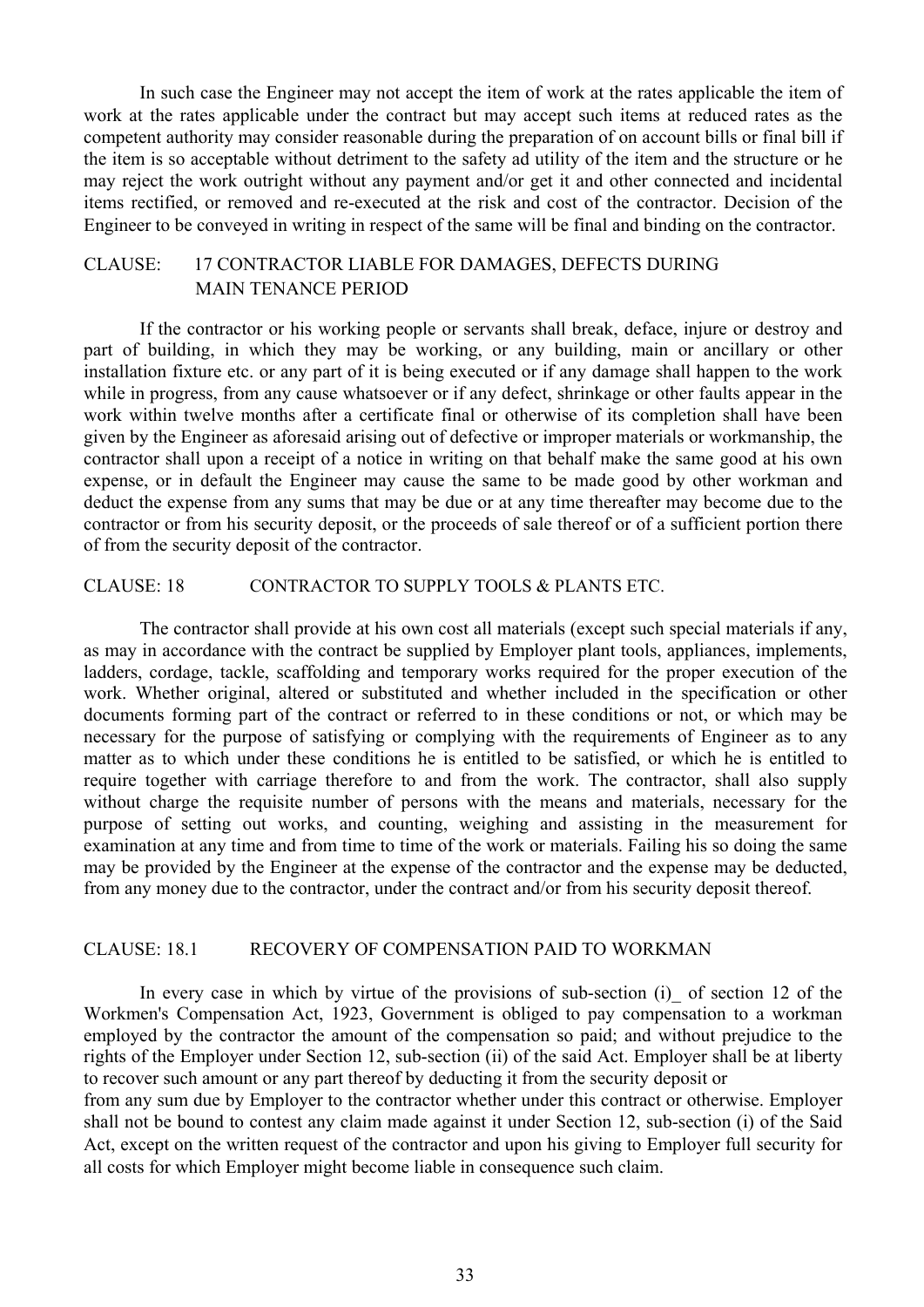## CLAUSE: 18.2ENSURING PAYMENT AND AMENITIES TO WORKERS IF CONTRACTOR FAILS

In every case in which by virtue of the provisions of the contract labour (Regulation and Abolition) Act 1970 and of the contract labour (Regulation and Abolition Central Rules 1971) Employer is obliged to pay any amounts of wages to a Workman employed by the contractor in execution of the works or to incur any expenditure providing welfare and health amenities required to be provided under the above said Act and the Rules under Clause 19 and sanitary arrangements for workers employed by Contractors. NSC will recover from the contractor the amount of wages so paid or the amount of expenditure so incurred; and without prejudice to the right of the Employer under, Section 20 Sub section (2) and Section 21 sub-section (4) of the contractor Labour (Regulation & Abolition Act 1970). Employer shall be at liberty to recover such amount or any part thereof by deducting it from the security deposit or from any sum due to the contractor whether under this agreement or otherwise. Employer shall not be bound to contest any claim made against section 20 sub section (1) & Section 21, sub-section (4) of the said Act, except on the written request of the contractor and upon his giving to the Employer full security for all costs for which Employer might become liable in contesting such claim.

#### CLAUSE: 19 ENGAGEMENTS OF STAFF AND LABOUR

The contractor shall, unless otherwise provided in the contract, make his own arrangements for the engagement of all staff and labour, local or other, and for their payment housing, feeding and transport.

a) The Contractor shall, at all times during the continuity of the contract, comply fully with all existing Acts, regulations and by laws including all statutory amendments and re-enactment of Stare or Central Government and other local authorities and any other enactments, notifications and acts that may be passed in future either by the State or the Central Government or local authority, including Indian Workmen's Compensation Act, Contract Labour (Regulation and Abolition) Act 1970 and Equal Remuneration Act 1976. Factories Act, Minimum Wages Act, Provident Fund Regulations, Employees Provident Fund Act, schemes made under the same Act and also labour Regulations made by Government from time to time. Health and Sanitary Arrangement for Workmen, Insurance and other benefits and shall keep Employer indemnified in case any action is commenced by competent authorities for contravention by the Contractor. If the Employer is cause to pay or reimburse, such amounts as may be necessary to cause or observe, or for non observance of the provisions stipulated here forth on the part of the Contractor, the Engineer shall have the right to deduct from nay moneys due to the Contractor, his amount of Performance Security or recover from the Contractor personally any sum required or estimated to be required for making good the loss or damage suffered by the Employer.

Provided, however, the Employer shall have no other responsibility in connection with the employees of the contractor, who shall, in no case, be treated as the employees of the Employer at any point of time.

## 19.1 AGE OF LABOUR

No labourer below the age of eighteen years shall be employed on the work.

#### 19.2 FAIR WAGES

The contractor shall pay the labourers engaged by him on the work not less than a fair wages, which expression shall mean, whatever for time or piecework, the respective rates of wages fixed by Govt. Department as fair wages for the area payable to the different categories of labourers or those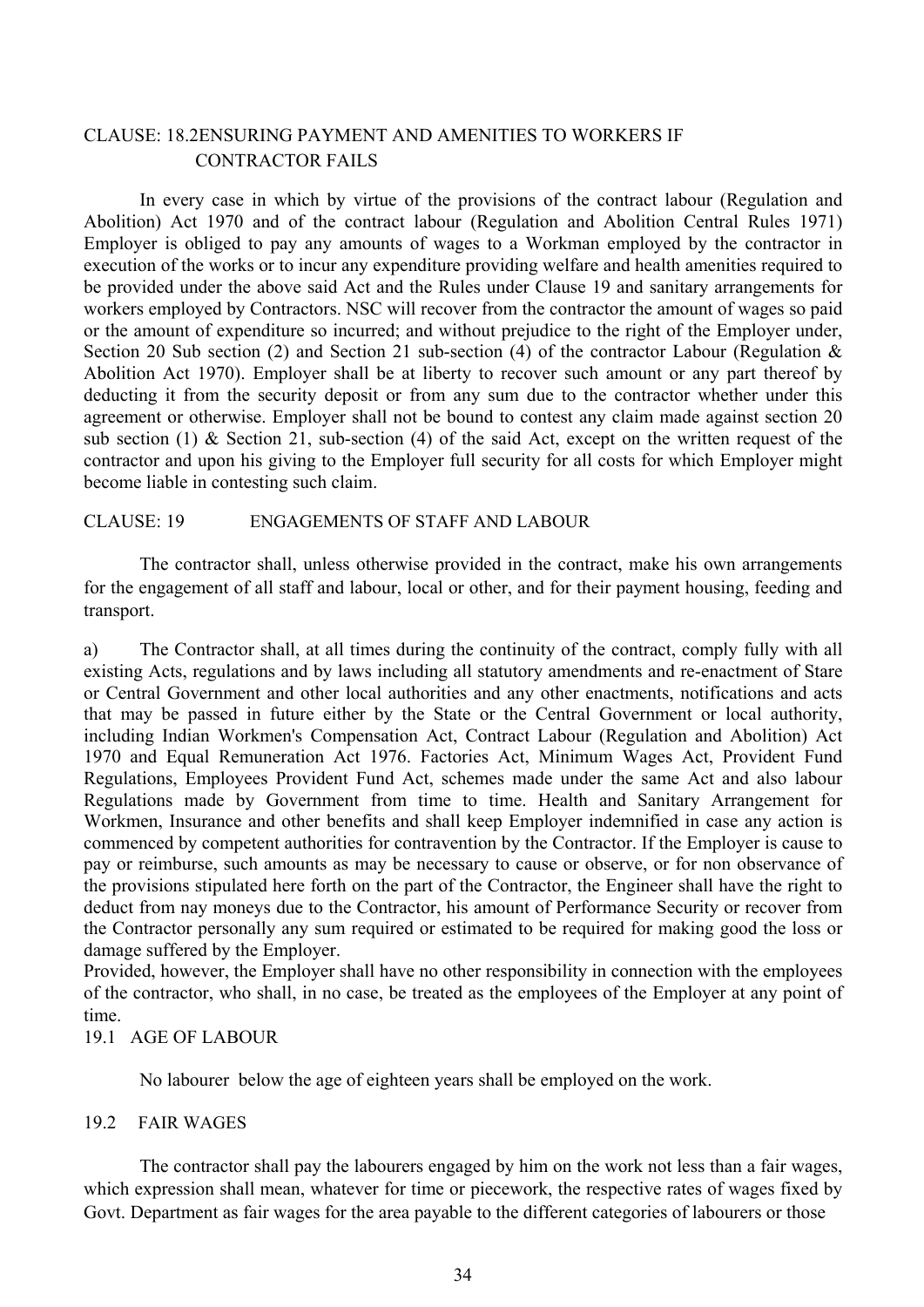notified under the Minimum wages Act for corresponding employees, of the Employer/Client, whichever may be higher.

The Contractor, shall notwithstanding the provisions to the contrary, cause to the paid a fair wage to labourer indirectly engaged on the works, including any labour engaged on the works, including any labour engaged by sub-contractor in connection with the said works as if the labourer had been directly employed by him.

## NOTE:-

the

1. The contractor shall, before he commences the work, display, and correctly maintain, in a clean and legible conditions at a conspicuous place on the site, notices in English and in a language spoken by the majority of the workers, stating therein the rate of wages which have been fixed as fair wages and the hours of work for which such wages are earned and send a copy of such notices to the Engineer.

2. The Contractor shall maintain records of wages and other remuneration paid to his employees in such form as may be convenient and as per the requirements of the Employer/Engineer and the conciliation Officer (Central), Ministry of Labour, Government of India or such other authorised person appointed by the Central or State Government and the same shall include the following particulars of each worker:

- i) Name, worker's number and grade.
- ii) Rate of daily or monthly wage.
- iii) Nature of work on which employed.
- iv) Total number of days worked during each wage period.
- v) Total amount payable for the work during each wage period.
- vi) All deductions made from the wage with details in each case of the ground for which

deduction is made.

vii) Wage actually paid for each wage period.

3. The Contractor shall provide a Wage Slip for each worker employed on the Works.

4. The Wage records and Wage Slips shall be preserved for at least 12 months after the last entry.

#### 19.3 SAFETY PROVISIONS

In respect of labour directly or indirectly employed in the work for the performance of the contractor's part of this agreement the contractor shall at his own expense arrange for the safety provisions as per Safety code of CPWD. Safety code framed from time to time and shall at his own expense provide for all facilities in connection therewith. In case the contractor fails to make arrangement and provide necessary facilities as aforesaid he shall be liable to pay a penalty of Rs.200/- for each default and in addition the Engineer shall be at liberty to make arrangement and provide facilities as aforesaid and recover the costs incurred in that behalf from the contractor.

19.4 The contractor shall submit, by the 5th and 19th of every month, to the Engineer a true statement showing, in respect of the second, half of the preceding month and the first half of the current month respectively:-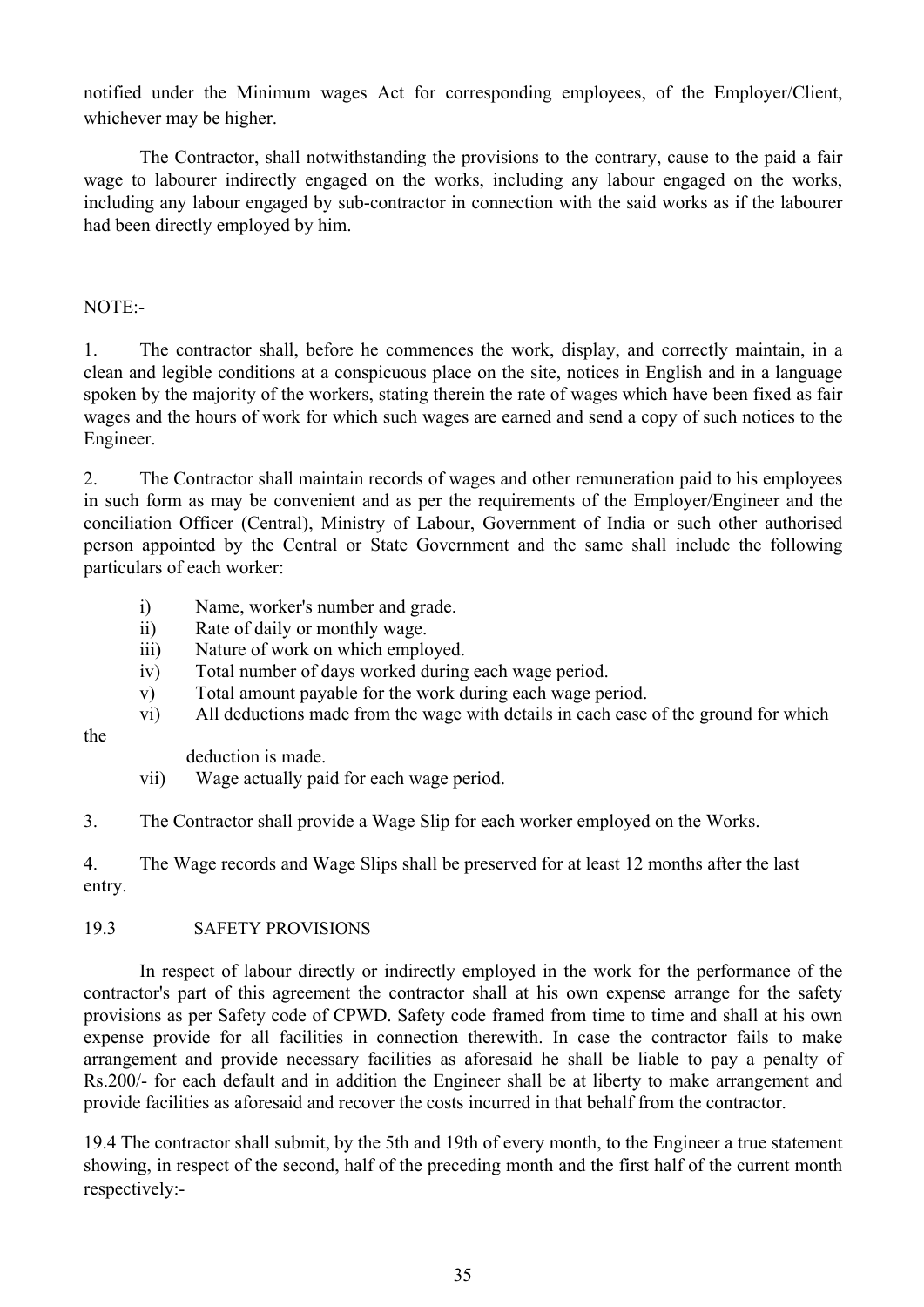(1) the number of labourers employed by him on the work.

- (2) their working hours.
- (3) the wages paid to them.

(4) the accidents that occurred during the said fortnight showing the circumstances under which they happened and the extent of damage and injury caused by them,

(5) the number of female workers who have been allowed Maternity Benefit according to Clauses and amount paid to them.

Failing which the contractor shall be liable to pay to Employer, a sum not exceeding Rs.200/ for each default or materially incorrect statement. The decision of the Engineer shall be final in deducting from any bill due to the contractor amount levied as fine and be binding on the contractor.

#### 19.5 HEALTH AND SANITATION

In respect of all labour directly or indirectly employed in the works for the performance of the contractor's part of this agreement, the contractor shall comply with or cause to be complied with all the rules framed by Govt. from time to time for the protection of health and sanitary arrangements for workers employed by Employer and its contractors.

#### 19.6 MATERNITY BENEFITS

Leave and pay during leave shall be regulated as follows:

#### (1) Leave :

(i) In case of delivery, maternity leave not exceeding 8 weeks, 4 weeks upto and including the day of delivery and 4 weeks following that day.

(ii) In the case of miscarriage upto 3 weeks from the date of miscarriage.

 $(2)$  Pay:

(i) In the case of delivery leave day during maternity leave will be at the rate of the women's average daily earnings calculated on the total wages earned on the days when full time work was done during a period of 3 months immediately

preceding the date on which she gives notice that she expects to be

confide or at the rate of Rupees one only a day whichever is greater.

(ii) In case of miscarriage leave pay at the rate of average daily earning calculated on the total wages earned or the days when full time work was done during a period of 3 months immediately preceding the date of such miscarriage.

19.7

- 1. In the event of the contractor(s) committing a default or breach of any of the provisions of the Central Pub. Works Deptt., Contractor(s) Labour Regulations Model Rules for the protection of health and sanitary arrangements for the workers as amended from time to time or furnishing any information submitting or filling any statement under the provisions of the above Regulation and rules which is materially incorrect, he/they shall without prejudice to any other liability pay to the Employer a sum not exceeding Rs.200/- for every default breach or furnishing making, submitting, filling such materially incorrect statements and in the event of the contractor(s) defaulting continuously in this respect, the penalty may be enhanced to Rs.200/- per day for each day of default subject to a maximum of 5 percent of the estimated cost of the work put to the tender. The decision of the Engineer shall be final and binding on the parties.
- 2. Should it appear to the Engineer that the contractor(s) is/are not properly observing and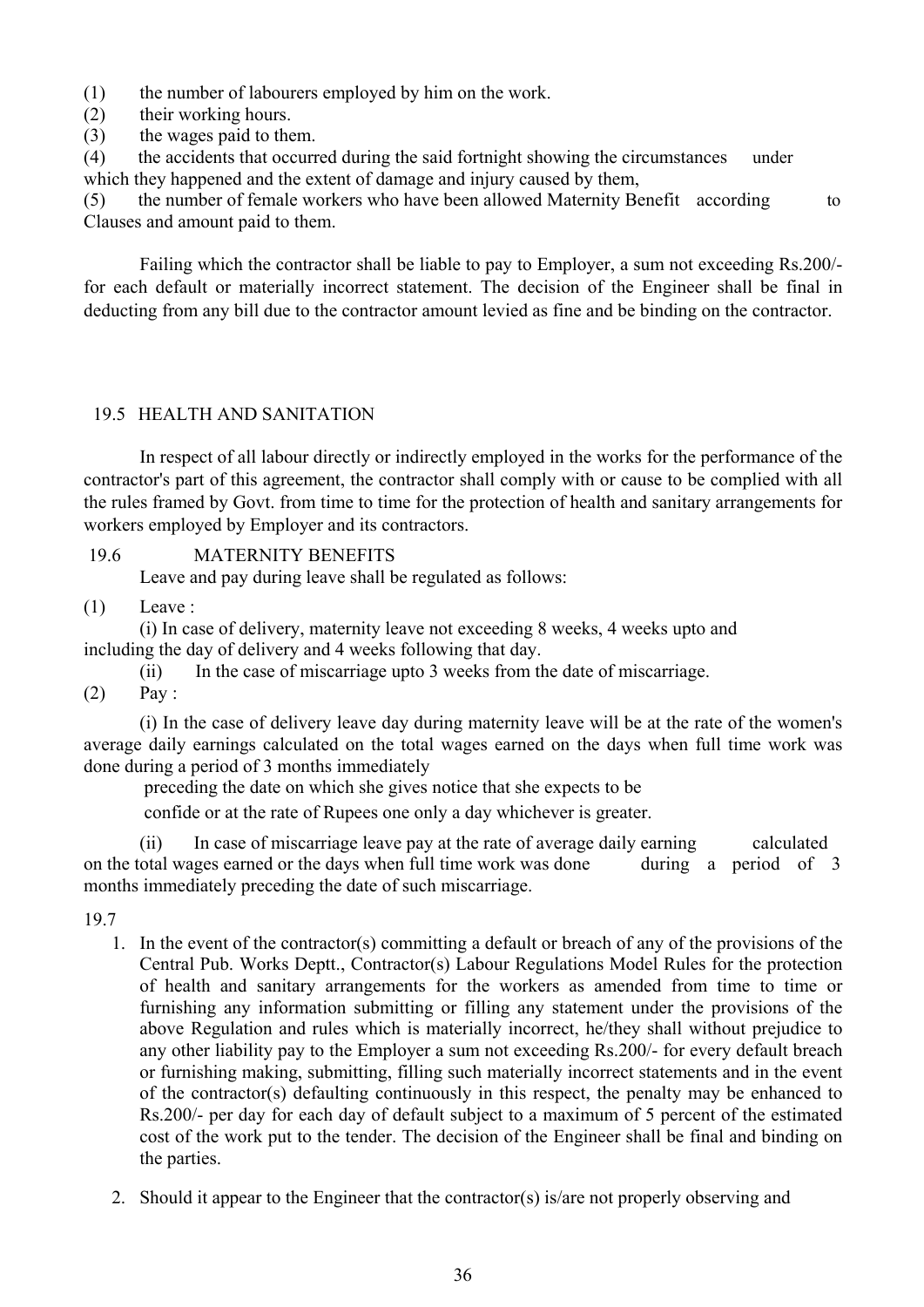complying with the provisions of the Govt. Contractor Labour Regulations and Model Rules and the provisions of the Contract Labour (R&A) Central Rules 1971, for the protection of health and sanitary arrangements for work people employed by the contractor(s) (hereinafter referred the said Rules) the Engineer shall have power to give notice in writing to the contractor(s) requiring that the said Rules be compiled with and the amenities prescribed therein be provided to the work people within a reasonable time to be specified in the notice. If the contractor(s) shall fail within the period specified in the notice to comply with and observe the said Rules and to provide the amenities to the work people as aforesaid, the Engineer shall have the power to provide the amenities to herein before mentioned at the cost of the contractor(s) shall erect, make and maintain at his/their own expense and to approved standards all necessary as huts and sanitary arrangements required for his/their work people if the same shall not have been erected or construction, according to approved standard, the Engineer-in charge shall have power to give notice in writing to the contractor(s) requiring that the huts and sanitary arrangements be remodeled and/or reconstructed according to approved standard and if the contractor(s) shall fail to remodel or reconstruct such huts and sanitary arrangement according to approved standards within the period specified in the notice, the Engineer shall have the power to remodel or reconstruct such huts and sanitary arrangements according to approved standards at the cost of the Contracts(s).

- 3. The site selected for the camp shall be high ground, removed from jungle.
- 4. Disposal of excreta: The contractor(s) shall make necessary arrangements for the disposal of excreta from the latrines by transience or incineration which shall be according to the requirements laid down by the Local Health Authorities. If trenching or incineration is not allowed, the contractor(s) shall make arrangements for the removal to the excreta through the Municipal Committee/Authority and inform it about the number of labourers employed so that arrangements may be made by such committee authority for the removal of the excreta. All charges on this account shall be borne by the contractor and paid direct by him to the Municipal Committee/Authority. The contractor shall provide one sweeper for every 8 sets in case of dry system.
	- 5. Drainage: The contractor(s) shall provide sufficient arrangements for draining away sludge water so as to keep the camp neat and tidy.
	- 6. The contractor(s) shall make necessary arrangement of keeping the camp area sufficiently lighted to avoid accidents to the workers.
	- 7. Sanitation : The contractor(s) shall make arrangements for conservancy and sanitation in the labour camps according to the rules of the Local Public Health and Medical authorities

19.8 The contractor(s) shall at his/their own cost provide sufficient number of huts (hereinafter referred to as the camp) of the following specifications on a suitable plot of land to be approved by the Engineer:

1. a) the minimum height of each the eaves level shall be 2.10m (7 ft.) and to the floor area to be provided at the rate of 2.7 Sqm. (30 Sq.ft.) for each member of the worker's family staying with the labourer.

b) The contractor(s) shall in addition construct suitable cooking places having a minimum area of  $1.80 \text{ m} \times 1.50 \text{ m}$  (6'x5') adjacent to the hut.

c) The contractor(s) shall also construct temporary latrines and urinals for the use of the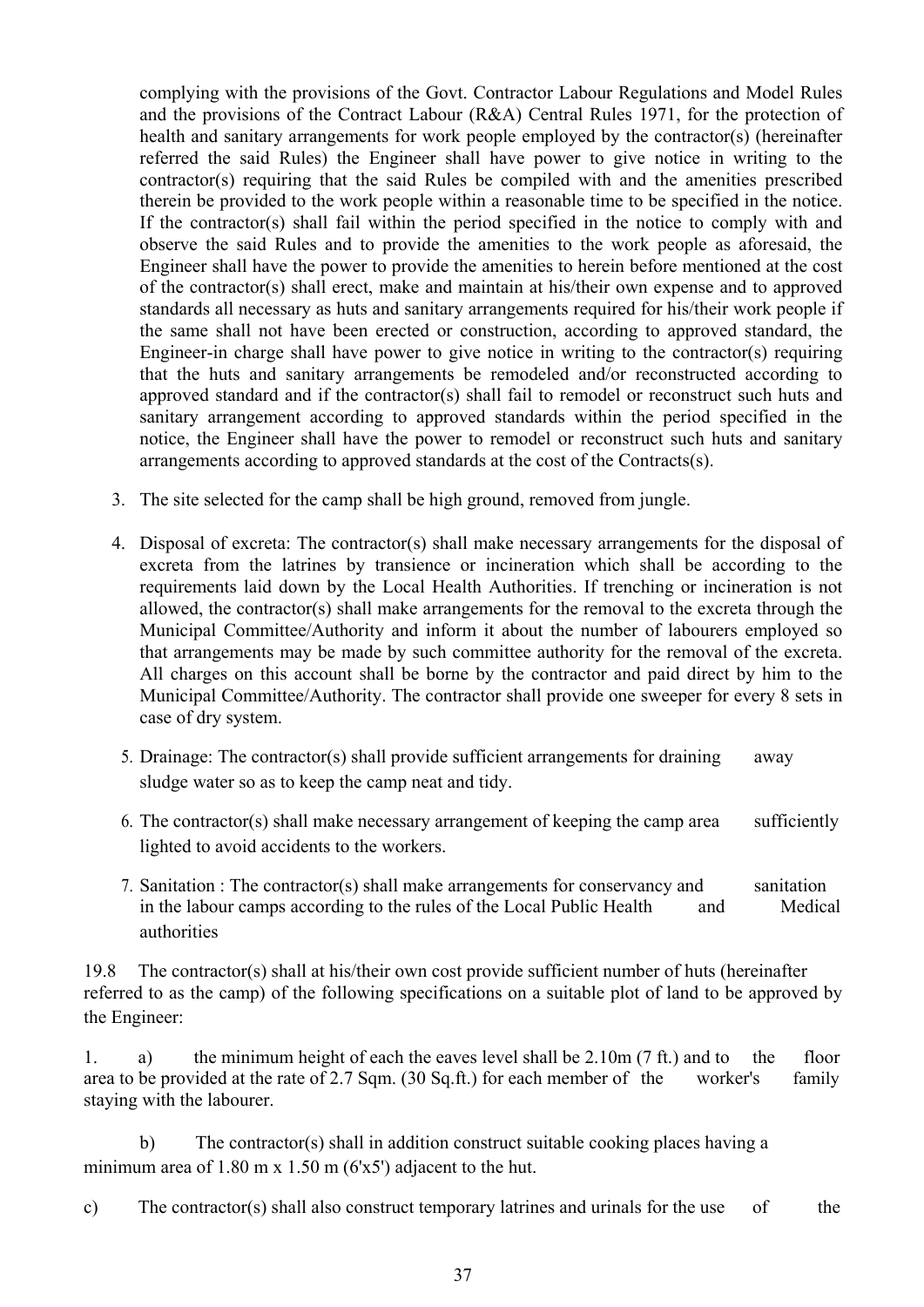labourers each on the scale of not less than four per each one hundred of the total strength, separate latrines and urinals being provided for women.

d) The contractor(s) shall construct sufficient number of bathing & washing places, one undid for every 25 persons residing in the camp. These bathing and washing places shall be suitably screened.

2. a) All the huts shall have walls of sun dried or burnt bricks laid in mud mortar or other suitable local materials as may be approved by the Engineer. The floor may be kutchha but plastered with mud gobri and shall be at least 15 cm (6")

above the surrounding ground. The roofs shall be laid with thatch or any other materials as may be approved by the Engineer. The Contractor shall ensure that throughout the period of their occupation the roof remain water-tight.

b) The contractor(s) shall provide each hut with proper ventilation.

c) All doors, windows and ventilators shall be provided with suitable leaves for security purpose.

d) There shall be kept an open space of at least 7.2m (8 yards) between the rows of huts which may be reduced to 6 m. (20 ft.) according to the availability of site with construction will be allowed.

# 3. WATER SUPPLY:

The Contractor(s) shall provide adequate supply of water for the use of labourers. The provisions shall not be less than 2 gallons of pure and whole some water per head per day for drinking purposes and 3 gallons of clean water per head per day for bathing and washing purpose. Where piped water supply is available, supply shall be at shall pay all fees and charges therefore.

## 4. CONDITIONS FOR THE GRANT OF MATERNITY LEAVE :

No maternity leave benefit shall be admissible to a woman unless she has been employed for a total period of not less than 6 months immediately proceedings the date on which she proceeds on leave.

5. The contractor shall maintain a Register of Maternity (benefit) in the prescribed form as shown below in Annexure I and II the same shall be kept at the place of work.

19.9 The Engineer-in-charge may require the contractor to dismiss or remove from the site of the work any person or persons in the contractors employ upon the work who may be incompetent or misconduct himself and the contractor should forthwith comply with such requirements.

19.10 It shall be the responsibility of the contractor to see that the building under construction is not occupied by anybody unauthorized during construction and is hander over to the Engineer with vacant possession of complete building. If such building though completed is occupied illegally, then the Engineer shall have the option to refuse to accept the said buildings. Any delay in acceptance on this account will be treated as delay in completion and for such delay a levy up to 5% of the estimated cost put to the tender may be imposed by the Engineer whose decision shall be final both with regard to the justification and quantum and be binding on the Contractor.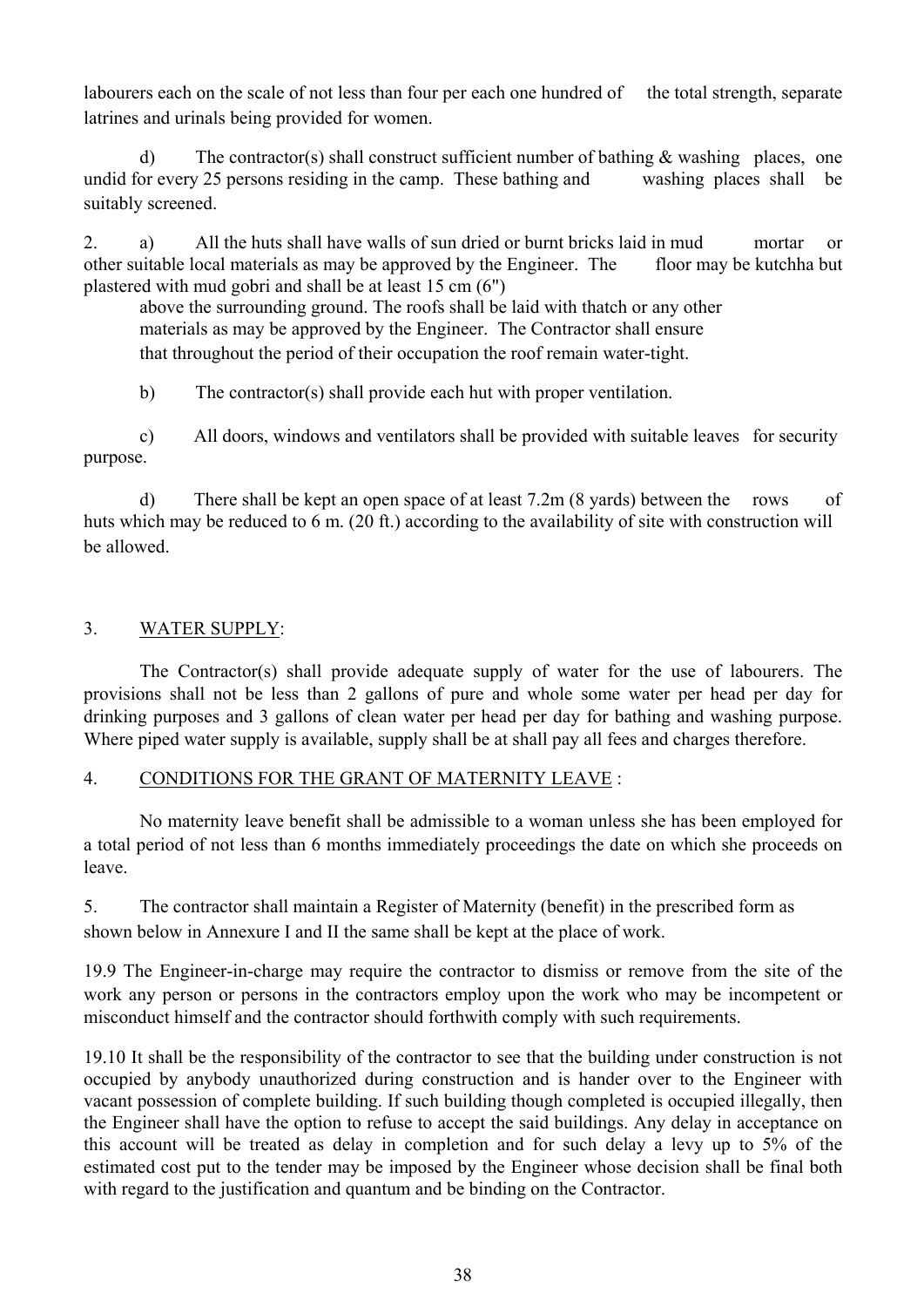However, the Employer may require the contractor to remove the illegal occupation any time on or before construction and delivery.

#### CLAUSE: 20 MINIMUM WAGES ACT TO BE COMPLETED WITH

The contractor shall comply with all the provisions of the Minimum Wages Act, 1948, Contract Labour (Regulations and Abolition) Act, 1970 amended from time to time and other Laws affecting contract labour that may be brought into force from time to time.

#### CLAUSE : 21 WORK NOT TO BE SUBLET ACTION IN CASE OF INSOLVENCY

The contract shall not be assigned or sublet without the written approval of the Engineer and if the contractor shall assign or sublet his contract, or attempt to do so, or become insolvent or commence any insolvency proceedings or make any composition with his creditors or attempt to do so, or if any bribe, gratuity, gift, loan,. perquisite, reward or advantage pecuniary or otherwise, shall either directly or indirectly, be given promised or offered by the Contractor or any of his servant or agent to any public officer or person in the employ of NSC in any way relating to his office or employment, or if any such officer or person shall become if any way directly or indirectly interested in the contract, the Engineer on behalf of the Managing Director shall have power to adopt any of the courses specified in Clause 3 as he may deem best suited in the interest of NSC and in the event of any of these courses being adopted the consequences specified in the said Clause 3 shall ensure.

CLAUSE : 22 All sums payable by way of compensation under nay of these conditions shall be considered as reasonable compensation to be supplied to the use of Employer without reference to the actual loss or damage sustained and whether or not any damage shall have been sustained.

#### CLAUSE: 23 CHANGES IN FIRM's CONSTITUTION TO BE INTIMATED

Where the contractor is a partnership firm, the previous approval in writing of the Engineer shall be obtained before any changes is made in the constitution of the firm. Where the contractor is an individual or a Hindu undivided family business concern such approval as aforesaid shall likewise be obtained before the contractor enters into any partnership agreement where under the partnership firm would have the right to carry out the work as aforesaid is not obtained, the contract shall be deemed to have been as singed in the contravention of Clause 21 hereof and the same action may be taken, and the same consequences shall ensure as provided in the said Clause 21.

#### CLAUSE: 24

All works to be executed under the contract shall be executed under the direction and subject to the approval in all respect of the Engineer who shall be entitled to directly at what point or points and in what manner they are to be commenced, and from time to time carried on.

## CLAUSE: 25 SETTLEMENT OF DISPUTES AND ARBITRATION

## 25.1 ENGINEERS' DECISION

If a dispute of any kind whatsoever arises between the Employer and the contractor in connection with, or arising out of, the contract or the execution of the works, whether during the execution of the works or after their completion and whether before or after repudiation or other termination of the contract, including any dispute as to any opinion, instruction, determination, certificate or valuation of the Engineer, the matter in dispute shall, in the first place, be referred in writing to the Engineer, with a copy to the other party. Such reference shall state that it is made pursuant to this clause. No letter than the eighty fourth day after the day on which he received such reference the Engineer shall give notice of his decision to the employer and the contractor. Such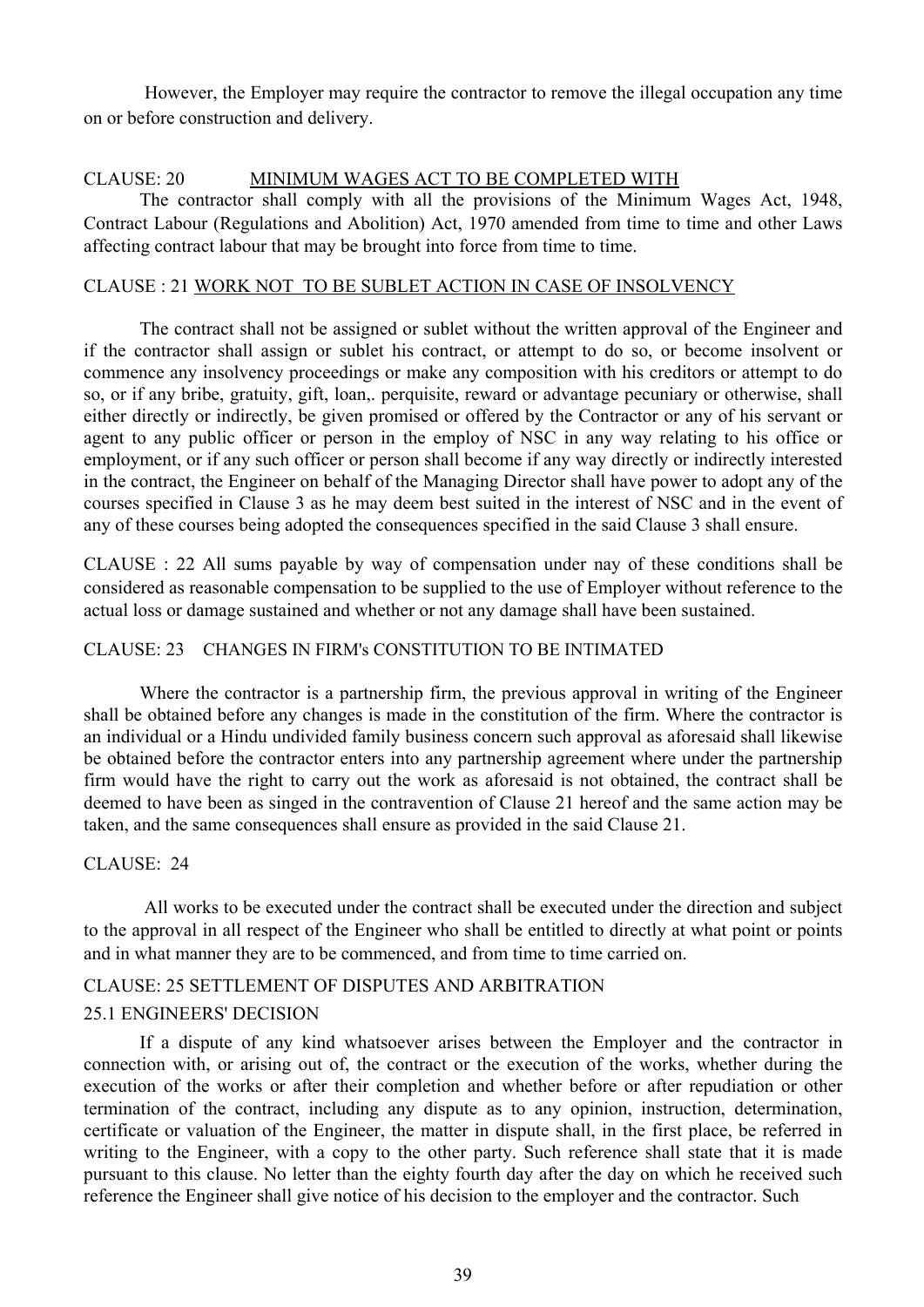decision shall state that it is made pursuant to the Clause.

Unless the contract has already been repudiated or terminated, the contractor shall, in every case, continue to proceed with the works with all due diligence and the contractor and the employer shall give effect forthwith to every such decision of the Engineer unless and until the same shall be revised, as hereinafter provided, in an amicable settlement or an arbitrator award.

If either the Employer or the contractor be dissatisfied with any decision of the Engineer or if the Engineer fails to give notice of his decision on or before the eighty fourth day after the day on which he received the reference, then either the Employer or the contractor may, on or before the seventieth day after the day on which he received notice of such decision, on or before the seventieth day after the day on which the said period of 84 days expired, as the case may be given notice to the other party, with a copy for information to the Engineer, of his intention to commence arbitration, as herein after provided, as to the matter in dispute. Such notice shall establish the entitlement of the party giving the same to commence arbitration, as hereinafter provided as to such dispute and subject to Sub Clause 25.4 no arbitration in respect thereof may be commenced unless such notice is given.

If the Engineer has given notice of his decision as to a matter in dispute to the Employer and the Contractor and no notice of intention to commence arbitration as to such dispute has been given by either the Employer or the Contractor on or before the seventieth day after the day on which the parties received notice as to such decision from the Engineer, the said decision shall be come final and binding upon the employer and the contractor. Request for arbitration by the contractor shall be entertained by the employer only after completion of work.

#### 25.2 AMICABLE SETTLEMENT

Where notice of intention to commence arbitration as to a dispute has been given in accordance with Sub Clause 25.1 arbitration of such dispute shall not be commenced unless and attempt has first been made by the parties to settle such dispute amicably. Provided that, unless the parties otherwise agree, arbitration may be commenced on or after the fifty sixth day after the day on which notice of intention to commence arbitration of such dispute was given, whether or not any attempt at amicable settlement thereof has been made.

#### 25.3 ARBITRATION:-

The arbitration on this tender shall be governed by the following conditions:-

Except where otherwise provided for in the sub contract all questions and disputes relating to the meaning of instructions herein before mentioned or as to any other question, claim, right matter of anything whatsoever, in any arising out of or relating to the sub contract, specification, estimates, instructions, orders or these conditions or otherwise concerning the works, or the execution or failure to execute the same whether arising during the progress of the work or after completion of abandonment thereof or any matter directly or indirectly connected with this agreement shall be referred to the sole arbitration of the Managing Director of NSC and if the

M.D is unable or unwilling to act as such, then the matter shall be referred to sole arbitration of such other person appointed by the M.D. NSC willing to act as such arbitrator. There will be no objection, if the Arbitrator, so appointed is an employee of NSC provided that the person shall not have been directly connected with the execution of the work of the project. In case the arbitrator so appointed is unable to act for any reasons. Managing Director, NSC in the event of such inability shall appoint another person to act as Arbitrator in accordance with the terms of the sub contract. Such person shall be entitled to proceed with the reference from the stage at which it was left by his predecessor. It is also a term of this contract that no person other than a person appointed by Managing Director, NSC as aforesaid should act as Arbitrator.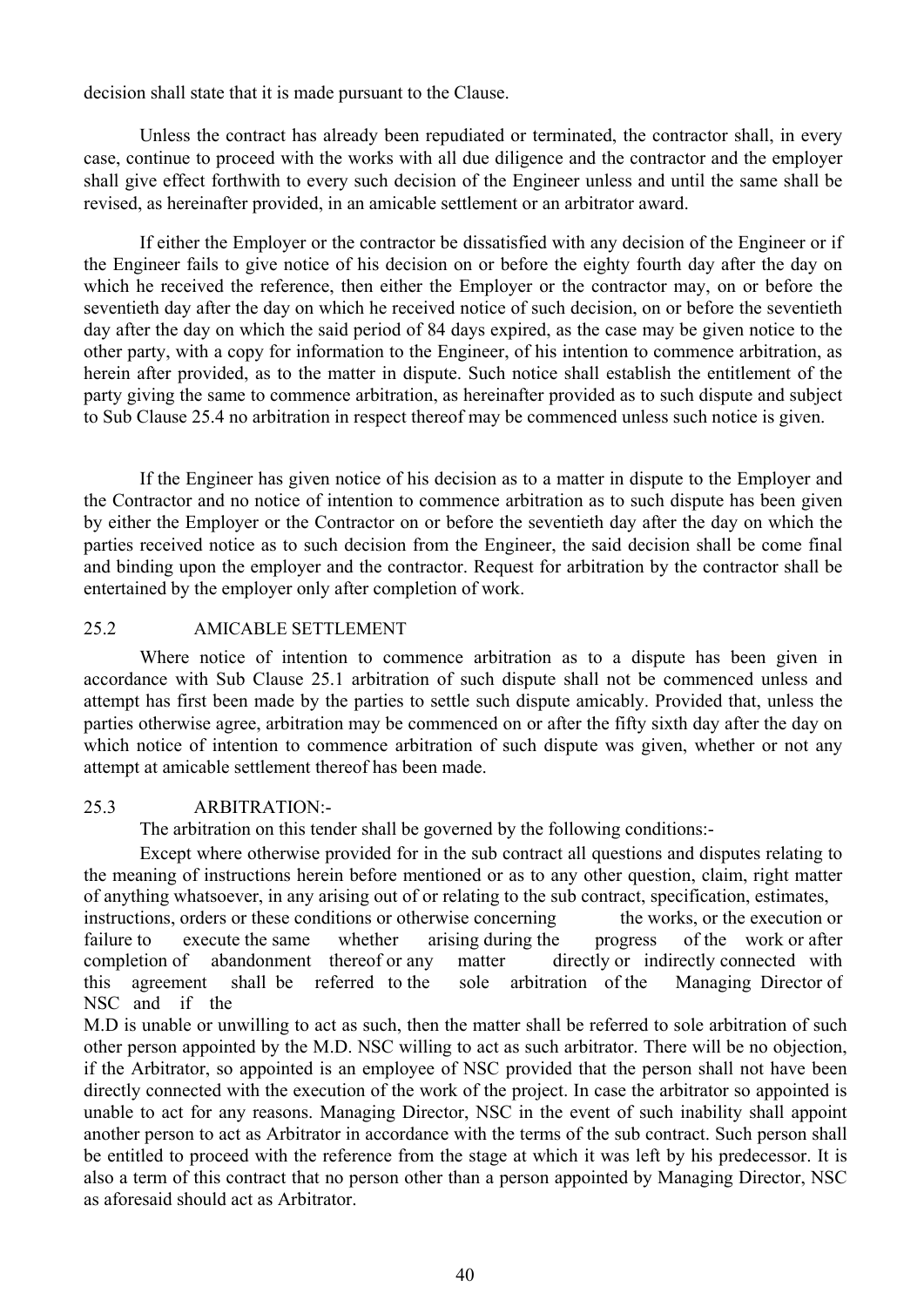Subject as aforesaid the provision of the Arbitration Act, 1940 or any statutory modification or reenactment thereof and the rules made there under and for the time being in force shall apply to the arbitration proceeding under this clause.It is a term of the sub contract that the party seeking arbitration shall specify the dispute to be referred to arbitration under this clause together with the amount or amounts claimed in respect of each dispute(s). The arbitrator may from time to time with the consent of the parties enlarge the time for making and publishing the award. The work under the sub contract shall nevertheless continue during the arbitration/proceedings. The Arbitrator shall be deemed to have entered on the reference on the date he issues notice to both the parties fixing the date of the first hearing. The Arbitrator shall give a separate reasoned award in respect of each reference referred to.

The ward of the arbitrator shall be conclusive and binding on all parties to this contract.

# CLAUSE: 26 CONTRACTORS TO INDEMNIFY GOVT. AGAINST PATENT RIGHTS

The contractor shall fully indemnify the Employer against any action claim or proceeding relating to infringement or use of any patent or design or any alleged patent or design rights and shall pay any royalties which may be payable in respect of any article or part thereof included in the contract. In the event of any claims made under or action brought against Employer in respect of any such matters as aforesaid the contractor shall be immediately notified thereof and the contractor shall be at liberty, at his own expenses, to settle any dispute or to conduct any litigation that may arise there from. Provided that the contractor shall not be liable to indemnify the Employer if the infringe of the patent or design or any alleged patent or design right is the direct result of an order passed by the Engineer in this behalf.

#### CLAUSE: 27 LUMPSUM PROVISIONS IN THE TENDER

When the estimate on which a tender is made includes lump sums in respect of parts of the work the contractor shall be entitled to payment in respect the items of work

involved or the part of the work in question at the same rates as are payable under this contract forsuch items or if the part of the work in question is not, in the opinion of the Engineer capable of measurement, the Engineer may at his discretion pay the lump sum amount entered in the estimates and the certificate in writing of the Engineer shall be final and conclusive against the contractor with regard to any sum or sums payable to his under the provisions of the clause.

#### CLAUSE: 28 ACTION WHERE NO SPECIFICATIONS ARE SPECIFIED

In the case of any class or work for which there is no such specification as is mentioned in Clause (1), such work shall be carried out in accordance with the district specification and in the event of there being no district specification, then in such case the work shall be carried out in all respect in accordance with the instructions and requirements of the Engineer.

#### CLAUSE: 29 WITHHOLDING AND LIEN IN RESPECT OF SUMS DUE FROM CONTRACTOR

29.1 Whenever any claim or claims for payment of a sum of money arises out of or under the contract against the contractor the Engineer or Employer shall be entitled to withhold and also have a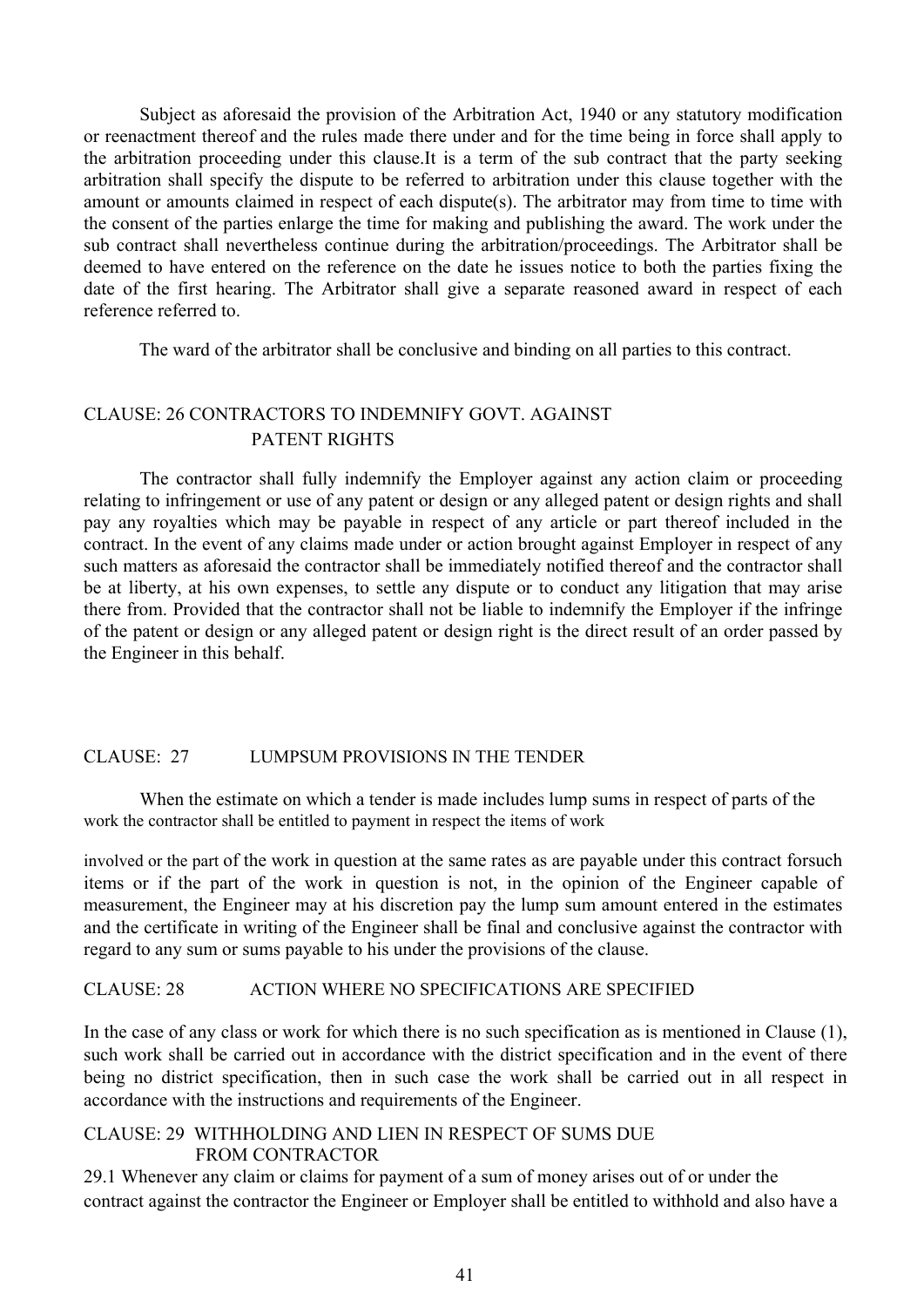lien to retain such sum or sums in whole or in part from the security, if any deposited by the Contractor and for the purpose aforesaid, the Engineer or Employer shall be entitled to withhold the security deposit, if any, furnished as the case may be and also have a lien over the same pending finalization or adjudication of any such claim. In the event of the security being in sufficient to cover the claimed amount or amounts or if not security has been taken from the contractor the Engineer or Employer shall be entitled to withhold and have a lien to retain to the extent of such claimed amount or amounts referred to above from any sum or sums, found payable or which at any time there-after become payable to the contractor under the same contract or any other contract pending finalization or adjudication of any such claims.

It is an agreed terms of the contract that the sum of money or moneys so withhold or retained, under the lien referred to above by the Engineer or Employer will be kept withheld or retained as such by the Engineer/Employer till the claim arising out of or under the contract is determined by the Arbitrator, and that the contractor will have no claim for interest or damages whatsoever on any account in respect of such withholding or retention under the lien referred to above and duly notified as such to the contractor. For the purpose of this clause, where the contractor is a partnership firm or limited company, the Engineer or Employer shall be entitled to withhold and also have a lien to retain towards such claimed amount or amounts in whole or in part from any sum found payable to any partner/limited company as the case may be, whether in his individual capacity or otherwise.

29.2 Employer shall have the right to cause and audit and technical examination of the work and the final bills of the contractor including all supporting vouchers, abstract etc. to be made after payment of the final bill and if as a result of such audit and technical examination any sum is found to have been over paid in respect of any work done by the contractor under the contract or any work claimed by him to have been done by him under the contract and found not to have been executed, the contractor shall be liable to refund the amount of overpayment and it shall be lawful for the Employer to recover the same from him in the manner prescribed in sub-clause (I) of this clause or in any other manner legally permissible and if it is found that the contractor was paid less than what was due to him under it, the amount of such under payment shall be duly made by the Employer.

Provided that Employer shall not be entitled to recover any sum overpaid, nor the contractor shall be entitled to payment of any sum paid short where such payment has been agreed upon between the Employer or Engineer on the one hand and the contractor on the other under any term of the contract permitting payment for work after assessment by the Employer or the Engineer.

#### 29.3 LIEN IN RESPECT OF CLAIMS IN OTHER CONTRACTS

Any sum of money due and payable to the contractor (including the security deposit returnable to him as under the contract) may be withhold or retained by way lien by the Engineer or the Employer or any other contracting person or persons through Engineer against any claim of the Engineer or Employer or such person or persons. In respect of payment of a sum money arising out of or under any other contract made by the Contractor with the Engineer or the Employer or with such other person or persons.

It is an agreed term of the contract that the sum of money so withhold or retained under this clause by the Engineer or the Employer or till his claim arising out of in the same contract or any other contract is either mutually settled or determined by the arbitration clause or by the competent court as the case may be and that the contractor shall have not claim for interest or damage whatsoever on this account or on any other ground in respect of any sum of money withhold or retained under clause and duly notified as such to the contractor.

#### CLAUSE: 30 EMPLOYMENT OF COAL MINING OR CONTROLLED AREA MINING LABOUR NOT PERMISSIBLE.

The contractor shall not employ coal mining or controlled area labour falling under any category whatsoever on or in connection with the work or recruit labour from area within a radius of 32 km (20 miles of the controlled area). Subject as above the Contractor shall employ imported labour on i.e deposit imported labour or labours imported by the Contractor from area from which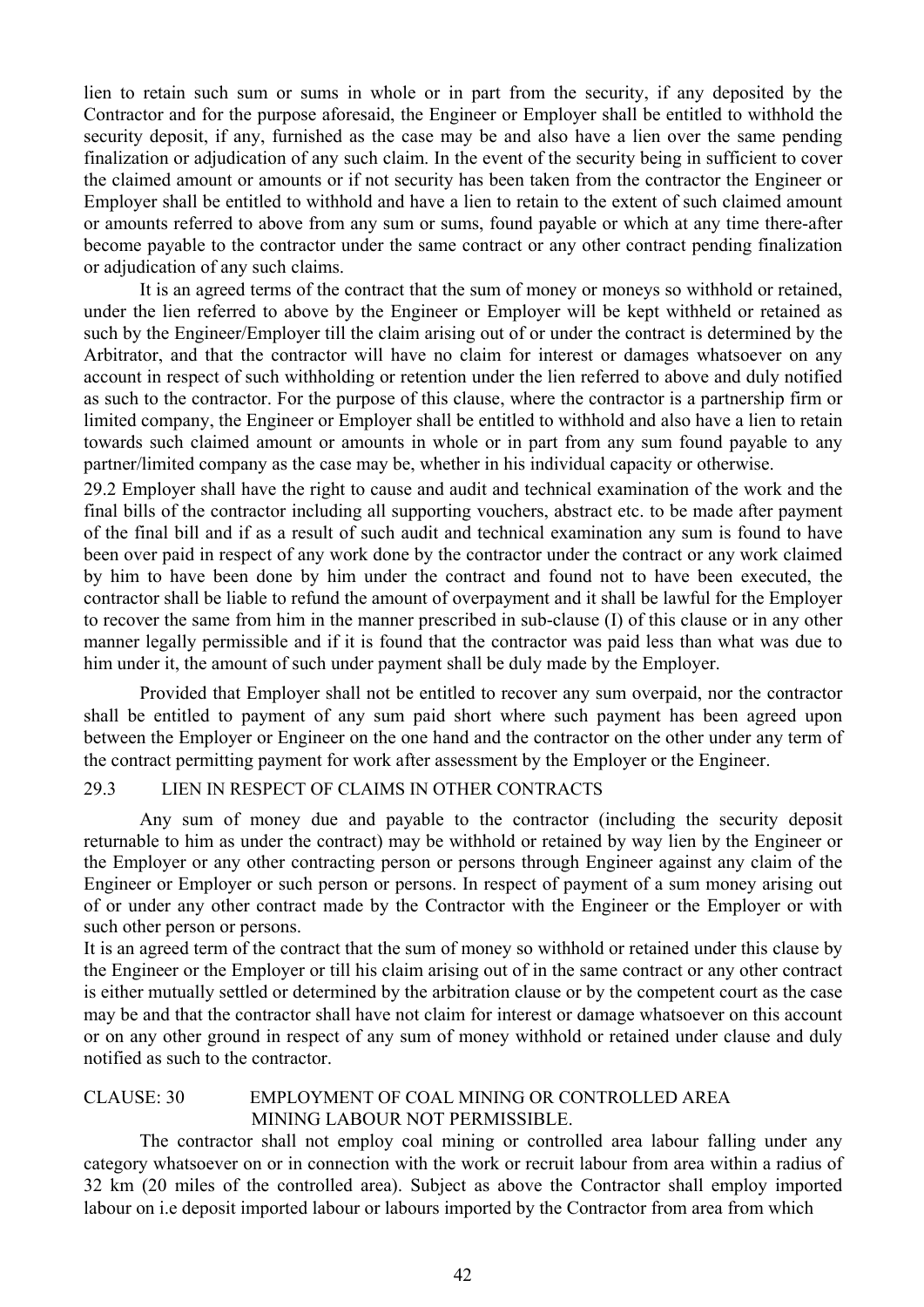import is permitted.

Where ceiling price for imported labour has been fixed by state or Regional Labour Committees not more than that ceiling price shall be paid to the labour by the Contractor.

The Contractor shall immediately remove any labourer who may be pointed out by the Engineer being a coal mining or controlled area labourer. Failure to do so shall render the Contractor liable to pay to employer a sum calculated at the rate of Rs.10 per labourer. The certificate of the Engineer about the number of causal mining or controlled area labour and the number of days which they worked shall be final and binding on the contractor.

It is declared and agreed between the parties that the aforesaid stipulation in this clauses is one in which the public are interested within the meaning of the exception of Section 74 of Indian Contract Act 1872.

Explanation - Controlled Area means the following areas - Districts of Dhanbad, Hazaribagh, Jamtraa sub-division under Santali Pargana Commissionery, Districts of Bankuara, Birbhum, Bardwan district of Bilaspur.

Any other area which may be declared as controlled Area by or with the approval of the Central Government.

#### CLAUSE: 31 UN-FILTERED WATER SUPPLIES

The Contractor(s) shall make his/their own arrangements for unfiltered water required for the work and nothing extra will be paid for the same. This will be subject to the following conditions :

i) That the water used by the contractor(s) shall be fit for construction purposes to the satisfaction of the Engineer.

ii) The Engineer shall make alternative arrangements for supply of water at the risk and cost of contractor(s) if the arrangements made by the Contractor(s) for procurement of water are in the opinion of the Engineer unsatisfactory.

## 31.1 DEPARTMENTAL WATER IF AVAILABLE

Unfiltered water if available will be supplied to the Contractor by the Engineer subject to the following conditions:

i) The water charges  $\omega$  1% shall be recovered on gross amount of the work done.

ii) The Contractor (s) shall make his/their own arrangements of water connection and the laying of pipe lines from existing mains or source of supply.

iii) The Department do not guarantee to maintain uninterrupted supply of water, and it will be incumbent on the Contractor(s) to make alternative arrangement of water at his/their own cost in the event of any temporary break down in water supply of the employee so that the progress of his/their work is not held up for want of water. No claim of damage of refund of water charges will be entertained on account of such break down.

#### CLAUSE: 32 ALTERNATE WATER ARRANGEMENTS

Where there is no piped water supply arrangement and the water is taken by the Contractor from the wells or hand pump constructed by the Employer no charges shall be recovered from the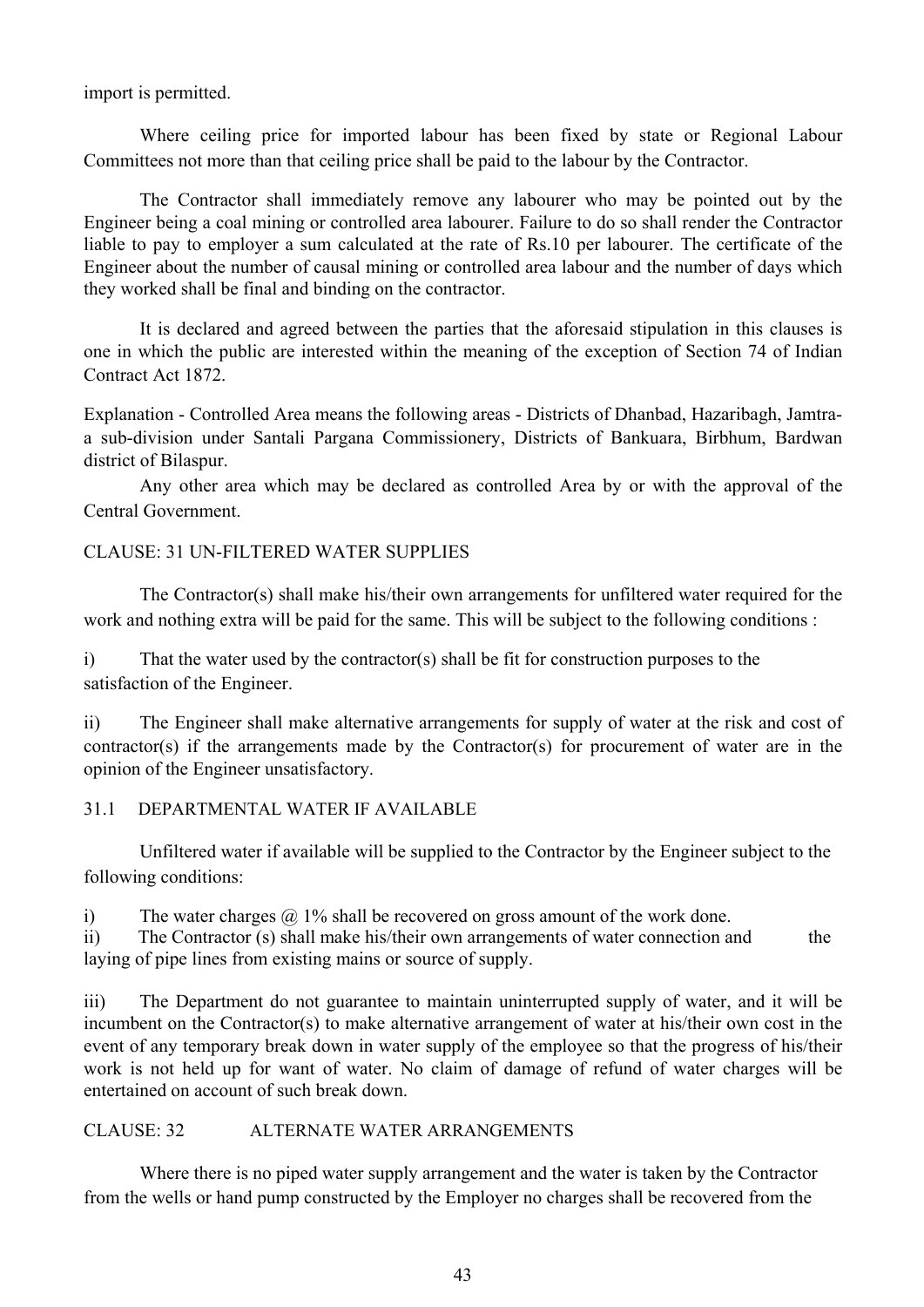Contractor on that account. The contractor shall however, draw water at such hours of the day that does not interfere with the normal use for which the hand pump and wells are intended. He will also be responsible for all damage and abnormal repairs arising out of his use, the cost of which shall be recoverable from him. The Engineer shall be the final authority to determine the cost recoverable from the contractor on this account.

The Contractor shall be allowed to construct temporary wells in land for taking water for construction purposes only after he has got permission of the Engineer in writing. No charges shall be recovered from the Contractor on this account by the Contractor shall be required to provide necessary safety arrangements to avoid any accidents or damage to adjacent building road and service lines. He shall be responsible for any accident or damage caused due to construction and subsequent maintenance of the wells and shall restore the ground to its original condition after the walls are dismantled on completion of the work.

#### CLAUSE: 33 HIRE OF PLANT AND MACHINERY

i) The contractor shall arrange at his own expense all tools, plants, machinery and equipment (hereinafter referred to as  $T \& P$ ) required for execution of the work except for the Plant  $\&$ Machinery listed in Schedule 'C' and stipulated for issue to the contractor. If the contractor requires any item of  $T \& P$  on hire from the  $T \& P$  available with the Employer over and above the  $T \& P$ stipulated for issue, the Employer will, if such item is available, hire it to the contractor at rates to be agreed upon between him and the Engineer. In such a case all the conditions hereunder for issue of T & P shall also be applicable to such  $T \& P$  as is agreed to be issued.

ii) Plant & Machinery when supplied shall be made over and taken back at the Departmental equipment shed at a metallier and the Contractor shall bear the cost of their carriage from the shed to the site of work and back. The contractors shall be responsible to return the plant & machinery with condition in which it was handed over to him and he shall be responsible for all damage caused to the said plant & machinery at the site of work for elsewhere in operations & otherwise during transit including damage to or loss of plants and for all losses due to his failure to return the same soon after the completion of the work for which it was issued. The Engineer shall be the sole judge to determine the liability of the contractor and its extent in this and regard and his decision shall be final & binding on the contractor.

iii) The plant  $&$  machinery as stipulated above will be issued as  $&$  when available and if required by the contractor shall his program of work according to the availability of the plant & machinery and no claim, whatsoever, will be entertained from him for any delay in supply by the Department.

iv.) The hire charges shall be recovered at the prescribed rates and from inclusive of the date of the plant and machinery is made over up to and inclusive of the date of its return in good order even though the same may not have working for any cause except for major breakdown due to no fault.

v) Ordinarily, no plant and machinery shall work for more than 8 hours a day inclusive of one hour lunch break. In case of an urgent work, however, the Engineer may at his discretion, allow the plant and machinery to be worked for more than normal period of 8 hours a day in that case the hourly hire charges for overtime to be borne by the contractor.

vi) Log book for recording the hours of daily work for each of the plant and machinery supplied to the contractor will be maintained by the Department and will be attested by the contractor or his authorized agent daily.

vii) In the case of concrete mixers, the contractor shall arrange to get the hopper cleaned and the drum washed at the close of the work each day or each occasion.

viii) In case of road rollers for consolidation are employed by the contractor himself, log book for such rollers shall be maintained in the same manner as is done in case of departmental rollers maximum quantity of any items to be consolidated for each roller day shall be also be same as in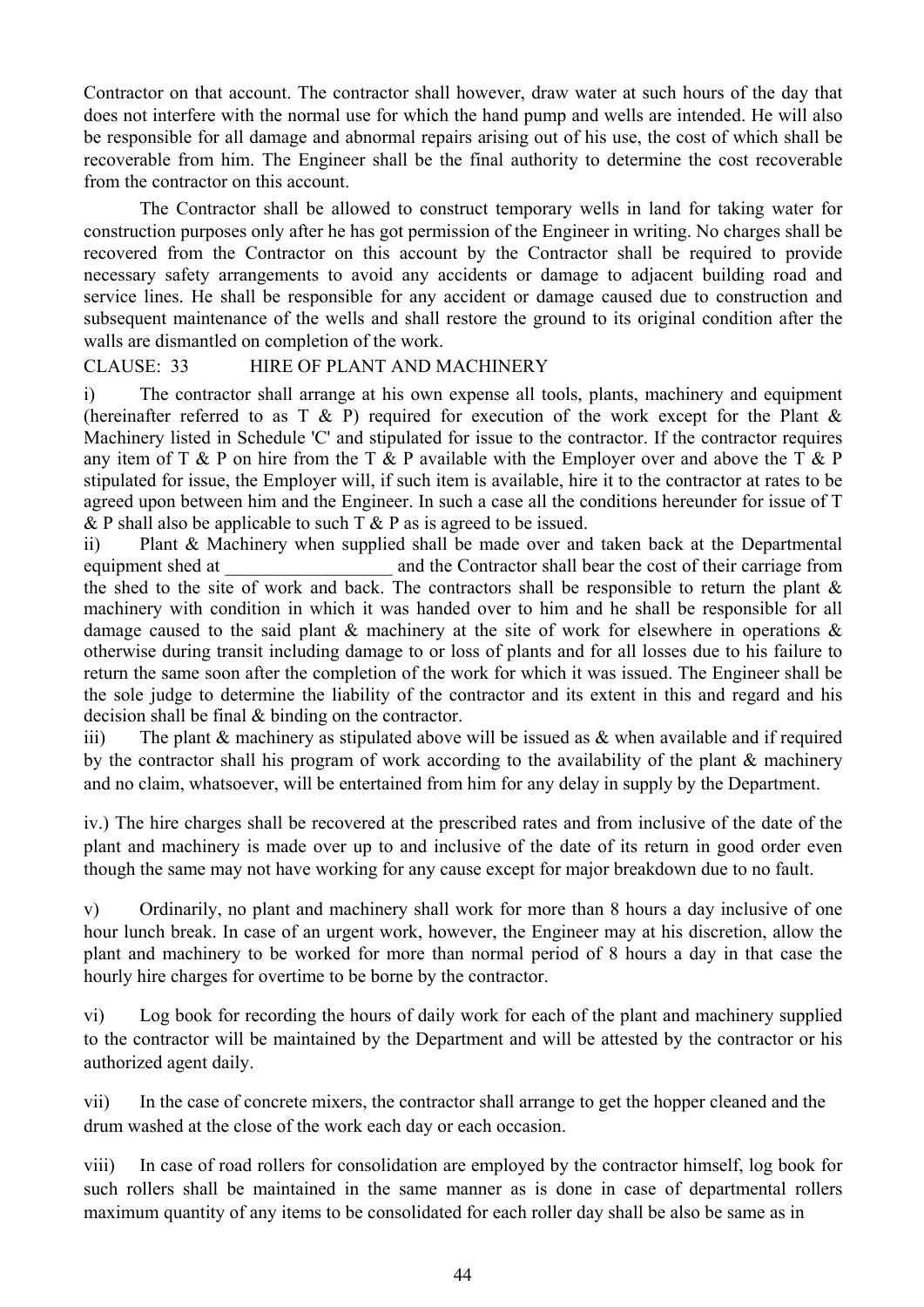#### Annexure.

ix) For less use of Rollers, recovery for the less rollers days shall be made at the stipulated issue rate.

x) The contractor shall be responsible to return the plant and machinery in the conditions in which it was handed over to him and he shall be responsible for all damages caused to the said plant and machinery at the site of work or elsewhere when the operation or otherwise or during transit including damage to or loss of parts, and for all losses due to his failure and return the same soon after the completion of the work for which it was issued. The Engineer shall be the sole authority to determine the liability of the contractor and its extent in this regard and his decision shall be final and binding on the contractor.

xi) The contractor shall have to engage a full time chowkidar to ensure watch & ward for the safety of machinery and materials supplied by the employer to the contractor related to this contract. CLAUSE: 34 CONDITIONS RELATING TO USE OF ASPHALT MATERIALS

i) The contractor undertakes to make arrangements for the supervision of the work by the firm supplying the tar or bitumen used.

ii) The contractor shall collect the total quantity of tar or bitumen required for the work as per standard formulas before the process of the painting is started and shall hypothecate it to the Engineer. If ay bitumen or tar remains unused on completion of the work on account of lesser use of materials in actual execution for reasons other than authorized changes of specification & abandonment of portion of work, a corresponding deduction equivalent to the cost of unused materials as determined by the Engineer shall be made and the materials returned to the contractors. Although the materials are hypothecated to employer the contractor undertakes the responsibility for their proper watch safe custody and protection against all risks. The materials shall not be removed from site of work without the consent of the Engineer in writing.

iii) The contractor shall be responsible for rectifying defects noticed within a year from the date of completion of the work and the portion of the security deposit relating to asphaltic work shall be refunded after the expiry of this period.

## CLAUSE: 35 EMPLOYMENT OF TECHNICAL STAFF AND EMPLOYEES

Contractors superintendence, supervision, technical staff and employees.

i. The contractor shall provide all necessary superintendence during execution of the work and as along thereafter as may be necessary for proper fulfilling of the obligations under the contract.

The contractor shall immediately after receiving letter of acceptance of the tender and before commencement of the work, intimate in writing to the Engineer the name, qualifications, experience, age, address and other particulars along with certificates, of the principal technical representative to be in charge of the work. Such qualifications and experience shall not be lower than specified in schedule 'f'. The Engineer shall within 15 days of receipt of such communication intimate in writing his approval or otherwise of such a representative according to the provisions on the contractor in this respect. Such a principal technical representative shall be appointed by the contractor soon after receipt of the approval from Engineer and shall be available at site within fifteen days of start of work.

If the contractor (or any partner in case of firm/company) who himself has such qualifications, it will not be necessary for the said contractor to appoint such a principal technical representative but the contractor shall designate and appoint a responsible agent to represent him and to be present at the work whenever the contractor is not in a position to be so present. All the provisions applicable to the principal technical representative under the Clause will also be applicable in such a case to contractor or his responsible agent. The principal technical representative and/or the contractor shall on receiving reasonable notice from the Engineer or his designated representative(s) in charge of the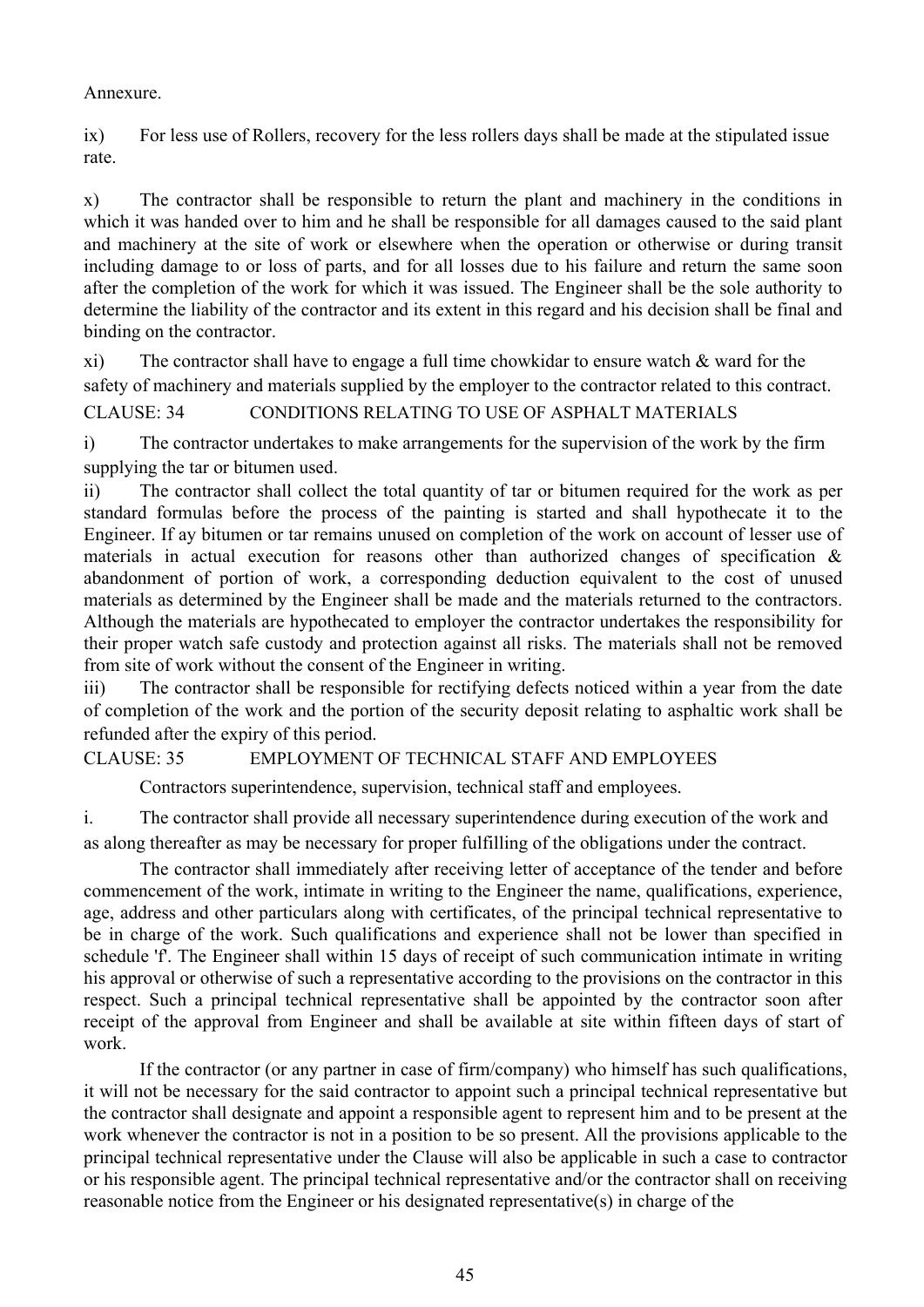work in writing or in person or otherwise, present himself to the Engineer and/or at the site of work, as required, to take instructions.

Instructions given to the principal technical representative or the responsible agent shall be deemed to have the same force as if these have been given to the contractor. The principal technical representative and/or the contractor or his responsible authorized agent shall be actually available at site during important stages of execution of work, recording of measurement of works and when ever so required by the Engineer, his designated representative in the site order book and shall affix his signature in token of noting down the instructions and in token of acceptance of measurements.

If the Engineer whose decision in this respect is final and binding on the contractor, is convinced that no such technical representative or agent is effectively appointed or is effectively attending or fulfilling the provision of this clause, a recovery shall be effected from the contractor as specified in schedule 'f' and the decision of the Engineer as recorded in the site order book and measurement recorded in measurement book shall be final and binding on the contractor. Further, if the contractor fails to appoint a suitable technical representative or responsible agent and if such appointed persons are not effectively present or do not discharge their responsibilities satisfactorily, the Engineer shall have full powers to suspend the execution of the work until such date as a suitable agent is appointed and the contractor shall be held responsible for the delay so caused to the work. The contractor shall submit a certificate of employment of the technical representative/responsible agent along with every on account bill/fixed bill and shall produce evidence if at any time so required by the Engineer.

The contractor shall provide and employ on the site only such technical assistance as are skilled and experienced in their respective fields and such foremen and supervisory staff as are competent to give proper supervision to the work.

The contractor shall provide and employ skilled, semiskilled and unskilled labour as is necessary for proper and timely execution of the work.

The Engineer shall be at liberty to object to and require the contractor to remove from the works any person who in his opinion misconducts himself or is incompetent or negligent in the performance of his duties or whose employment is otherwise considered by the Engineer to be undesirable. Such person shall not be employed again at works site without the written permission of the Engineer and the persons so removed shall be replaced as soon as possible by competent substituted.

#### CLAUSE: 36 APPRENTICES ACT PROVISIONS TO BE COMPLIED WITH

The contractor shall comply with provisions of the Apprentices Act 1961 and the Rules and Orders issued there under from time to time. If he fails to do so, his failure will be a breach of contract and the Engineer may, in his discretion cancel the contract. The Contractor shall also be liable for any pecuniary liability arising on account of any violation by him of the provisions of the Act.

CLAUSE: 37 The whole work, may be spilt up between two or more contractors or accepted in part and not in entirely, if considered expedient.

## CLAUSE: 38 LEVY/TAXES PAYABLE BY CONTRACTOR

i) Any tax on material in respect of this contract shall be payable by contractor and Employer shall not entertain any claim whatsoever in this respect.

ii) The contractor shall obtain necessary permit and have to deposit royalty for supply of the red bajri, stone, moorum etc. from local authorities.

iii) If pursuant to on under any law such notification or order any royalty, or the like becomes payable by the Employer by the contractor to the State Government. Local authorities in respect of any material used by the contractor in the works then in such a case. It shall be lawful to the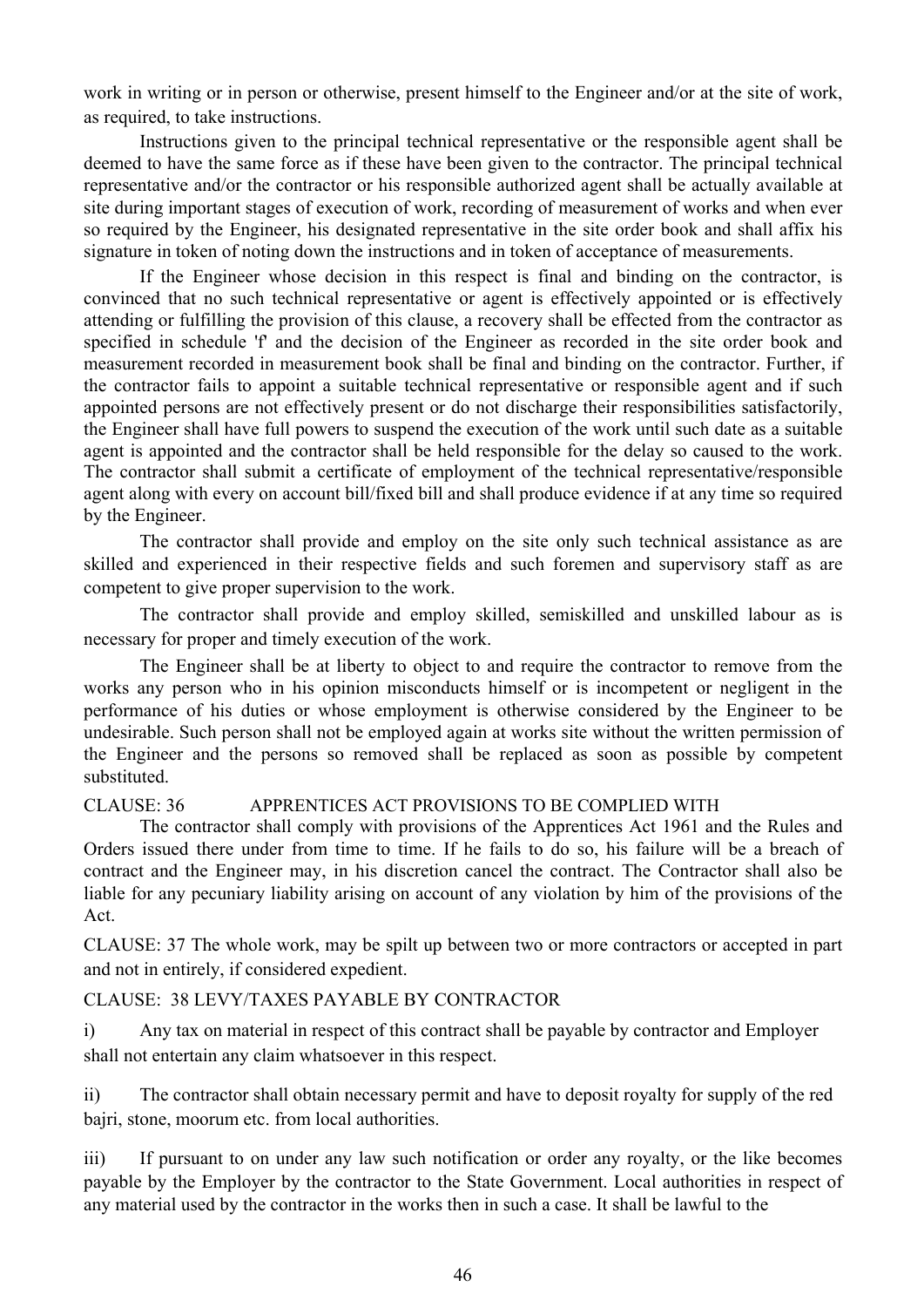Employer and it will have the right and be entitled to recover the amount paid in the circumstances as aforesaid from the dues of the contractor.

#### CLAUSE: 39 TERMINATION OF CONTRACT ON DEATH OF CONTRACTOR

Without prejudice to any of the rights or remedies under this contract, if the Contractor dies, the Engineer on behalf of the Employer shall have the option of terminating the contract without compensation to the Contractor.

## CLAUSE: 40

## IF RELATION WORKING IN NSC THEN THE

# CONTRACTOR NOT ALLOWED TO TENDER.

The contractor shall not be permitted to tender for works in the NSC in which his near relative is posted capacity between the grade of superintending Engineer and Assistant Engineer (both inclusive) and similar cadre officials of other discipline. He shall also intimate the names of persons who are working with him in any capacity or are subsequently employed by him and who are near relative to any officer in the National Seed Corporation. Any breach of this condition by the Contractor would render him liable to be removed from the work of these Corporations. NOTE:

By the terms 'near relatives' is meant wife, husband, parents and grant parents, children and grand children, brothers and sisters, uncles, aunts and cousins and their corresponding in laws.

# CLAUSE: 41 NO ENGINEER TO WORK AS CONTRACTOR WITHIN TWO YEARS OF RETIREMENT

No Engineer or other officer of Employer or client is allowed to work as a contractor without prior permission of Employer. This contract is liable to be cancelled if either the contractor or any of his employees is found at any time to be such a person who had not obtained the permission of Employer aforesaid, before submission of the tender or engagement in the contractor's service as the case may be.

# CLAUSE: 42 RETURNS OF MATERIAL AND RECOVERY FOR MATERIAL ISSUED EXCESS

i) After completion of the work and also at any intermediate stage in the event of nonreconciliation of materials issued, consumed and in balance (see Clause 10), theoretical

quantity of materials issued by the Employer for use in the work shall be calculated on the basis and method given hereunder.

a) Ouantity of cement  $\&$  bitumen shall be calculated o the basis of quantity of cement  $\&$ bitumen required for different items of work as shown in the Schedule of Rates mentioned in Schedule 'F'. In case any item is executed for which standard constant executed for which standard constants for the consumption of cement of bitumen are not available in the above mentioned schedule/statement or cannot be derived from the same shall be calculated on the basis of standard formula to be laid down by the Engineer.

b) Theoretical quantity of steel reinforcement of structural steel sections shall be taken as the quantity required as per design or as authorized by the Engineer, including authorized lappages, chairs etc. plus 3% wastage due to cutting into pieces, such theoretical quantity being determined and compared with the actual issues each diameter wise, section wise and category wise separately.

c) Theoretical quantity of GI & CI or other pipes, conduits, wires and cables, pig lead and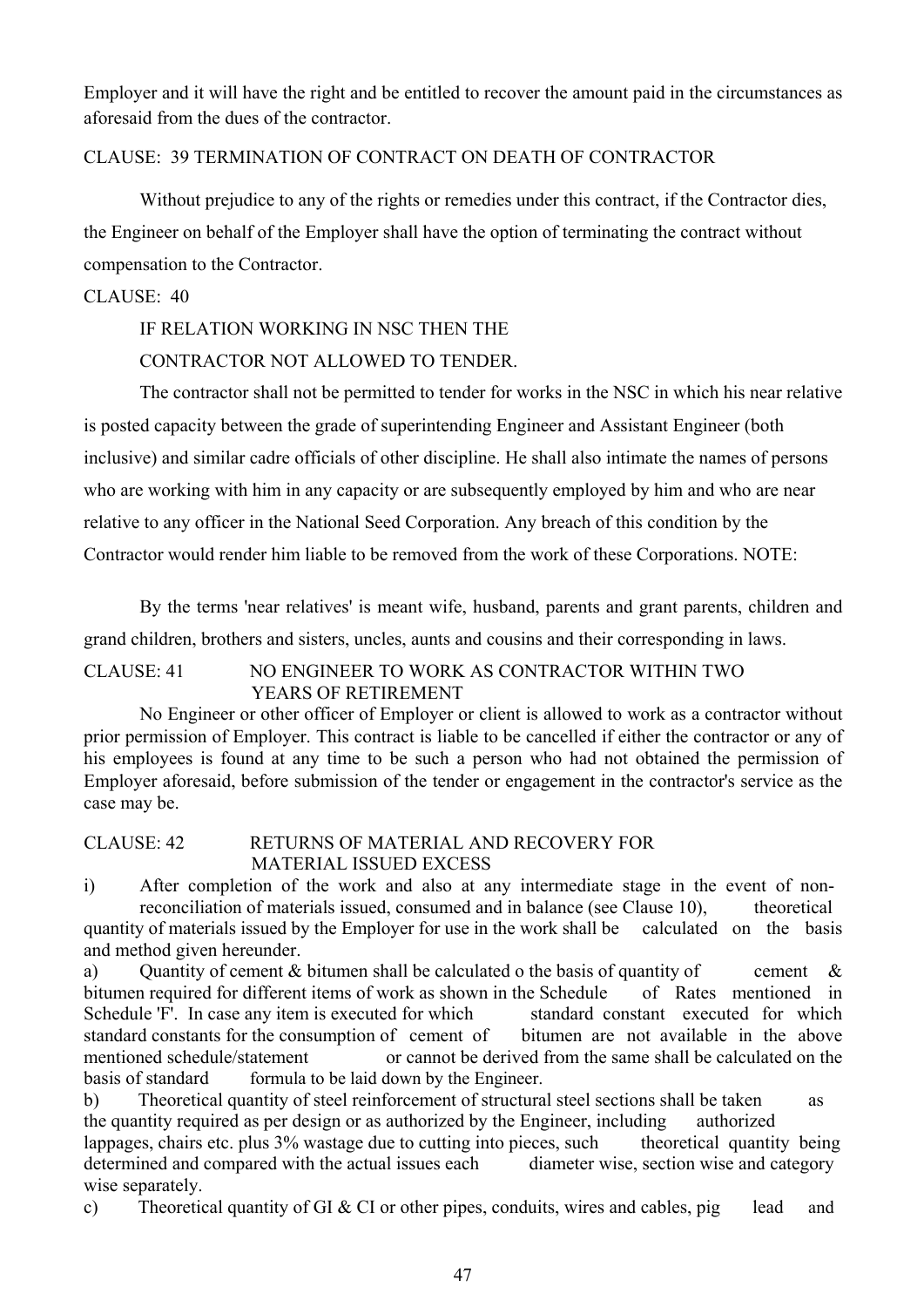GI/MS sheets shall be taken as quantity actually required and measured plus5% of wastage due to cutting into pieces (except in the case of GI/MS sheets shall be  $10\%$ ) such determination and comparison being made diameter wise and category wise.

- d) For any other material as per actual requirements.
- ii) Over the theoretical quantities of materials so computed a variation shall be allowed as specified in Schedule 'F'. The difference in the net quantities of material actually issued to the contractor an the theoretical quantities including such authorized

variation, if not returned by the contractor or if not fully reconciled to the satisfaction of the Engineer to this effect shall be recovered at the rates specified in Schedule 'F' without prejudice to the provision of the relevant conditions regarding return of materials governing the contract. Decision of Engineer in regard to theoretical quantities of materials, which should have been actually used as per the Annexure of the standard schedule of rates and recovery at rates specified in Schedule 'F', shall be final and binding on the contractor.

For non schedules items, the decision of the Engineer regarding theoretical quantities of materials which should have been actually used, shall be final and binding on the contractor.

iii) The said action under this clause is without prejudice to the right of the Employer to take action against the contractor under any other conditions of contract for not doing the work according to the prescribed specifications.

#### CLAUSE: 43 COMPENSATION DURING WAR LIKE SITUATION

The work (whether fully constructed or not) and all materials, machines, tools and plants, scaffolding, temporary buildings and other things connected therewith shall be at the risk of the contractor until, the work has been delivered to the Engineer and a certificate from him to that effect obtained. In the event of the work or any materials properly brought to the site for incorporation in the work being damaged or destroyed in consequence of hostilities or war like operation the contractor shall, when ordered in writing by the Engineer, remove in store all serviceable materials salvaged from the damaged work and shall be pair at the contract rates in accordance with the provision of this agreement for the work of clearing the site of debris, stacking removal of serviceable materials and for the construction of all works ordered by the Engineer such payments being in addition to compensation up to the value of the work, originally executed before being damaged or destroyed and not paid for. In case of works damaged or destroyed but not already measured and paid for the compensation shall be assessed by the Engineer up to Rs.5,000/- and by the Employer concerned for a higher amount. The contractor shall be paid for the damage destruction suffered and for the restoring the material at the rates based on the analysis of rates tendered for in accordance with the provision of this agreement. The certificate of the Engineer regarding the qty. & quality of materials and the purpose for which they were collected shall be final and binding on all parties to this contract.

Provided always that no compensation shall be payable for any loss in consequence of hostilities or war like operations (a) unless the contractor had taken all such precautions against air raid as are deemed necessary by the A.R.P Officer or the Engineer, (b) for any materials etc. not on the site of the work or for any tools and plant, machinery, scaffolding temporary buildings and other things not intended for the work.

In the event of the contractor having to carry out reconstructions as aforesaid, he shall be allowed such extension of time for its completion as is considered reasonable by the Engineer.

# CLAUSE: 44 RELEASE OF SECURITY DEPOSIT AFTER LABOUR

**CLEARANCE** 

Security deposit will be refunded on furnishing labour clearance certificate from Labour Officer by the contractor as per CPWD guidelines.

CLAUSE: 45 MONTHLY PROGRESS REPORT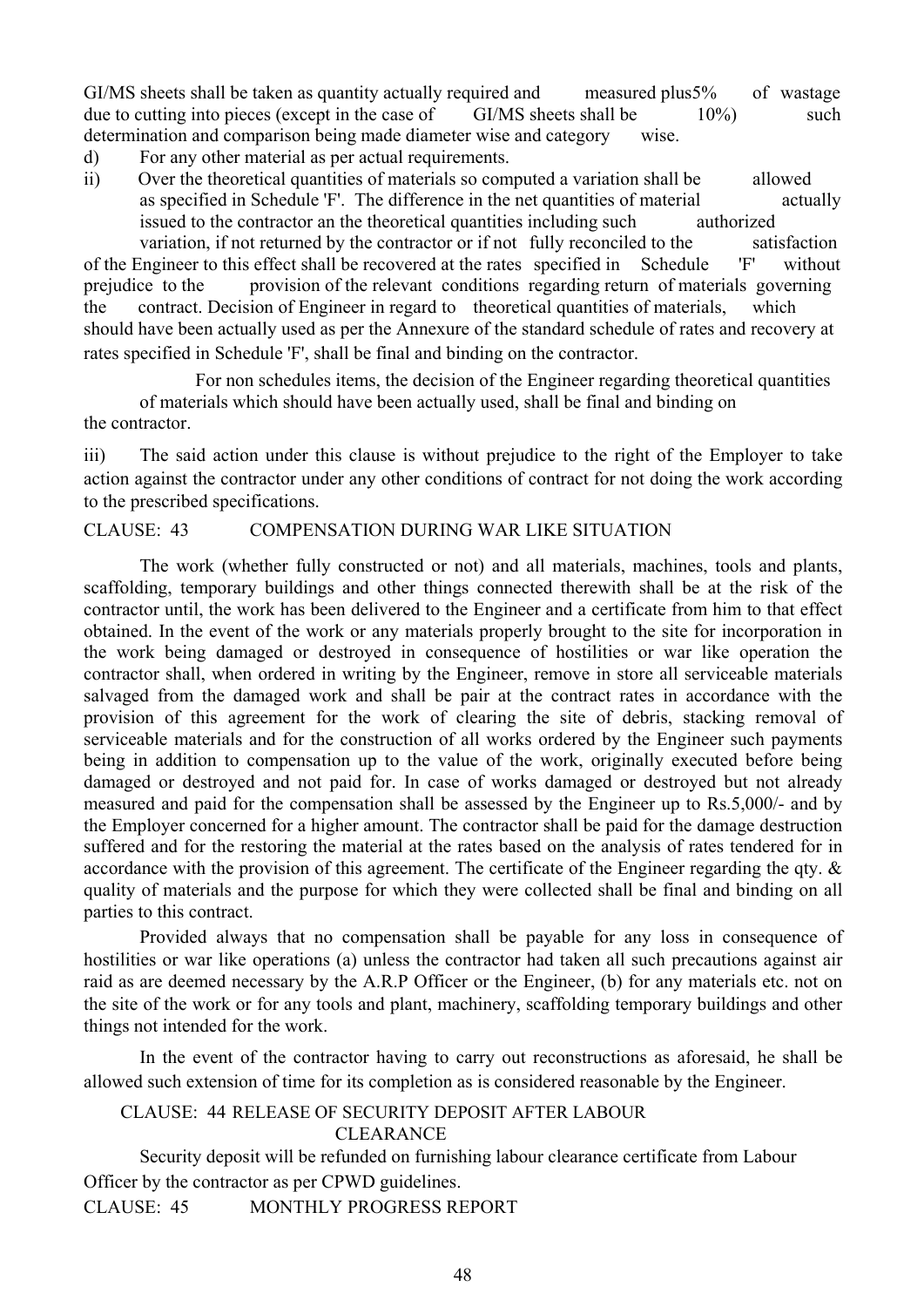The contractor shall submit in quadruplicate a monthly progress report to the Engineer before the second day of every month. The format of the report shall be decided in consultation with the Engineer, to meet the work schedule requirement.

CLAUSE: 46 QUALITY OF MATERIALS, PLANT AND WORKMANSHIP

All materials, Plant and Workmanship shall be

a) of the respective kinds described in the Contract and in accordance with the Engineer's instructions, and

b) subjected from time to time to such tests as the Engineer may require at the place of manufacture, fabrication or on the Site or at such other place or places as maybe specified in the Contract or at all or any of such places.

The contractor shall provide such assistance, labour, electricity, fuels, stores, apparatus and instruments as are normally required for examining, measuring and testing any materials or Plant and shall supply samples of materials, before incorporation in the works, for testing as may be selected and required by the Engineer. The contractor shall bear the cost of samples, testing fee, if tested out side in laboratory for testing of material provided in the contract or any other material/test not provided in the contract and Engineer feel that the test of this kind is necessary.

#### CLAUSE: 47 OPPORTUNITIES/FACILITIES FOR OTHER CONTRACTORS

Some work on the site may be done through other contractors. In the event of any such work, the Contractor shall have to work in full cooperation and in close coordination with other contractor(s). The contractor shall, in accordance with the requirements of the Engineer, afford all reasonable opportunities for carrying out the work of other contractors employed by the Engineer and their workmen and to the workmen of the Employer and of any other duly constituted authorities who may be employed in the execution of near the site of any work not included in the contract or any contract which the Employer may enter into in connection with or ancillary to the works.

Any dispute that may arise in this connection will have to be amicably settled by the contractors amongst themselves. If they fail to do so, the matter shall be referred to the Engineer whose decision will be final and binding on all the parties, provided that if as a result of such a decision of the Engineer anyfinancial obligations or liabilities arise amongst the contractors, the same shall be settled between themselves and the Engineer/Employer shall remain indemnified against any claim arising out of his decision.

If however pursuant to Sub-Clause (above) the Contractor shall, on the written request of the Engineer.

a) make available to any such other contractor, or to the Employer or any such authority, any roads or ways for the maintenance of which the Contractor is responsible or

b) permit the use, by any such, of Temporary works or Contractor's Equipment on the Site or

c) provide any other service of whatsoever nature for any such the Engineer shall determine an addition to the contract price in accordance with Clause-12 and shall notify the contractor accordingly.

d) The Contractor's attention is directed to the fact that during the contract period, other contractors and the Employer's departmental staff will be carrying out various works and maintenance including diversion of drains, roads, rails, oil pipe lines, electric cables and other services on and through areas in which the Contractor will be working. The contractor shall maintain close liaison with the Engineer to avoid the possibility of delay or inconvenience as a result of these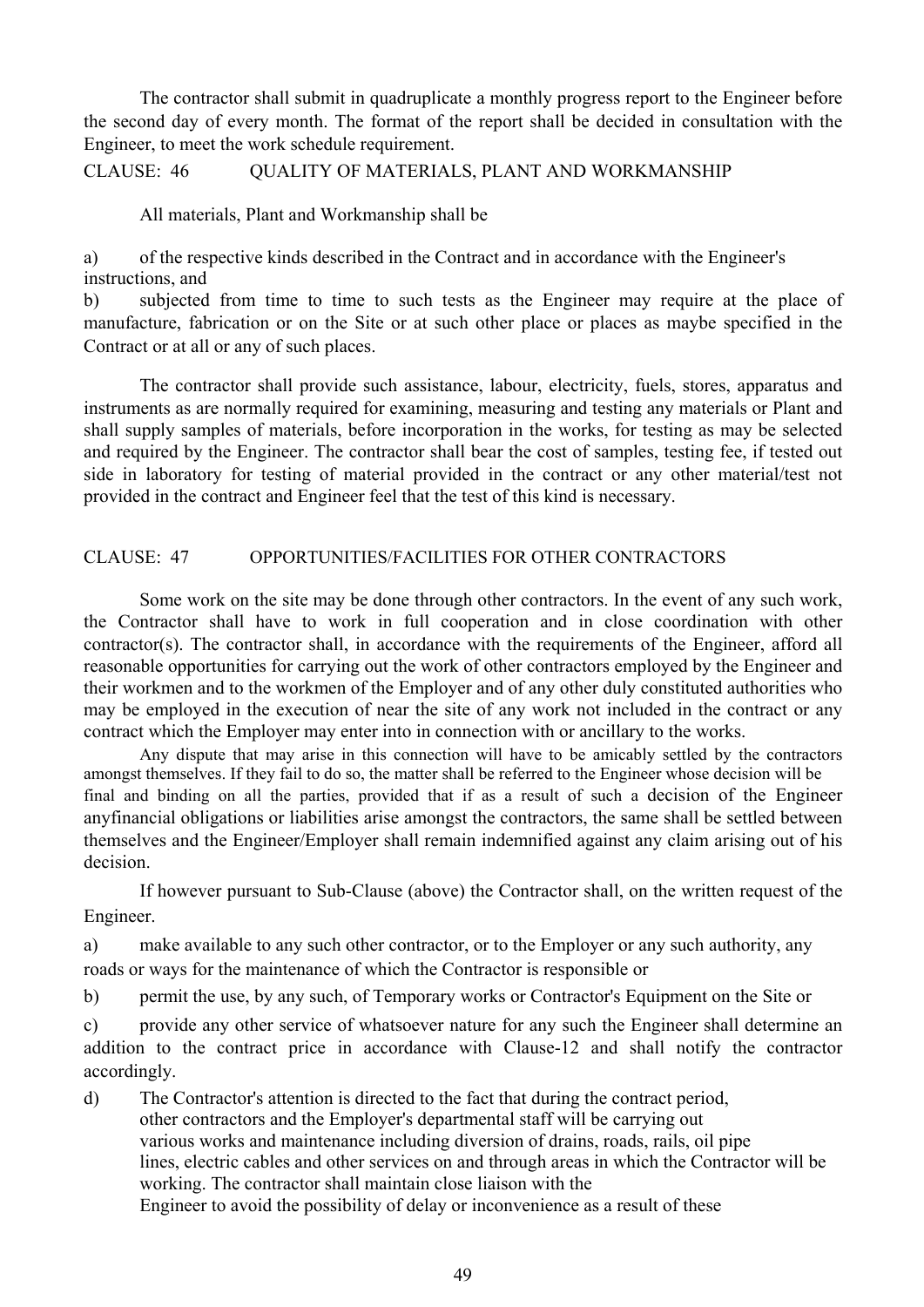operations and shall be deemed to have allowed for this in his tender.

#### CLAUSE: 48 DEFAULT OF CONTRACTOR IN COMPLIANCE

In case of default on the part of the contractor in carrying out such instruction within the time specified therein or, if none, within a reasonable time, the Engineer shall be entitled to employ and pay other persons to carry out the same and all costs consequent thereon or incidental thereto shall, after due consultation with the Employer be determined by the Engineer and shall be recoverable from the contractor by the Employer/Engineer and may be deducted by the Employer from any moneys due or to become due to the contractor and the Engineer shall notify the contractor accordingly with a copy of the Employer.

#### CLAUSE: 49 BRIBES/COMMISSION

Any bribe/commission, gift or advantage given promised by or on behalf of the contractor or his partner, agent or servant or any one, on his or their behalf to any officer, servant, representative or agent of the Engineer or to any person on his behalf in relation to the obtaining or to the execution of this or any other contract with the Employer shall in addition to any criminal liability which he may incur, subject to the contractor to the cancellation of this and all other contracts with the Employer and also to the payment of any loss or damage resulting from any such cancellation. The Employer shall be entitled to deduct the amounts so payable from any money otherwise due to the contractor under this or any other contract Any Question or dispute as to the commission of any offense under the present Clause shall be settled in accordance with the law for the time being in force and applicable in India.

#### CLAUSE: 50 DRAWINGS AND PHOTOGRAPHS OF THE WORKS

The contractor shall not disclose of drawings furnished to him and works on which he is engaged without the prior approval of the Engineer in writing. No photograph of the works or any part thereof or plant employed thereon shall be taken or permitted by the contractor to be taken by any of his employees or any employees of his sub contractors without the prior approval of the Engineer in writing and no such photographs shall be published or otherwise circulated without the approval of the Engineer in writing.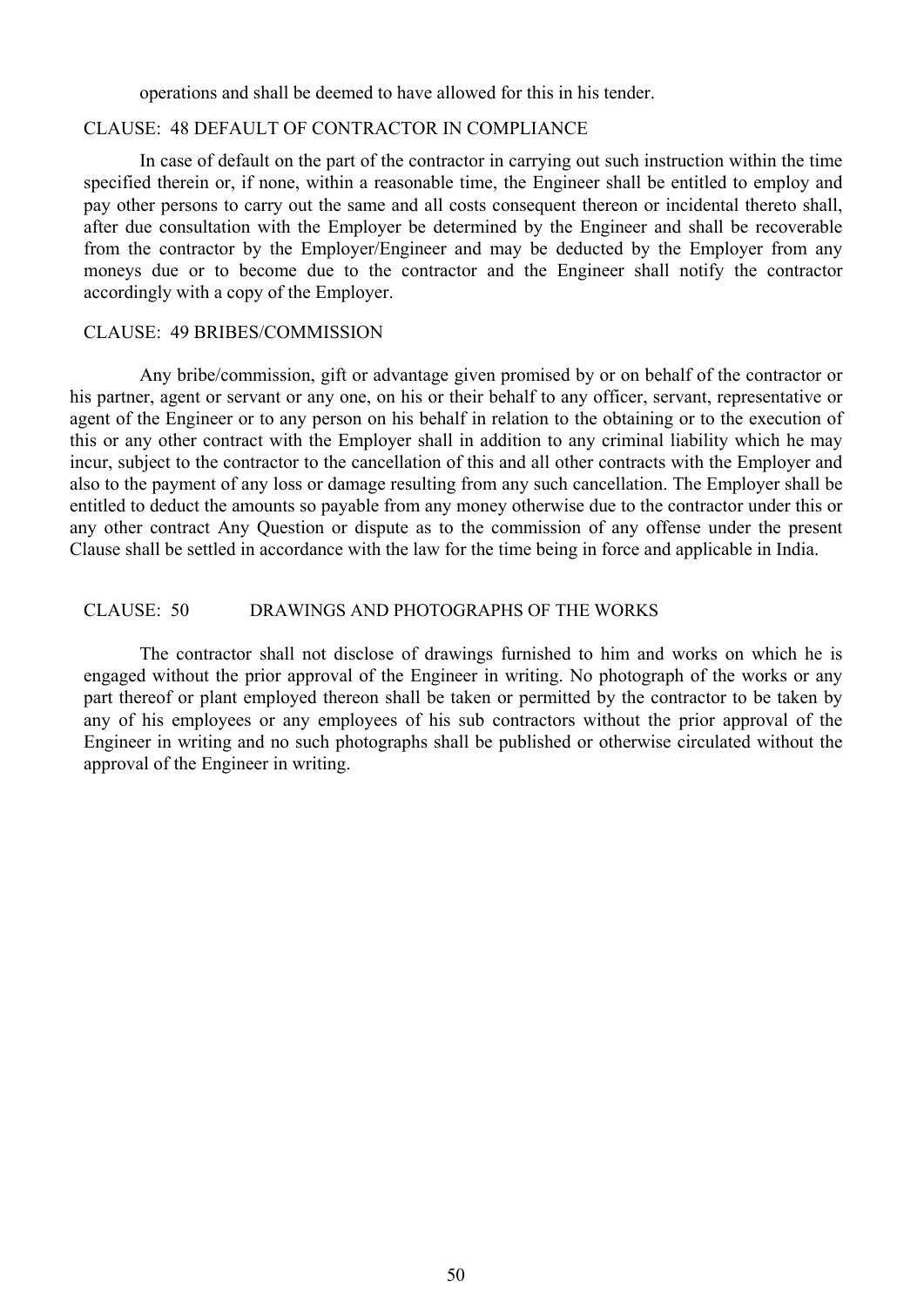# **SAFETY CODE**

Suitable scaffolds should be provided for workmen for all works that cannot safely be done from the ground or from solid construction except such short period work as can be done safely from ladders. When a ladder is used an extra 'Mazdoor' shall be engaged for holding the ladder and if the ladder is used for carrying materials as well suitable footholds and handholds shall be provided on the ladder and the ladder shall be given an inclination not steeper than 1/4 to 1 (1/4 horizontal and 1 vertical)

ii) Scaffolding or staging more than 3.6 m (12 feet) above the ground or floor, swung or suspended from an overhead support of erected with stationery support shall have a guard rail properly attached or bolted, braced and otherwise secured at least 90 cm (3 feet) high above the floor or platform of such scaffolding or staging and extending along with entire length of the outside and ends thereof with only such opening as may be necessary for the delivery of materials. Such scaffolding or staging shall be fastened as to prevent it from swaying from the building or structure.

iii) Working platform, gangways and stairways should be so constructed that they should not sag unduly or unequally and if the height of the platform or the gangway or the stairway is more than 3.6 m (12 feet) above ground level or floor level, they should be closely hoarded and should have adequate width land should be suitably fastened as described in (ii) above.

iv) Every opening in the floor of building or in a working platform shall be provided with suitable means to prevent the fall of persons or materials by providing suitably fencing or railing whose minimum height shall be 90 cm (3 feet).

v) Safe means of access shall be provided to all working platform and other working places. Every ladder shall be securely fixed. No portable single ladder shall be over 9m (30 feet) in length while the width between side rails rung ladder shall in no case be less than 29 cam (11-1/2") for ladder up to and including 3m (10 feet) in length. For longer ladders with width should be increased at least 1/4" for each additional 30cm (12") of length uniform step, spacing shall not exceeding 30cm (12"). Adequate precaution shall be taken to prevent danger from electrical equipment. No materials on any of the site of work shall be stacked or placed as to cause danger or inconvenience to any person or the public. The contractor shall provide all necessary fencing and lights to protect the public from accident, and shall be bound to bear the expenses of defence of every suit, action or other proceeding at law that may be brought by any person for injury sustained owing to neglect of the above precautions and to pay any damages and cost which may be awarded in any such suit, action proceedings to any such person or which may, with the consent of the contractor, be paid to compromise any claim by any such person.

vi) Excavation & Trenching. All trenches, 1.2 m (4 feet) or more in depth, shall at all times be supplied with at least one ladder for each 30m (100 feet) in length or fraction thereof ladder shall extend from bottom of the trench to at least 90 cm (3 feet) above the surface of the ground. The side of the trenches which are 1.5 m (5 feet) or more in depth shall be stepped back to give suitable slope or securely held by timber bracing, so as to avoid the danger of sides collapsing. The excavated materials shall not be placed within 1.5 m (5 feet) of the edges of the trench or half of the depth of trench whichever is more. Cutting shall be done from top to bottom. Under no circumstances undermining or undercutting shall be done.

vii) Demolition : Before demolition work is commenced and also during the process of the work:

a) All roads and open areas adjacent to the work site shall either be closed or suitably protected.

b) No electric cable or apparatus which is liable to be a source of danger over a cable or apparatus used by the operator shall remain electrically charged.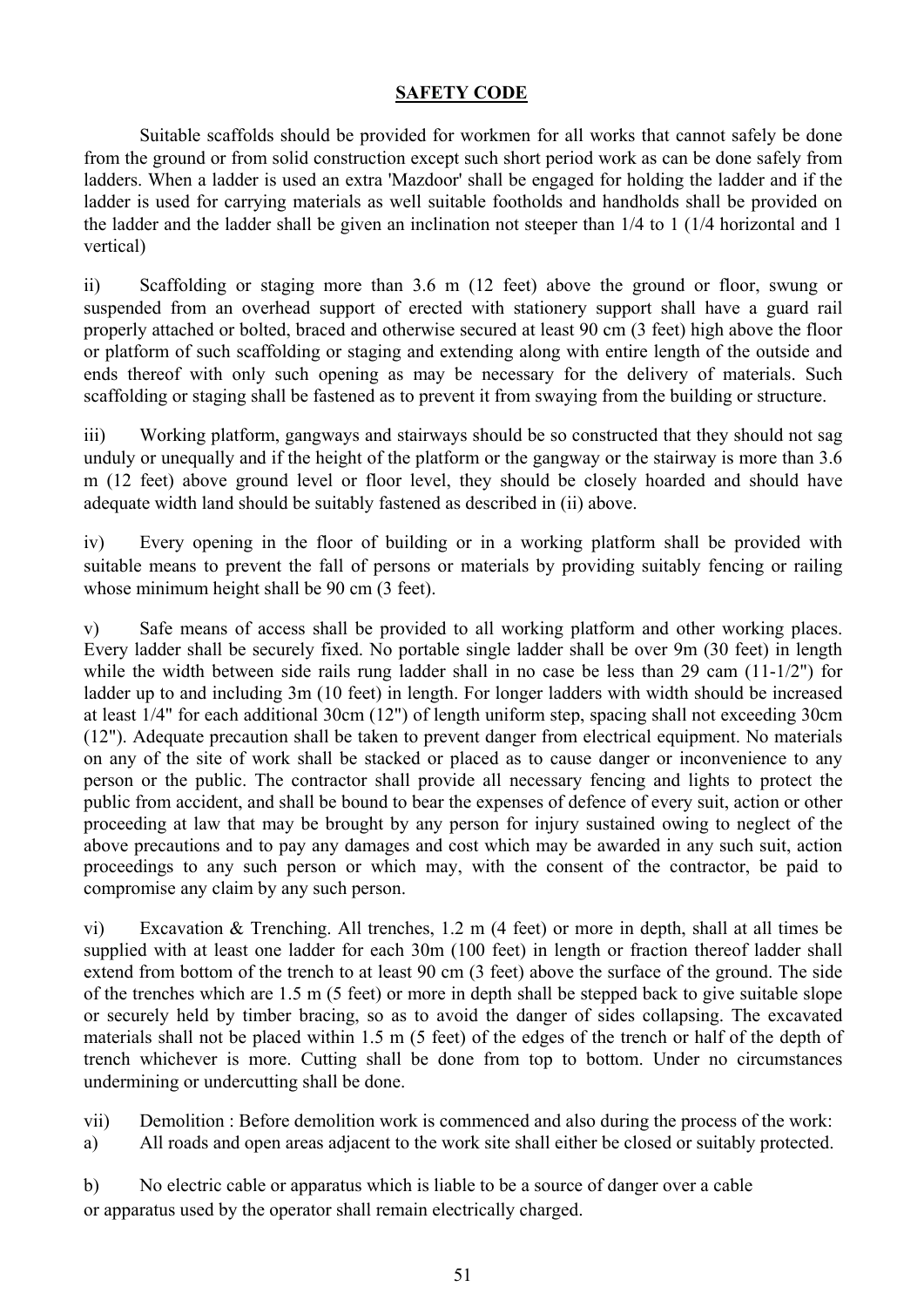c) All practical steps shall be taken to prevent danger to persons employed from risk of fire or explosion or flooding. No floor, roof or other part of the building shall be so overloaded with debris or materials as to render it unsafe.

viii) All necessary personal safety equipment as considered adequate by the Engineer should be kept available for the use of the person employed on the site and maintained in a condition suitable for immediate use, and the contractor should take adequate steps to ensure proper use of equipment by those concerned:-

a) Workers employed on mixing asphalt materials, cement and lime mortars shall be provided with protective footwear and protective goggles.

b) Those engaged in white washing and mixing or stacking or cement bags or any materials which is injurious to the eyes shall be provided with protective goggles.

c) Those engaged in welding works shall be provided with welder's protective eye shields.

d) Stone breakers shall be provided with protective goggles and protective clothing and seated at sufficiently safe intervals.

e) When workers are employed in sewers and manholes, which are in active use, the contractor shall ensure that the manhole cover are opened and ventilated at least for an hour before the workers are allowed to get into the manholes, and the manholes so opened shall be cordoned off with suitable railing and provided with warning signals or boards to prevent accident to the public. In addition, the contractor shall ensure that the following safety measures are adhered to :-

ix (a) Entry for workers into the line shall not be allowed except under supervision of the Engineer or his authorized representative.

b) At least 5 to 6 manholes upstream and downstream should be kept open for at least 2 to 3 hours before any man is allowed to enter into the manhole for working inside.

c) Before entry presence of Toxic gases should be tested by inserting wet lead acetate paper which changes colour in the presence of such gases and give indication of their presence.

d) Presence of oxygen should be verified by lowering a doctor lamp into the manhole in case, no Oxygen is found inside the sewer line workers should be sent only with Oxygen Kit.

e) Safety belt with rope should be provided to the workers. While working inside the manholes such rope should be handled by two man standing outside to enable him to be pulled out during emergency.

f) The area should be barricaded or cordoned of by suitable means to avoid mishaps of any kind, proper warning signs should be displayed for the safety of the public whenever cleaning works undertaken during night or day.

g) No smoking or open flames shall be allowed near the blocked manhole being cleaned.

h) The malba obtained on account of cleaning of blocked manholes and sewer lines should be immediately removed to avoid accidents on account of slippery nature of the malba.

i) Workers should not be allowed to work inside the manhole continuously. He should be given rest intermittently. The Engineer may decide the time up to which a workers may be allowed to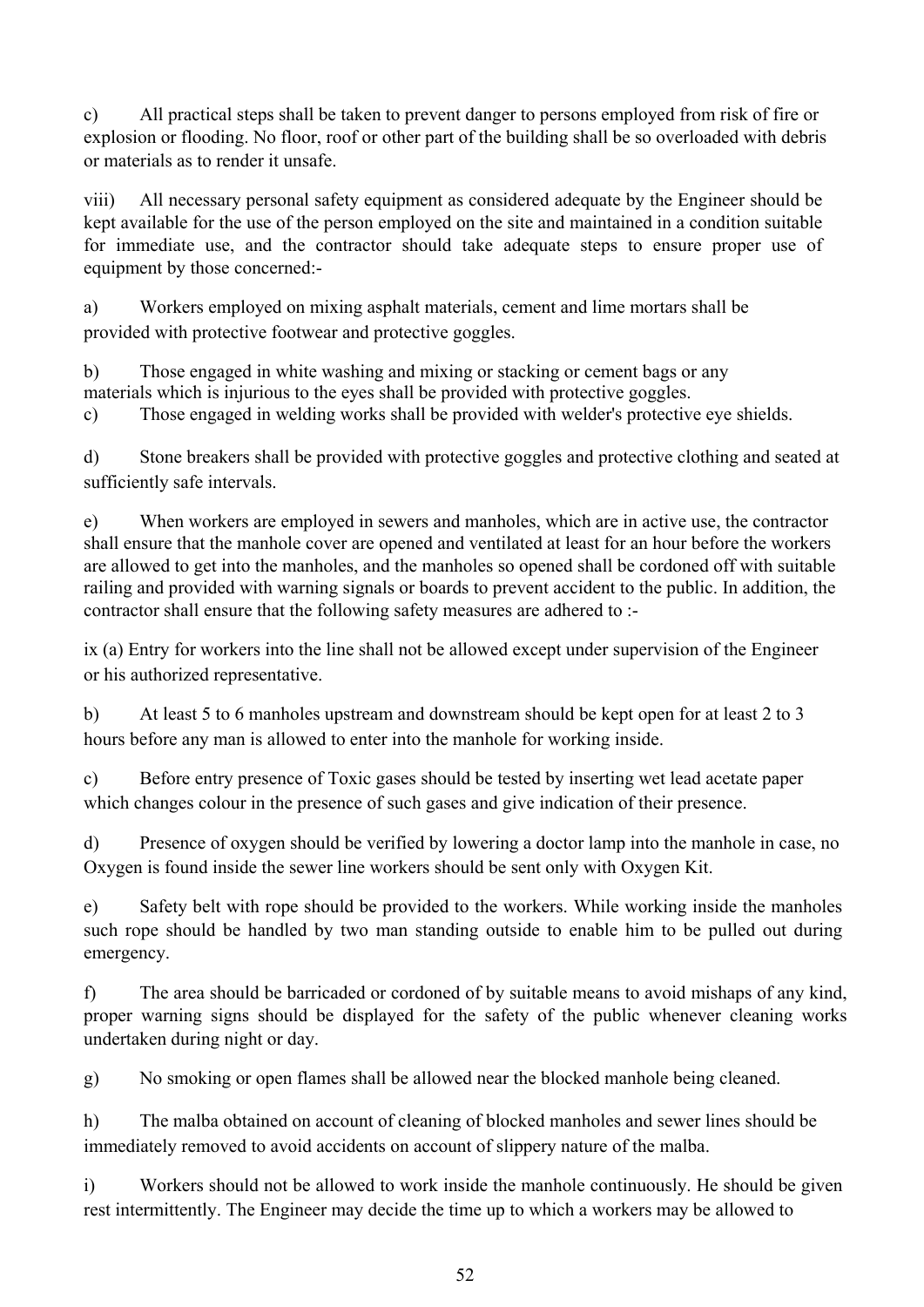work continuously inside the manhole.

j) Gas masks with Oxygen Cylinder should be kept at site for use in emergency.

k) Air blowers should be used for flew of fresh air through the manholes. Whenever called for. Portable air blowers are recommended for ventilating the manholes. The Motors for these shall be vapour proof and of totally enclosed type. Non sparking gas engines also could be used but they should be placed at least 2 meters away from the opening and on the lowered side protected from wind so that they will not be source of friction on any inflammable gas that might by present.

l) The workers engaged for cleaning the manholes sewers should be properly trained before allowing to work in the manholes.

m) The workers shall be provided with Gum boots or non sparkling shoes bump helmets and gloves non sparkling tools safety lights and gas masks and portable air blowers (when necessary). They must be supplied with barrier cream for anointing the lamps before working inside the sewer lines.

n) Workmen descending a manhole shall try each ladder stop or rung carefully before putting his full weight on it to guard against insecure fastening due to corrosion of the rung fixed to manhole well.

o) If a man has received a physical injury he should be brought out by the sewer immediately and adequate medical aid should be provided to him.

p) The extent to which these precautions are to be taken depend on individual situation but the decision of the Engineer regarding the steps in this regard to be taken in an individual case will be final.

x) The contractor shall not employ men and women below the age of 18 years on the work of painting with products containing lead in any form. Wherever ,an above the age of 18 years are employed on the work of lead painting, the following precautions should be taken:

a) No paint containing lead or lead products shall be used except in the form of paste or ready made paint.

b) Suitable face masks should be supplied for use by the workers when paint is applied in the form of spray or a surface having lead paint dry rubbed and scraped.

c) Overalls shall be supplied by the contractor to the workmen and adequate facilities shall be provided to enable the working painters to wash during the cessation of work.

xi) An Additional clause (viii) (i) of NSC safety code in the contract shall not employ women and men below the age of 18 on the work of painting with product containing lead, in any form wherever men above the age of 18 are employed on the work of lead painting, the following principles must be observed for such use:

(a) White lead, sulphate of lead or product containing there pigment shall not be used in painting operation except in the form of pastes or paint ready for use.

(b) Measures shall be taken, wherever required in order to prevent danger arising from the application of paint in the form of spray.

(c) Measures shall be taken wherever required, to prevent danger arising out of from the application of a paint in the form of spray.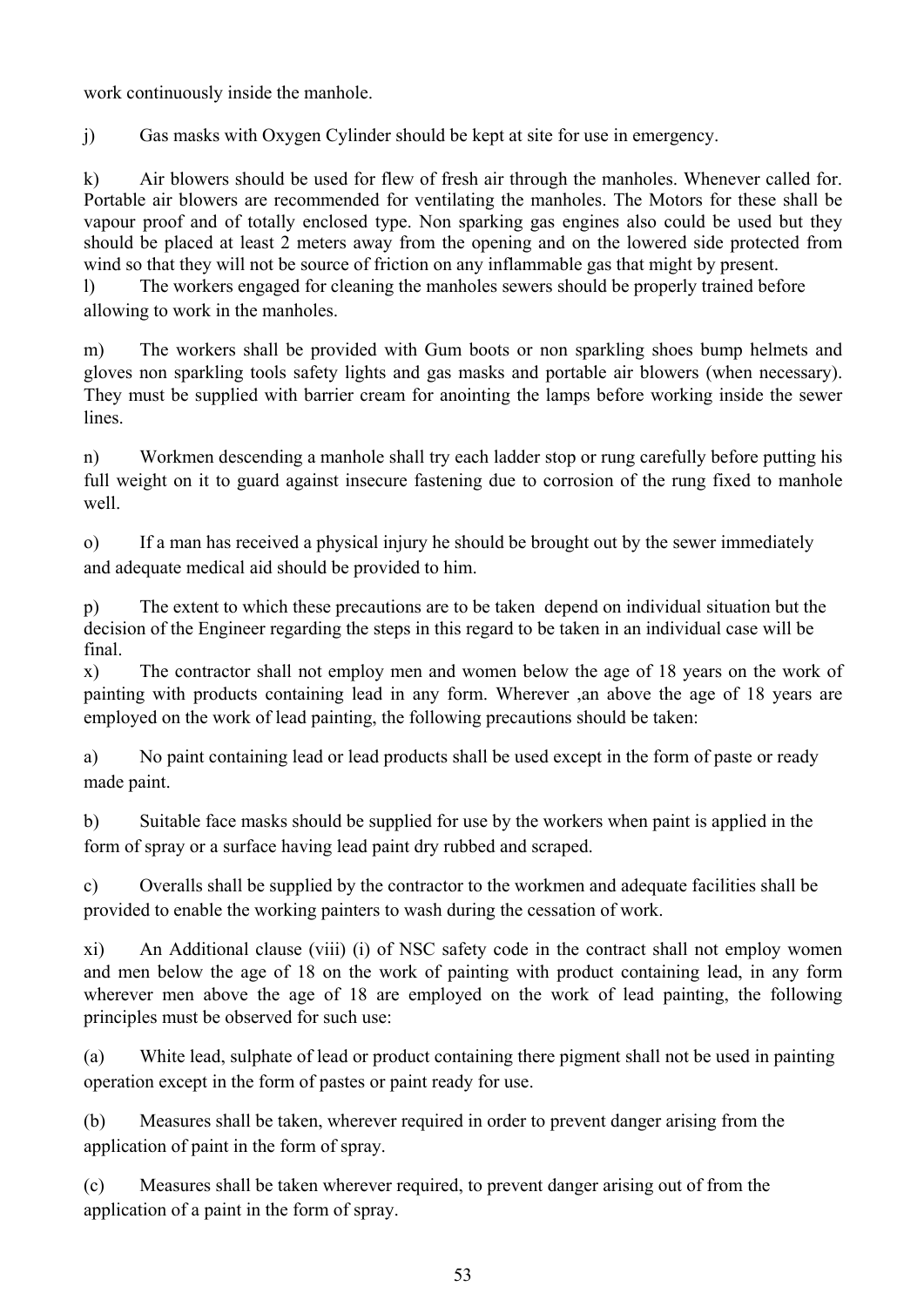(d) Adequate facilities shall be provided to enable working painters to wash during and on cessation of work.

(e) Over all shall be worn by working painters during the whole of working period.

(f)) Suitable arrangement shall be made to prevent clothing put off during working hours being soiled by painting materials.

(g) Cases of lead poisoning and suspected lead poisoning shall be notified and shall be subsequently verified by medical man appointed by Competent Authority.

(h) Engineer may require when necessary medical examination of workers.

(i) Instructions with regard to special hygienic precautions to be taken in the painting trade shall be distributed to working painters.

xii) When the work is done near any place where there is risk of drowning, all necessary equipment should be provided and kept ready for use and all necessary steps taken for prompt rescue of any person in danger and adequate provision should be made for prompt first aid treatment of all injuries likely to be sustained during the course of the work.

xiii) Use of hoisting machines and tackle including their attachments, anchorage and supports shall conform to the following standards or conditions:

a. (i) These shall be of a good mechanical construction, sound materials and adequate strength and free from patent defects and shall be kept in good working order.

(ii) Every rope used in hoisting or lowering materials or as a means of suspension shall be durable quality and adequate strength, and free from patent defects.

b. Every crane driver or hoisting appliance operator shall be properly qualified and no person under the age of 21 years should be in charge of any hoisting machine including any scaffolding winch or give signal to operator.

c. In case of every hoisting machine and of every chain ring hook, shackle swivel and pulley block used in hoisting or as means of suspension the safe working load shall be ascertained by adequate means. Every hoisting machine and all gear referred to above shall be plainly marked with the safe working load each safe working load and the conditions under which it is applicable shall be clearly indicated. No part of any machine or any gear referred to above in this paragraph shall be loaded beyond the safe working load except, for the purpose of testing.

d. In case of departmental machines, the safe working load shall be notified by the Elect/. Engineer. As regards contractor's machine the contractor shall notify the safe working load of the machine to the Engineer whenever he brings any machinery to site of work and get it verified by the Electrical Engineer concerned.

xiv) Motors, gearing transmission, electric wiring and other dangerous parts of hoisting appliances should be provided with efficient safe guard. Hoisting appliances should be provided with such means as shall reduce to the minimum the risk of accidental descent of the load. Adequate precautions should be taken to reduce to the minimum the risk of any part of a suspended load becoming accidentally displayed. When workers employed on electrical installations which are already energized insulating mats, wearing apparel, such as gloves, sleeves and boots as may be necessary should be provided. The workers should not wear any rings, watches and carry keys or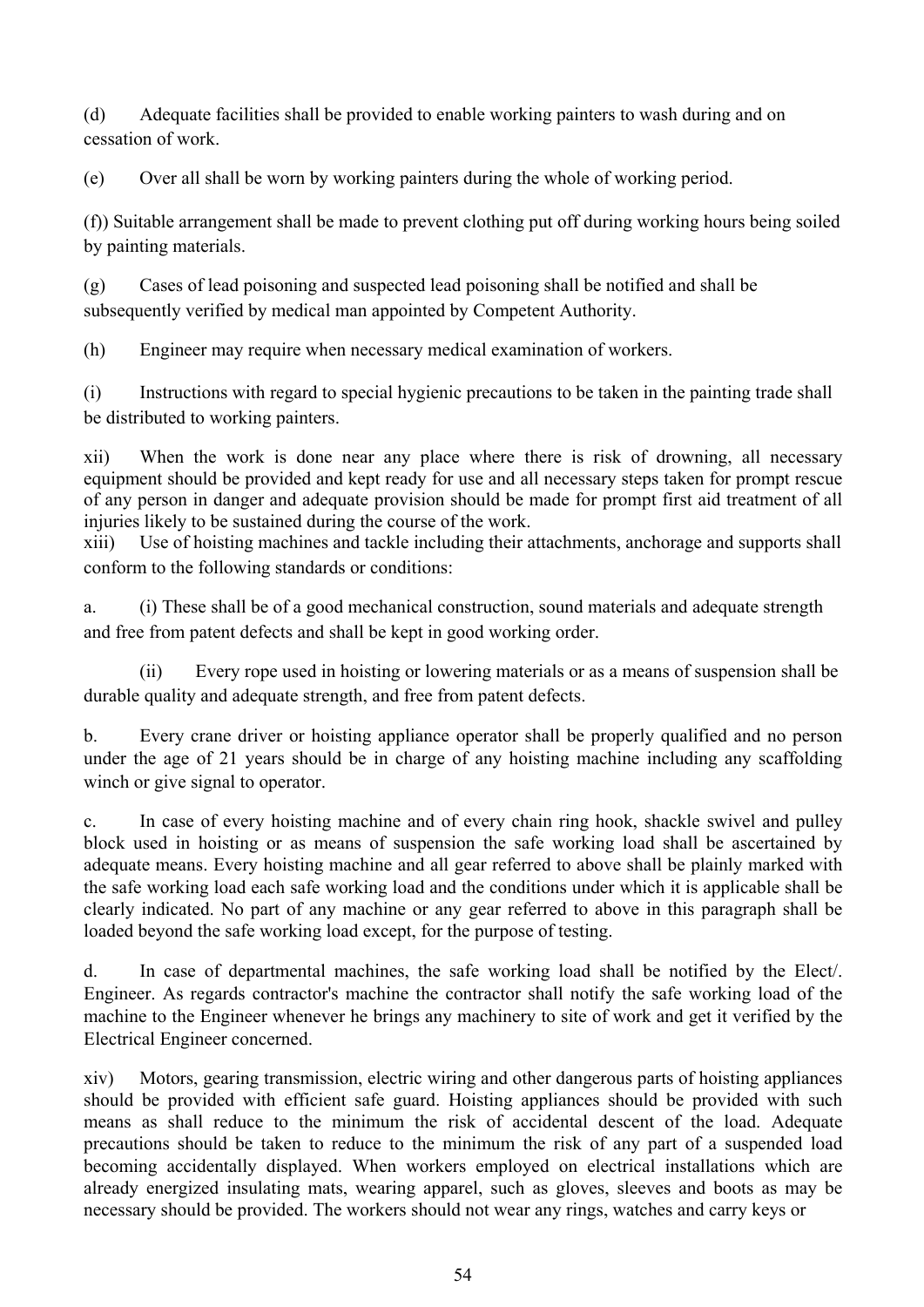other materials which are the good conductors of electricity.

xv) All scaffolds, ladders and other safety devices mentioned or described herein shall be maintained in safe condition and no scaffold ladder or equipment shall be altered or removed while it is in use. Adequate washing facilities should be provided at near places of work.

xvi) These safety provision should be brought to the notice of all concerned by display on a notice board at a prominent place at work spot. The person responsible for compliance of the safety code shall be named therein by the contractor.

xvii) To ensure effective enforcement of the rules and regulations relating to safety precautions the arrangements made by the contractor shall be open to inspection by the Labour Officer, Engineer of the department or their representatives.

xviii) Notwithstanding the above clauses from (10 to xiv) there is nothing in these to exempt the contractor from the operations of any other Act or Rule in force in the Republic of India.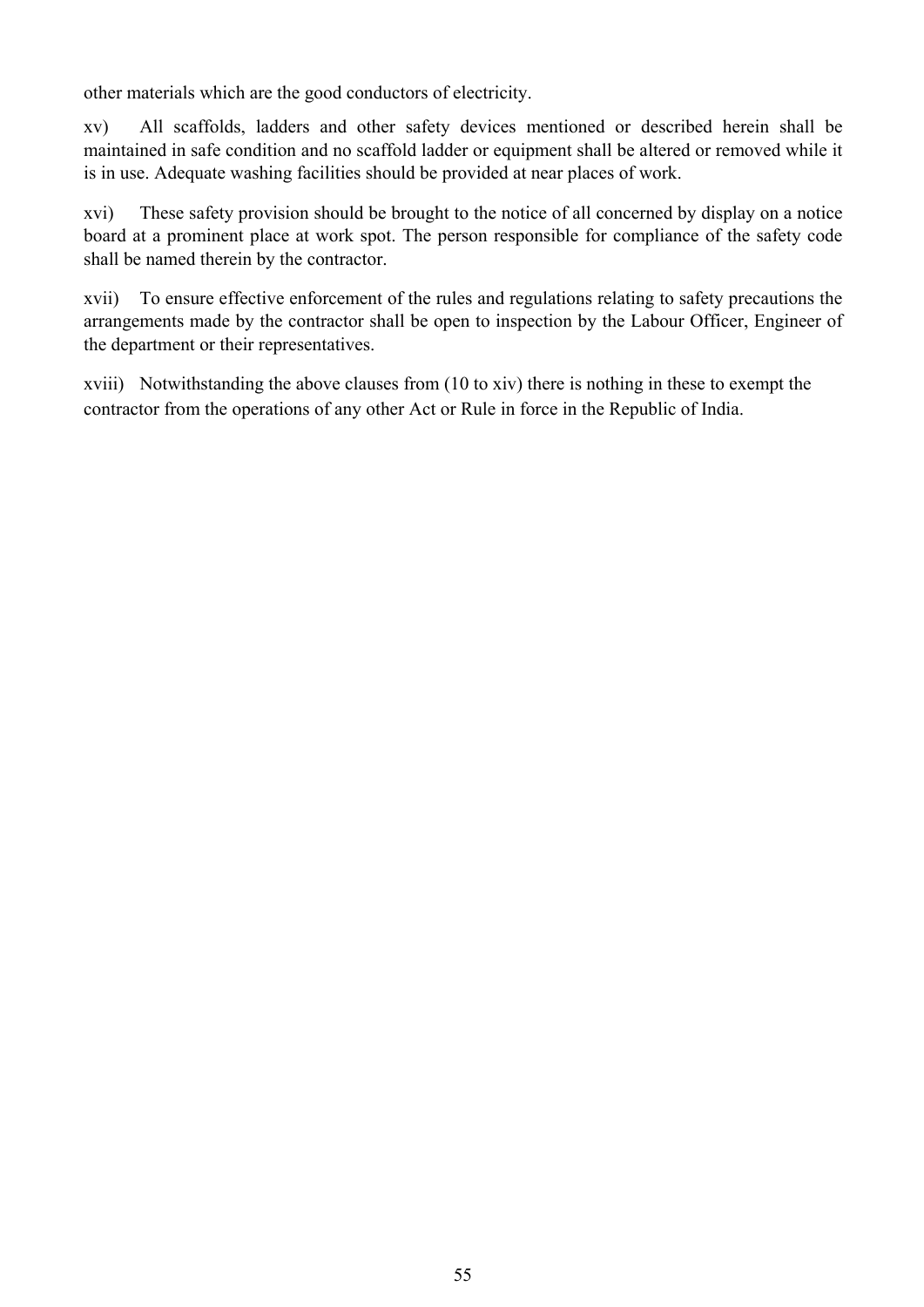# MODEL RULES FOR THE PROTECTION OF HEALTH AND SANITARY ARRANGEMENTS FOR WORKERS EMPLOYED BY NATIONAL SEED CORPORATION OR ITS CONTRACTOR.

# 1. APPLICATION

These rules shall apply to all building and construction works in charge of National Seeds Corporation in which twenty or more workers are ordinarily employed or are proposed to be employed in any day during the period during which the contract work is in progress.

#### 2. DEFINITION

Work place means a place where twenty or more workers are ordinarily employed or are proposed to be employed in connection with construction work on any day during the period during which the contract work is in progress.

#### 3. FIRST AID FACILITIES

(A) At every work place there shall be provided and maintained so as to be easily accessible during working hours first aid boxes at the rate of not less than one box for 150 contract labour or part thereof ordinarily employed.

(B) The first aid box shall be distinctly marked with a red cross on white good and shall contain the following equipment namely"

a) For work places in which the number of contract labour employed does not exceed 50 -

i) 6 small sterilized dressings.

- ii) 3 medium size sterilized dressings.
- iii) 3 large size sterilized dressing.
- iv) 3 large size sterilized burn dressings.

v) 1 (30 ml) bottle containing salvolatile having the dose and mode of administration indicated on the label.

- vi) 1 (3o gms.) bottle of potassium permanganates crystals.
- vii) 1 pair scissors.
- viii) 1 copy of the first aid leaf let issued by the Director General, Factory Advice Service and Labour Institutes Government of India.
- ix)  $1 (30 \text{ ml})$  bottle containing a 2% alcoholic solution of Iodine.
- x) 1 snake bite lancet.
- xi) 1 bottle containing 100 tablets (each of 5 gms.) of aspirin.
- xii) Ointment for burns.
- xiii) A bottle of suitable surgical antiseptic solution.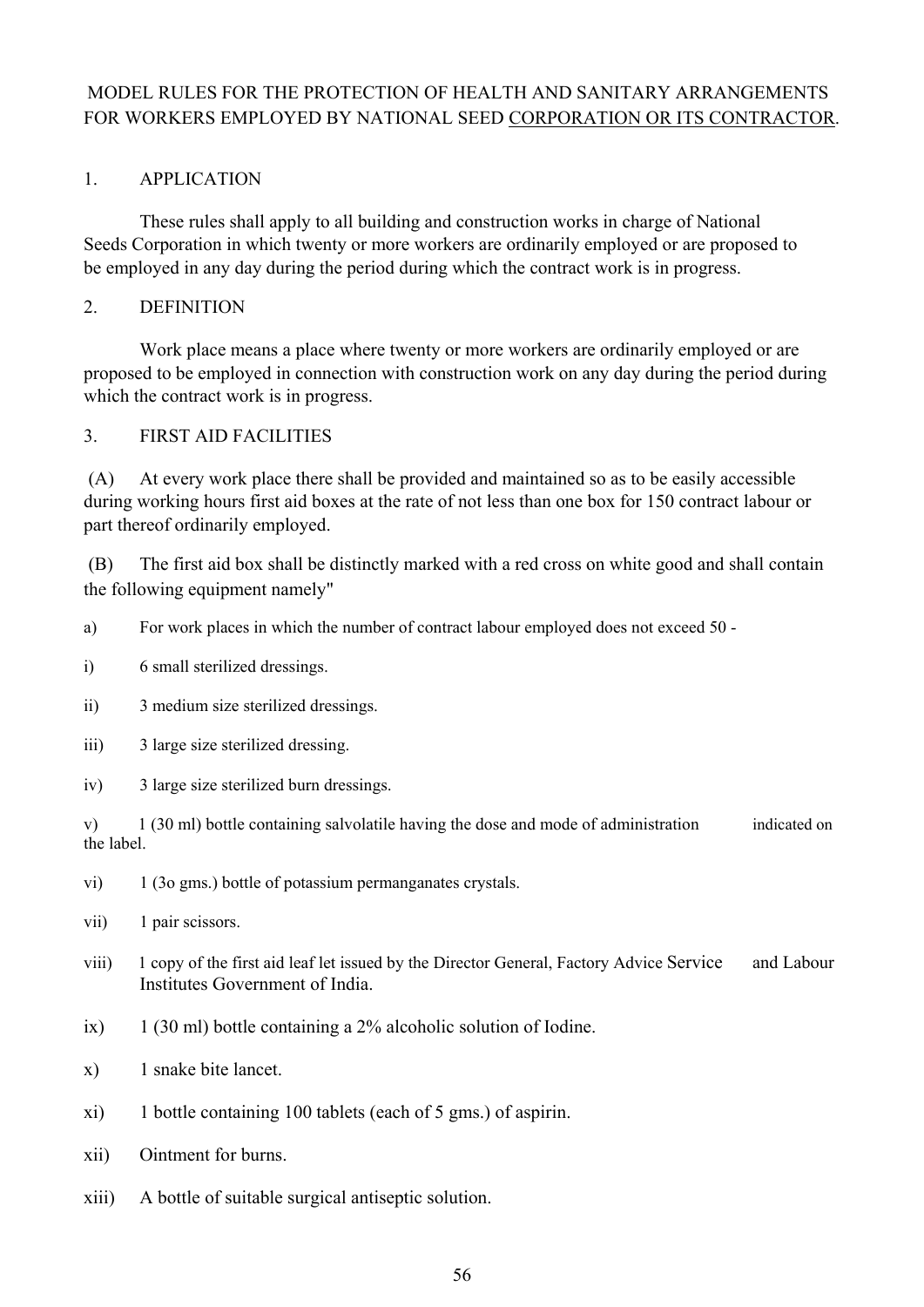b) For work places in which the number of contract is labour exceed 50 -

Each first aid box shall contain the following equipment :-

- i) 12 small sterilised dressings.
- ii) 6 medium size sterilised dressings.
- iii) 6 large size sterilised dressings.
- iv) 6 large size sterilised burn dressings.
- v) 6 (15 gms.) packets sterilised cotton wool.
- vi) 1 (60 ml) bottle containing a two percent alcoholic solution iodine.
- vii) 1 (60 ml) bottle containing salvolatile having the dose and mode of administration indicated on the label.
- viii) 1 roll of adhesive plaster.
- ix) 1 snake bite lancet.
- x) 1 (3o gms.) bottle of potassium permanganate crystals.
- xi) 1 pair scissors.
- xii) 1 copy of the first air leaf let issued by the Director General, Factory Advice Service and Labour Institutes, Government of India.
- xiii) A bottle containing 100 tables (each of 5 gms.) of aspirin.
- xiv) Ointment for burns.
- xv) Aottle of suitable surgical antiseptic solution.

C) Adequate arrangements shall be made for immediate recoupment of the equipment when necessary.

D) Nothing except the prescribed contents shall be kept in the First Aid Box.

E) The first aid box shall be kept in charge of responsible person who shall always be readily available during the working hours of the work place.

F) A person-in-charge of the First Aid Box shall be a person trained in First Aid treatment, in work place where the number of contract labour employed is 150 or more.

G) In work places where the No. of contract labour employed is 500 or more and hospital facilities are not available within easy distance of the works, First Aid posts shall be established and run by a trained compounder. The compounder shall be on duty and shall be available at all hours when the workers are at work.

H) Where work places are situated in places which are not towns or cities, a suitable motor transport shall be kept readily available to carry injured person or persons suddenly taken ill to the nearest hospital.

## 4. DRINKING WATER

a) In every work place, there shall be provided and maintained at suitable places, easily accessible to labour a sufficient supply of cold water fit for drinking.

b) Where drinking water is obtained from an intermittent public water supply, each work place shall be provided with storage where such drinking water shall be stored.

c) Every water supply of storage shall be at a distance of not less than 50 feet from any latrine drain or other source of pollution. Where water has to be drawn from the existing well which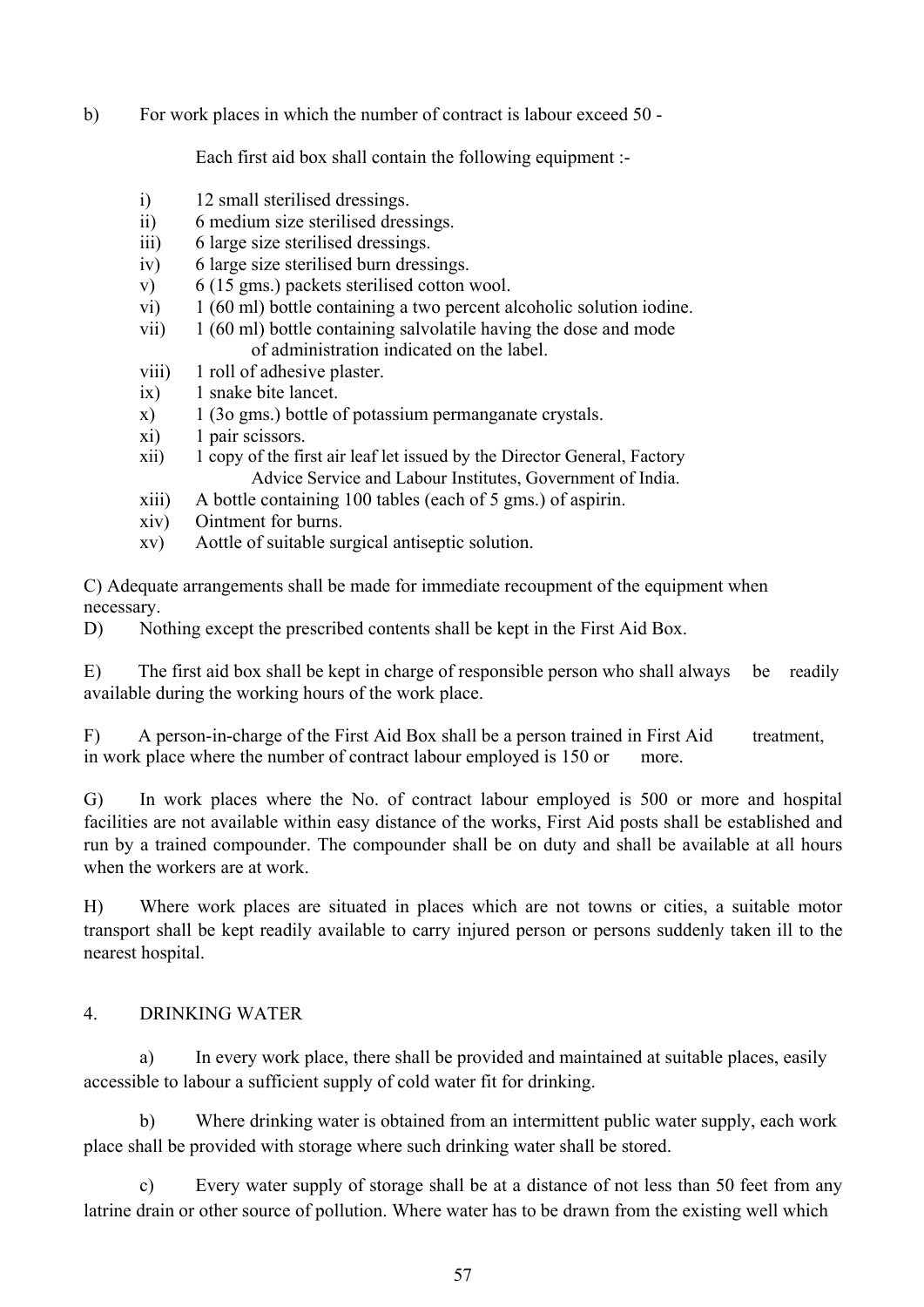is within such proximity of latrine, drain or any other source of pollution, the well shall be properly chlorinated before water is drawn from it for drinking. All such wells shall be entirely closed in and be provided with a trap door which shall be dust and water proof.

d) A reliable pump shall be fitted to each covered well, the top door shall be kept locked and opened only for cleaning or inspection which shall be done at least once a month.

# 5. WASHING FACILITIES

i) In every work place adequate and suitable facilities for washing shall be provided and maintained for the use of contract labour employed therein.

ii) Separate and adequate cleaning facilities shall be provided for the use of male and female workers.

iii) Such facilities shall be conveniently accessible and shall be kept in clean and hygienic condition.

# 6. LATRINES AND URINALS

A (i) Latrines shall be provided in every work place on the following scale namely:-

(ii) Where female are employed there shall be at least one latrine, for every 25 females.

B (i) Where males are employed, there shall be at least one latrine, for every 25 males provided that where the number of males or females exceeds 100, it shall be sufficient if there is one latrine for 25 males or females as the case may be, upto the first 100, and one for every 50 thereafter.

ii) Every latrine shall be under cover  $\&$  so partitioned off fastening as to secure privacy, and shall have a proper door and fastenings.

iii) Construction of latrines: The inside walls shall be constructed of masonry or some suitable heat resisting non absorbent materials and shall be cement washed inside and outside at least once a year. Latrines shall not be of a standard lower than bore hole system.

iv) (1) Where workers of both sexes are employed, there shall be displayed outside each block of latrine and urinal, a notice in the language understood by the majority of the workers 'FOR MEN ONLY' or 'FOR WOMEN ONLY' as the case may be.

(2) The notice shall bear the figure of a man or of a woman as the case may be.

v) There shall be at least one urinal for male workers up to 50 and one for female workers up to fifty employed at a time, provided that where the number of male or female workmen, as the case may be exceeds 500, it shall be sufficient if there is one urinal for every 50 males or females up to the first 500 and one for every 100 of per thereafter.

vi) a) The latrines and urinals shall be adequately lighted and shall be maintained in a clean land sanitary condition at all times.

b) Latrines and urinals other than those connected with a flush sewerage system shall comply with the requirements and urinals of the Public Health Authorities.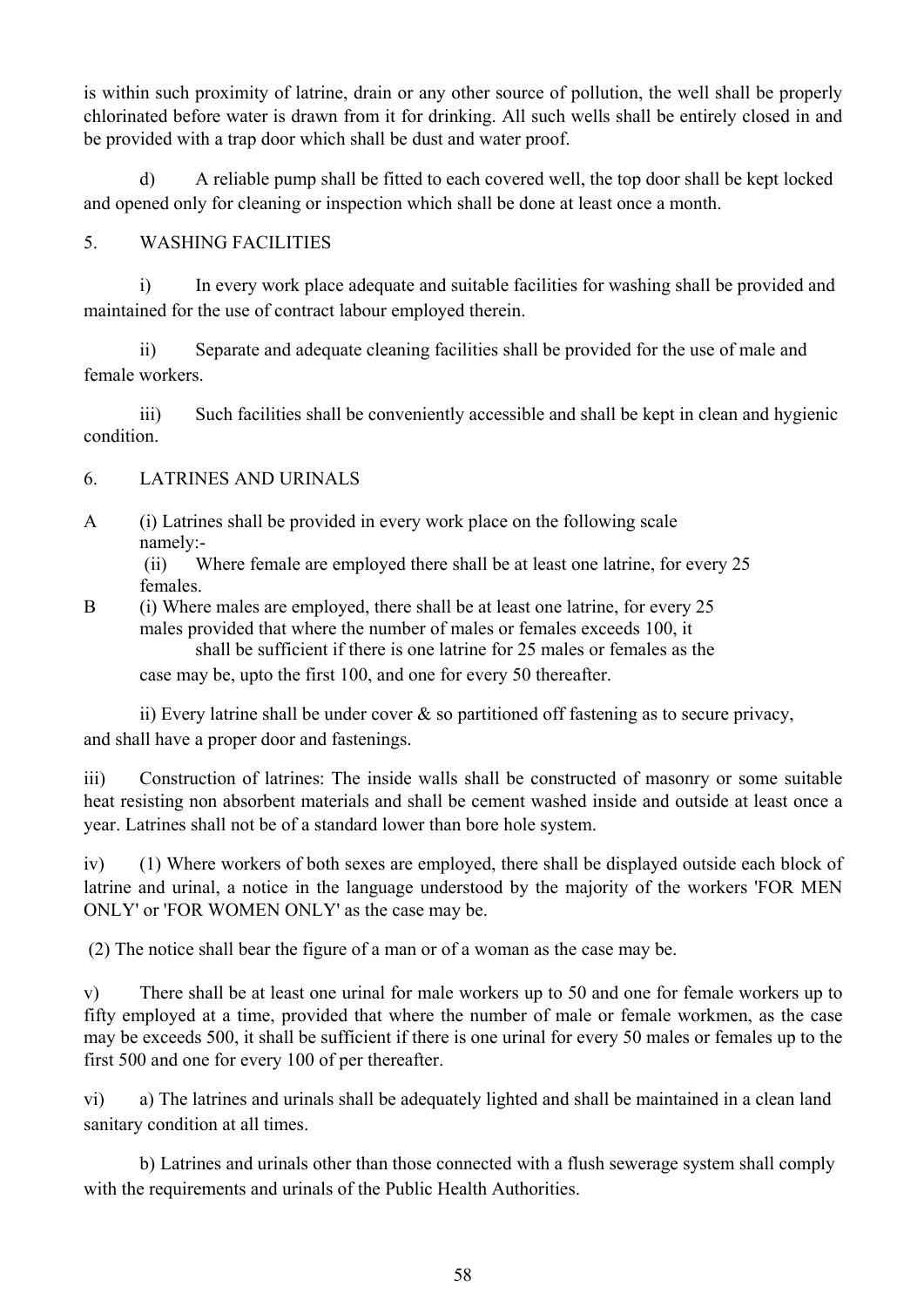vii) Water shall be provided by means of a tap or otherwise so as to be conveniently accessible in or near the latrines and urinals.

viii) Disposal of excreta: Unless otherwise arranged for by the local sanitary authority, arrangements for proper disposal of excreta by incineration at the work place shall be made by means of a suitable incinerator. Alternately excreta may be disposed of by putting a layer of night soil at the bottom of a pucca tank prepared for the purpose and covering it with a 15 cm layer of waste or refuse and then covering it with a layer of earth for a fortnight (when it will turn to manure).

ix) The contractor shall at his own expense, carry out all instructions issued to him by the Engineer to effect proper disposal of soil and other conservancy work in respect of the contractor's workmen or employees on the site. The contractor shall be responsible for payment of any charges which may be levied by Municipal or Cantonment Authority for execution of such work on his behalf.

# 7. PROVISION OF SHELTER DURING REST

At every place shall be provided, free of cost, four suitable sheds, two for meals and the other two for rest separately for the use of men and women labour. The height of each shelter shall not be less than 3 metres from the floor level to the lowest part of the roof. These shall be kept clean and the space provided shall be on the basis of 0.6 sqm. per head.

Provided that the Engineer may permit subject to his satisfaction, a portion of the building under construction of other alternative accommodation to be used for the purpose.

## 8. CRECHES

a) At every work place, at which 20 or more women are ordinarily employed, there shall be provided two room of reasonable dimensions for the use of their children under the age of six years. One room shall be used as a play rooms for the children and the other as their bed room. The rooms shall be constructed, with specifications similar to those given in Clause 19-H.

b) The rooms shall be provided with suitable and sufficient openings for light and ventilation. There shall be adequate provision of sweepers to keep the place clean.

c) The contractor shall supply adequate number of toys and games in the play room and sufficient number of cots ad bedding in the bed room.

d) The contractor shall provide one ayaa to look after the children in the crech when the number of women workers does not exceed 50 and two ayaa when the number of women workers exceed fifty.

# 9. CANTEEN

a. In every work place where the work regarding the employment of contract labour is likely to continue for six months and wherein contract labour numbering one hundred or more are ordinarily employed on adequate canteen shall be provided by the contractor for the use of such contract labour. b. The canteen shall be maintained by the contractor in an efficient manner.

c. The canteen shall consist of at least dining hall, kitchen store room, pantry and washing places separately for workers and utensils.

d. The canteen shall be sufficiently lighted at all times when any person has access to it.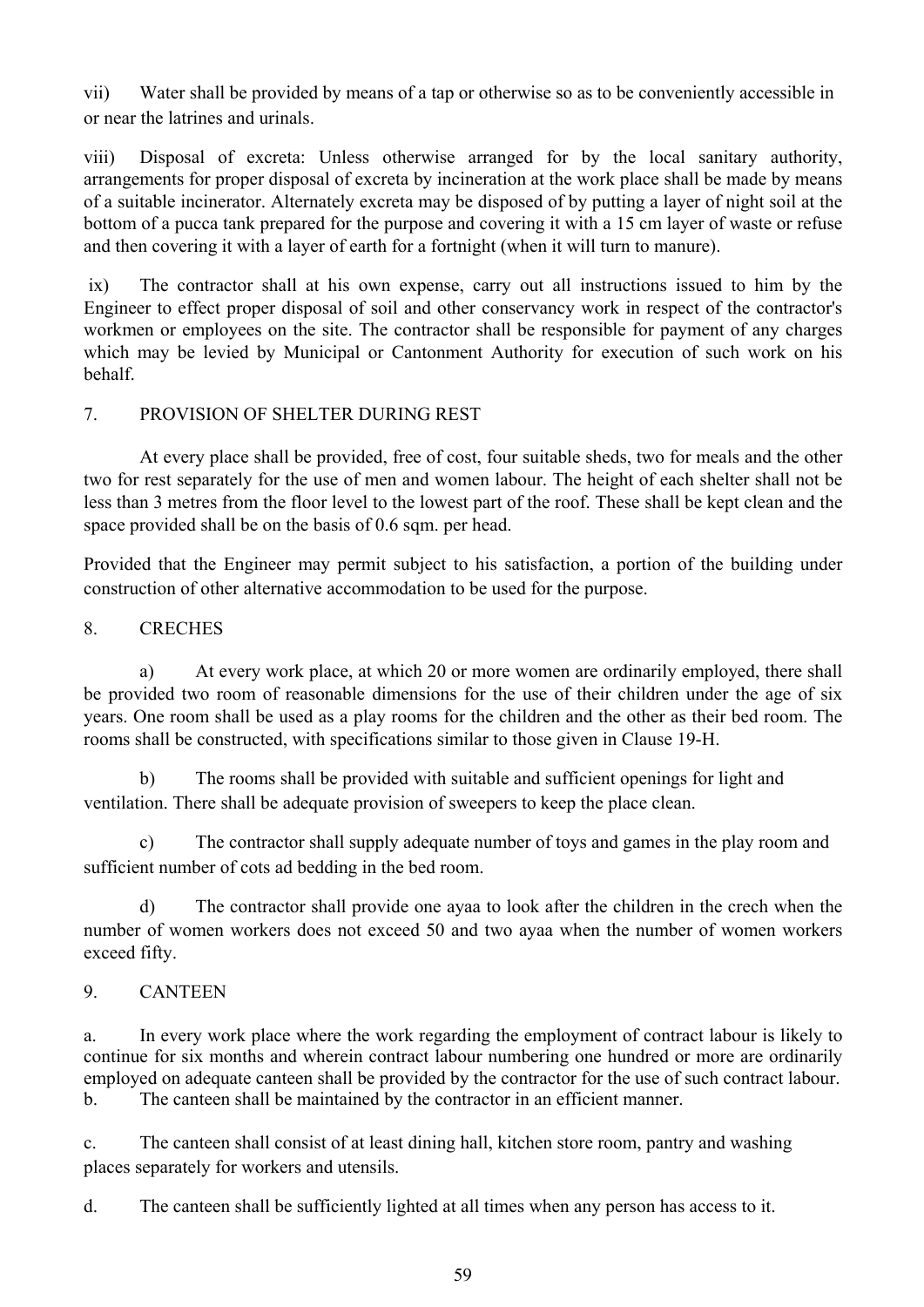e. The floor shall be made of smooth and impervious material and inside walls shall be lime washed or colour washed at least once in each year. Provided that the inside walls of the kitchen shall be lime washed every four months.

f. The premises of the canteen shall be maintained in a clean and sanitary condition.

g. Waste water shall be carried away in suitable covered drains and shall not be allowed to accumulate so as to cause a nuisance.

h. Suitable arrangements shall be made for the collection and disposal of garbage.

i. The dining hall shall accommodate at a time 30 percent of contract labour working at a time.

j. The floor area of the dinning hall, excluding the area occupied by the service counter and any furniture except tables and chairs shall not be less than one square meter (10 sqft.) per diner to be accommodated as prescribed in sub Rule 9.

k. (i) A portion of the dining hall and service counter shall be partitioned off and reserved for women workers in proportion to their number.

(ii) Washing places for woman shall be separate and screened to secure privacy.

l. Sufficient table stools, chair or benches shall be available for the number of diners to be accomodate as prescribed in sub Rule 9.

m) (i) There shall be provided and maintained sufficient utensils, crockery, furniture and any other equipments necessary for the efficient running of the canteen.

(ii) The furniture utensils and other equipments shall be maintained in a clean and hygienic condition.

(iii) Suitable clean clothes for the employees serving in the canteen shall be provided and maintained.

(iv) A service counter, if provided, shall have top or smooth and imprevious material.

(v) Suitable facilities including an adequate supply of hot water shall be provided for the cleaning of utensils and equipments.

n). The food stuffs and other items to be served in the canteen shall be in conformity with the normal habits of the contract labour.

o) The charges for food stuffs, beverages and any other items served in the canteen shall be based on 'No profit No loss' and shall be conspicuously display in the canteen.

p) In arriving at the price of the food stuffs, and other articles served in the canteen, the following items shall not be taken into consideration as expenditure namely :-

i) The rent of land and building.

ii) The depreciatio and maintenance charges for the building and equipment provided for the canteen.

iii) The cost of purchase, repairs and replacement of equipment including furniture, crockery, cutlery and utensils.

iv) The water charges and other charges incurred for lighting and ventilation.

v) The interst and amount spent on the provision land maintenance and equipment provided for in the canteen.

q. The accounts pertaining to the canteen shall be audited once every 12 months by registered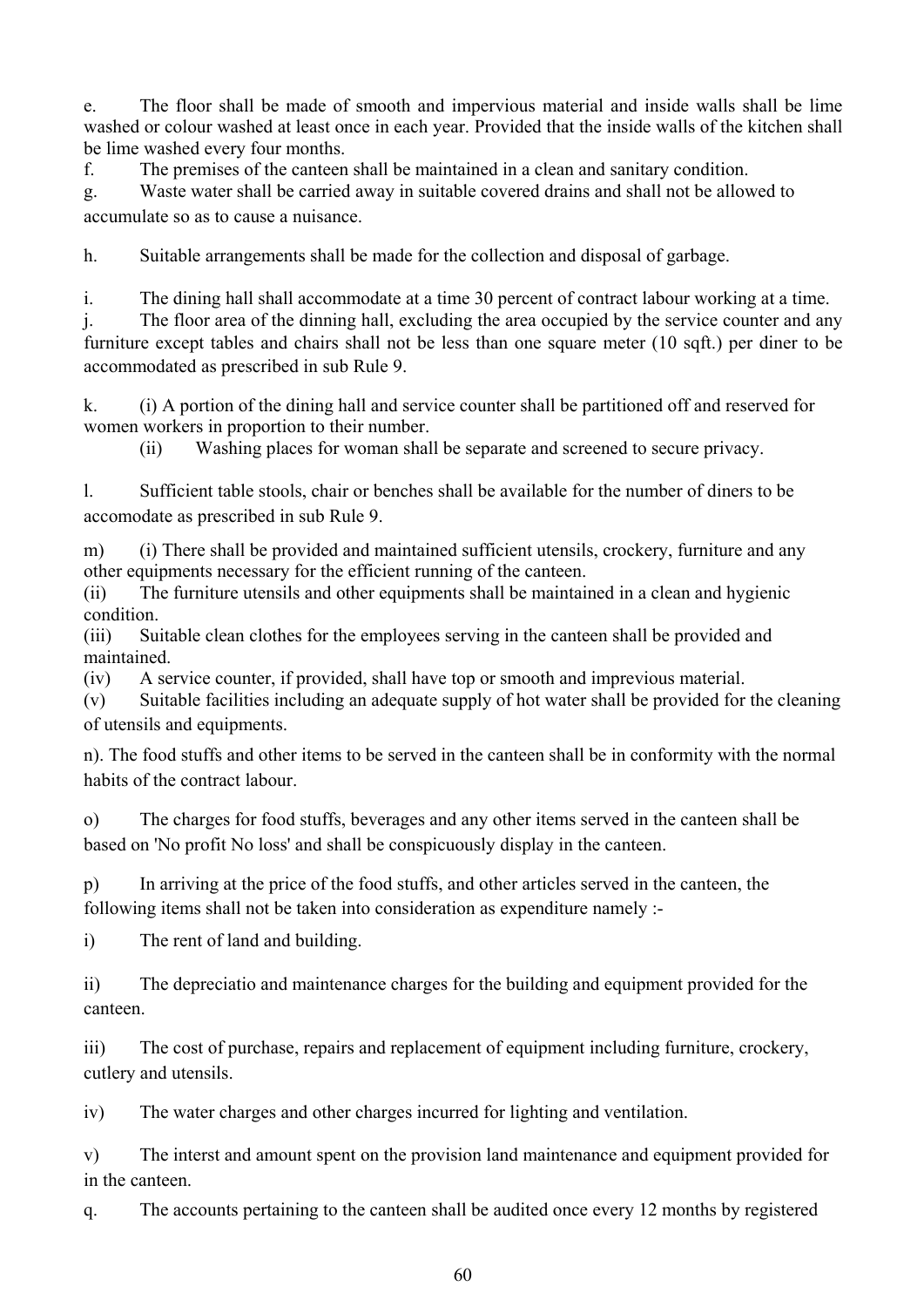accountants and auditors.

# 10. ANTI MALARIAL PRECAUTIONS

The contractor shall at his own expense, conform to all anti-malarial instructions given to him by the Engineer including the filing up of any borrow pits which may have been dug by him.

11. The above rules shall be incorporated in the contract and in notices inviting tenders and shall from an integral part of the contracts.

# 12. AMENDMENTS

Employer may from time to time, add to or amend these rules and issue such directions as it may consider necessary for the purpose of removing any difficulty which may arise in the administration thereof.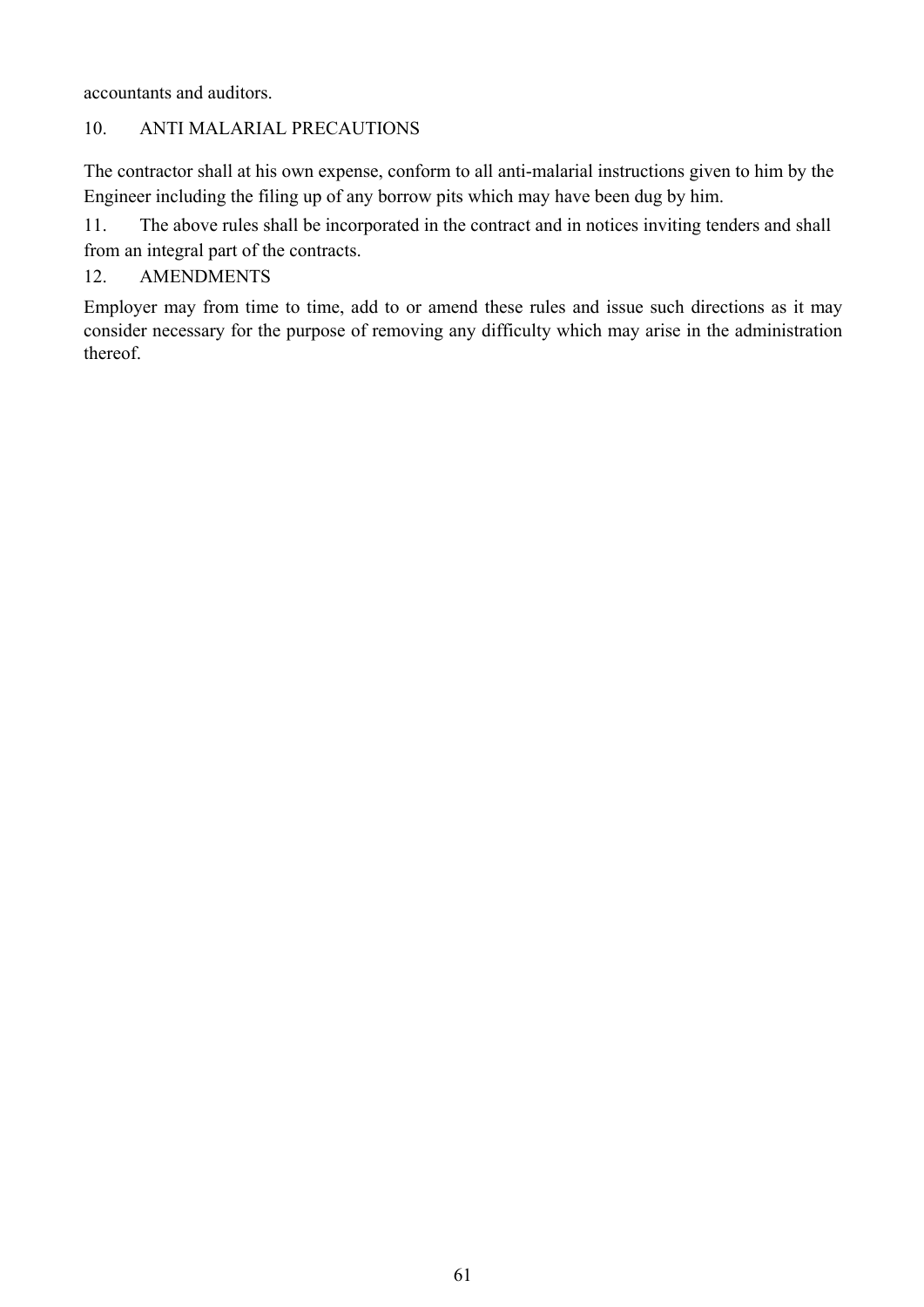# CONTRACTOR LABOUR REGULATION

#### SHORT TITLE

1. These regulations may be called the National Seeds Corporation Ltd., Contractor Labour Regulations.

2. DEFINITIONS:-

i) 'Workman' means any person employed by NSC or its contractor directly or indirectly through a sub-contractor with or without the knowledge of the National Seeds Corporation to do any skilled, semi-skilled or unskilled manual supervisory, technical or electrical work for hire or reward whether the terms of employment are expressed or implied but does not include any person:

a) Who is employed mainly in a managerial or administrative capacity : or

b) Who, being employed in a supervisory capacity drawn wages exceeding five hundred rupees per mensem for exercised either by the nature of the duties attached to the office or by reason of powers vested in him, functions mainly of managerial nature.

c) Who is an out worker, that is to say a person to whom, any articles or materials are given out by or on behalf of the principal employer to be made up, cleaned, washed, altered, ornamental finished, repaired, adopted or otherwise processed for sale for the purpose of the trade or business of the principal employer and the process is to be carried out either in the home of the out worker or in some other premises, not principal employer.

ii) Fair Wages shall include every person who undertake whether for time or piece work fixed & notified under the provisions of the Minimum Wages Act from time to time.

iii) 'Contractors' shall include every person who undertake to produce a given result other than a more supply of goods or articles of manufacture through contract labour or who supplied contract labour for any work and includes a sub-contractor.

iv) 'Wages' shall have the same meaning as defined in the payment of Wages Act.

3. a) Normally working hours of an adult employee should not exceed 9 hours a day & in case of child 4-1/2 hours a day. The working day shall be so arranged that inclusive of interval for rest, if any, it shall not spread over more than 12 hours on one day.

b) When an adult worker is made to work for more than 9 hours on any day or for more than 48 hours in any week he shall be paid overtime for the extra hours put in by him at double the ordinary rate of wages. Children shall not be made to work extra hours.

c) i) Every worker shall be given a weekly holiday normally on a Sunday in accordance with the provisions of the minimum wages (Central) Rules 1960 as amended from time to time irrespective of whether such worker is governed by the Minimum Wages Act or not.

ii) Where the Minimum wages prescribed by the National Seeds Corporation under the Minimum Wages Act are not inclusive of the Wages for the weekly day of rest, the worker shall be entitled to rest day wages at the rate applicable to the next proceeding day, provided he had worked under the same contractor for a continuous period of not less than 6 days.

iii) Where a contractor is permitted by the Engineer to allow a worker to work on a normal weekly holiday, he shall grant a substituted holiday to him for the whole day on one of the five days immediately before or after the normal weekly holiday and pay wages to such worker for the work performed on the normal weekly holiday at overtime rate.

#### 4. DISPLAY OF NOTICE REGARDING WAGES ETC.

The contractor shall before be commences his work on contract, display and correctly maintain and continue to display and correctly maintain in a clean and legible condition in conspicuous places on the work, notices in English and in the local Indian Languages spoken by the majority of the workers, giving the minimum rates of wages fixed under the Minimum Wages Act, the actual wages being paid, the hours of work for which such wages are earned, wage periods, date of payments of wages and other relevant informations as per Appendix 'A'.

## 5. PAYMENT OF WAGES

i) The contractor shall fix wage period in respect of which wages shall be payable.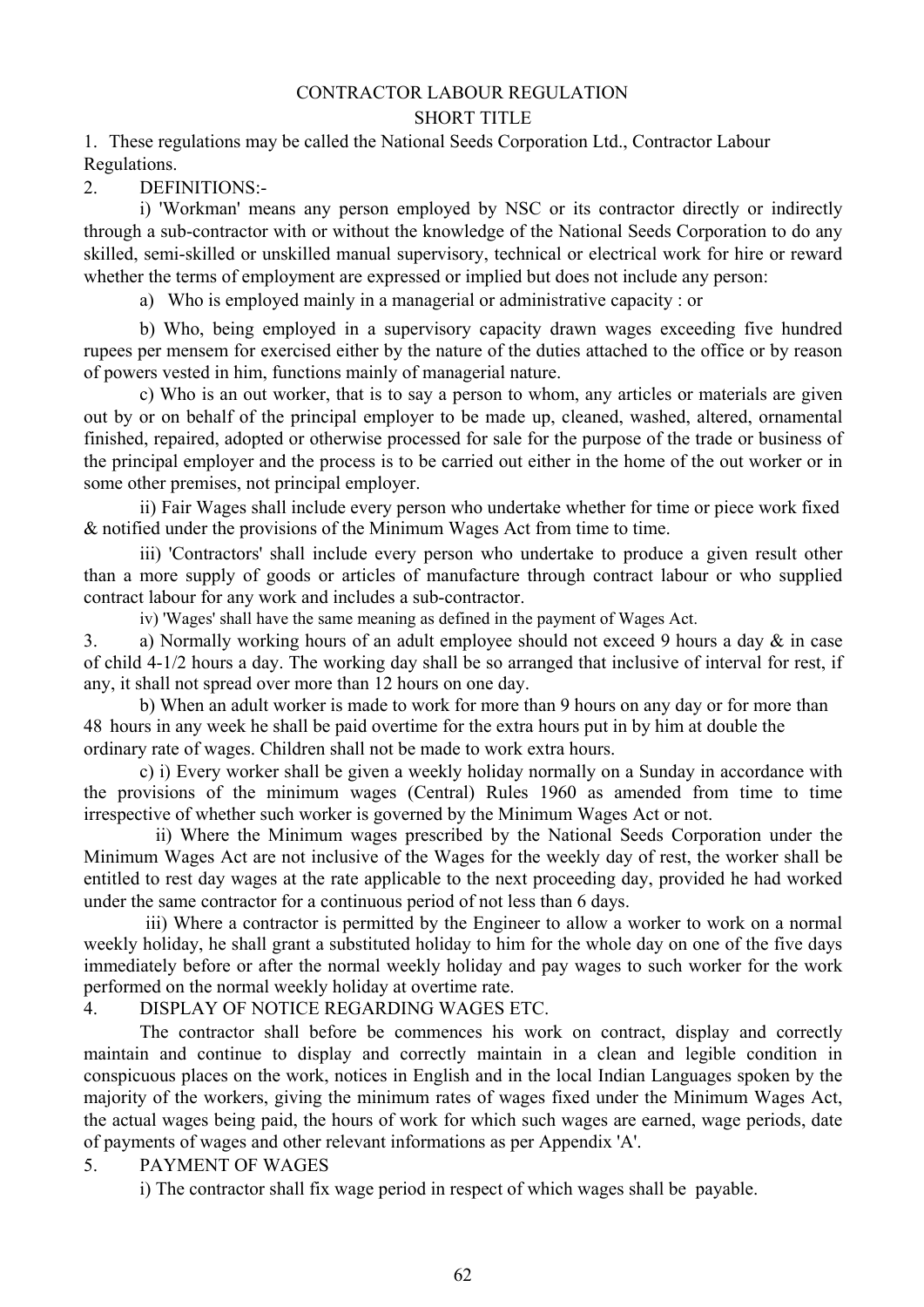ii) No wage period shall exceed one month.

iii) The wages of every person employed as contract labour in an establishment or by a contractor where less than one thousand, such persons are employed shall be paid before the expiry of seventh day and in other cases before the expiry of tenth day after the last day of the wage period in respect of which the wages are payable.

iv) Where the employment of any worker is terminated by or on behalf of the contractor the wages earned by him shall be paid before the expiry of the second working day from the date on which his employment is terminated.

v) All payments of wages shall be made on a working day at the work premises and during the working time and on a date notified in advance and in case the

work is completed before the expiry of the wage period, final payment shall be made within 48 hours of the last working day.

vi) Wages due to every worker shall be paid to him direct or to other person authorized by him in this behalf.

vii) All wages shall be paid in current coin or currency or in both.

viii) Wages shall be paid without any deductions of any kind except those specified by the National Seeds Corporation by general or special order in this behalf of permissible under the payment of wages Act, 1956.

ix) A notice showing the wages period and the place and time of disbursement of wages shall be displayed at the place of work and a copy sent by the contractor to the Engineer under acknowledgment.

x) It shall be the duty of the contractor to ensure the disburse of wages in the presence of the Engineer or any other authorized representative of the Engineer who will be required to be present at place and time of disbursement of wages by the contractor to workman.

xi) The contractor shall obtain from the Engineer or any other authorized representative of the Engineer as the case may be, a certificate, under his signature at end of the entries in the "Register of Wages" or the "Wages-cum-Muster Roll" as the case may be in the following form:-

> "Certified that the amount shown in Column No. has been paid to the workman concerned in my presence on

\_\_\_\_\_\_\_\_\_\_\_\_\_\_\_\_\_\_\_\_\_\_\_\_\_\_\_\_\_\_\_\_\_\_\_\_\_\_\_

#### 6. FINES & DEDUCTIONS WHICH MAY BE MADE FROM WAGES

i) The wages of a worker shall be paid to him without any deductions of any kind except the following"

a. Fines

b. Deductions for absence from duty i.e. from the place or the places where by the terms of his employment he is required work. The amount of deduction shall be in proportion to the period for which he was absent.

c. Deduction for damage to or loss of goods expressly entrusted to the employed person for custody, or for loss of money or any other deduction which he is required to account, where such damage or loss is directly attributable to his neglect or default.

d. Deduction for recovery of advances or for adjustment of over-payment of wage advances granted shall be entered in a register.

e. i) Any other deduction which the National Seeds Corporation may from time to time allow.

ii) No fines should be imposed on any worker save in respect of such acts and omissions on his part as have been approved of any the Chief Labour Commissioner. NOTE :

An approved list of Acts and Omissions for which fines can be imposed is enclosed as Appendix -

iii) No fine shall be imposed on any worker and no deduction for damage or loss shall be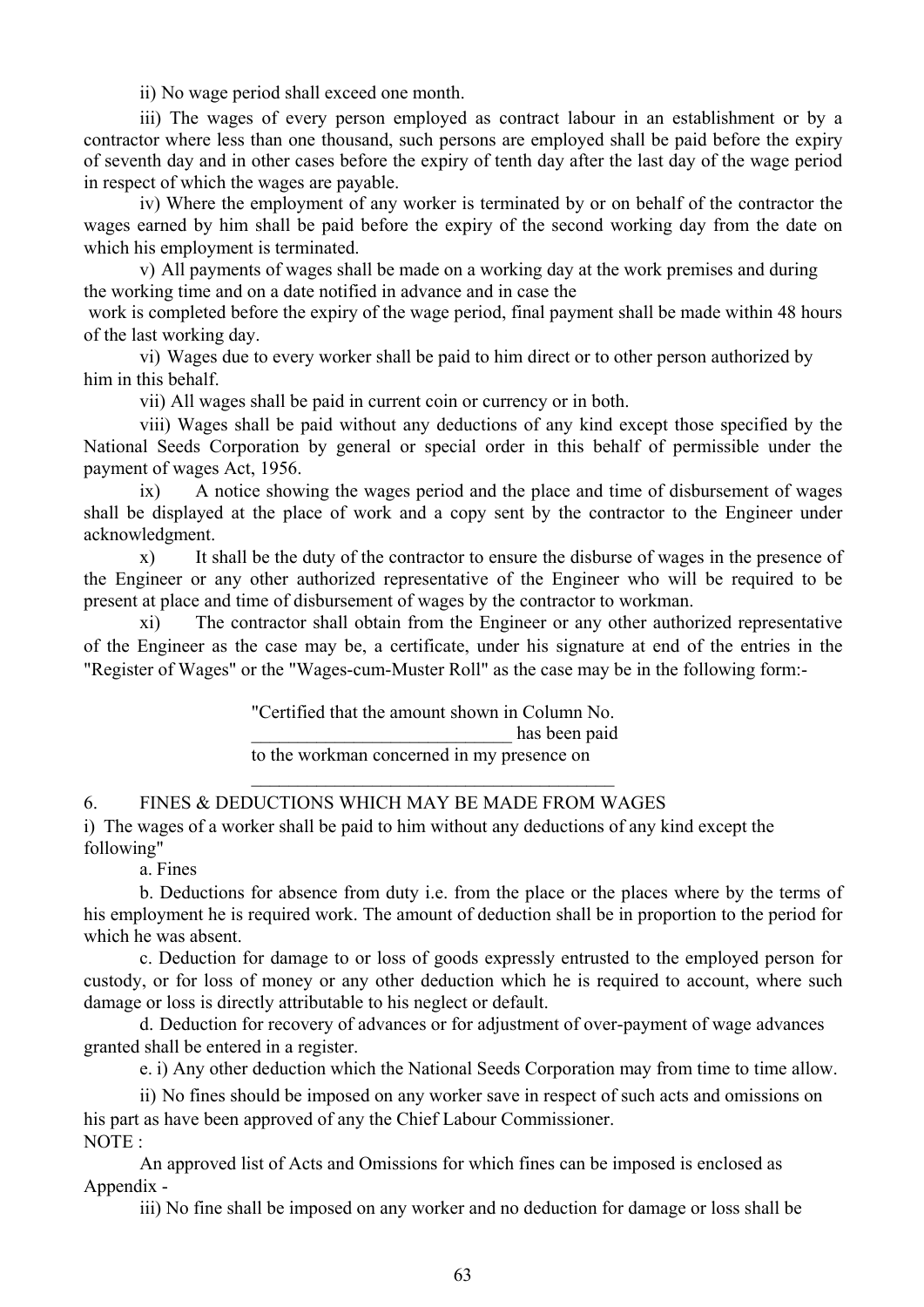made from his wage until the worker has been given an opportunity of showing cause against such fines or deductions.

iv) The total amount of fine which may be imposed in any wage period on a worker shall not exceed an amount equal to three paise in a rupee of the total wages, payable to him in respect of that wage period.

v) No fine imposed on any worker shall be recovered from him by installment, or after the expiry of sixty days from the date on which it was imposed.

vi) Every fine shall be deemed to have been imposed on the day of the act of omission in respect of which it was imposed.

7. LABOUR RECORDS

i) The contractor shall maintain a "Register of persons Employed" on work on contract in Form XIII of the CL (R&A) Central Rules 1971 (Appendix - IV)

ii) The contractor shall maintain a 'Muster Roll' Register in respect of all workmen employed by him on the work under contractor in Form XVI of the CL (R&A) Rules 1971 (Appendix - V).

iii) The Contractor shall maintain a wage register in respect of all workmen employed by him on the work under Contract in Form XVII of the CL (R&A) Rules 1971 (Appendix V).

- iv) Register of Accidents: "The contractor shall maintain a register of accidents in such form as may be convenient at the work placed but the same shall include the following particulars".
- a) Full particulars of the labourers who met with accident.
- b) Rate of wages.
- c) Sex.
- d) Age.
- e) Nature of accident and cause of accident.
- f) Time and date of accident.
- g) Date & time when admitted in Hospital.
- h) Date of discharge from the Hospital.
- i) Period of treatment and result of treatment.
- j) Percentage of loss of earning capacity and disability as assessed by Medical Officer.
- k) Claim required to be paid under Workmen's Compensation Act.
- l) Date of payment of compensation.
- m) Amount paid with details of the person to whom the same was paid.
- n) Authority by whom the compensation was assessed.
- o) Remarks.
- p) Register of Fines Contractor shall maintain a "Register of Fines" in the form XXII of C1
- (R&A) Rules 1971 (Appendix XII).

The contractor shall display in a good condition and in a conspicuous place of work the approved list of Acts and Omissions for which fines can be imposed (Appendix - X).

vi) Register of Deductions: The contractor shall maintain a Register of deductions for damage or loss in form XX of the CL (R&A) Rules 1971 (Appendix - XII)

vii) Register of Advance: The contractor shall maintain a 'Register of Advances' in form XXII of the CL (R&A) Rules 1971 (Appendix XIII).

viii) Register of overtime: The contractor shall maintain a Register of Overtime in Form XXXIII of the CL (R&A) Rules 1971 (Appendix XIV) .

8. ATTENDANCE CARD-CUM-WAGE SLIP

i) The contractor shall issue an attendance Card-cum-Wage slip to each workmen employed by him in the specimen form at (Appendix VII).

ii) The card shall be valid for each wage period.

iii) The contractor shall mark the attendance of each workmen on the card twice eacgh day, once at the commencement of the day and again after the rest interval, before the actually starts work.

The card shall remain in possession of the worker during the wage period under reference.

v) The contractor shall complete the wage slip portion on the reverse of the card at least a day prior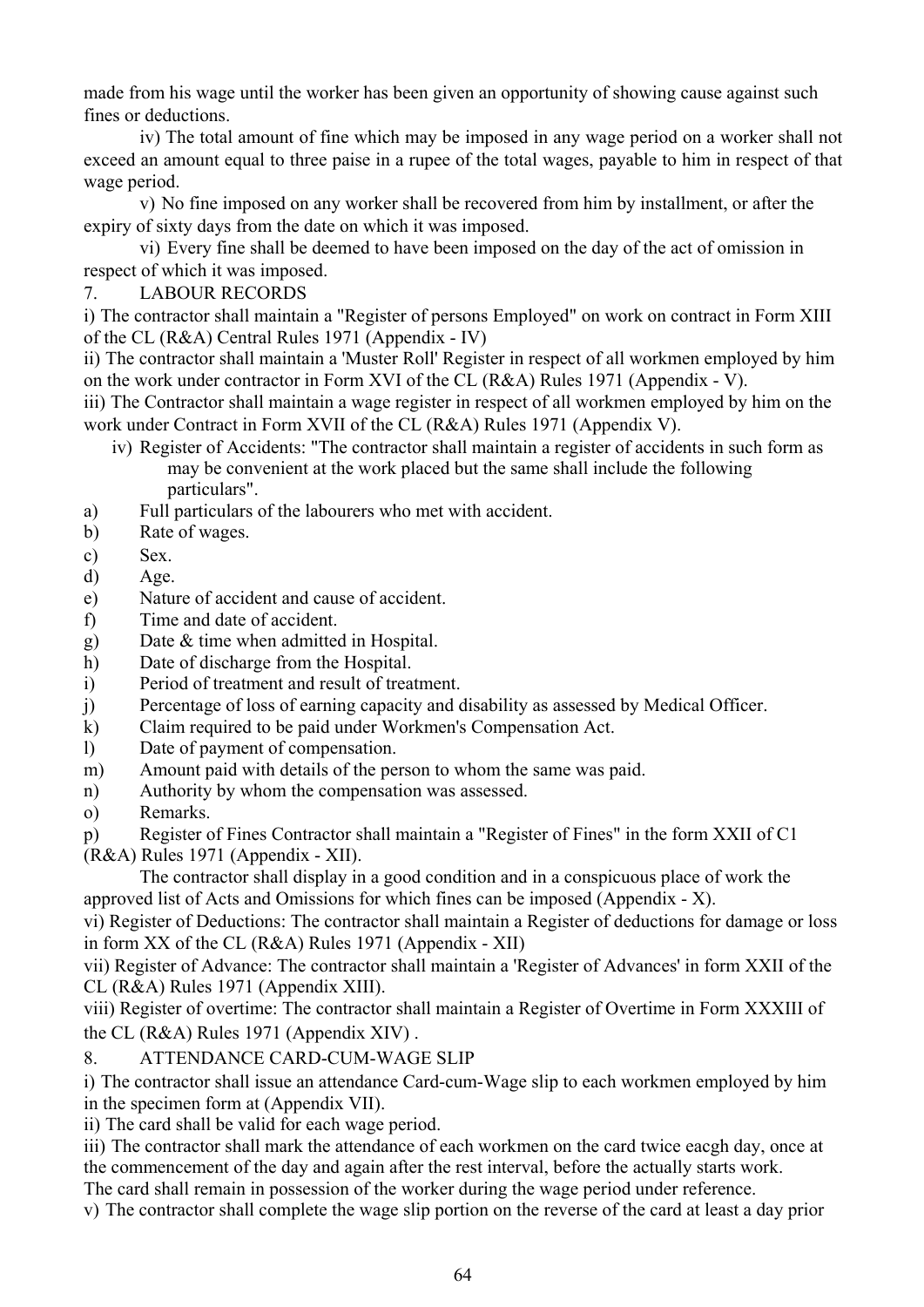to the disbursement of wages in respect of the wage period under reference.

vi) The contractor shall obtain the signature or thumb impression of the worker on the wage slip at the time of disbursement of wages and retain the card with himself.

#### 9. EMPLOYMENT CARD ;

The contractor shall issue an Employment Card in Form XIV of the CL(R&A) Central Rules 1971 to each worker within three days of the employment of the worker (Appendix-VIII).

#### 10. SERVICE CERTIFICATE:

On termination of employment for any reason whatsoever, the contractor shall issue to the workman whose services have been terminated, a service certificate in Form XV of the CL(R&A) Central Rules, 1971 (Appendix-IX).

#### 11. PRESERVATION OF LABOUR RECORDS

All records required to be maintained under regulations Nos. 6 & 7 shall be preserved in original for a period of three years from the date of last entries made available for inspection by the Engineer or Labour Officer or any other officers authorized by the Department of works and Housing in this behalf.

#### 12. POWER OF LABOUR OFFICER TO MAKE INVESTIGATIONS OR ENQUIRY

The Labour Officer or any other person authorized by National Seeds Corporation on their behalf shall have power to make inquiries with a view to ascertaining and enforcing due and proper observance of the Fair Wage Clauses and the Provision of Regulations. He shall investigate into any complaint regarding the default made by the Contractor or sub-contractor in regard to such provisions.

The labour officer or other person authorized as fore said shall submit a report of result of his investigations or inquiry to the Engineer concerned indicating the extent, if any, to which the default has been committed with a note that necessary deductions from the contractor's bill be made and the wages and other dues be paid to the labourers concerned. In case an appeal is made by the contractor under Clause of these regulations, actual payment to labourers will be made by the Engineer after the Superintending Engineer has given his decision on such appeal.

The Engineer shall arrange payments to the Labour concerned within 45 days from the receipt of the report from the Labour Officer or the Superintending Engineer as the case may be.

## 13. REPORT OF LABOUR OFFICER

The Labour Officer or other persons authorized as aforesaid shall submit a report of result of his investigation or enquiry to the Engineer concerned indicating the extent, if any, to which the default has been committed with a note that necessary deductions from the contractor"s bill be made and the wages and other dues to paid to the labourers concerned. In case any appeal is made by the contractor under clause 13 of these regulations, actual payment to labourers will be made by the Engineer after the Superintending Engineer has given his decision on such appeal.

The Engineer shall arrange payments to the labour concerned within 45 days from the receipt of the report from the Labour Officer or the Superintending Engineer as the case may be.

#### 14. APPEAL AGAINST THE DECISION OF LABOUR OFFICER

Any person agreed by the decision and recommendation of the Labour Officer or other person so authorized may appeal such decision to the Engineer concerned within 30 days from the date of decision, forwarding simultaneously a copy of his appeal to the Superintending Engineer concerned but subject to such appeal, the decision of the Officer shall be final and binding upon the contractor.

15. PROHIBITION REGARDING REPRESENTATION THROUGH LAWYER i) A workman shall be entitled to be represented in any investigation or an enquiry under these regulations by :-

a) An Officer of a registered trade union or which he is a member.

b) An Officer or a federation of trade unions referred to in clause (a) is affiliated.

c) Where the employer is not a member of any registered trade union, by an officer of a

registered trade union, connected with, the industry in which the worker is employed.

ii) An employer shall be entitled to be represented in any investigation or enquiry under these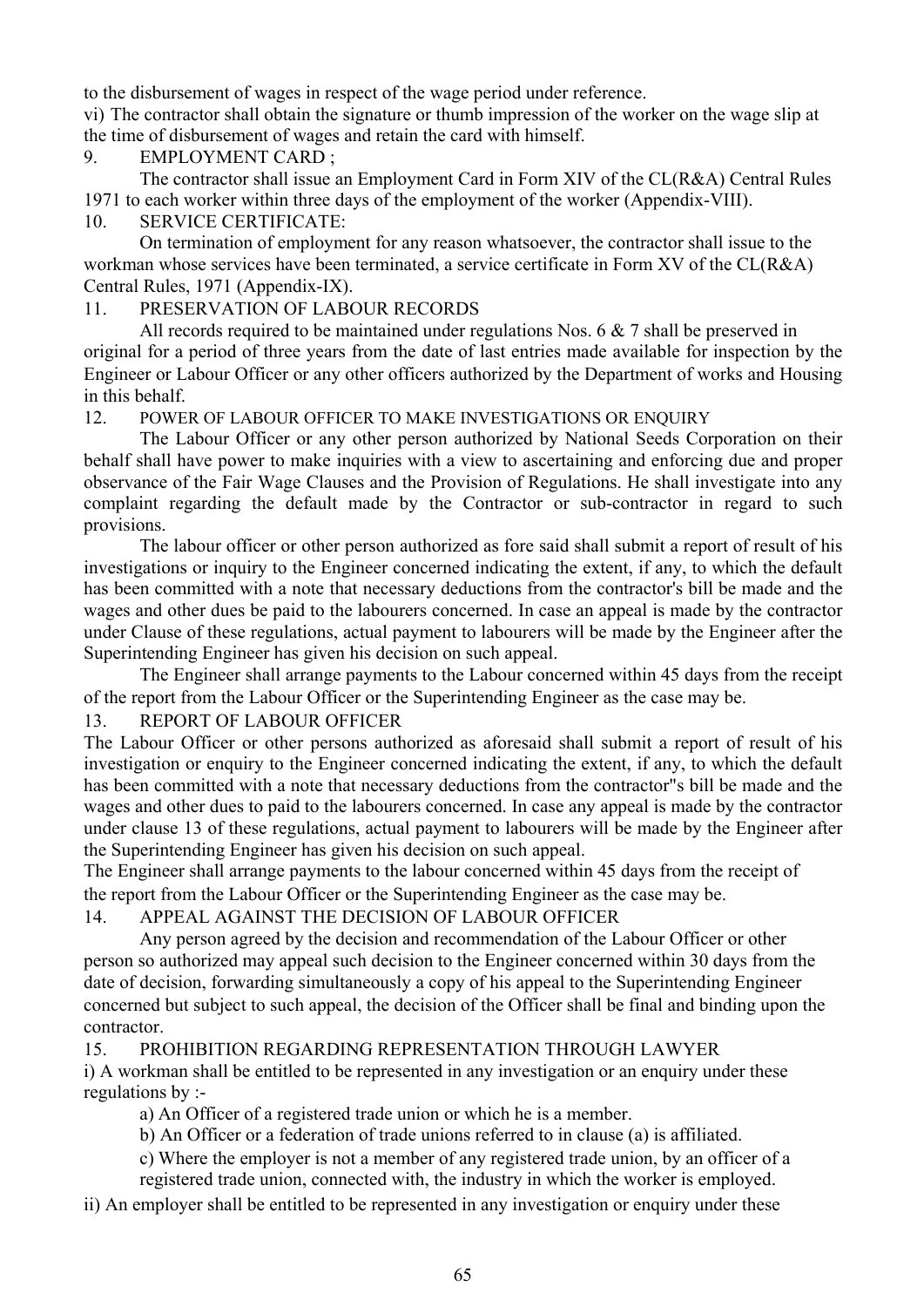regulations by :-

a) An Officer of an association of employers of which he is a member.

b) An Officer of federation of associations of employers to which

association referred to in clause (A) is affiliated.

c) Where the employer is not a member of any association of employers by an officer of association of employer, connected with industry or by any other employer, engaged in the industry in which the employer is engaged.

iii) No party shall be entitled to be represented by a legal partitioner in any investigation or enquiry under these regulations.

#### 16. INSPECTIONS OF BOOKS AND SLIPS

The contractor shall allow inspection of all the prescribed labour recorded to any of his workers to his agent at a convenient time and place after due notice is received or to the Labour Officer or any other person, authorized by the National Seeds Corporation on his behalf.

# 17. SUBMISSION OF RETURNS

The contractor shall submit periodical returns as may be specified from time to time.

#### 18. AMENDMENTS

The National Seeds Corporation may from time to time and to or amend the regulations and on any question as to the application, interpretation or effect of those regulations the decision of the Engineer concerned in this behalf shall be final.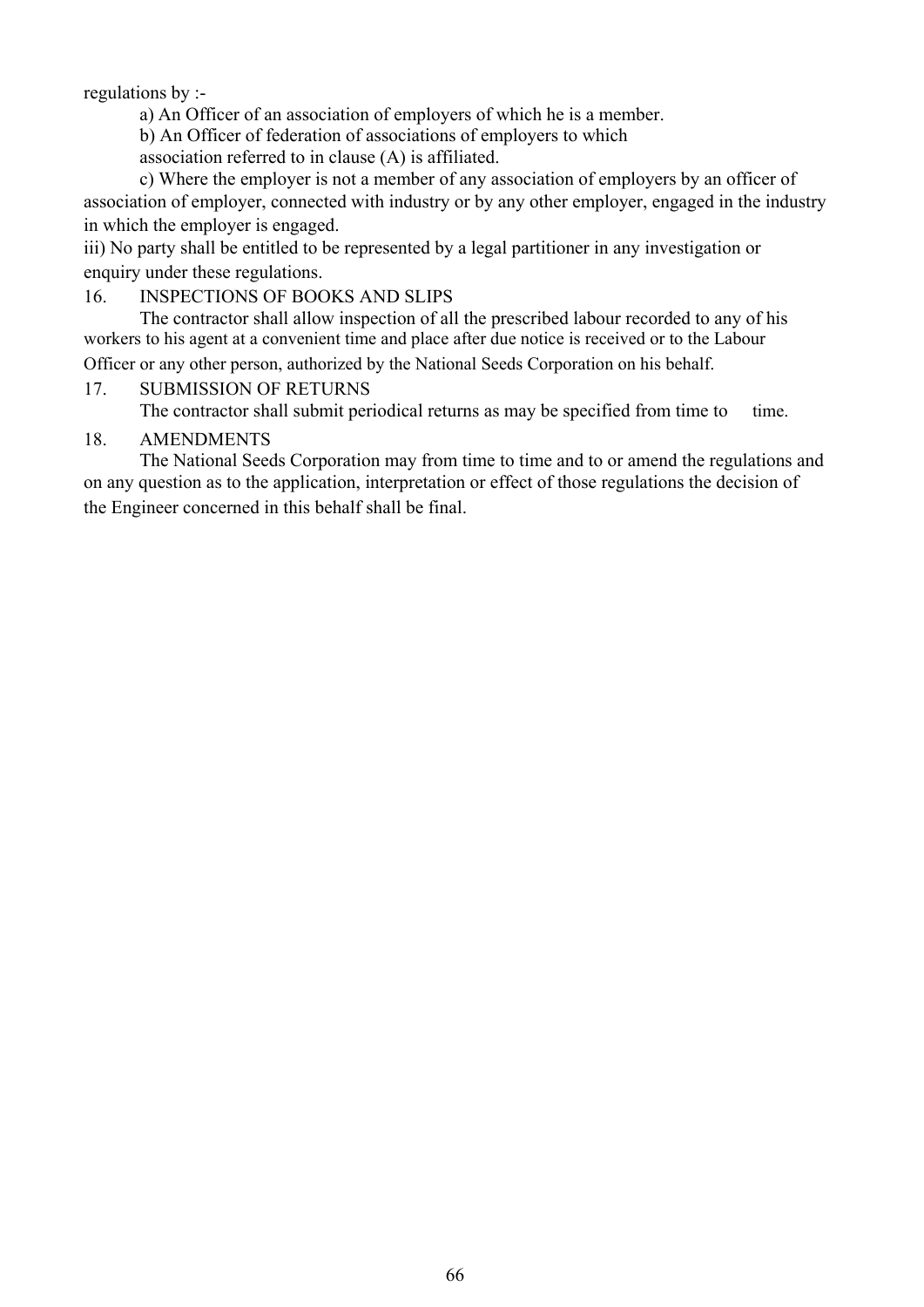# **LIST OF PROFORMA FOR REGISTERS ( Appendix- I to XIII)**

| $\mathbf{1}$   | Appendix-I    | Register of maternity benefits.                     |
|----------------|---------------|-----------------------------------------------------|
| $\overline{2}$ | Appendix-ii   | Maternity benefit admissible to the Contractor's in |
|                |               | National Seeds Corporation Limited.                 |
| 3              | Appendix-iii  | Labour Board                                        |
| $\overline{4}$ | Appendix-iv   | Register of workman employed by Contractor          |
| 5              | Appendix-v    | Muster Roll                                         |
| 6              | Appendix-vi   | Register of wage                                    |
| 7              | Appendix-vii  | Wage Card & Wages slip                              |
| 8              | Appendix-viii | <b>Employment Card</b>                              |
| 9              | Appendix-ix   | Service certificate                                 |
| 10             | Appendix--x   | Register of fines                                   |
| 11             | Appendix-xi   | Register of deduction for damage or loss            |
| 12             | Appendix-xii  | Register of advance.                                |
| 13             | Appendix-xiii | Register of over time.                              |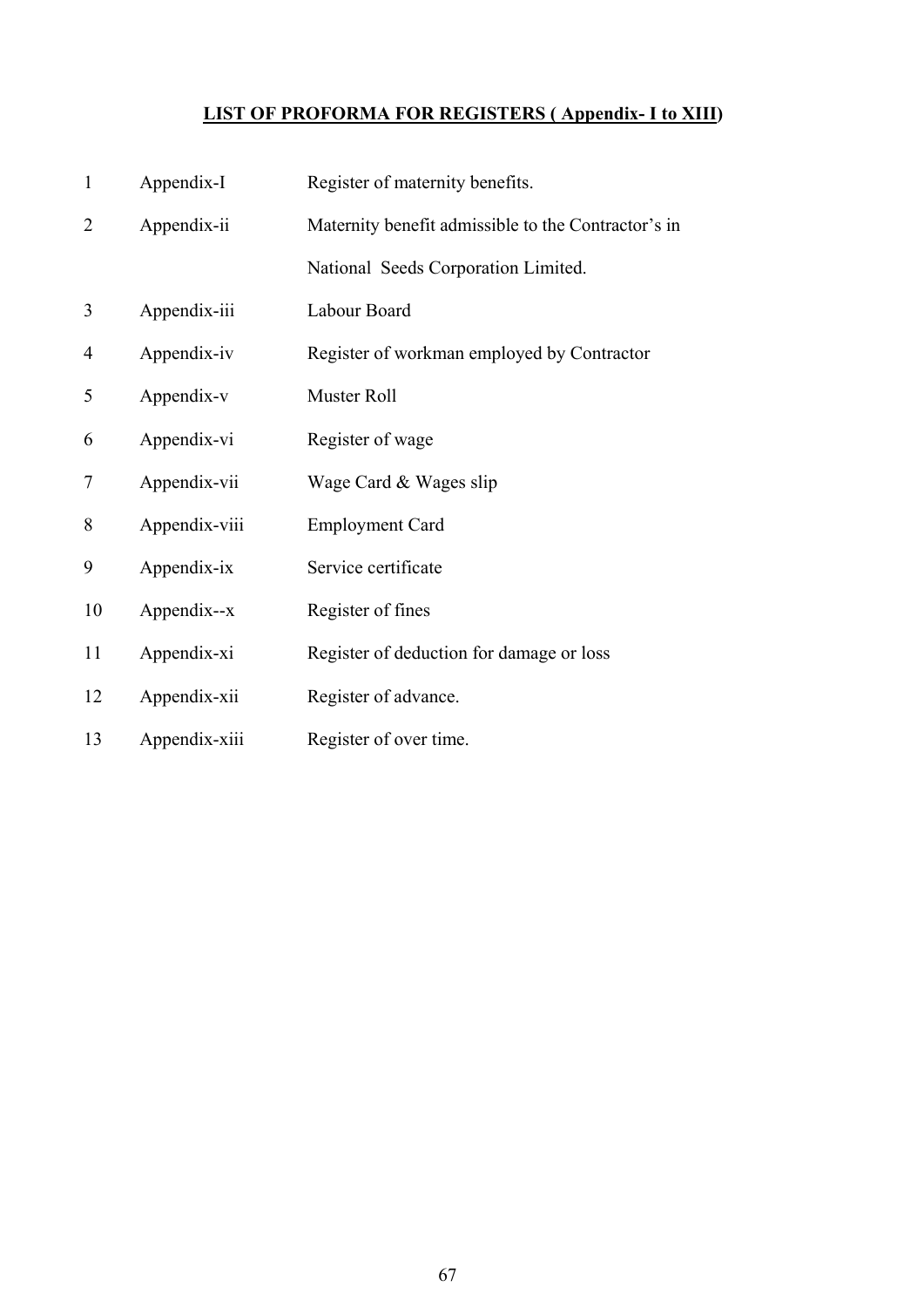#### LIST OF ACTS AND OMISSIONS FOR WHICH FINES CAN BE IMPOSED

In accordance with rule  $7(v)$  of the NSC Contractor's Labour Regulations to be displayed prominently at the site of work both in English & local language.

- 1) Willful insubordination or disobedience, whether alone or in combination with other.
- 2) Theft fraud or dishonesty in connection with the contractors beside a business or property of NSC.
- 3) Taking or giving bribes or any illegal gratification's.
- 4) Habitual late attendance.
- 5) Drunkenness, fighting, riotous or disorderly or indifferent behavior.
- 6) Habitual negligence.
- 7) Smoking near or around the area where combustible or other materials are locked
- 8) Habitual in-discipline.
- 9) Causing damage to work in the progress or to property of the NSC or of the contractor
- 10) Sleeping on duty
- 11) Malingering or slowing down work.
- 12) Giving of false information regarding name, age, father's name etc.
- 13) Habitual loss of wage cards supplied by the employers.
- 14) Unauthorized use of employer's property of manufacturing or making of unauthorized particle at the work place.
- 15) Bad workmanship in construction and maintenance by skilled workers which is not approved by the department and for which the contractors are compelled to undertake rectifications.
- 16) Making false complaints and /or misleading statements.
- 17) Engaging on trade within the premises of the establishments.
- 18) Any unauthorized divulgence of business affairs of the employees
- 19) Collection or canvassing for the collection of any money within the premises of an establishment unless authorized by the employer.
- 20) Holding meeting inside the premises without prior sanction of the employer.
- 21) Threatening or intimidating any workman or employer during the working hourswithin the premises.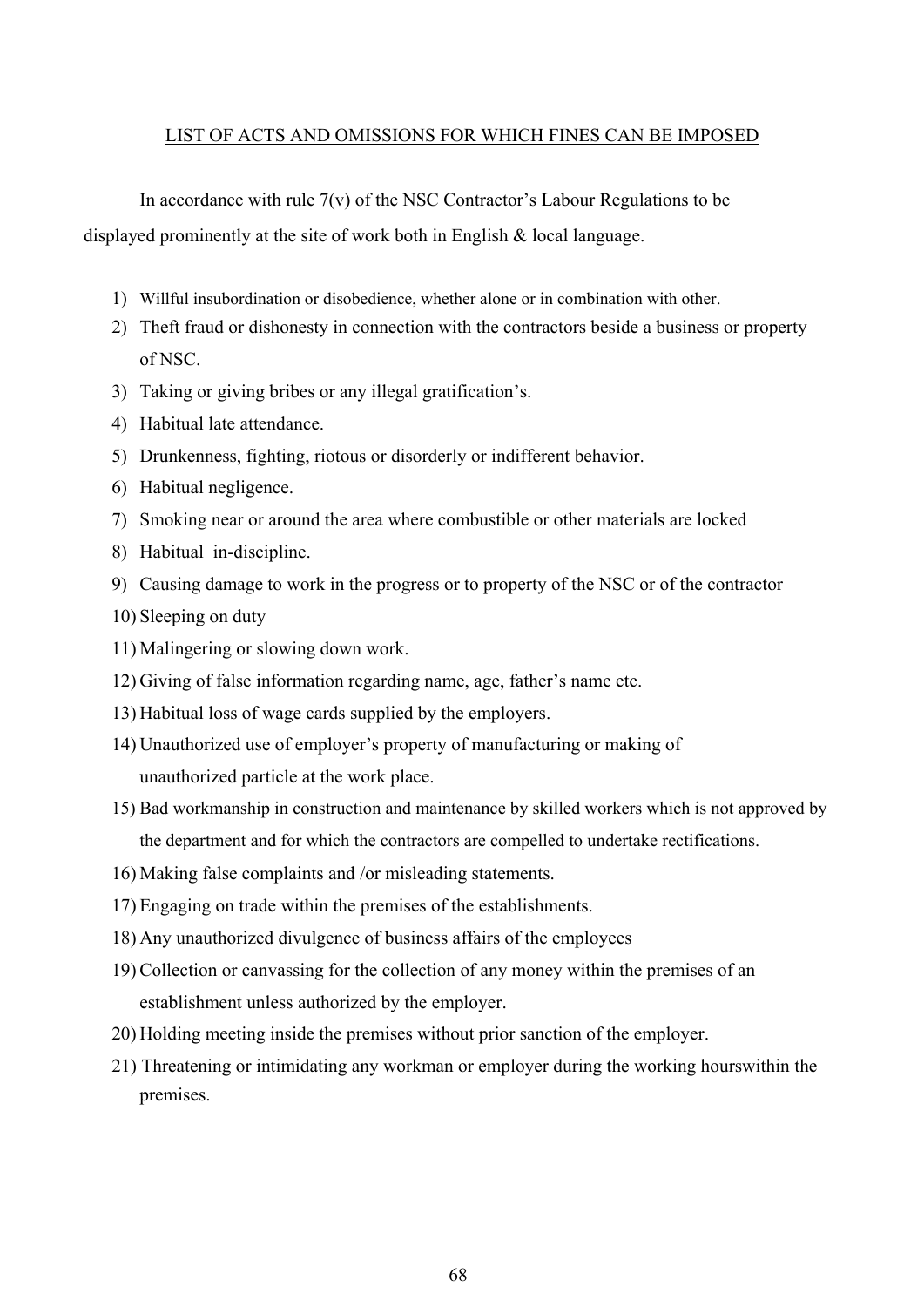# **SECTION-IV**

#### **PROFORMA OF SCHEDULE**

# **SCHEDULE 'A':-** Schedule of quantities (as per Annex-3)

**SCHEDULE 'B' :-** Schedule of materials to be issued to the Contractor cement.

| <b>SN</b> | Description of item | Qty. | Rate in figures and works    | Place of issue  |
|-----------|---------------------|------|------------------------------|-----------------|
|           |                     |      | at which the material will   |                 |
|           |                     |      | be charged to the contractor |                 |
|           | OPC-43 Grade Cement | full |                              | <b>FOR</b>      |
|           |                     |      |                              | Destination (at |
|           |                     |      |                              | work site)      |

**SCHEDULE 'C':-** Tools and plants to be hired to the Contractor.

| <b>Description</b> | Hire charges/day | <b>Place of issue</b> |
|--------------------|------------------|-----------------------|
|                    |                  |                       |
|                    |                  |                       |
|                    |                  |                       |
|                    |                  |                       |

**SCHEDULE 'D':-Extra schedule for specific requirement/documents for the work, if any** 

| <b>SCHEDULE</b> 'E':- Reference to general conditions of contract:-<br>Name of work $\therefore$<br>Estimated cost of work:-<br>Earnest money :-<br>Performance Guarantee: - 5 % of accepted value<br>Security Deposit:- | Rs.---------<br>Rs. --------------<br>5 % value of work done.                          |
|--------------------------------------------------------------------------------------------------------------------------------------------------------------------------------------------------------------------------|----------------------------------------------------------------------------------------|
|                                                                                                                                                                                                                          | <b>CLAUSE 10.5 :-</b> Schedule of basic rate of Materials, Labour and POL etc. at FOR. |
|                                                                                                                                                                                                                          | Components of materials: - Expressed as per cent of total value of work: - 55 %.       |
| Component of Labour :- Expressed as per cent of total value of work:-                                                                                                                                                    | 25 %                                                                                   |
| Component of P.O.L.:- Expressed as per cent of total value of work:-                                                                                                                                                     | $5\%$ .                                                                                |
|                                                                                                                                                                                                                          |                                                                                        |

**CLAUSE-1** Furnishing Performance Guarantee :- 5 % of accepted value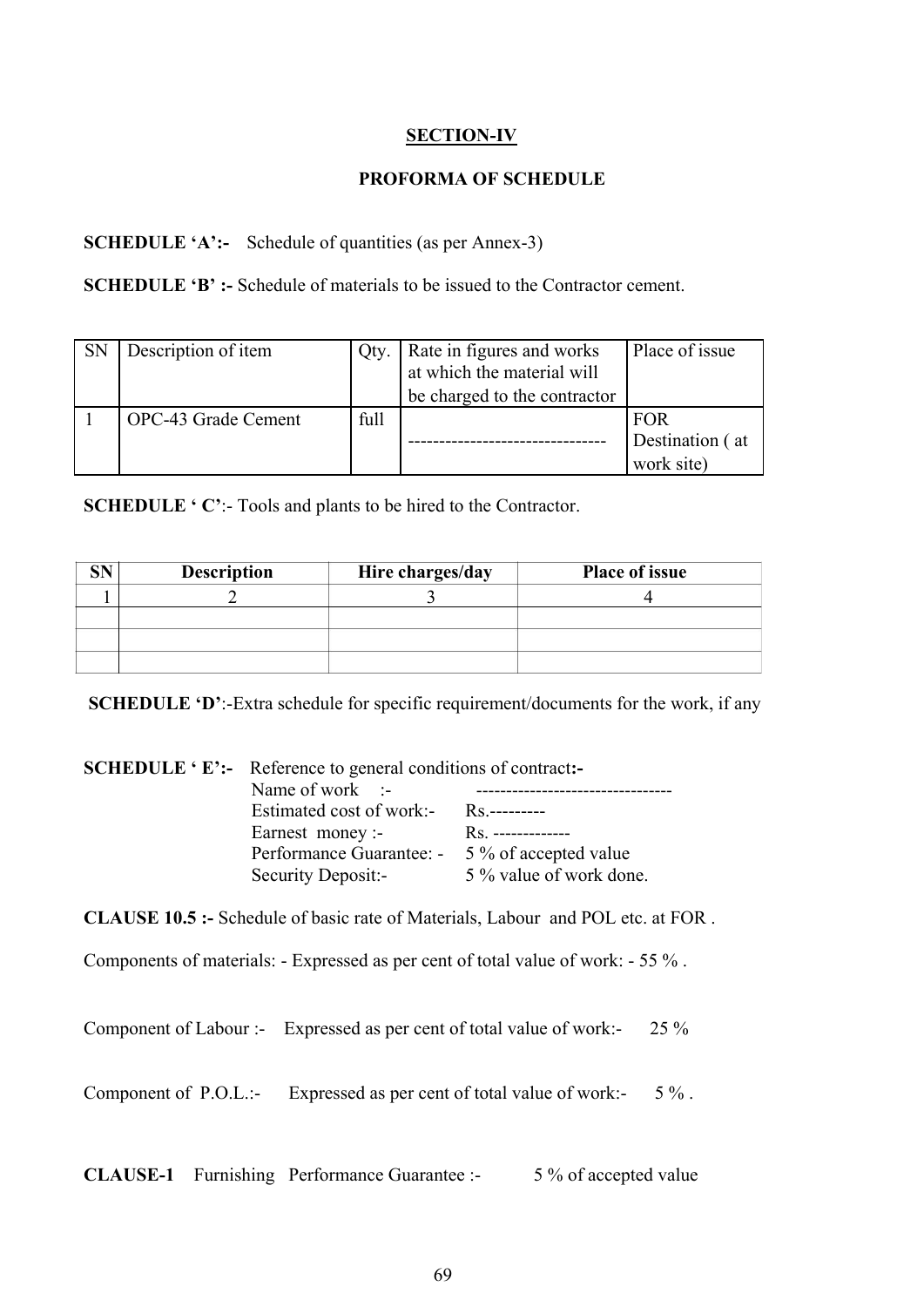|                 | <b>CLAUSE-1-A</b> Recovery of security deposit: -                                                                                                                                      | 5 % value of work done subject to a |  |  |  |
|-----------------|----------------------------------------------------------------------------------------------------------------------------------------------------------------------------------------|-------------------------------------|--|--|--|
|                 |                                                                                                                                                                                        | Maximum of Rs. 5.00 lakhs           |  |  |  |
|                 | CLAUSE-2 Authority of fixing compensation under clause-2:-                                                                                                                             |                                     |  |  |  |
| <b>CLAUSE-5</b> | Time allowed for execution of work.<br>Authority to give fair and reasonable<br>extension of time for completion                                                                       |                                     |  |  |  |
| CLAUSE-7        | Gross work to be done together with net<br>Payment/adjustment of advances<br>for materials collected, if any, since the<br>last such payment for being eligible to<br>interim payment. |                                     |  |  |  |
|                 | CLAUSE-11 Specifications to be followed for<br>execution of work                                                                                                                       |                                     |  |  |  |
|                 | CLAUSE-12 Deviations/variations extent $&$ pricing                                                                                                                                     |                                     |  |  |  |
| 12,1(ii)        | Schedule of rates for determining rates for<br>additional, altered or substituted items that<br>can not be determined under 12.1                                                       |                                     |  |  |  |
| 12.1(iii)       | Plus/minus the % over the rate<br>entered in the schedule of rates                                                                                                                     |                                     |  |  |  |
| $12.1(iv)$ A    | Deviation limit beyond which<br>sub clauses (i) to (iii) shall not apply and<br>Clauses $12.2 \& 12.3$ shall apply.                                                                    |                                     |  |  |  |
| 12.1 (iv) B     | (a) Limit for value of any item<br>of any individual trade<br>beyond which sub-clauses $(i)$ to $(v)$<br>shall not apply and clauses 12.2 & 12.3 shall apply                           |                                     |  |  |  |

CLAUSE-16

Competent authority for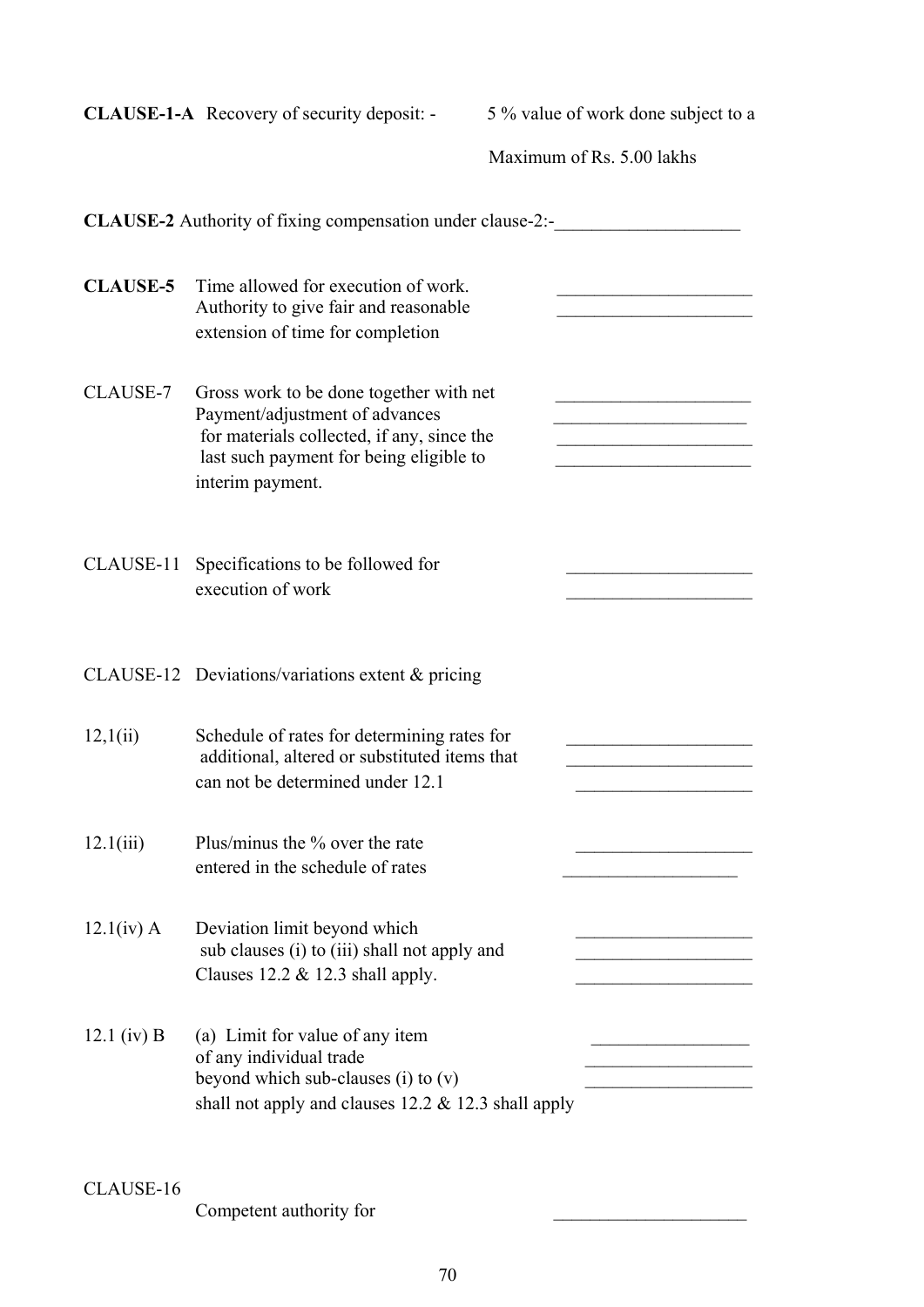# CLAUSE-35

|               | Minimum qualifications and<br>experienced required for Principal<br>Technical Representative.                                                             |                                                                            |
|---------------|-----------------------------------------------------------------------------------------------------------------------------------------------------------|----------------------------------------------------------------------------|
| a)            | For works with estimated cost<br>put to tender more than.<br>Rs 10 lakhs for civil work<br>i)<br>Rs 5 lakhs for Elect./Mech. Works<br>$\ddot{\mathbf{i}}$ | Graduate or retired Engineer<br>possessing at least recognized<br>diploma. |
| b)            | For works with estimated cost<br>put to tender                                                                                                            |                                                                            |
|               | More than 5 lakhs but less<br>than Rs 10 lakhs for civil work.<br>More than Rs 1 lakhs but less than<br>Rs 5 lakhs for Elect./Mech. Works                 | Recognized diploma holder                                                  |
| $\mathbf{c})$ | Discipline to which Principal Technical                                                                                                                   | Civil/Elect./Mech.                                                         |
| d)            | Representative should belong<br>Minimum experience of works --------------years.                                                                          |                                                                            |
| e)            | Recovery to be affected from<br>for the contractor in the event of not fulfilling<br>Provision of clause 36 (i)                                           | Rs. 15,000/-p.m. for Graduate<br>Rs 10,000/-p.m. for diploma holder.       |
|               | <b>CLAUSE-42</b>                                                                                                                                          |                                                                            |
| $\ddot{i}$    | Schedule/statement for determining theoretical<br>of cement & bitumen on the basis of Delhi-<br><b>Schedule of Rates</b>                                  |                                                                            |
| $\rm ii)$     | Variations permissible on theoretical quantity.                                                                                                           |                                                                            |
| a)            | Cement for works with estimated cost put to<br>(i)<br>Tender not more than Rs, 5 lakhs<br>Works with estimated cost put to tender<br>(ii)                 | 5 % plus/minus                                                             |
|               | more than Rs. 5 lakhs                                                                                                                                     | 3 % plus/minus                                                             |
| $\mathbf{b}$  | Bitumen all works                                                                                                                                         | $2.5\%$ plus only & nil -                                                  |
| $\mathbf{c})$ | Steel reinforcement and structural steel                                                                                                                  | on minus side.                                                             |
|               | Sections for each diameter, section and category                                                                                                          | 3% plus/minus                                                              |
| d)            | All other materials                                                                                                                                       | Nil                                                                        |
|               | RECOVERY RATES FOR QUANTITIES BEYOND PERMISSIBLE VARIATION                                                                                                |                                                                            |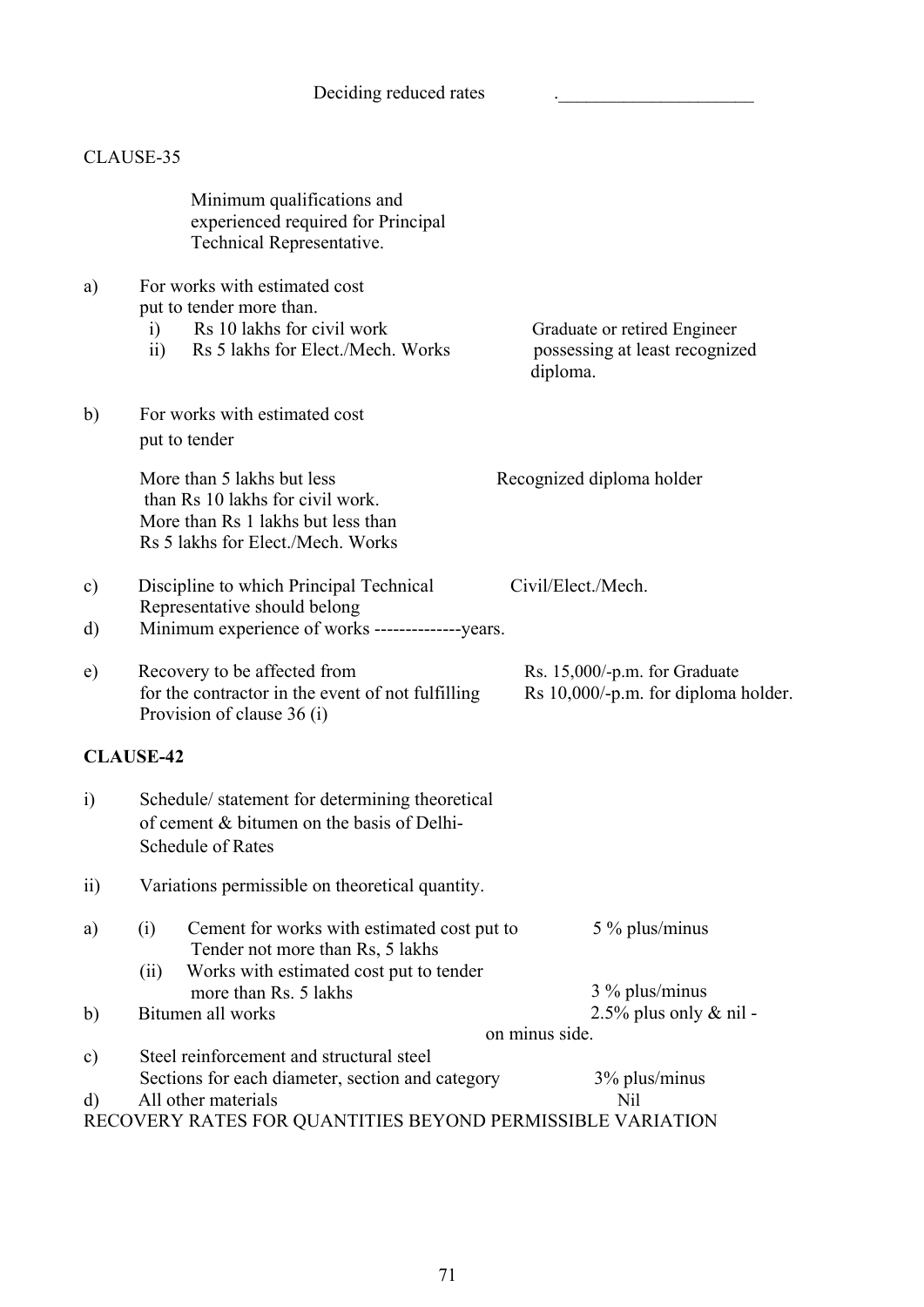| <b>SN</b> | Description of item        | Rate in figures and words at which recovery shall be |                       |  |
|-----------|----------------------------|------------------------------------------------------|-----------------------|--|
|           |                            | made form the contractor.                            |                       |  |
|           |                            |                                                      |                       |  |
|           |                            | Excess beyond                                        | Less use beyond the   |  |
|           |                            | Permissible variation                                | permissible variation |  |
|           | Cement                     | Double the rate quoted in schedule 'E'.              |                       |  |
|           | Steel reinforcement        |                                                      |                       |  |
|           | <b>Structural Sections</b> |                                                      |                       |  |

## **SCHEDULE 'F'**

Reference to general rules & guidance for inviting of tender:-

| Name of work:           |                                                                |
|-------------------------|----------------------------------------------------------------|
| Estimated cost of work: | Rs.                                                            |
| Earnest money:          | Rs.                                                            |
| Performance Guarantee   | 5 % of accepted value.                                         |
| Security deposit:       | 5 % value of work done subject to a maximum<br>of Rs. 5 lakhs. |
| $\sim$                  |                                                                |

#### **Clause 1:-**

| $\mathbf{i}$    | Time allowed for submission of performance guarantee.  |                     |
|-----------------|--------------------------------------------------------|---------------------|
|                 | from the date of issue of letter of acceptance. :-     | $15 \text{ days}$   |
| $\overline{11}$ | Maximum allowable extension beyond the period provided |                     |
|                 | $\sin(i)$ above:-                                      | $10 \text{ days}$ . |
|                 |                                                        |                     |

# **Clause:-** 5

Number of days from the dateof issue of letter of acceptance for reckoning date of start 15 days mile stone as per table given below:-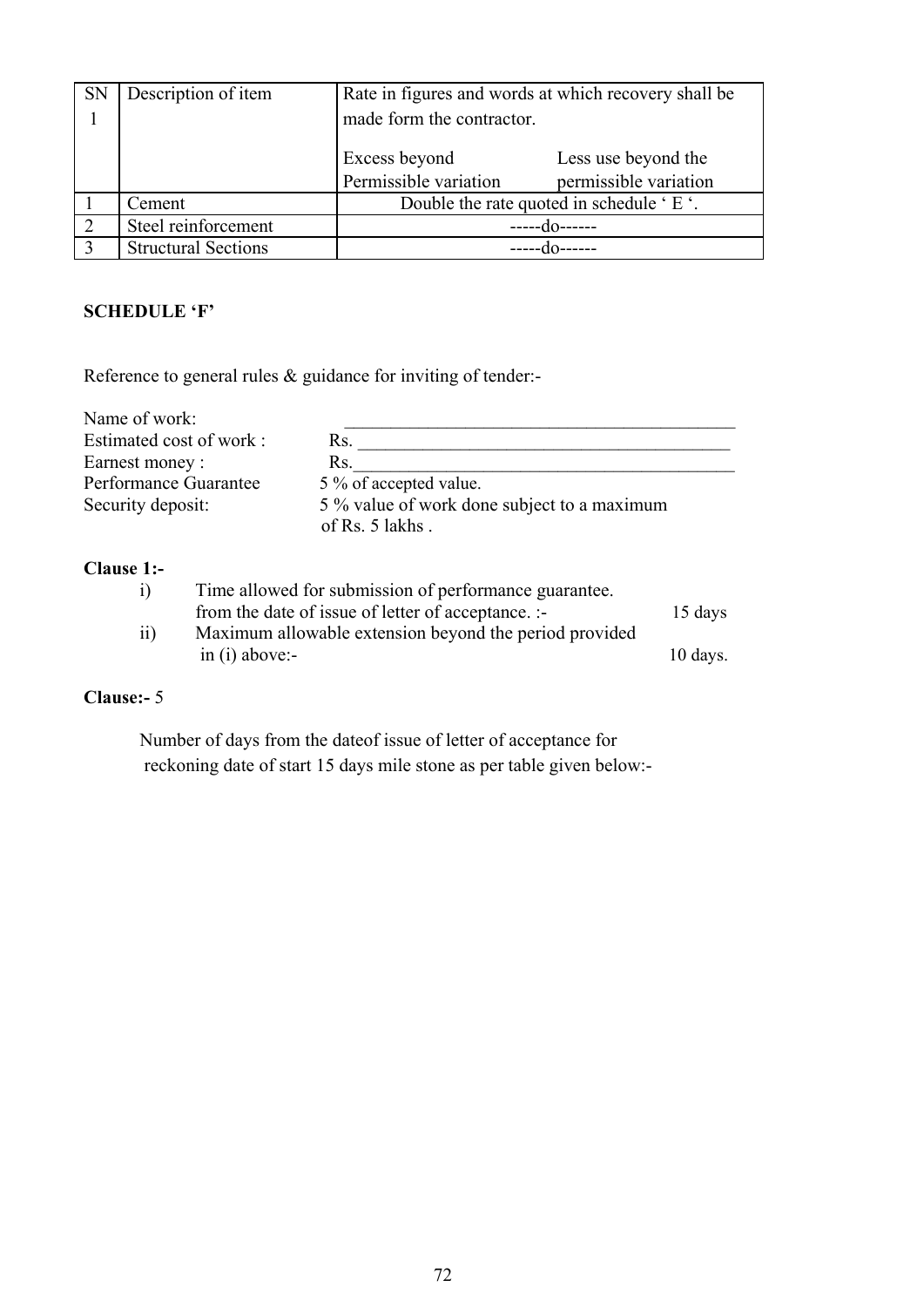# **Table of Mile stone**

| <b>SN</b> | <b>Description of milestone</b> | Time allowed in days | Amount to be with-held in case  |  |
|-----------|---------------------------------|----------------------|---------------------------------|--|
|           | (physical)                      | (from date of start) | of non achievement of milestone |  |
|           |                                 |                      |                                 |  |
|           |                                 |                      |                                 |  |

Time allowed for execution of work:-

# **Authority to decide:**

- i) Extension of time
- ii) Rescheduling of milestone -----------------------------

**GENERAL RULES** Officer inviting tender\_\_\_\_\_\_\_\_\_\_ Maximum percentage & **DIRECTIONS :**for quantity of items of work to be executed beyond which rates are to be determined in accordance with clause **12.1** 

# **DEFINITIONS:**

| 2(e)  | Engineer $:$                                                                                |             |  |
|-------|---------------------------------------------------------------------------------------------|-------------|--|
| 6     | Accepting Authority :-                                                                      | CMD, N.S.C. |  |
| 2(k)  | Percentage on cost of materials<br>$\&$<br>labour to cover all over heads and profits :-15% |             |  |
| 2(i)  | Department/Employer:-                                                                       |             |  |
| 2(L)  | Standard schedule of Rates: -                                                               | DSR-2014.   |  |
| 6(ii) | Standard NSC contract form<br>Modified $&$ corrected up to the date stipulated in schedule  |             |  |
| 3     | Works to be carried out:-                                                                   |             |  |
| 4     | Sufficiency of tender:-                                                                     |             |  |
| 5     | Discrepancies and adjustment of errors:-                                                    |             |  |
| 6     | Signing of contract:-                                                                       |             |  |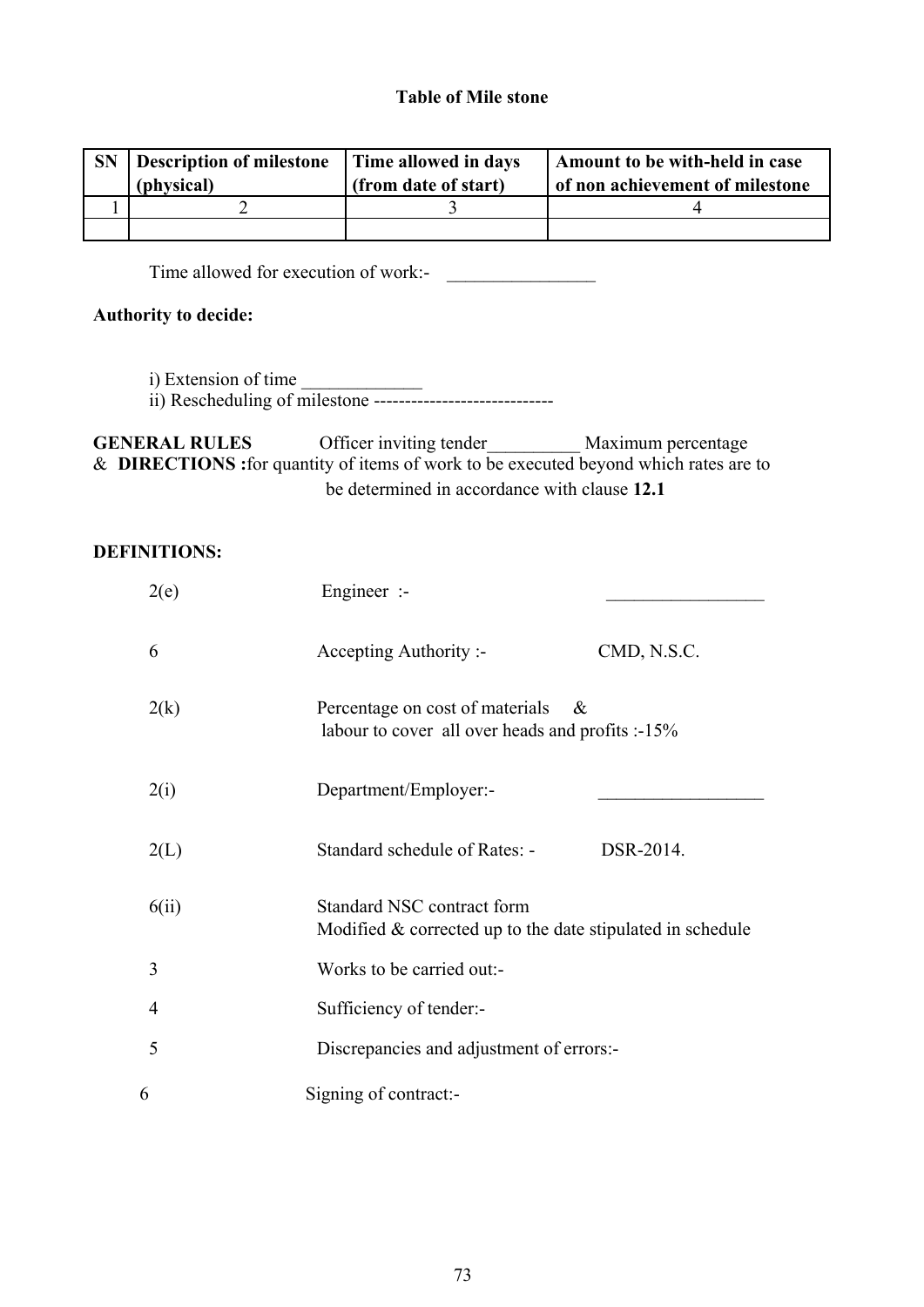### SPECIFICATIONS & CONDITIONS FOR MODIFICATION & DISMANTLING WORKS

# **(A) Dismantling**

The term dismantling implies carefully separating the parts without damage and removing. This may consist of dismantling one or more parts of the building as specified or shown on the drawing.

### **(B) Demolition**

The term Demolition implies breading up. This shall consist of demolishing whole or part of work including all relevant items as specified or shown on the drawing.

# **Precautions**

All materials obtained from dismantling or demolition shall be the property of the Government unless otherwise specified and shall be kept in safe custody until they are handed over to the Engineer-in-charge before starting the work.

The demolition shall always be well planned before hand and shall generally be done in reverse order of the one in which the structure was constructed. The operations shall be got approved from the Engineer-in-charge before starting the work.

Due care shall be taken to maintain the safety measures prescribed in IS; 4130 and safety code of terms and conditions.

Necessary propping, shoring and or under pinning shall be provided to ensure the safety of the adjoining work or property before dismantling and demolishing is taken up and the work shall be carried out in such a way that no damage is caused to the adjoining work or property. Wherever specified, temporary enclosures or partitions shall also be provided, as directed by the Engineer-in-Charge.

Necessary precautions shall be taken to keep down the dust nuisance to the minimum.

Dismantling shall be done is a systematic manner. All materials which are likely to be

damaged by dropping from a height or by demolishing roofs, masonry etc. shall be carefully removed first. The dismantled articles shall be removed manually or otherwise, lowered to the ground (and not thrown) and then property stacked as directed by the Engineer-in-Charge.

Where existing fixing is done by nails, screws, bolts, rivets, etc., dismantling shall be done by taking out the fixing with proper tools and not by tearing or ripping off.

Any serviceable material, obtained during dismantling or demolition, shall be separated out and stacked properly as directed by the by the Engineer-in-Charge.

All unserviceable materials rubbish etc. shall be disposed off as directed by the Engineer-in-Charge.

The contractor shall maintain/disconnect existing services, whether temporary or permanent.

# **Measurements**

All work shall be measured net in the decimal system, as fixed in its place, subject to the following limits, unless otherwise started hereinafter.

- (a) Dimensions shall be measured correct to a cm.
- (b) Areas shall be worked out in sqm correct to two places of decimal.
- (c ) Cubical contents shall be worked out to the nearest 0.01 cum.

Parts of work required to be dismantled and those required to be demolished shall be measured separately.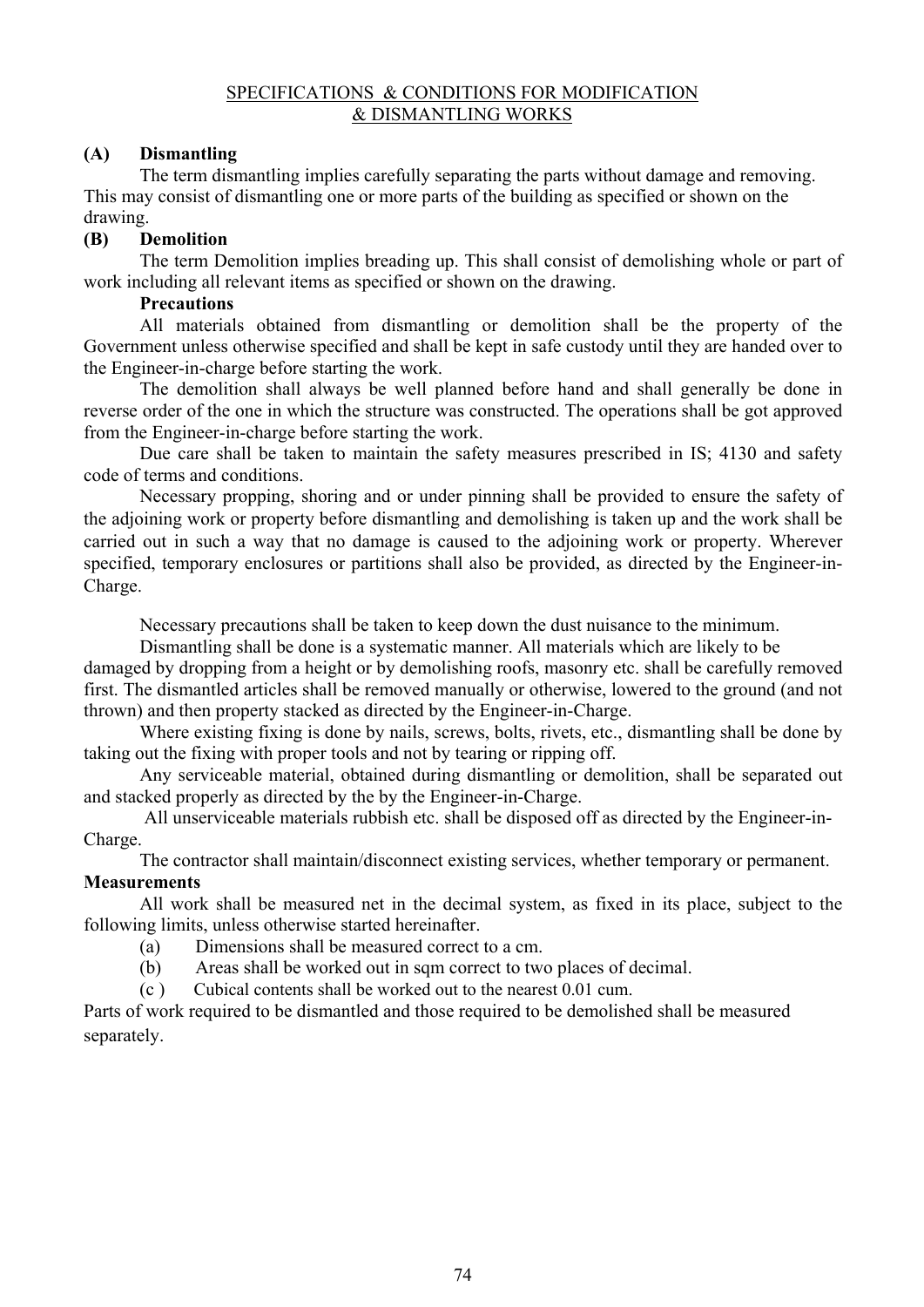Measurements of all work except hidden work shall be taken before demolition or dismantling and no allowance for increase in bulk shall be allowed.Specifications for deduction for voids, opening etc. shall be on the same basis as that adopted for new construction of the work.

Work executed in the following conditions shall be measured separately.

- (a) Work in or under water and /or liquid mud.
- (b) Work in or under foul positions.

Rates: The rate shall include the cost of all labour involved and tools used in demolishing and dismantling including scaffolding. The rate shall also included the charges for separating out and stacking the serviceable material properly and disposing off unserviceable materials as directed by the by the Engineer-in-Charge.

The rate shall also include for temporary shoring for the safety of portions not required to be pulled down, or of adjoining properly, and providing temporary, enclosures or partitions, where considered necessary.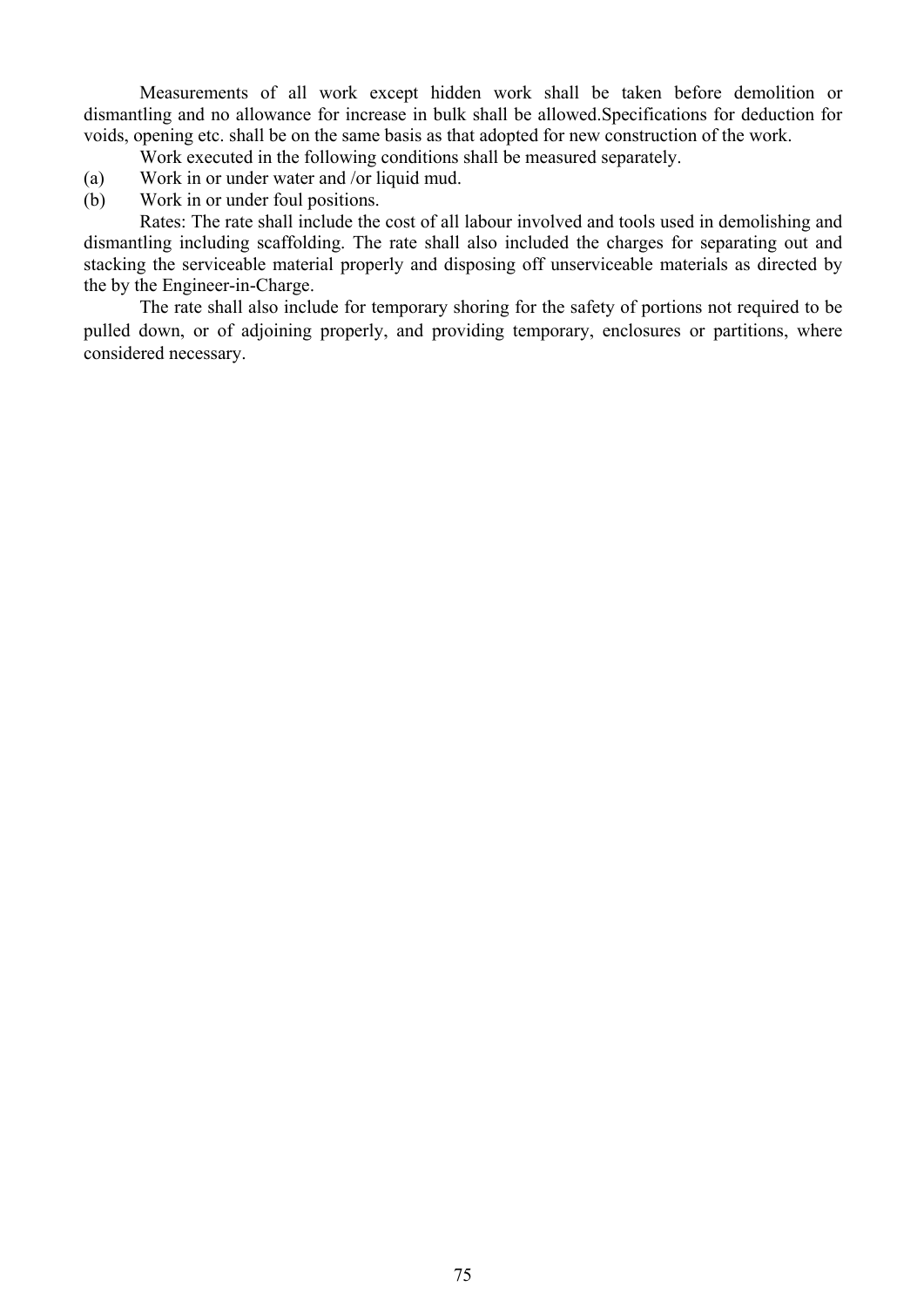#### **ADDITIONAL SPECIFICATION FOR ELECTRICAL WORK**

- 1) The work shall be carried out as pr CPWD Specifications 2005, amended up to date a. and Indian Electricity Rules 1956 amended up-to-date.
- 2) The contractor shall obtain prior approval from the Engineer-in –charge for the material to be used at site of work.
- 3) The contractor shall have to submit the completion plan in triplicate along with one set of tracing cloth/paper failing which charges will be deducted from the final bill as per clause 8.3 of the contract.
- 4) The work shall be carried out in full co-operation with the other contractors working at site.
- 5) All inter connection shall be carried out with suitable lengths of cables, commensurate with current carrying capacity with solder less thimbles, All earth connections with metal boards shall be made only with soldered thimbles lugs. Nothing extra shall be paid to the contractor on these accounts.
- 6) Piano type switches & sockets of Anchor/Cona (ISI) make shall only be used with suitable colour Hylam sheet cover with full "HYLAM" inscription on it. Nothing extra paid on this account. Colour of the sheet shall be got approved from the Engineer-in-charge.
- 7) The route of conduits & cables are to be got approved from the Engineer-in-charge.
- 8) The drawing showing the arrangement of switches gears and dimensions for angle iron or sheet metal boards shall have to be got approved from the Engineer-in-charge before fabrication and installation at site of work.
- 9) Earthing shall be carried out in presence of Engineer-in-charge or his authorized representative.
- 10) All damages done to the building during execution of the work shall have to be made
	- a. good by the electrical contractor at his own cost and risk for which nothing extra
	- b. shall be paid.
- 11) The contractor will have to arrange the removal of the Malba /debris etc. to the site decided by the Engineer-in-charge after each days work and nothing extra will be paid on this account. It will be the contractor's responsibility to keep the site neat
	- a. and clean after completion of the work other wise the site shall be got clear at the risk and cost of the contractor.
- 12) The contractor will make his own arrangements for watch  $\&$  ward of the materials and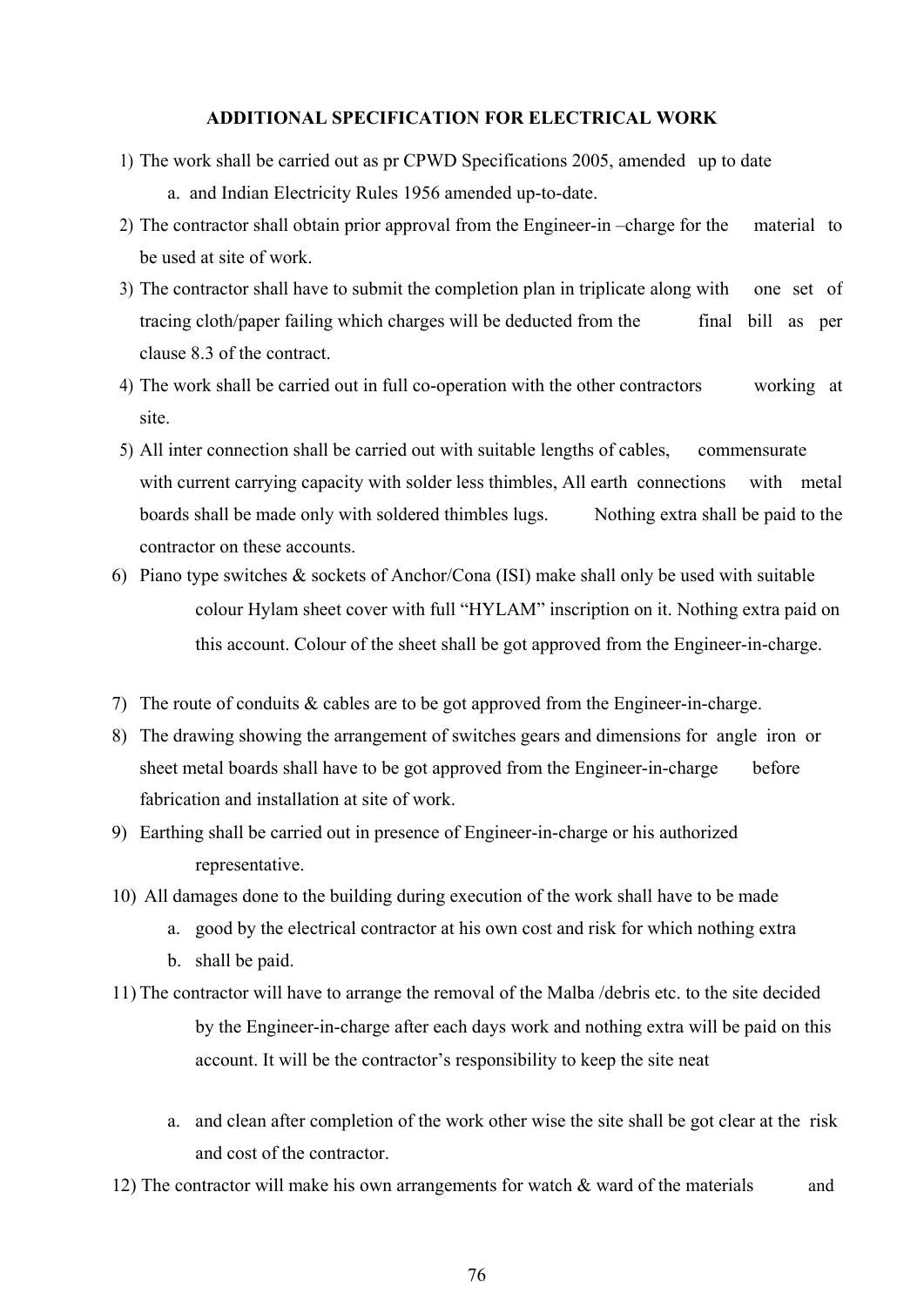electrical installations until the work is completed and handed over to the department in full. No extra payment will be made to the contractor for the same.

- 13) The check nuts are to be provided on both ends of the conduits whenever it enters any metallic box, frame etc.
- 14) The contractor is bound to sign the site order book as and when reuired by the Engineerin-charge or his authorized representative.
- 15) Persons expecting the work should have electrical licence as required according to the Indian Electricity Act.
- 16) The contractor will have to submit the completion certificate as per Annexure "E" of General specifications for electrical work, 2005. The prescribed test shall have to be conducted in the presence of Engineer-in-charge.
- 17) All AC switches & SDB's shall be numbered and other lettering work done on SDB's and main board as required by the Engineer-in-charge. Nothing extra shall be paid on this account.
- **18)** Completed portion of the work shall not be taken over in parts unless otherwise agreed over by the Engineer-in-charge.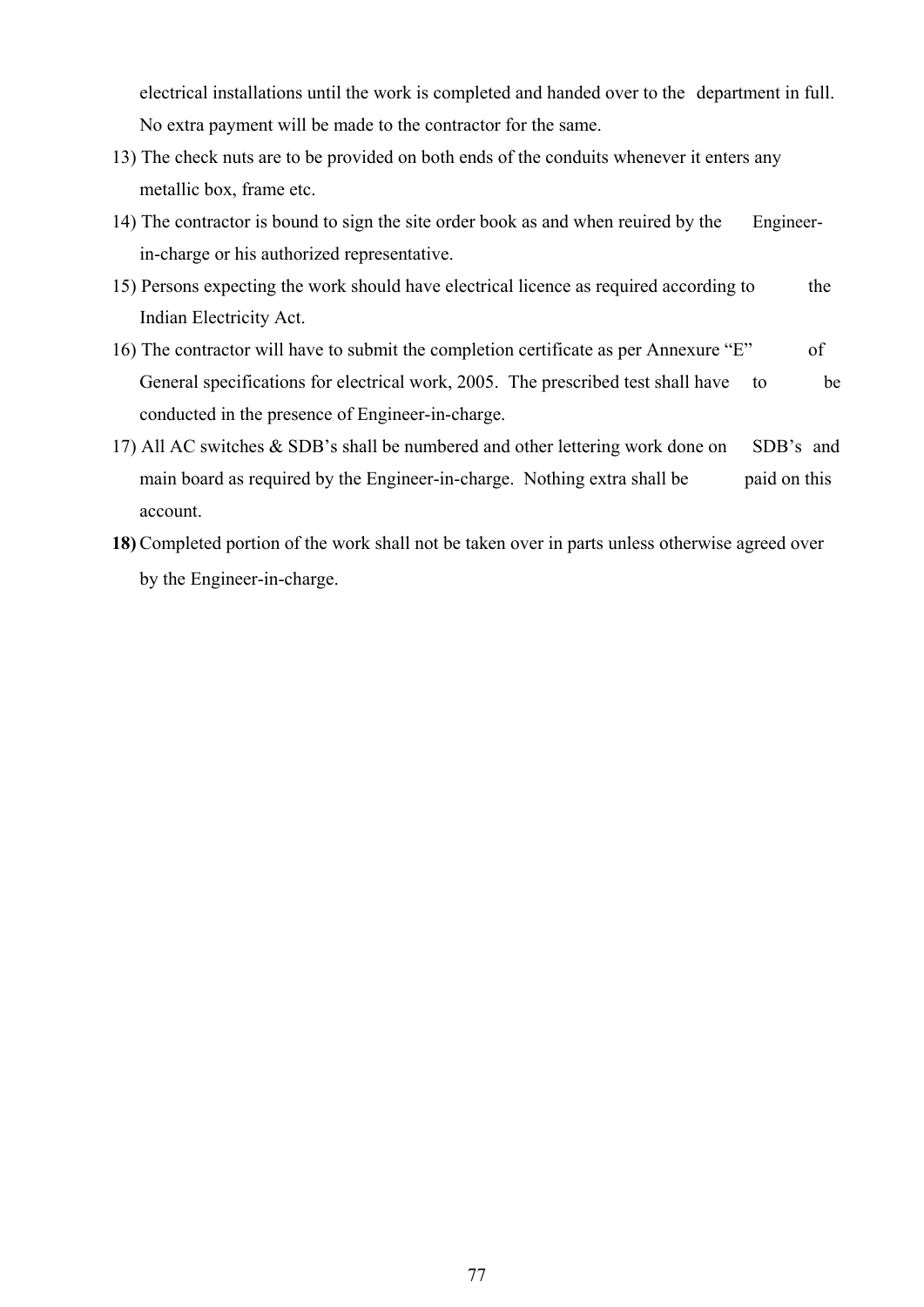# **NATIONAL SEEDS CORPORATION LTD.**

**Section - V** 

Annexure-A

*FORM FOR TECHNICAL BID*

(AS PER NIT)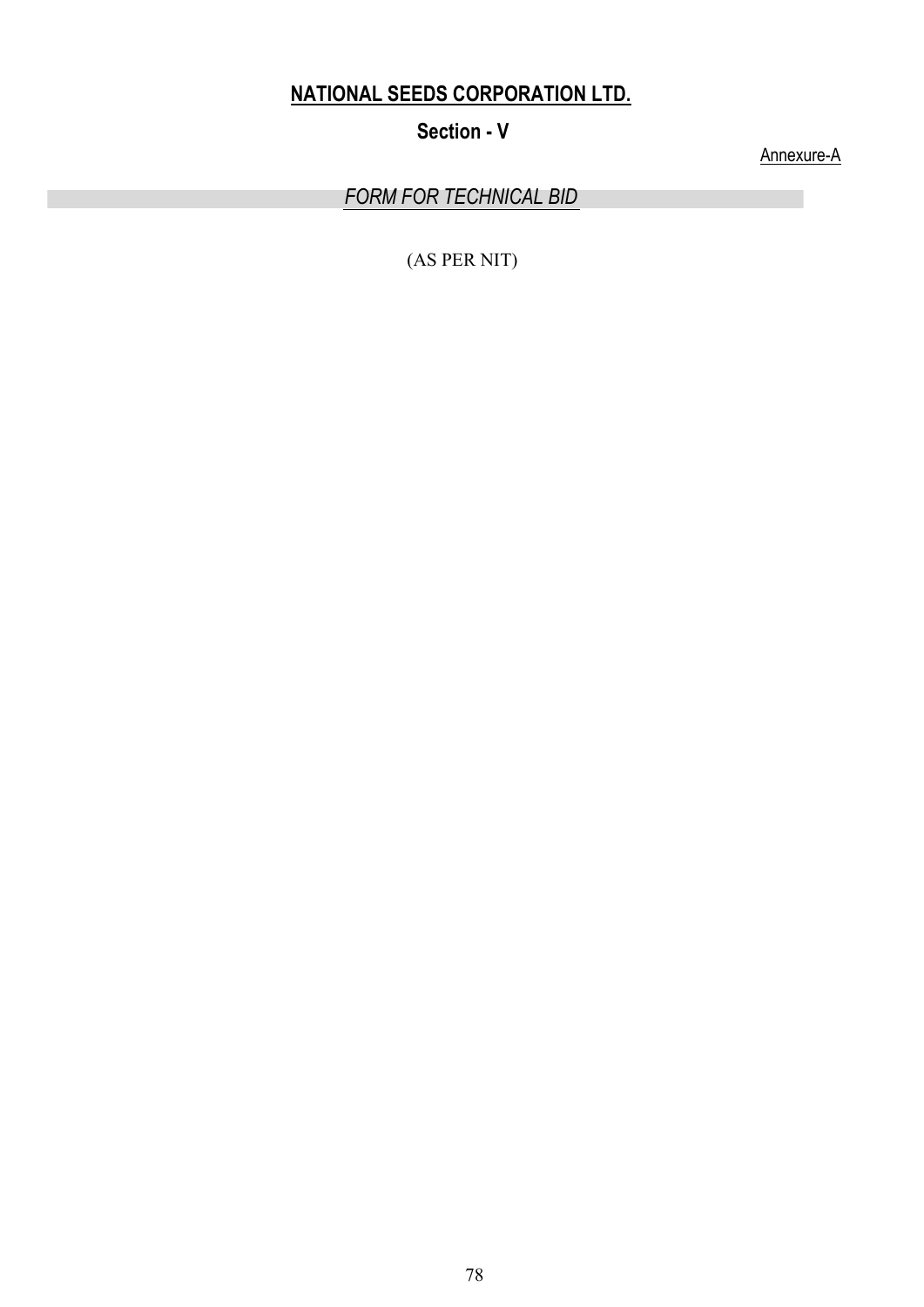## **SECTION -VI**

### **FORM OF PERROMANCE SECURITY (GUARANTEE) BANK GUARANTEE BOND**

In consideration of the **National Seeds Corporation** (hereinafter called **Corporation**) to accept the terms and conditions of the proposed agreement between ------------------ and -------------- (hereinafter called" the Contractor) for the work----------------(hereinafter called the said agreement) having agreed to production of an irrevocable Bank Guarantee for Rs.--------- (Rs.---------) as a security/guarantee from the contractor for compliance of his obligations in accordance with the terms and conditions in the said agreement.

We--------- (hereinafter referred to as the 'the Bank') hereby undertake to pay the Corporation an amount not exceeding Rs.-------- (Rs.---------) on demand by the Corporation.

2 We,--------------------- do hereby undertake to pay the amounts due and payable under this guarantee without any demure, merely on a demand from the Corporation stating that the amount claimed as required to meet the recoveries due or likely to be due from the said contractor. Any such demand made on the bank shall be conclusive as regards the amount due and payable by the bank under this guarantee. However, our liability under this guarantee shall be restricted to an amount not exceeding Rs. ------ (Rs. --------------- only.)

3 We, the said bank further undertake to pay the Corporation any money so demanded notwithstanding any dispute or disputes raised by the contractor in any suit or proceeding pending before any count or Tribunal relating thereto, our liability under this present being absolute and unequivocal.

The payment so made by us under this bond shall be a valid discharge of our liability for payment there under and the contractor shall have no claim against us for making such payment.

4 We-------- ----- further agree that the guarantee herein contained shall remain in full force and effect during the period that would be taken for the performance of the said agreement and that it shall continue to be enforceable till all the dues of the Corporation under or by virtue of the said agreement have been fully paid and its claims satisfied or discharged or till Engineer on behalf of the Corporation certified that the terms and conditions of the said agreement have been fully and properly carried out by the said contractor and accordingly discharges this guarantee.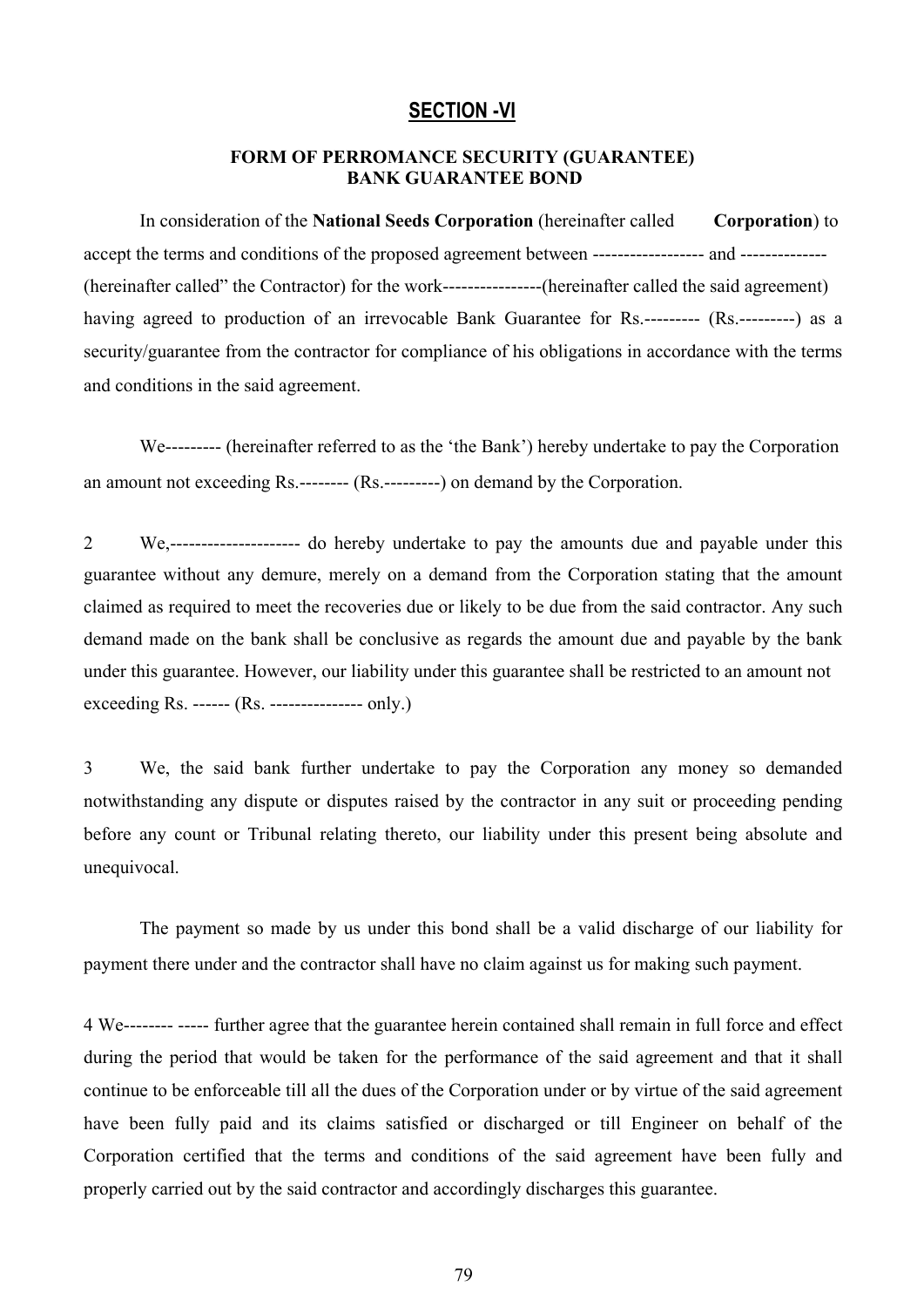5 We---------- (indicate the name of bank) further agree that the Corporation shall have fullest liberty without our consent and without affecting in any manner our obligation hereunder to vary any of the terms and conditions of the said agreement or to extend time of performance by the said contractor from time to time or to postpone for any time or from time to time any of the powers exercisable by the Corporation against the said contractor and to forbear or enforce any of the terms and conditions relating to the said agreement and we shall not be relieved from our liability by reason of any such variation or extension being granted to the said contractor or for any forbearance, act of omission.

On the part of the Corporation any indulgence by the Corporation to the said contractor or by any such matter or thing whatsoever which under the law relating to sureties would, but for this provision, have effect of so relieving us.

6 This guarantee will not be discharged due to the change in the constitution of the Bank or the contractor.

7 We--------- (indicate the name of bank) lastly undertake not to revoke this guarantee except with the previous consent of the Corporation in writing.

8 This guarantee shall be valid up to ------------ unless extended on demand by the Corporation. Notwithstanding anything mentioned above, our liability against this guarantee is restricted to Rs.---- ---- (Rs.\_------------) and unless a claim in writing is lodged with us within six months of the date of expiry or the extended date of expiry of this guarantee all our liabilities under this guarantee shall stand discharged.

Dated the ----------------- day of ---------- for ------------------- (indicate the name of bank)

If anyone needs to submit the bank guarantee bond then it will be made only in the Bank of SBI, Bajoowla as per above terms mentioned.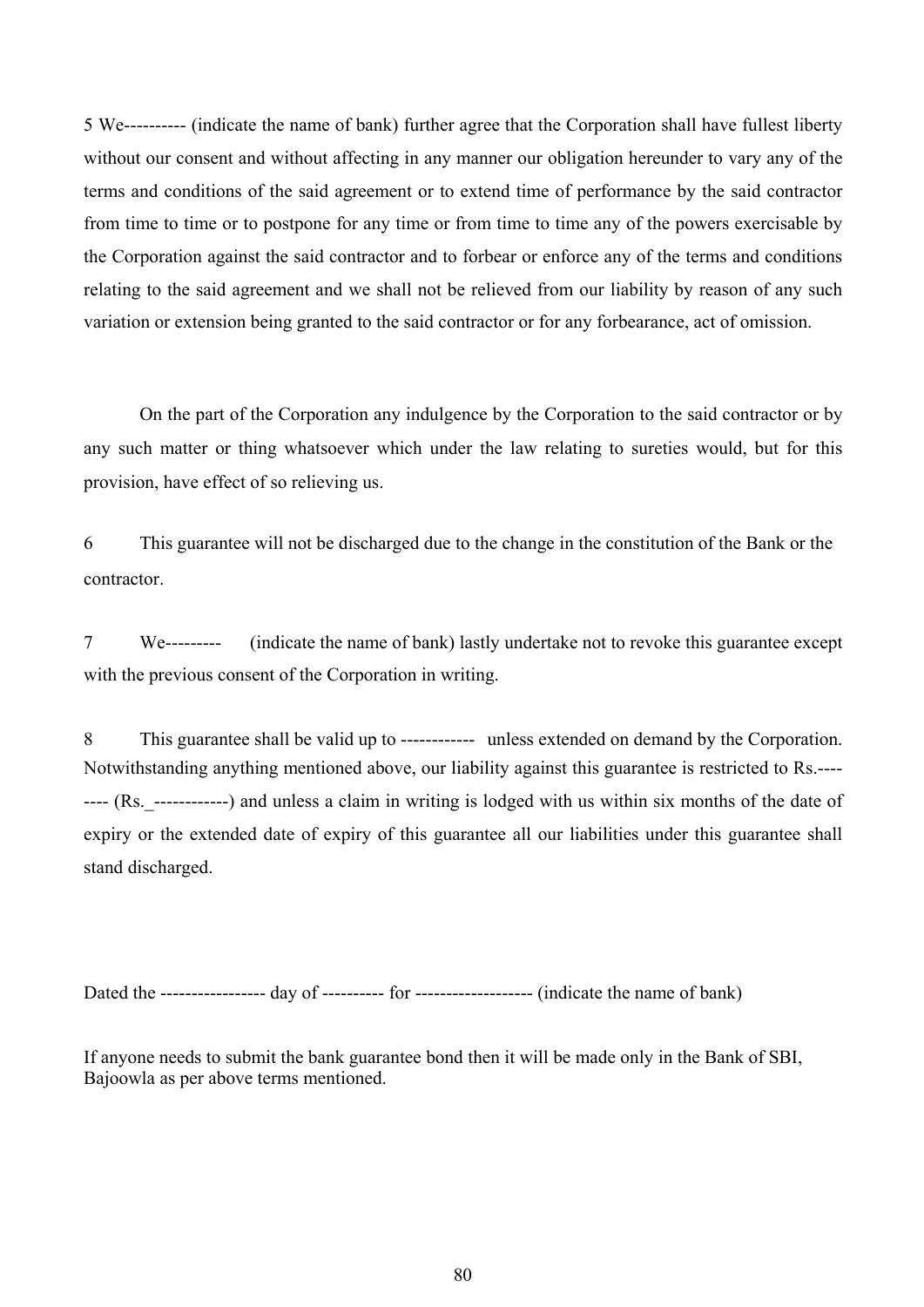# **FORM OF AGREEMENT**

# Contract no. …………

. Dated ………….…

This agreement is made between National Seeds Corporation Limited, CSF, Jetsar --------------- having its registered office at Beej Bhawan, Pusa complex, New Delhi-110012 as the first part, referred here after as corporation and M/S or Sh……………………………………………………………………………….. , the party as the second part, referred as contractor for at------------------------------------------------------------------------- --------------------------------------------------------------------------------.

Whereas the Corporation being desirous of having performing the provision of works mentioned above, enumerated or referred in Notice inviting Tender, General conditions of contract, specifications, Drawing and other documents constituting the tender and acceptance thereof, copy hereto annexed, all of which are designed in form of this contract and are included in the term 'CONTRACT' when ever here in used.

And whereas the Corporation accepted the tender of contractor for the provision and the execution of the said work upon the terms and conditions as contained in the tender documents submitted by the contractor form in part of the contract.

Now this agreement witnessed and it is hereby agreed and declared as follows:

1 The consideration of the payment to be made to the contractor for the works to be executed by him the contractor hereby covenant with the corporation of contractor shall and will duly provide, execute and complete the said works in ----....months as per the terms of the contract and maintain the same at his own cost during the maintenance period, "…………………………………………………………………….. ",.there after , perform all other acts and things in the contract mentioned or described or which are to be implied there from or may be reasonable necessary for the completion of the said works and at the times and in the manner and subject to the terms and conditions or stipulations mentioned in the contract.

2 In consideration of the due provision, execution and completion of the said works, the corporation does hereby agree to pay to the contractor for the works actually done by him at the rates quoted by the contractor against the bill of quantities forming part of the tender documents and accepted by the corporation or at Agreed Rates and such other sums are may become payable to the contractor under the provision of the contractor such payments to be made at such time and in such manner as provided for in the contract.

3 And in consideration of the above, the contractor does hereby agree to pay to the Corporation the sums as may be due to the corporation for the services, if any, rendered by the corporation to the contractor and such other sum or sums as may become payable

to the corporation as per the terms and conditions of contractor, such payment to be made at such manner as it provided in the contract.

4 Notwithstanding the execution of this agreement at any place other than Delhi the parties